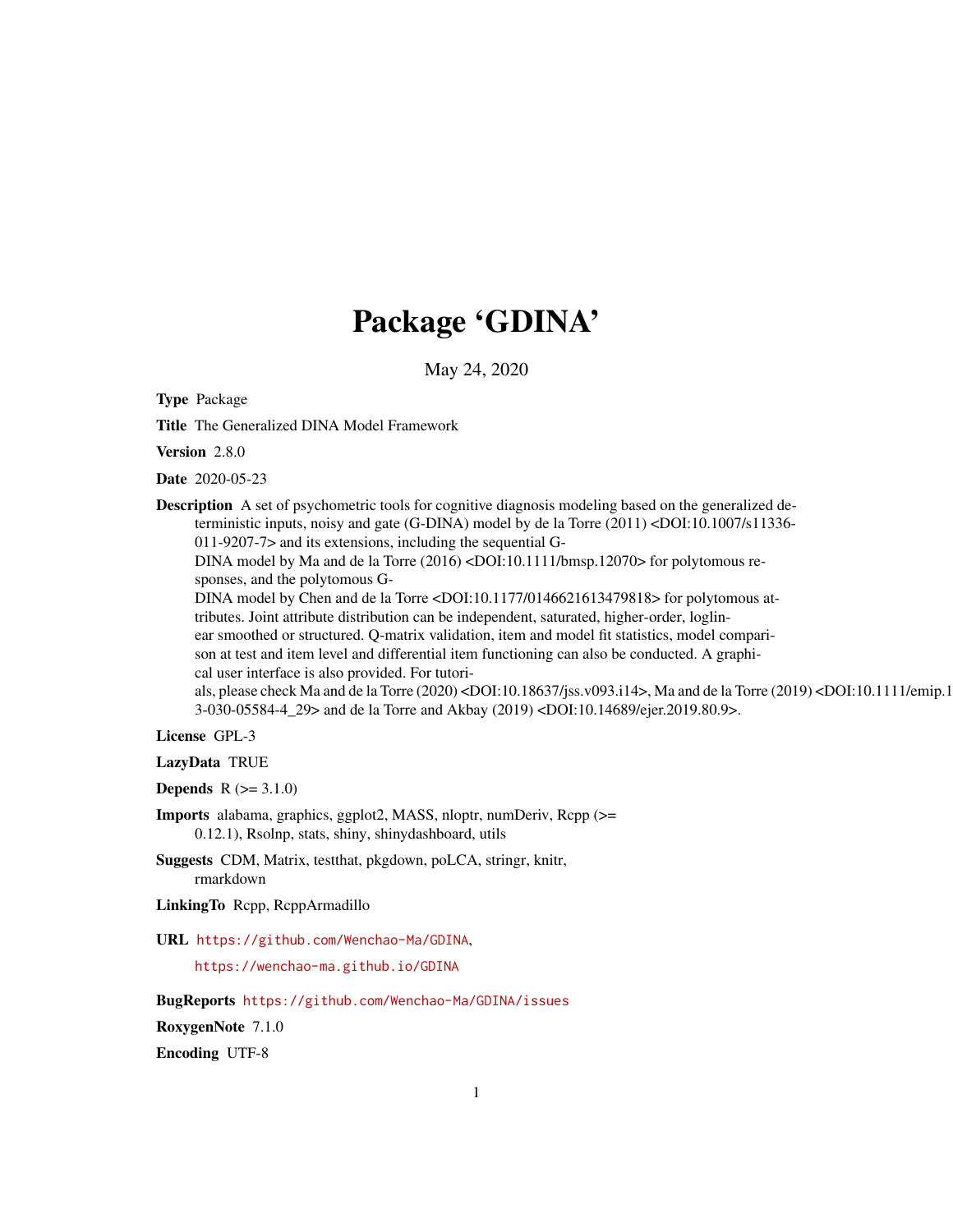Collate 'CA.R' 'CR.R' 'DTM.R' 'ExportedFuncs.R' 'GDINA.R' 'GDI.R' 'GDINA-package.R' 'GMSCDM.R' 'HO.R' 'ILCA.R' 'M2.R' 'MCmodel.R' 'Mstep.R' 'Mstep\_DTM.R' 'MultipleGroup\_Estimation.R' 'RcppExports.R' 'SingleGroup\_Estimation.R' 'anova.GDINA.R' 'autoGDINA.R' 'bootSE.R' 'coef.R' 'dif.R' 'ecpe.R' 'simGDINA.R' 'itemfit.R' 'modelcomp.R' 'extract.R' 'frac20.R' 'itemparm.GDINA.R' 'monocheck.R' 'personparm.GDINA.R' 'plotIRF.GDINA.R' 's3GDINA.R' 'print.GDINA.R' 'score.R' 'sim10GDINA.R' 'sim10MCDINA.R' 'sim20seqGDINA.R' 'sim21seqDINA.R' 'sim30DINA.R' 'sim30GDINA.R' 'sim30pGDINA.R' 'startGDINA.R' 'structuralparm.R' 'summary.GDINA.R' 'utils.R' 'zzz.R'

## NeedsCompilation yes

Author Wenchao Ma [aut, cre, cph], Jimmy de la Torre [aut, cph], Miguel Sorrel [ctb], Zhehan Jiang [ctb]

Maintainer Wenchao Ma <wenchao.ma@ua.edu>

VignetteBuilder knitr

Repository CRAN

Date/Publication 2020-05-24 15:20:12 UTC

## R topics documented:

| $\mathbf{B}$       |
|--------------------|
| 6<br>att.structure |
| 7                  |
| -8                 |
| 12                 |
| 13                 |
| 14                 |
| -15                |
| 16                 |
| 17                 |
| 18                 |
| <b>DTM</b><br>20   |
| 22                 |
| 23                 |
| frac20<br>25       |
| 26                 |
| 46                 |
| <b>ILCA</b><br>49  |
| 50                 |
| 51                 |
| 52                 |
| 54                 |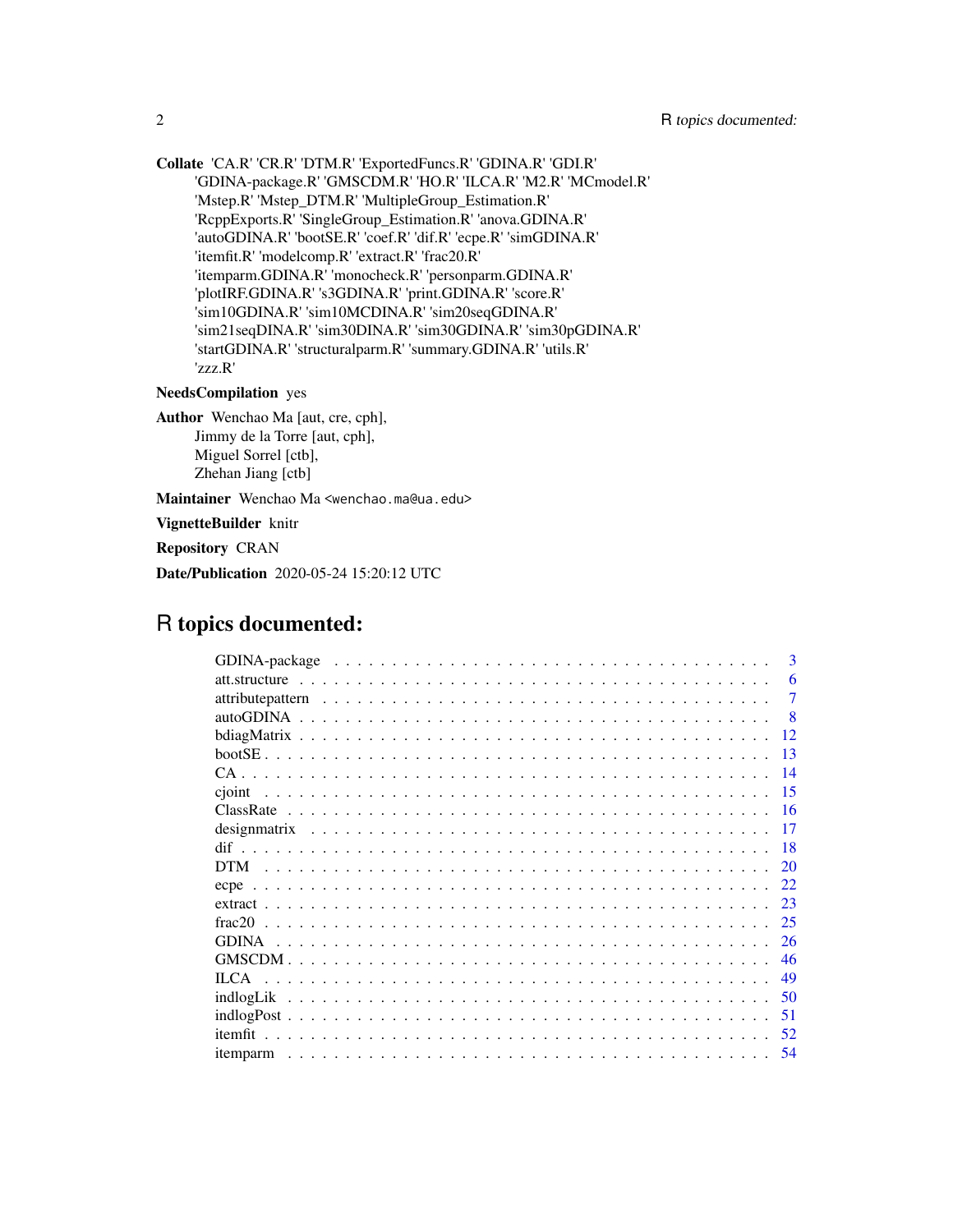<span id="page-2-0"></span>

|       | LC <sub>2</sub> L <sub>G</sub> | -55 |
|-------|--------------------------------|-----|
|       |                                | -56 |
|       |                                | 59  |
|       |                                | 63  |
|       |                                | 64  |
|       |                                | 65  |
|       |                                | 65  |
|       |                                | 66  |
|       |                                | 67  |
|       |                                | 68  |
|       |                                | 70  |
|       |                                | 72  |
|       |                                | 73  |
|       |                                | 74  |
|       |                                | 74  |
|       |                                | 75  |
|       |                                | 76  |
|       |                                | 76  |
|       |                                | 77  |
|       |                                | 78  |
|       |                                | 78  |
|       |                                | 79  |
|       |                                | 90  |
|       |                                | 91  |
|       |                                |     |
|       |                                |     |
| Index |                                | 93  |

GDINA-package *The Generalized DINA Model Framework*

#### Description

For conducting CDM analysis within the G-DINA model framework

## Details

This package (Ma & de la Torre, 2020a) provides a framework for a series of cognitively diagnostic analyses for dichotomous and polytomous responses.

Various cognitive diagnosis models (CDMs) can be calibrated using the [GDINA](#page-25-1) function, including the G-DINA model (de la Torre, 2011), the deterministic inputs, noisy and gate (DINA; de la Torre, 2009; Junker & Sijtsma, 2001) model, the deterministic inputs, noisy or gate (DINO; Templin & Henson, 2006) model, the reduced reparametrized unified model (R-RUM; Hartz, 2002), the additive CDM (A-CDM; de la Torre, 2011), and the linear logistic model (LLM; Maris, 1999), the multiple-strategy DINA model (de la Torre, & Douglas, 2008) and models defined by users under the G-DINA framework using different link functions and design matrices (de la Torre, 2011). Note that the LLM is also called compensatory RUM and the RRUM is equivalent to the generalized NIDA model.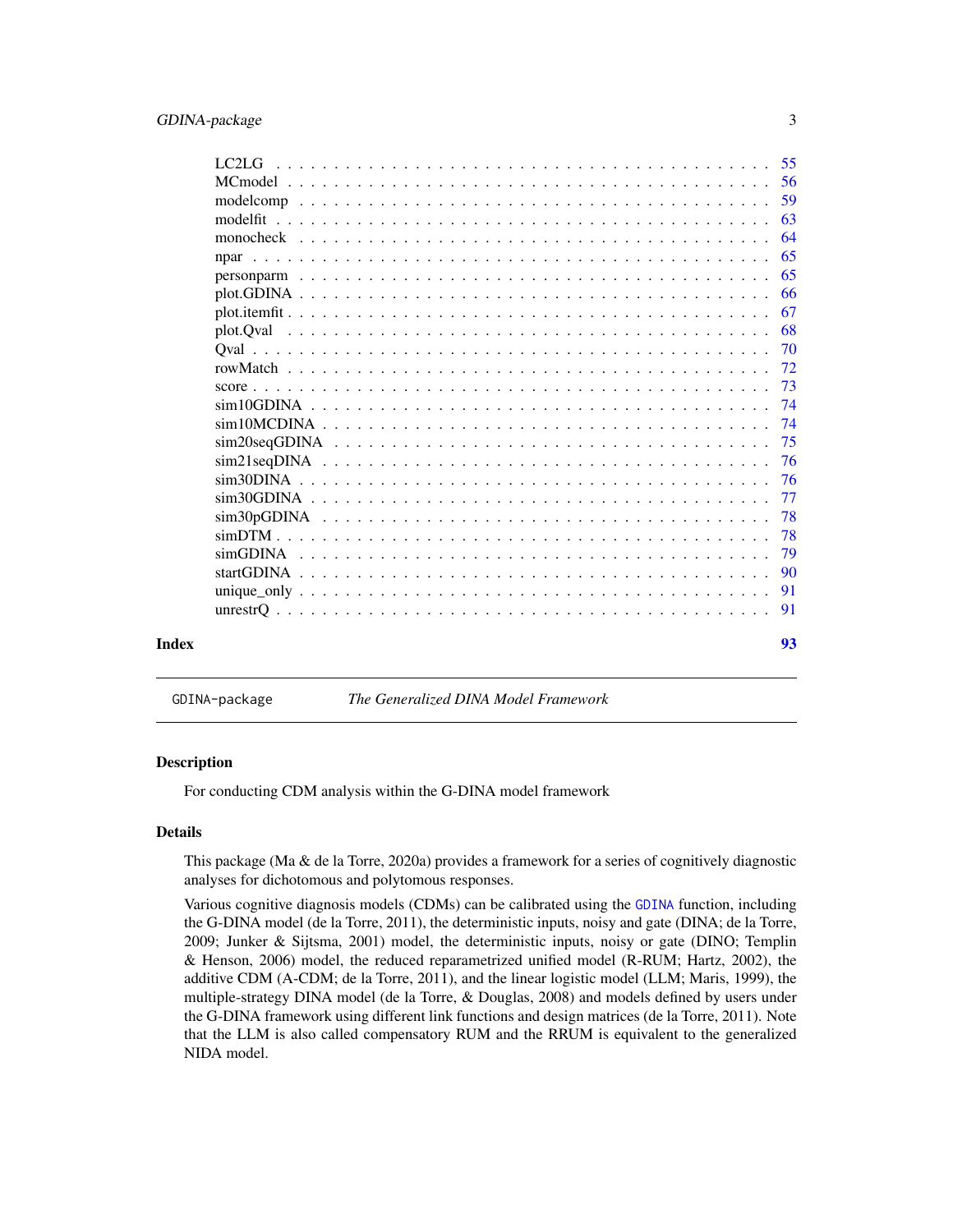For ordinal and nominal responses, the sequential G-DINA model (Ma, & de la Torre, 2016) can be fitted and most of the aforementioned CDMs can be used as the processing functions (Ma, & de la Torre, 2016) at the category level. Different CDMs can be assigned to different items within a single assessment. Item parameters are estimated using the MMLE/EM algorithm. Details about the estimation algorithm can be found in Ma and de la Torre (2020). The joint attribute distribution can be modeled using an independent model, a higher-order IRT model (de la Torre, & Douglas, 2004), a loglinear model (Xu & von Davier, 2008), a saturated model or a hierarchical structures (e.g., linear, divergent). Monotonicity constraints for item/category success probabilities can also be specified.

In addition, to handle multiple strategies, generalized multiple-strategy CDMs for dichotomous response (Ma & Guo, 2019) can be fitted using [GMSCDM](#page-45-1) function and diagnostic tree model (Ma, 2019) can also be estimated using [DTM](#page-19-1) function for polytomous responses. Note that these functions are experimental, and are expected to be further extended in the future. Other diagnostic approaches include the multiple-choice model (de la Torre, 2009) and an iterative latent class analysis (ILCA; Jiang, 2019).

Various Q-matrix validation methods (de la Torre, & Chiu, 2016; de la Torre & Ma, 2016; Ma & de la Torre, 2020b; Najera, Sorrel, & Abad, 2019; see [Qval](#page-69-1)), model-data fit statistics (Chen, de la Torre, & Zhang, 2013; Hansen, Cai, Monroe, & Li, 2016; Liu, Tian, & Xin, 2016; Ma, 2020; see [modelfit](#page-62-1) and [itemfit](#page-51-1)), model comparison at test and item level (de la Torre, 2011; de la Torre, & Lee, 2013; Ma, Iaconangelo, & de la Torre, 2016; Ma & de la Torre, 2019; Sorrel, Abad, Olea, de la Torre, & Barrada, 2017; Sorrel, de la Torre, Abad, & Olea, 2017; see [modelcomp](#page-58-1)), and differential item functioning (Hou, de la Torre, & Nandakumar, 2014; Ma, Terzi, Lee, & de la Torre, 2017; see [dif](#page-17-1)) can also be conducted.

To use the graphical user interface, check [startGDINA](#page-89-1).

#### Author(s)

Wenchao Ma, The University of Alabama, <wenchao.ma@ua.edu> Jimmy de la Torre, The University of Hong Kong

## References

Chen, J., & de la Torre, J. (2013). A General Cognitive Diagnosis Model for Expert-Defined Polytomous Attributes. *Applied Psychological Measurement, 37*, 419-437.

Chen, J., de la Torre, J., & Zhang, Z. (2013). Relative and Absolute Fit Evaluation in Cognitive Diagnosis Modeling. *Journal of Educational Measurement, 50*, 123-140.

de la Torre, J. (2009). DINA Model and Parameter Estimation: A Didactic. *Journal of Educational and Behavioral Statistics, 34*, 115-130.

de la Torre, J. (2011). The generalized DINA model framework. *Psychometrika, 76*, 179-199.

de la Torre, J. & Chiu, C-Y. (2016). A General Method of Empirical Q-matrix Validation. *Psychometrika, 81*, 253-273.

de la Torre, J., & Douglas, J. A. (2004). Higher-order latent trait models for cognitive diagnosis. *Psychometrika, 69*, 333-353.

de La Torre, J., & Douglas, J. A. (2008). Model evaluation and multiple strategies in cognitive diagnosis: An analysis of fraction subtraction data. *Psychometrika, 73*, 595.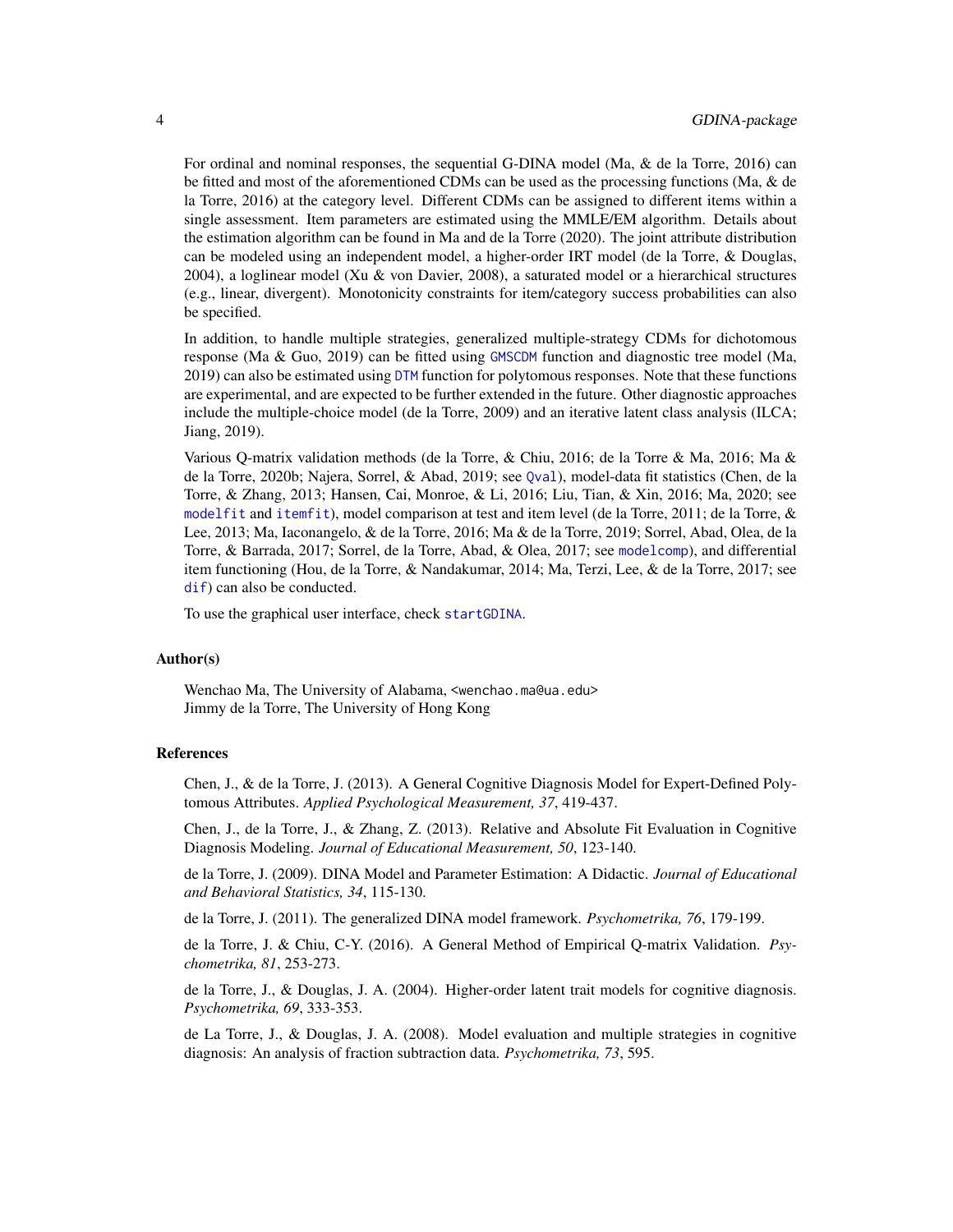## GDINA-package 5

de la Torre, J., & Lee, Y. S. (2013). Evaluating the wald test for item-level comparison of saturated and reduced models in cognitive diagnosis. *Journal of Educational Measurement, 50*, 355-373.

de la Torre, J., & Ma, W. (2016, August). Cognitive diagnosis modeling: A general framework approach and its implementation in R. A Short Course at the Fourth Conference on Statistical Methods in Psychometrics, Columbia University, New York.

Haertel, E. H. (1989). Using restricted latent class models to map the skill structure of achievement items. *Journal of Educational Measurement, 26*, 301-321.

Hartz, S. M. (2002). A bayesian framework for the unified model for assessing cognitive abilities: Blending theory with practicality (Unpublished doctoral dissertation). University of Illinois at Urbana-Champaign.

Hou, L., de la Torre, J., & Nandakumar, R. (2014). Differential item functioning assessment in cognitive diagnostic modeling: Application of the Wald test to investigate DIF in the DINA model. *Journal of Educational Measurement, 51*, 98-125.

Junker, B. W., & Sijtsma, K. (2001). Cognitive assessment models with few assumptions, and connections with nonparametric item response theory. *Applied Psychological Measurement, 25*, 258-272.

Ma, W. (2019). A diagnostic tree model for polytomous responses with multiple strategies. *British Journal of Mathematical and Statistical Psychology, 72*, 61-82.

Ma, W. (2020). Evaluating the fit of sequential G-DINA model using limited-information measures. *Applied Psychological Measurement, 44*, 167-181.

Ma, W., & de la Torre, J. (2016). A sequential cognitive diagnosis model for polytomous responses. *British Journal of Mathematical and Statistical Psychology. 69,* 253-275.

Ma, W., & de la Torre, J. (2019). Category-Level Model Selection for the Sequential G-DINA Model. *Journal of Educational and Behavioral Statistics*. 44, 61-82.

Ma, W., & de la Torre, J. (2019). Digital Module 05: Diagnostic measurement-The G-DINA framework. *Educational Measurement: Issues and Practice, 39*, 114-115.

Ma, W., & de la Torre, J. (2020a). GDINA: An R Package for Cognitive Diagnosis Modeling. *Journal of Statistical Software, 93(14)*, 1-26.

Ma, W., & de la Torre, J. (2020b). An empirical Q-matrix validation method for the sequential G-DINA model. *British Journal of Mathematical and Statistical Psychology, 73*, 142-163.

Ma, W., & Guo, W. (2019). Cognitive diagnosis models for multiple strategies. *British Journal of Mathematical and Statistical Psychology, 72*, 370-392.

Ma, W., Iaconangelo, C., & de la Torre, J. (2016). Model similarity, model selection and attribute classification. *Applied Psychological Measurement, 40*, 200-217.

Ma, W., Terzi, R., Lee, S., & de la Torre, J. (2017, April). Multiple group cognitive diagnosis models and their applications in detecting differential item functioning. Paper presented at the Annual Meeting ofthe American Educational Research Association, San Antonio, TX.

Maris, E. (1999). Estimating multiple classification latent class models. *Psychometrika, 64*, 187- 212.

Najera, P., Sorrel, M., & Abad, P. (2019). Reconsidering Cutoff Points in the General Method of Empirical Q-Matrix Validation. *Educational and Psychological Measurement*.

Sorrel, M. A., Abad, F. J., Olea, J., de la Torre, J., & Barrada, J. R. (2017). Inferential Item-Fit Evaluation in Cognitive Diagnosis Modeling. *Applied Psychological Measurement, 41,* 614-631.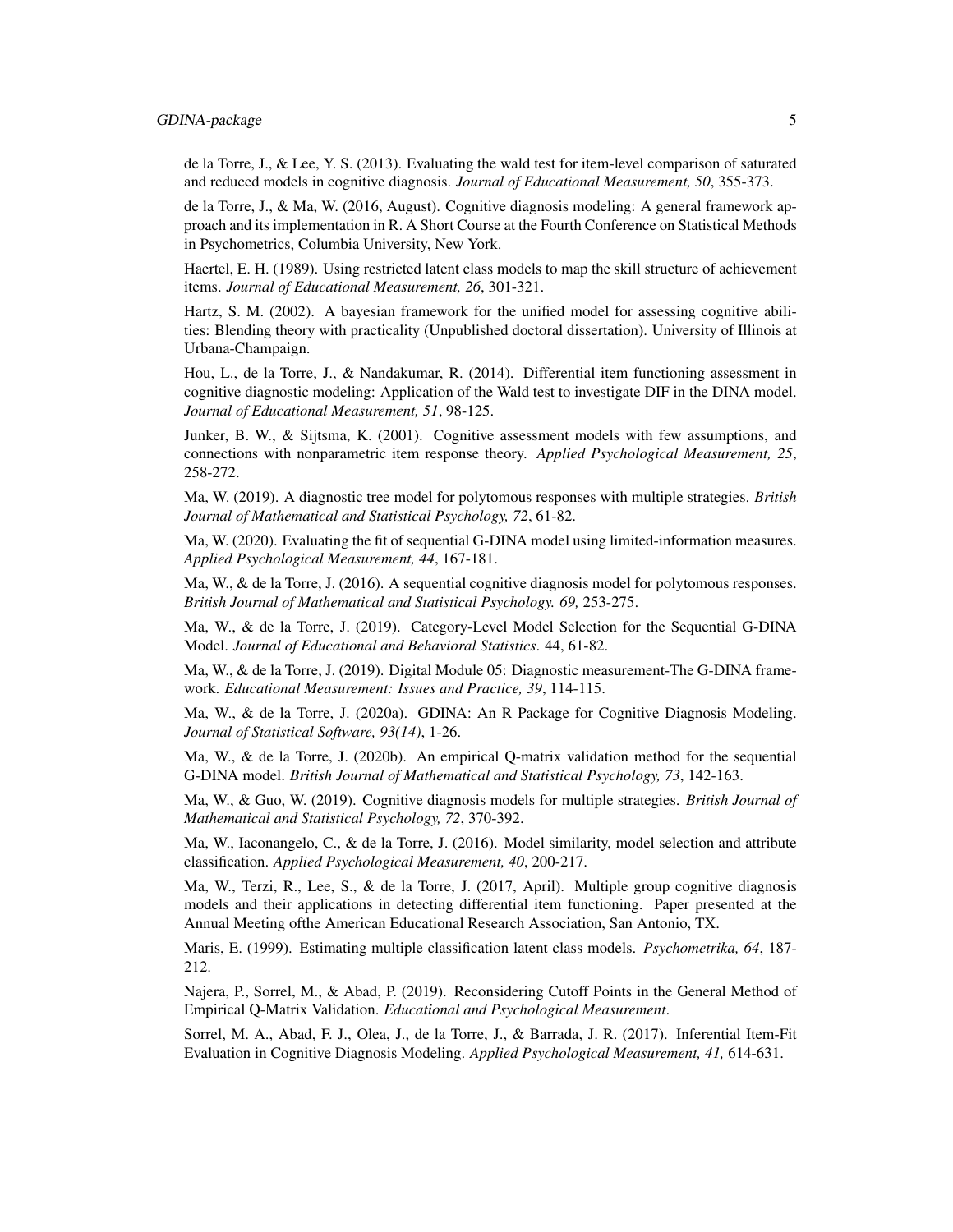<span id="page-5-0"></span>Sorrel, M. A., de la Torre, J., Abad, F. J., & Olea, J. (2017). Two-Step Likelihood Ratio Test for Item-Level Model Comparison in Cognitive Diagnosis Models. *Methodology, 13*, 39-47. Xu, X., & von Davier, M. (2008). Fitting the structured general diagnostic model to NAEP data. ETS research report, RR-08-27.

## See Also

CDM for estimating G-DINA model and a set of other CDMs; ACTCD and NPCD for nonparametric CDMs; dina for DINA model in Bayesian framework

att.structure *Generate hierarchical attribute structures*

#### Description

This function can be used to generate hierarchical attributes structures, and to provide prior joint attribute distribution with hierarchical structures.

## Usage

att.structure(hierarchy.list = NULL, K, Q, att.prob = "uniform")

#### Arguments

|          | hierarchy. list a list specifying the hierarchical structure between attributes. Each element in |
|----------|--------------------------------------------------------------------------------------------------|
|          | this list specifies a DIRECT prerequisite relation between two or more attributes.               |
|          | See example for more information.                                                                |
| K.       | the number of attributes involved in the assessment                                              |
| 0        | O-matrix                                                                                         |
| att.prob | How are the probabilities for latent classes simulated? It can be "random" or<br>"uniform".      |

#### Value

att.str reduced latent classes under the specified hierarchical structure impossible.latentclass impossible latent classes under the specified hierarchical structure att.prob probabilities for all latent classes; 0 for impossible latent classes

## Author(s)

Wenchao Ma, The University of Alabama, <wenchao.ma@ua.edu> Jimmy de la Torre, The University of Hong Kong

## See Also

[GDINA](#page-25-1), [autoGDINA](#page-7-1)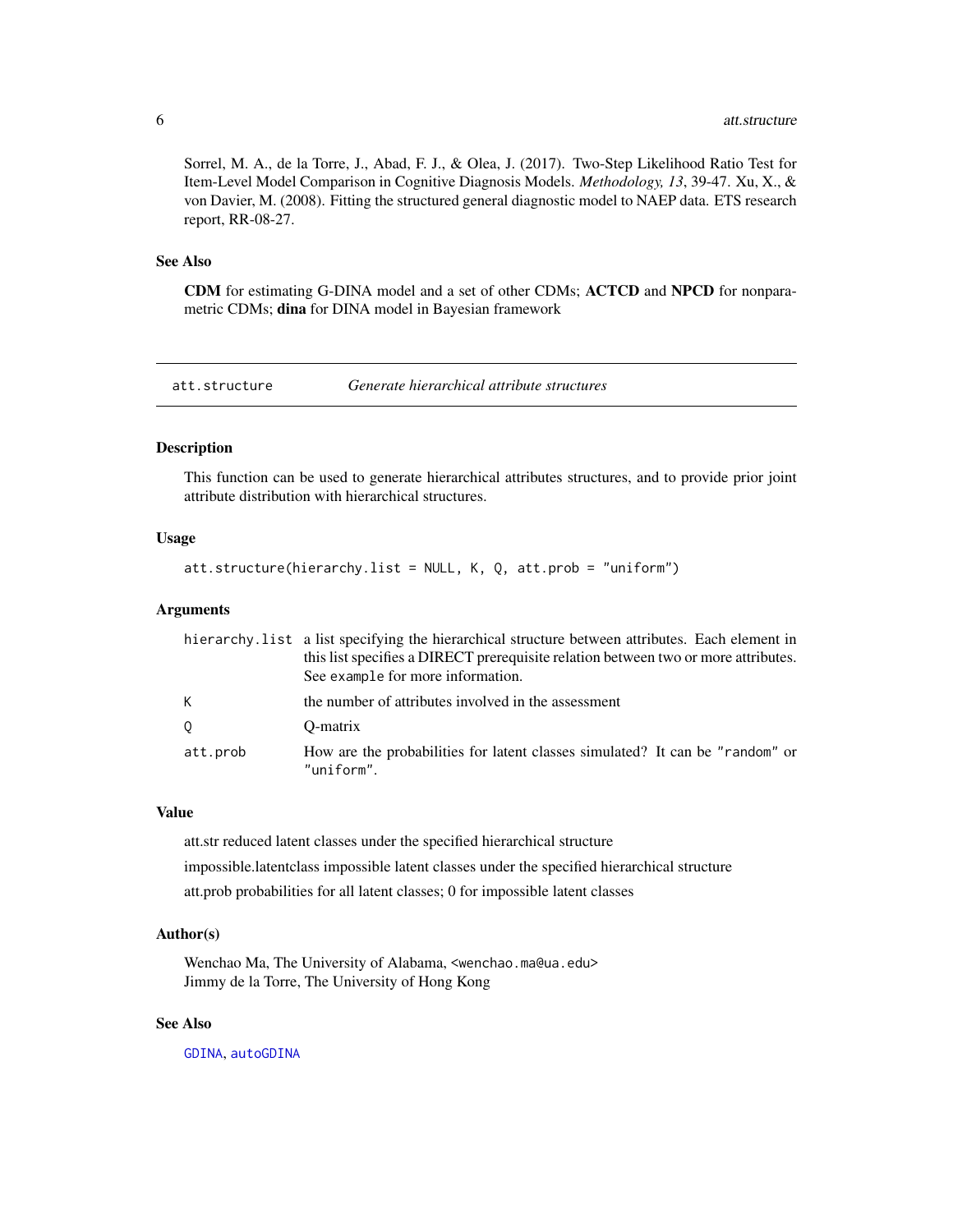## <span id="page-6-0"></span>attributepattern 7

#### Examples

```
## Not run:
#################
#
# Leighton et al. (2004, p.210)
#
##################
# linear structure A1->A2->A3->A4->A5->A6
K < -6linear=list(c(1,2),c(2,3),c(3,4),c(4,5),c(5,6))
att.structure(linear,K)
# convergent structure A1->A2->A3->A5->A6;A1->A2->A4->A5->A6
K < -6converg \leq 1 ist(c(1,2),c(2,3),c(2,4),
             c(3,4,5), #this is how to show that either A3 or A4 is a prerequisite to A5
               c(5,6)att.structure(converg,K)
# convergent structure [the difference between this one and the previous one is that
# A3 and A4 are both needed in order to master A5]
K < -6converg2 <- list(c(1,2),c(2,3),c(2,4),
               c(3,5), #this is how to specify that both A3 and A4 are needed for A5
               c(4,5), #this is how to specify that both A3 and A4 are needed for A5
               c(5,6))
att.structure(converg2,K)
# divergent structure A1->A2->A3;A1->A4->A5;A1->A4->A6
diverg \leq list(c(1,2),
               c(2,3),
               c(1,4),
               c(4,5),
               c(4,6))
att.structure(diverg,K)
# unstructured A1->A2;A1->A3;A1->A4;A1->A5;A1->A6
unstru <- list(c(1,2),c(1,3),c(1,4),c(1,5),c(1,6))
att.structure(unstru,K)
## See Example 4 and 5 in GDINA function
## End(Not run)
```
attributepattern *Generate all possible attribute patterns*

#### Description

This function generates all possible attribute patterns. The Q-matrix needs to be specified for polytomous attributes.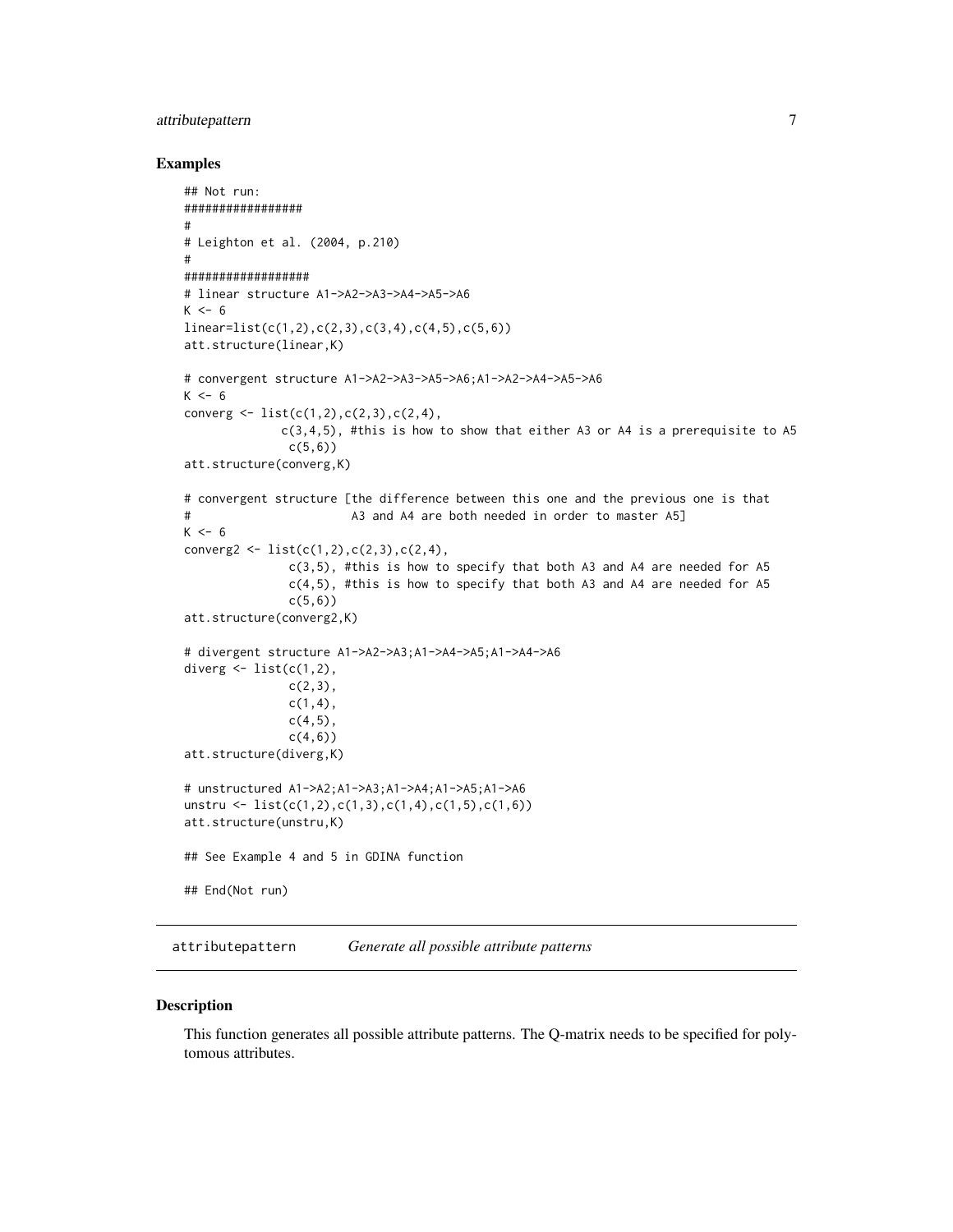#### <span id="page-7-0"></span>Usage

attributepattern(K, Q)

## Arguments

| К | number of attributes                           |
|---|------------------------------------------------|
| 0 | Q-matrix; required when Q-matrix is polytomous |

## Value

A  $2^K \times K$  matrix consisting of attribute profiles for  $2^K$  latent classes

## Author(s)

Wenchao Ma, The University of Alabama, <wenchao.ma@ua.edu> Jimmy de la Torre, The University of Hong Kong

#### Examples

```
attributepattern(3)
q \leq - matrix(scan(text = "0 1 2 1 0 1 1 2 0"), ncol = 3)
q
attributepattern(Q=q)
q \leq - matrix(scan(text = "0 1 1 1 0 1 1 1 0"), ncol = 3)
q
attributepattern(K=ncol(q),Q=q)
```
<span id="page-7-1"></span>

autoGDINA *Q-matrix validation, model selection and calibration in one run*

#### Description

autoGDINA conducts a series of CDM analyses within the G-DINA framework. Particularly, the GDINA model is fitted to the data first using the [GDINA](#page-25-1) function; then, the Q-matrix is validated using the function [Qval](#page-69-1). Based on the suggested Q-matrix, the data is fitted by the G-DINA model again, followed by an item level model selection via the Wald test using [modelcomp](#page-58-1). Lastly, the selected models are calibrated based on the suggested Q-matrix using the [GDINA](#page-25-1) function. The Q-matrix validation and item-level model selection can be disabled by the users. Possible reduced CDMs for Wald test include the DINA model, the DINO model, A-CDM, LLM and RRUM. See Details for the rules of item-level model selection.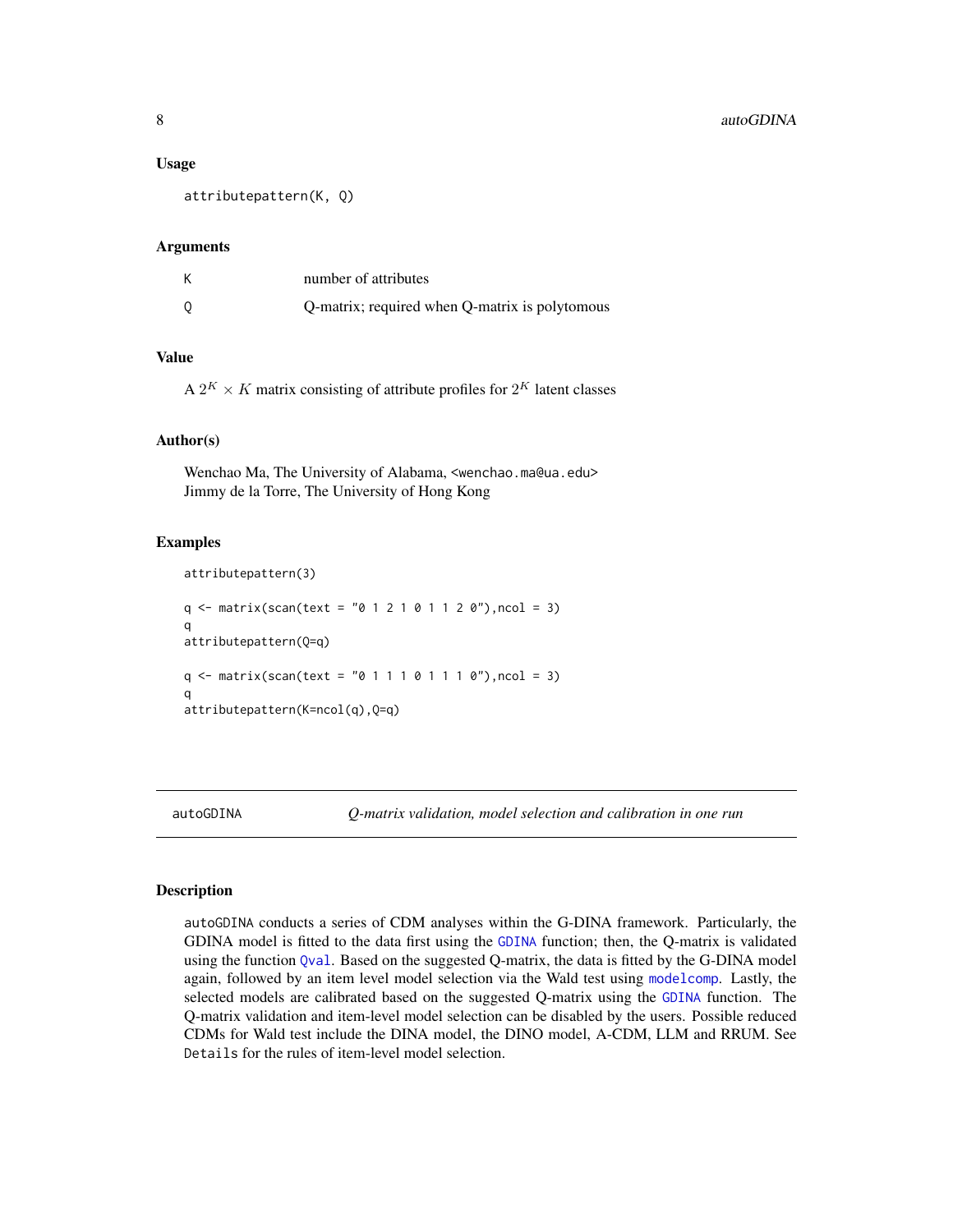## autoGDINA 9

## Usage

```
autoGDINA(
 dat,
  Q,
 modelselection = TRUE,
 modelselectionrule = "simpler",
 alpha.level = 0.05,
 modelselection.args = list(),
 Qualid = TRUE,Qvalid.args = list(),
 GDINA1.args = list(),GDINA2.args = list(),
 CDM.args = list()\mathcal{L}
```

```
## S3 method for class 'autoGDINA'
summary(object, ...)
```
## Arguments

| dat                 | A required $N \times J$ matrix or data. frame consisting of the responses of N<br>individuals to $J$ items. Missing values need to be coded as NA.                                                                                                                                                                                                                                                                                                                                                                                                                                                                                                                                                                                                                                                                                                                                                                                                                                                                            |  |
|---------------------|-------------------------------------------------------------------------------------------------------------------------------------------------------------------------------------------------------------------------------------------------------------------------------------------------------------------------------------------------------------------------------------------------------------------------------------------------------------------------------------------------------------------------------------------------------------------------------------------------------------------------------------------------------------------------------------------------------------------------------------------------------------------------------------------------------------------------------------------------------------------------------------------------------------------------------------------------------------------------------------------------------------------------------|--|
| Q                   | A required matrix; The number of rows occupied by a single-strategy dichoto-<br>mous item is 1, by a polytomous item is the number of nonzero categories, and<br>by a mutiple-strategy dichotomous item is the number of strategies. The num-<br>ber of column is equal to the number of attributes if all items are single-strategy<br>dichotomous items, but the number of attributes $+2$ if any items are polytomous<br>or have multiple strategies. For a polytomous item, the first column represents<br>the item number and the second column indicates the nonzero category num-<br>ber. For a multiple-strategy dichotomous item, the first column represents the<br>item number and the second column indicates the strategy number. For binary<br>attributes, 1 denotes the attributes are measured by the items and 0 means the<br>attributes are not measured. For polytomous attributes, non-zero elements indi-<br>cate which level of attributes are needed (see Chen, & de la Torre, 2013). See<br>Examples. |  |
|                     | modelselection logical; conducting model selection or not?                                                                                                                                                                                                                                                                                                                                                                                                                                                                                                                                                                                                                                                                                                                                                                                                                                                                                                                                                                    |  |
| modelselectionrule  |                                                                                                                                                                                                                                                                                                                                                                                                                                                                                                                                                                                                                                                                                                                                                                                                                                                                                                                                                                                                                               |  |
|                     | how to conducted model selection? Possible options include simpler, largestp<br>and DS. See Details.                                                                                                                                                                                                                                                                                                                                                                                                                                                                                                                                                                                                                                                                                                                                                                                                                                                                                                                          |  |
| alpha.level         | nominal level for the Wald test. The default is 0.05.                                                                                                                                                                                                                                                                                                                                                                                                                                                                                                                                                                                                                                                                                                                                                                                                                                                                                                                                                                         |  |
| modelselection.args |                                                                                                                                                                                                                                                                                                                                                                                                                                                                                                                                                                                                                                                                                                                                                                                                                                                                                                                                                                                                                               |  |
|                     | arguments passed to model comp                                                                                                                                                                                                                                                                                                                                                                                                                                                                                                                                                                                                                                                                                                                                                                                                                                                                                                                                                                                                |  |
| Qvalid              | logical; validate Q-matrix or not? TRUE is the default.                                                                                                                                                                                                                                                                                                                                                                                                                                                                                                                                                                                                                                                                                                                                                                                                                                                                                                                                                                       |  |
| Qvalid.args         | arguments passed to Qval                                                                                                                                                                                                                                                                                                                                                                                                                                                                                                                                                                                                                                                                                                                                                                                                                                                                                                                                                                                                      |  |
| GDINA1.args         | arguments passed to GDINA function for initial G-DINA calibration                                                                                                                                                                                                                                                                                                                                                                                                                                                                                                                                                                                                                                                                                                                                                                                                                                                                                                                                                             |  |
| GDINA2.args         | arguments passed to GDINA function for the second G-DINA calibration                                                                                                                                                                                                                                                                                                                                                                                                                                                                                                                                                                                                                                                                                                                                                                                                                                                                                                                                                          |  |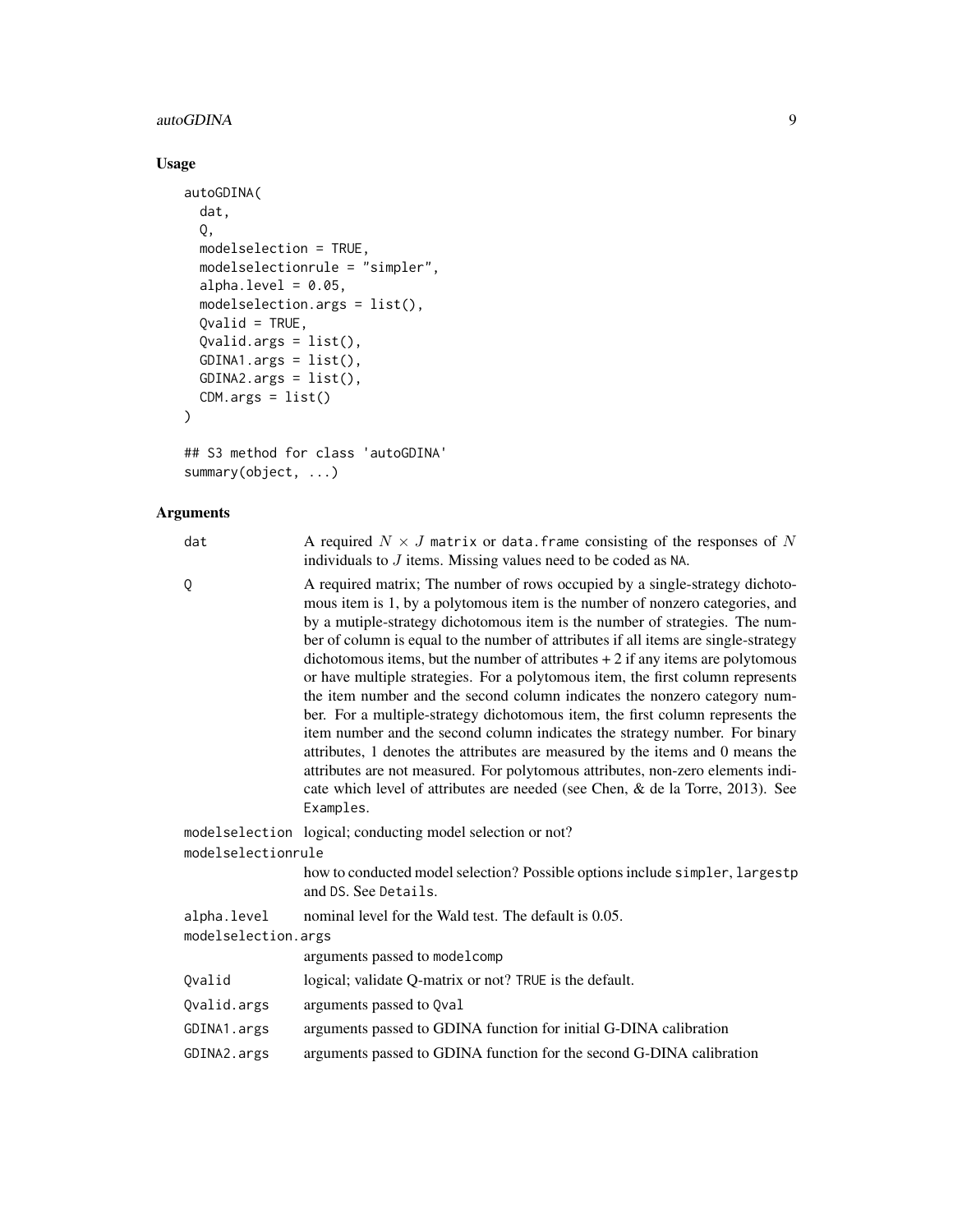| CDM.args | arguments passed to GDINA function for final calibration |
|----------|----------------------------------------------------------|
| object   | GDINA object for various S3 methods                      |
| $\cdots$ | additional arguments                                     |

#### Details

After the Wald statistics for each reduced CDM were calculated for each item, the reduced models with p values less than the pre-specified alpha level were rejected. If all reduced models were rejected for an item, the G-DINA model was used as the best model; if at least one reduced model was retained, three diferent rules can be implemented for selecting the best model:

When modelselectionrule is simpler:

If (a) the DINA or DINO model was one of the retained models, then the DINA or DINO model with the larger p value was selected as the best model; but if (b) both DINA and DINO were rejected, the reduced model with the largest p value was selected as the best model for this item. Note that when the p-values of several reduced models were greater than 0.05, the DINA and DINO models were preferred over the A-CDM, LLM, and R-RUM because of their simplicity. This procedure is originally proposed by Ma, Iaconangelo, and de la Torre (2016).

When modelselectionrule is largestp:

The reduced model with the largest p-values is selected as the most appropriate model.

When modelselectionrule is DS:

The reduced model with non-significant p-values but the smallest dissimilarity index is selected as the most appropriate model. Dissimilarity index can be viewed as an effect size measure, which quatifies how dis-similar the reduced model is from the G-DINA model (See Ma, Iaconangelo, and de la Torre, 2016 for details).

## Value

a list consisting of the following elements:

GDINA1.obj initial GDINA calibration of class GDINA

GDINA2.obj second GDINA calibration of class GDINA

Qval.obj Q validation object of class Qval

Wald.obj model comparison object of class model comp

CDM.obj Final CDM calibration of class GDINA

## Methods (by generic)

• summary: print summary information

## Note

Returned GDINA1.obj, GDINA2.obj and CDM.obj are objects of class GDINA, and all S3 methods suitable for [GDINA](#page-25-1) objects can be applied. See GDINA and [extract](#page-22-1). Similarly, returned Qval.obj and Wald.obj are objects of class [Qval](#page-69-1) and [modelcomp](#page-58-1).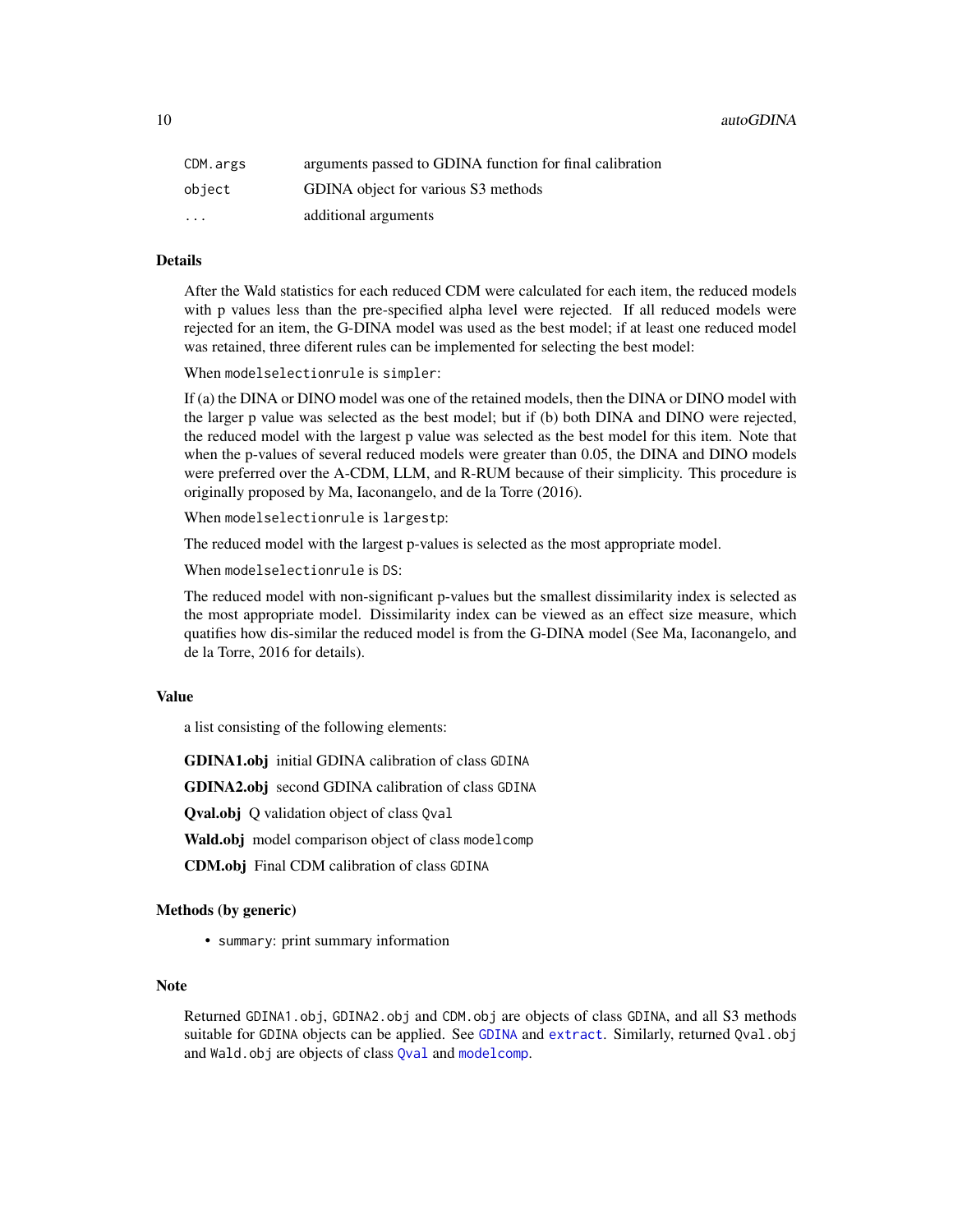#### autoGDINA 11

## Author(s)

Wenchao Ma, The University of Alabama, <wenchao.ma@ua.edu>

## References

Ma, W., & de la Torre, J. (2020). GDINA: An R Package for Cognitive Diagnosis Modeling. *Journal of Statistical Software, 93(14)*, 1-26.

Ma, W., Iaconangelo, C., & de la Torre, J. (2016). Model similarity, model selection and attribute classification. *Applied Psychological Measurement, 40*, 200-217.

## See Also

[GDINA](#page-25-1), [modelcomp](#page-58-1), [Qval](#page-69-1)

```
## Not run:
# simulated responses
Q <- sim10GDINA$simQ
dat <- sim10GDINA$simdat
#misspecified Q
misQ \leftarrow QmisQ[10, ] \leq c(0,1,0)out1 <- autoGDINA(dat,misQ,modelselectionrule="largestp")
out1
summary(out1)
AIC(out1$CDM.obj)
# simulated responses
Q <- sim30GDINA$simQ
dat <- sim30GDINA$simdat
#misspecified Q
mis0 < -0misQ[1, ] \leftarrow c(1,1,0,1,0)auto <- autoGDINA(dat, misQ, Qvalid = TRUE, Qvalid.args = list(method = "wald"),
                  modelselectionrule="simpler")
auto
summary(auto)
AIC(auto$CDM.obj)
#using the other selection rule
out11 <- autoGDINA(dat,misQ,modelselectionrule="simpler",
                   modelselection.args = list(models = c("DINO","DINA")))
out11
summary(out11)
# disable model selection function
out12 <- autoGDINA(dat,misQ,modelselection=FALSE)
out12
```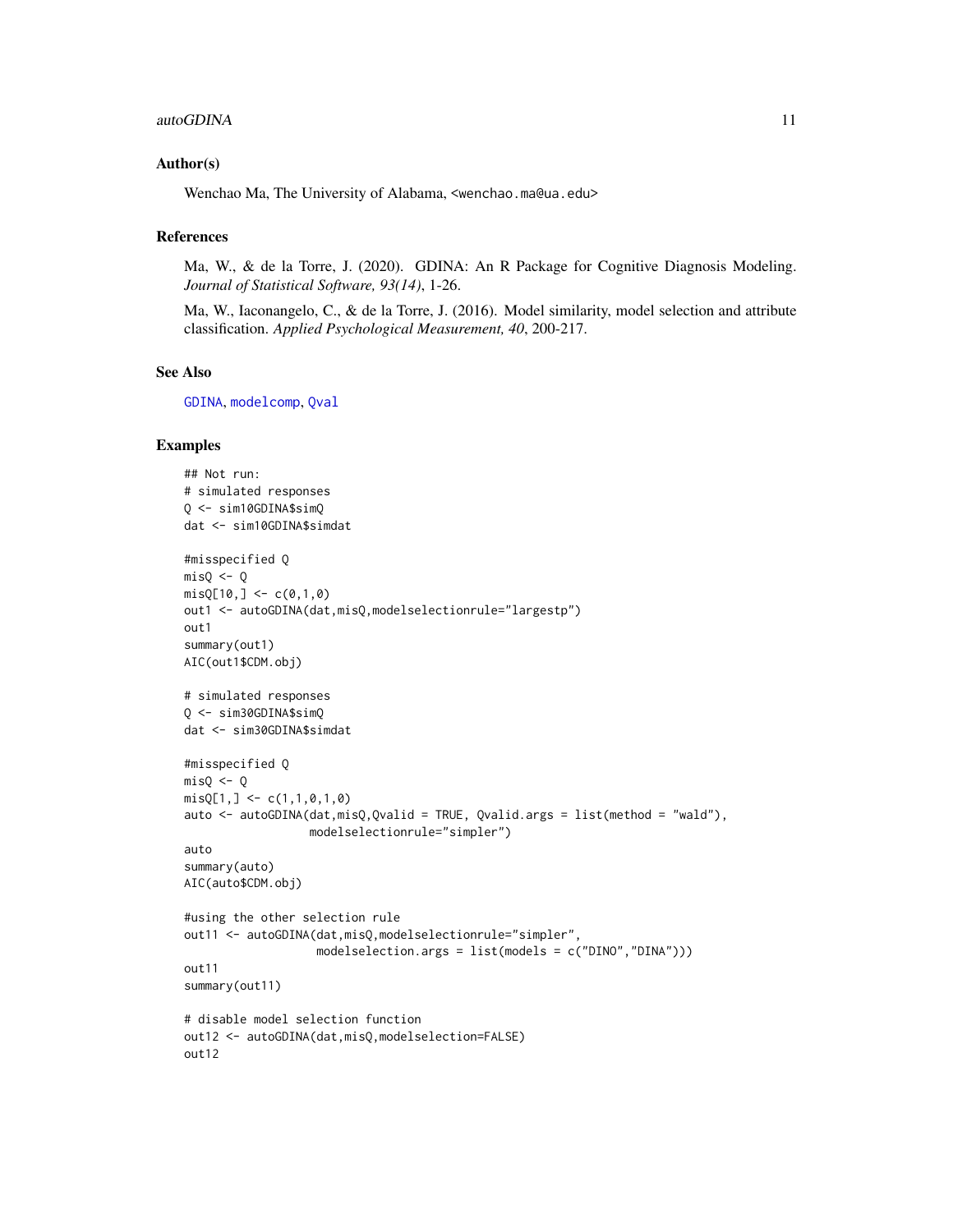## <span id="page-11-0"></span>12 bdiagMatrix

```
summary(out12)
# Disable Q-matrix validation
out3 <- autoGDINA(dat = dat, Q = misQ, Qvalid = FALSE)
out3
summary(out3)
## End(Not run)
```
bdiagMatrix *Create a block diagonal matrix*

## Description

Create a block diagonal matrix

## Usage

bdiagMatrix(mlist, fill = 0)

#### Arguments

| mlist | a list of matrices                      |
|-------|-----------------------------------------|
| fill  | value to fill the non-diagnoal elements |

## Value

a block diagonal matrix

## See Also

bdiag in Matrix

```
m1 <- bdiagMatrix(list(matrix(1:4, 2), diag(3)))
m2 <- bdiagMatrix(list(matrix(1:4, 2), diag(3)),fill = NA)
```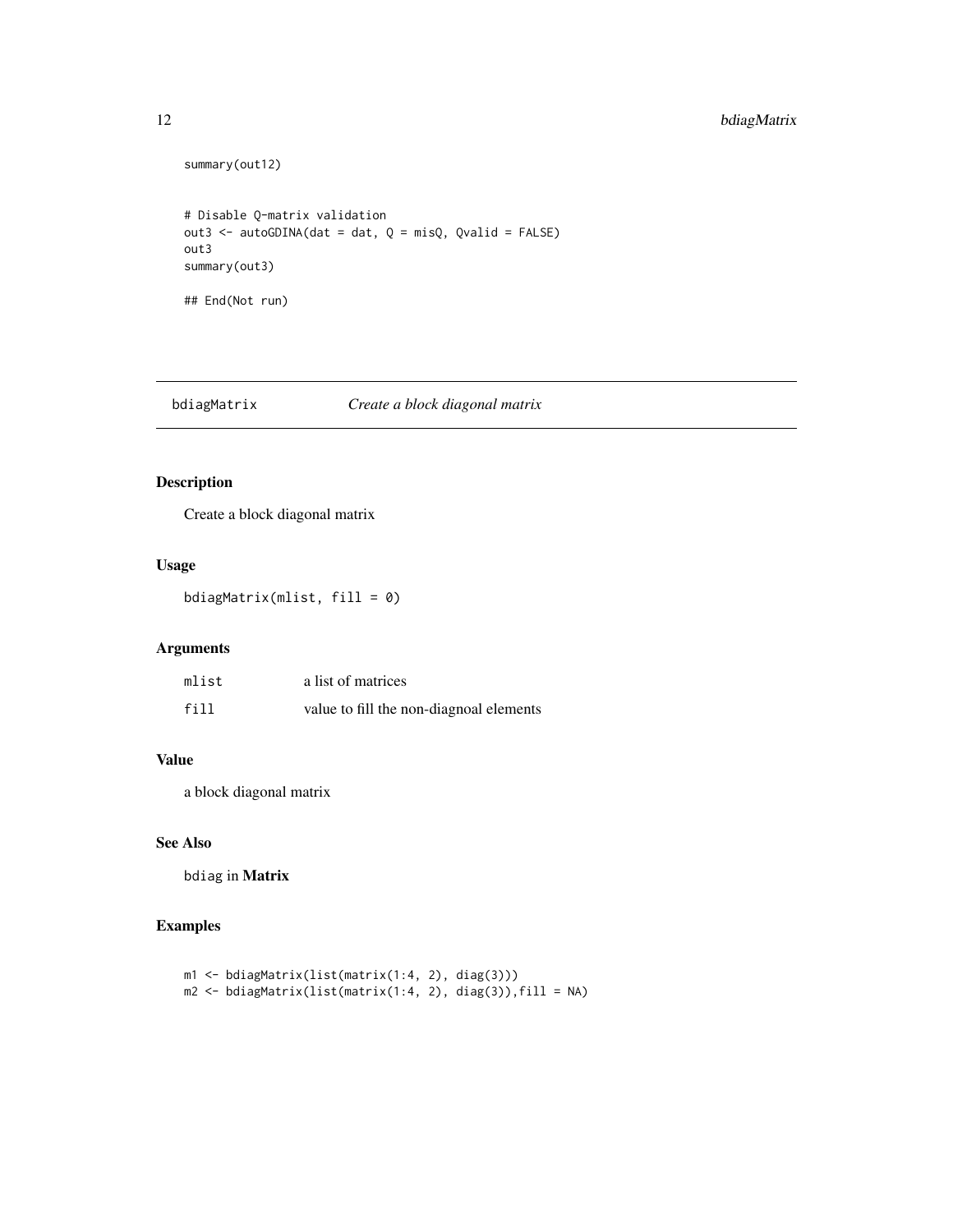<span id="page-12-0"></span>bootSE *Calculating standard errors and variance-covariance matrix using bootstrap methods*

## Description

This function conducts nonparametric and parametric bootstrap to calculate standard errors of model parameters. Parametric bootstrap is only applicable to single group models.

### Usage

```
bootSE(GDINA.obj, bootsample = 50, type = "nonparametric", randomseed = 12345)
```
## Arguments

| GDINA.obj  | an object of class GDINA                                     |
|------------|--------------------------------------------------------------|
| bootsample | the number of bootstrap samples                              |
| type       | type of bootstrap method. Can be parametric or nonparametric |
| randomseed | random seed for resampling                                   |

#### Value

itemparm.se standard errors for item probability of success in list format delta.se standard errors for delta parameters in list format lambda.se standard errors for structural parameters of joint attribute distribution boot.est resample estimates

#### Author(s)

Wenchao Ma, The University of Alabama, <wenchao.ma@ua.edu>

#### References

Ma, W., & de la Torre, J. (2020). GDINA: An R Package for Cognitive Diagnosis Modeling. *Journal of Statistical Software, 93(14)*, 1-26.

```
## Not run:
# For illustration, only 5 resamples are run
# results are definitely not reliable
dat <- sim30GDINA$simdat
Q <- sim30GDINA$simQ
fit <- GDINA(dat = dat, Q = Q, model = "GDINA", att.dist = "higher.order")
boot.fit <- bootSE(fit,bootsample = 5,randomseed=123)
boot.fit$delta.se
```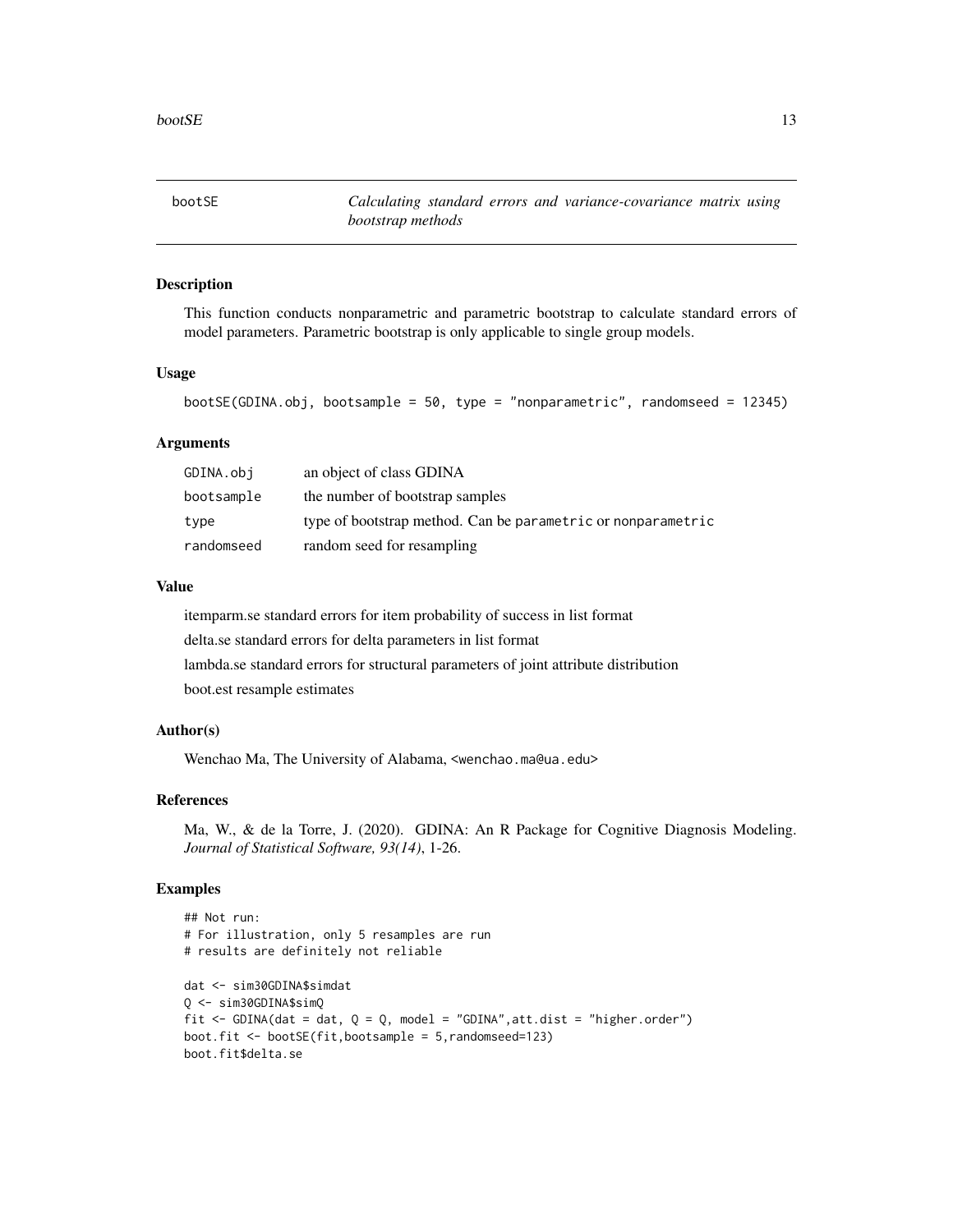```
boot.fit$lambda.se
```

```
## End(Not run)
```
## CA *Calculate classification accuracy*

## **Description**

This function calculate test-, pattern- and attribute-level classification accuracy indices based on GDINA estimates from the GDINA function using approaches in Iaconangelo (2017) and Wang, Song, Chen, Meng, and Ding (2015). It is only applicable for dichotomous attributes.

## Usage

 $CA(GDINA.obj, what = "MAP")$ 

## Arguments

| GDINA.obj | estimated GDINA object returned from GDINA           |
|-----------|------------------------------------------------------|
| what      | what attribute estimates are used? Default is "MAP". |

## Value

a list with elements

tau estimated test-level classification accuracy, see Iaconangelo (2017, Eq 2.2)

tau\_l estimated pattern-level classification accuracy, see Iaconangelo (2017, p. 13)

tau\_k estimated attribute-level classification accuracy, see Wang, et al (2015, p. 461 Eq 6)

CCM Conditional classification matrix, see Iaconangelo (2017, p. 13)

### Author(s)

Wenchao Ma, The University of Alabama, <wenchao.ma@ua.edu>

#### References

Iaconangelo, C.(2017). *Uses of Classification Error Probabilities in the Three-Step Approach to Estimating Cognitive Diagnosis Models.* (Unpublished doctoral dissertation). New Brunswick, NJ: Rutgers University.

Ma, W., & de la Torre, J. (2020). GDINA: An R Package for Cognitive Diagnosis Modeling. *Journal of Statistical Software, 93(14)*, 1-26.

Wang, W., Song, L., Chen, P., Meng, Y., & Ding, S. (2015). Attribute-Level and Pattern-Level Classification Consistency and Accuracy Indices for Cognitive Diagnostic Assessment. *Journal of Educational Measurement, 52* , 457-476.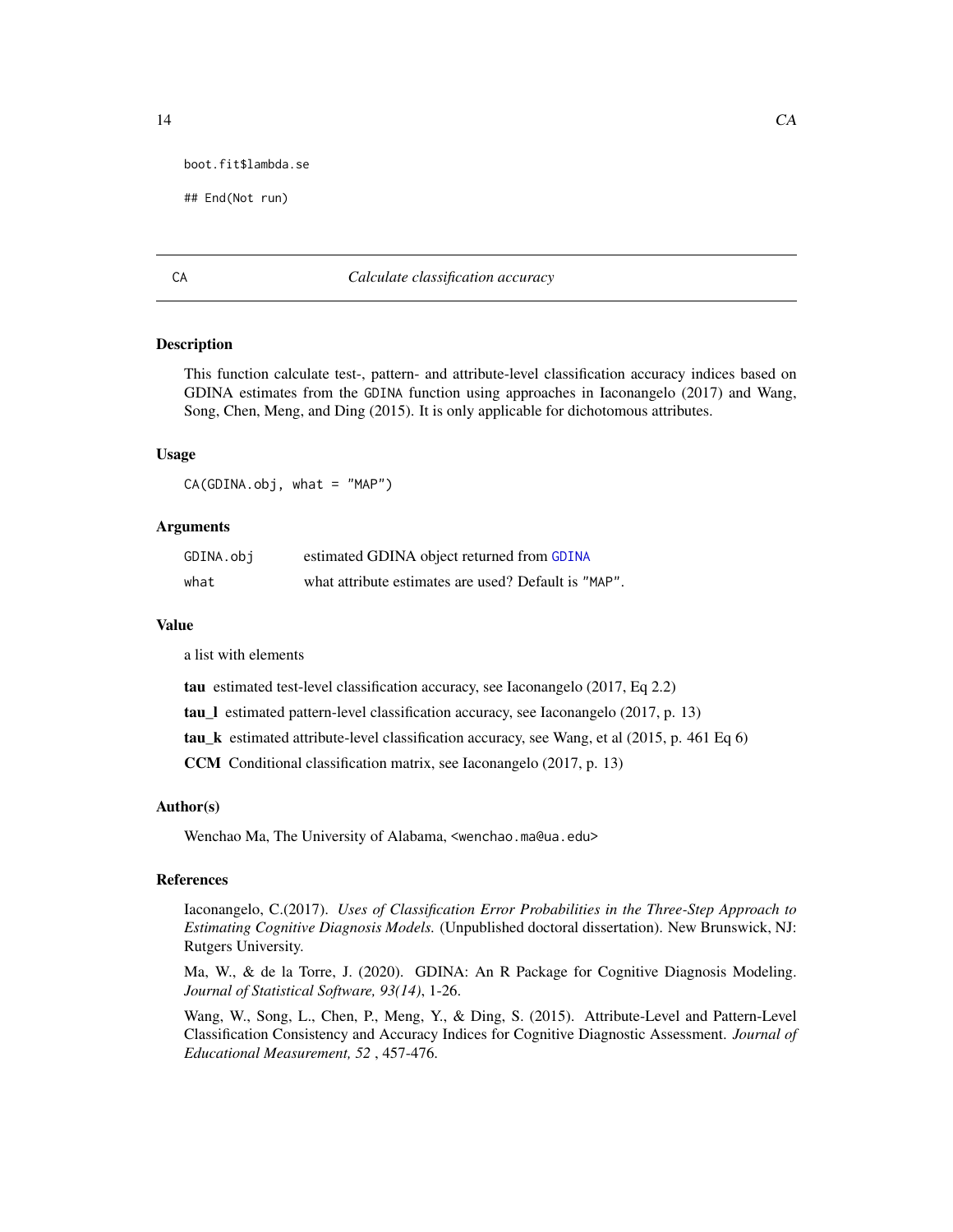#### <span id="page-14-0"></span>cjoint 15

## Examples

```
## Not run:
dat <- sim10GDINA$simdat
Q <- sim10GDINA$simQ
fit \le GDINA(dat = dat, Q = Q, model = "GDINA")
fit
CA(fit)
## End(Not run)
```
## cjoint *Combine R Objects by Columns*

## Description

Combine a sequence of vector, matrix or data-frame arguments by columns. Vector is treated as a column matrix.

## Usage

 $cjoint(\ldots, fill = NA)$ 

#### Arguments

| $\cdots$ | vectors or matrices                                             |
|----------|-----------------------------------------------------------------|
| fill     | a scalar used when these objects have different number of rows. |

## Value

a data frame

## See Also

[cbind](#page-0-0)

```
cjoint(2,c(1,2,3,4),matrix(1:6,2,3))
cjoint(v1 = 2, v2 = c(3,2), v3 = matrix(1:6,3,2),v4 = data. frame(c(3,4,5,6,7),rep("x",5)),fill = 99)
```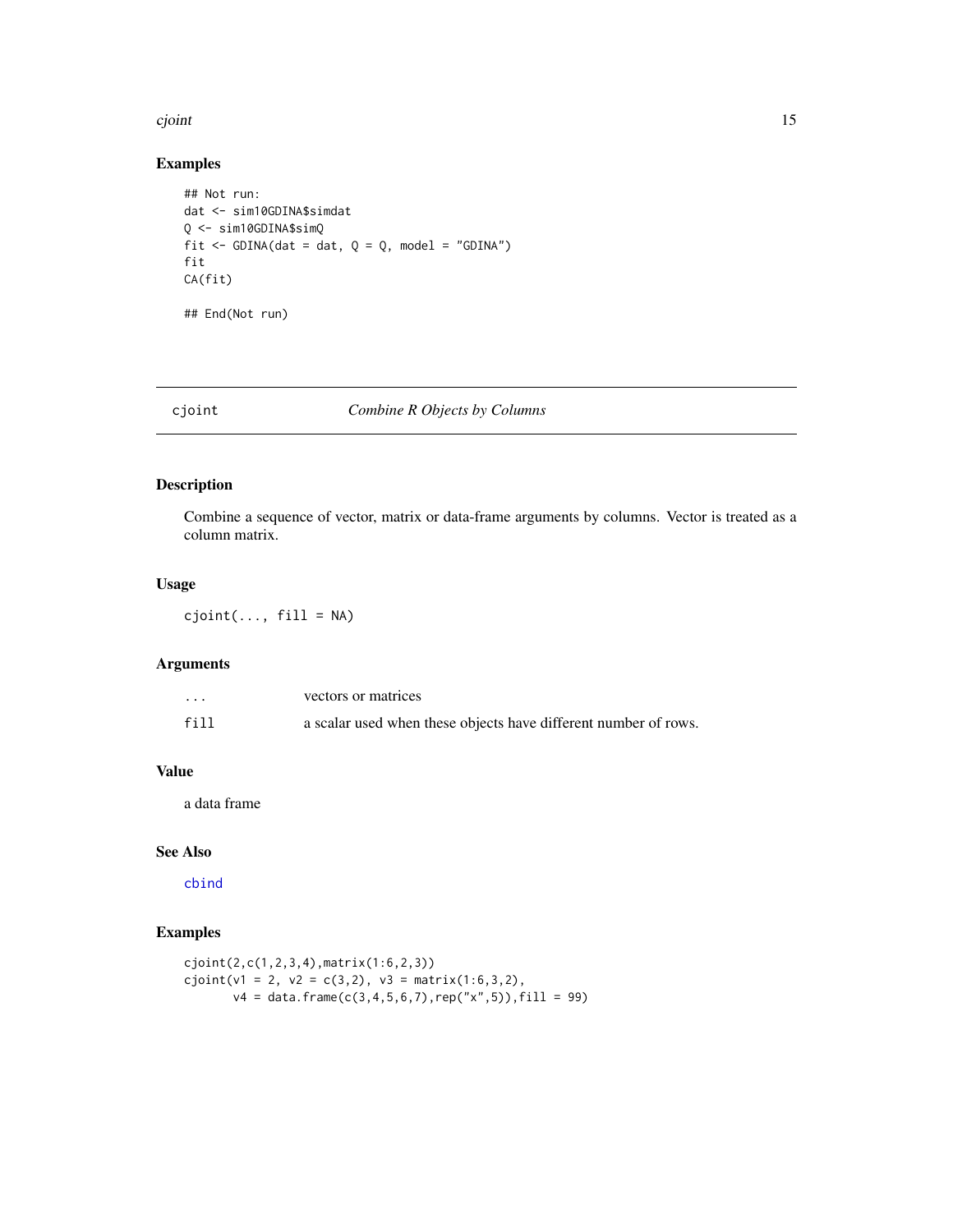<span id="page-15-0"></span>

#### Description

This function evaluates the classification rates for two sets of attribute profiles

## Usage

ClassRate(att1, att2)

## Arguments

| att1 | a matrix or data frame of attribute profiles |
|------|----------------------------------------------|
| att2 | a matrix or data frame of attribute profiles |

## Value

a list with the following components:

PCA the proportion of correctly classified attributes (i.e., attribute level classification rate)

PCV a vector giving the proportions of correctly classified attribute vectors (i.e., vector level classification rate). The fist element is the proportion of at least one attribute in the vector are correctly identified; the second element is the proportion of at least two attributes in the vector are correctly identified; and so forth. The last element is the proportion of all elements in the vector are correctly identified.

## Author(s)

Wenchao Ma, The University of Alabama, <wenchao.ma@ua.edu>

## References

Ma, W., & de la Torre, J. (2020). GDINA: An R Package for Cognitive Diagnosis Modeling. *Journal of Statistical Software, 93(14)*, 1-26.

```
## Not run:
N < -2000# model does not matter if item parameter is probability of success
Q <- sim30GDINA$simQ
J \leftarrow nrow(Q)gs \leftarrow matrix(0.1, J, 2)set.seed(12345)
sim <- simGDINA(N,Q,gs.parm = gs)
GDINA.est <- GDINA(sim$dat,Q)
```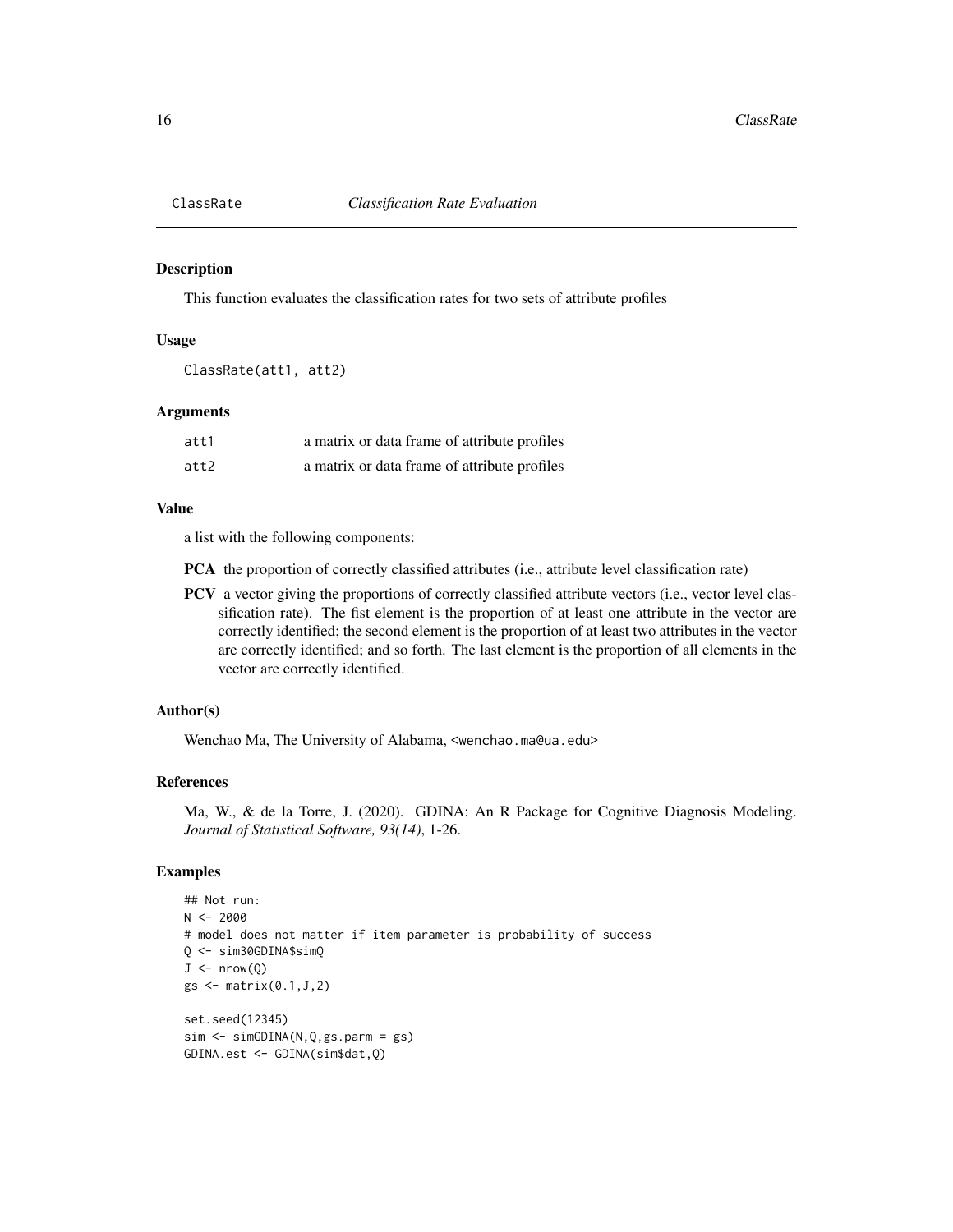<span id="page-16-0"></span>CR <- ClassRate(sim\$attribute,personparm(GDINA.est)) CR ## End(Not run)

designmatrix *Generate design matrix*

## Description

This function generates the design matrix for an item

## Usage

designmatrix(Kj = NULL, model = "GDINA",  $Qj$  = NULL)

## Arguments

| Кi    | Required except for the MS-DINA model; The number of attributes required for<br>item j                                                                                                                       |
|-------|--------------------------------------------------------------------------------------------------------------------------------------------------------------------------------------------------------------|
| model | the model associated with the design matrix; It can be "GDINA", "DINA", "DINO",<br>"ACDM" or "MSDINA". The default is "GDINA". Note that models "LLM"<br>and "RRUM" have the same design matrix as the ACDM. |
| Qj    | the Q-matrix for item j; This is required for "MSDINA" model; The number of<br>rows is equal to the number of strategies and the number of columns is equal to<br>the number of attributes.                  |

## Value

a design matrix (Mj). See de la Torre (2011) for details.

## References

de la Torre, J. (2011). The generalized DINA model framework. *Psychometrika, 76*, 179-199.

```
## Not run:
designmatrix(Kj = 2, model = "GDINA")designmatrix(Kj = 3, model = "DINA")
msQj \leq -\text{matrix}(c(1, 0, 0, 1,1,1,0,0),nrow=2,byrow=TRUE)
designmatrix(model = "MSDINA",Qj = msQj)
## End(Not run)
```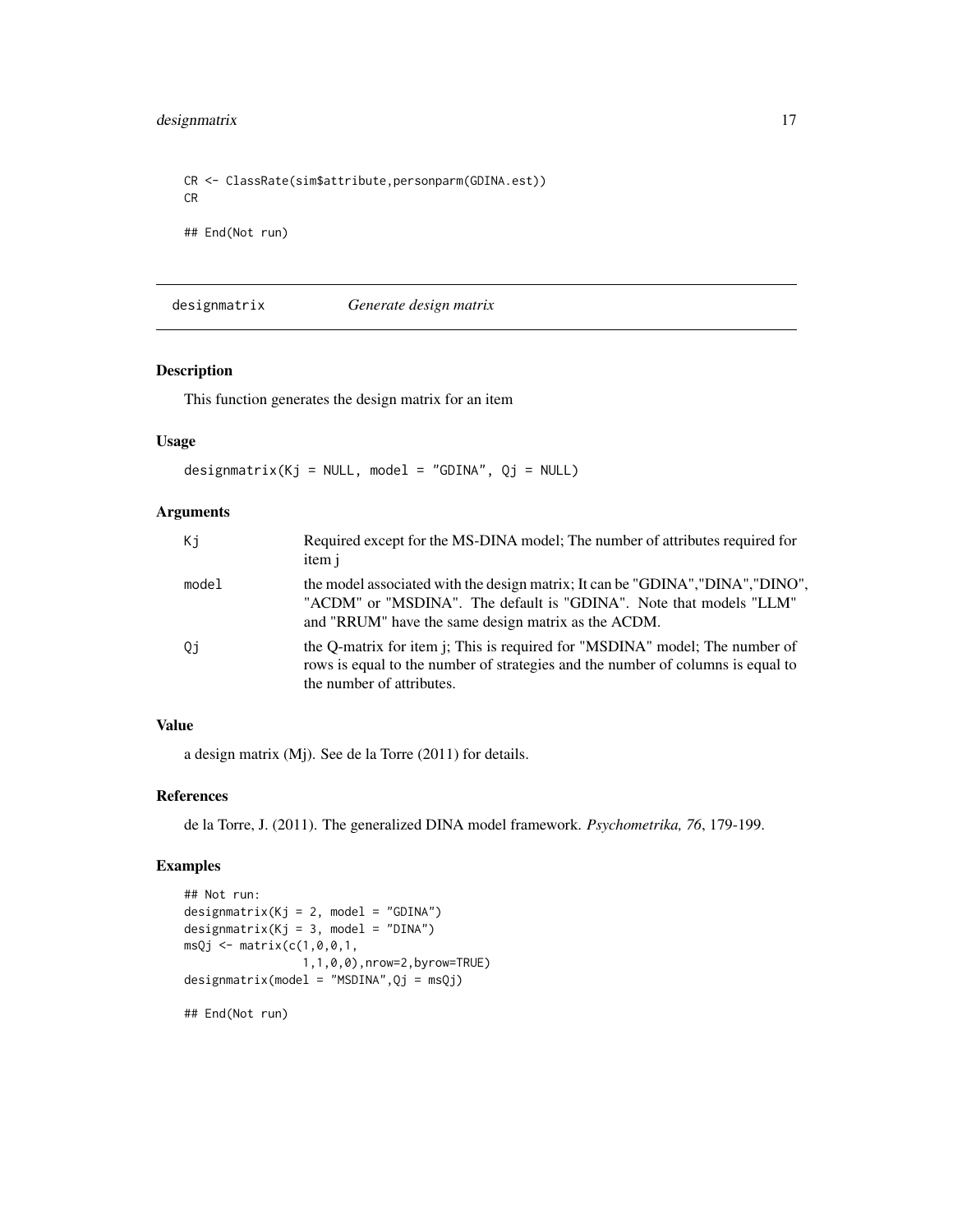## <span id="page-17-1"></span><span id="page-17-0"></span>Description

This function is used to detect differential item functioning based on the models estimated in the [GDINA](#page-25-1) function using the Wald test (Hou, de la Torre, & Nandakumar, 2014) and the likelihood ratio test (Ma, Terzi, Lee, & de la Torre, 2017). It can only detect DIF for two groups currently.

## Usage

```
dif(
  dat,
  Q,
  group,
 model = "GDINA",
 method = "wald",anchor.items = NULL,
  dif.items = "all",
  p.adjust.methods = "holm",
  approx = FALSE,
  SE.type = 2,
  ...
)
```

```
## S3 method for class 'dif'
summary(object, ...)
```
## Arguments

| dat          | item responses from two groups; missing data need to be coded as NA                                                                                                                                                                                                |
|--------------|--------------------------------------------------------------------------------------------------------------------------------------------------------------------------------------------------------------------------------------------------------------------|
| 0            | Q-matrix specifying the association between items and attributes                                                                                                                                                                                                   |
| group        | a numerical vector with integer 1, 2, , $\#$ of groups indicating the group each<br>individual belongs to. It must start from 1 and its length must be equal to the<br>number of individuals.                                                                      |
| model        | model for each item.                                                                                                                                                                                                                                               |
| method       | DIF detection method; It can be "wald" for Hou, de la Torre, and Nandakumar's<br>$(2014)$ Wald test method, and "LR" for likelihood ratio test (Ma, Terzi, Lee, &<br>de la Torre, $2017$ ).                                                                        |
| anchor.items | which items will be used as anchors? Default is NULL, which means none of<br>the items are used as anchors. For LR method, it can also be an integer vector<br>giving the item numbers for anchors or "all", which means all items are treated<br>as anchor items. |
| dif.items    | which items are subject to DIF detection? Default is "all". It can also be an<br>integer vector giving the item numbers.                                                                                                                                           |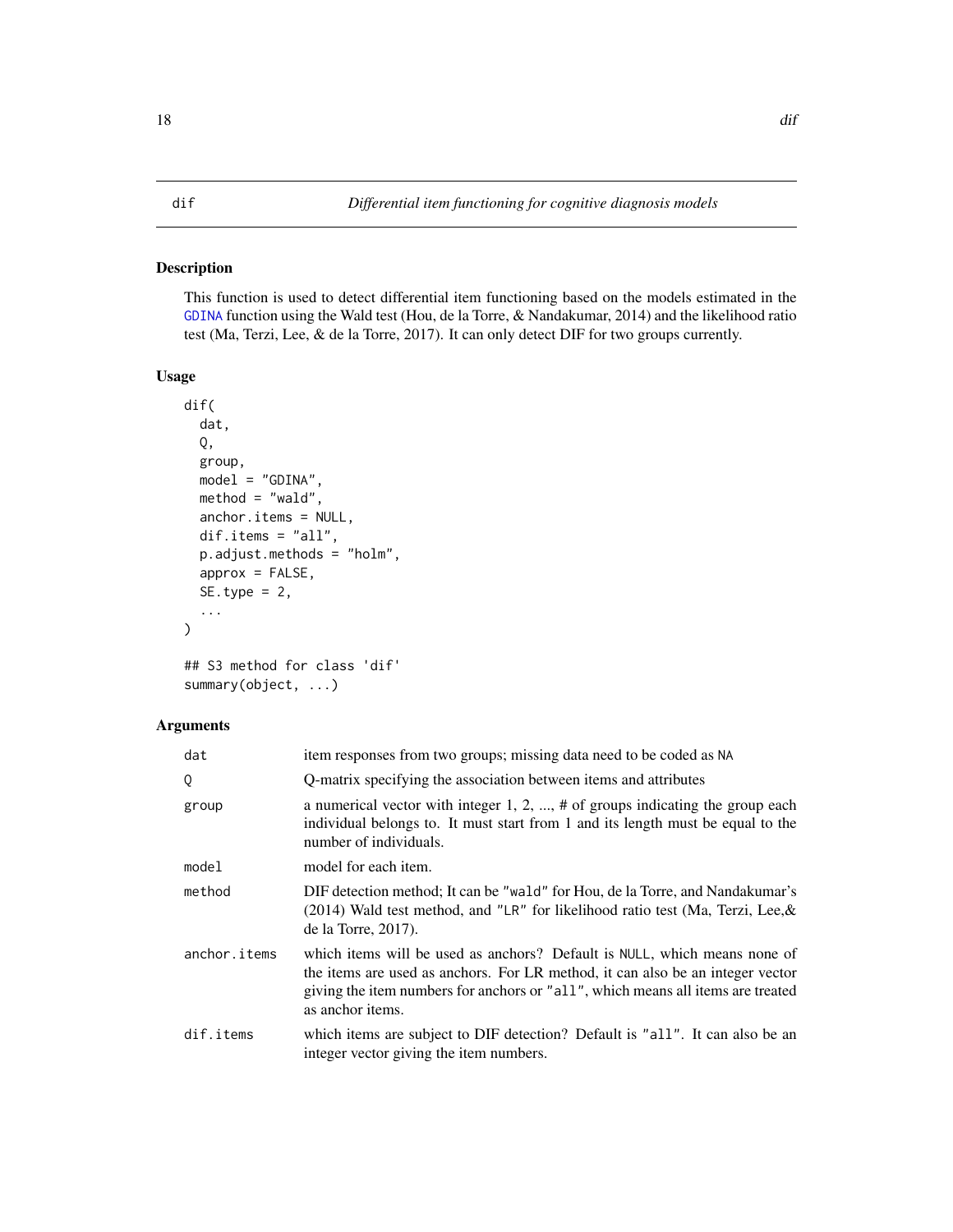| p.adjust.methods |                                                                                                                                                                                                                                                                                                                             |  |
|------------------|-----------------------------------------------------------------------------------------------------------------------------------------------------------------------------------------------------------------------------------------------------------------------------------------------------------------------------|--|
|                  | adjusted p-values for multiple hypothesis tests. This is conducted using p. adjust<br>function in <b>stats</b> , and therefore all adjustment methods supported by p. adjust<br>can be used, including "holm", "hochberg", "hommel", "bonferroni", "BH"<br>and "BY". See p. adjust for more details. "holm" is the default. |  |
| approx           | Whether an approximated LR test is implemented? If TRUE, parameters of<br>items except the studied one will not be re-estimated.                                                                                                                                                                                            |  |
| SE.type          | Type of standard error estimation methods for the Wald test.                                                                                                                                                                                                                                                                |  |
| $\ddots$         | arguments passed to GDINA function for model calibration                                                                                                                                                                                                                                                                    |  |
| object           | dif object for S3 method                                                                                                                                                                                                                                                                                                    |  |
|                  |                                                                                                                                                                                                                                                                                                                             |  |

## Value

A data frame giving the Wald statistics and associated p-values.

## Methods (by generic)

• summary: print summary information

## Author(s)

Wenchao Ma, The University of Alabama, <wenchao.ma@ua.edu> Jimmy de la Torre, The University of Hong Kong

## References

Hou, L., de la Torre, J., & Nandakumar, R. (2014). Differential item functioning assessment in cognitive diagnostic modeling: Application of the Wald test to investigate DIF in the DINA model. *Journal of Educational Measurement, 51*, 98-125.

Ma, W., Terzi, R., Lee, S., & de la Torre, J. (2017, April). Multiple group cognitive diagnosis models and their applications in detecting differential item functioning. Paper presented at the Annual Meeting ofthe American Educational Research Association, San Antonio, TX.

#### See Also

[GDINA](#page-25-1)

```
## Not run:
set.seed(123456)
N < -3000Q <- sim10GDINA$simQ
gs <- matrix(c(0.1, 0.2,0.1,0.2,
                       0.1,0.2,
                       0.1,0.2,
                       0.1,0.2,
                       0.1,0.2,
```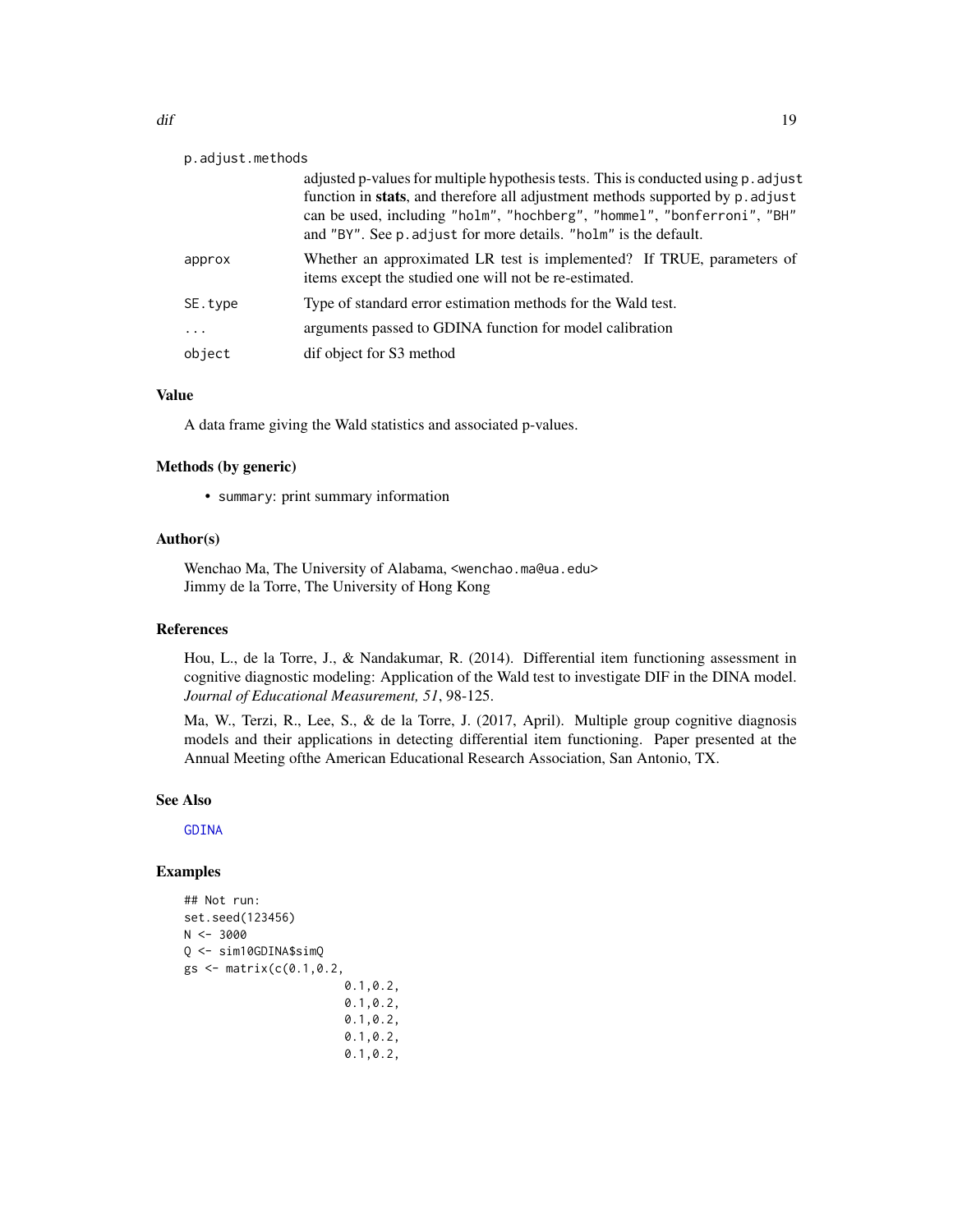```
0.1,0.2,
                       0.1,0.2,
                       0.1,0.2,
                       0.1, 0.2), ncol = 2, byrow = TRUE)
# By default, individuals are simulated from uniform distribution
# and deltas are simulated randomly
sim1 <- simGDINA(N,Q,gs.parm = gs,model="DINA")
sim2 <- simGDINA(N,Q,gs.parm = gs,model=c(rep("DINA",9),"DINO"))
dat <- rbind(extract(sim1,"dat"),extract(sim2,"dat"))
gr \leftarrow c(rep(1,N),rep(2,N))dif.out <- dif(dat,Q,group=gr)
dif.out2 <- dif(dat,Q,group=gr,method="LR")
```

```
## End(Not run)
```
<span id="page-19-1"></span>DTM *Experimental function for diagnostic multiple-strategy CDMs*

## Description

This function estimates the diagnostic tree model (Ma, 2018) for polytomous responses with multiple strategies. It is an experimental function, and will be further optimized.

## Usage

```
DTM(
  dat,
  Qc,
 delta = NULL,
 Tmatrix = NULL,
 conv.crit = 0.001,
 conv.type = "pr",
 maxitr = 1000)
```
#### Arguments

| dat   | A required $N \times J$ data matrix of N examinees to J items. Missing values are<br>currently not allowed.                                                                                                                                                                                                                                                                                                                               |
|-------|-------------------------------------------------------------------------------------------------------------------------------------------------------------------------------------------------------------------------------------------------------------------------------------------------------------------------------------------------------------------------------------------------------------------------------------------|
| Qc    | A required $J \times K + 2$ category and attribute association matrix, where J rep-<br>resents the number of items or nonzero categories and K represents the number<br>of attributes. Entry 1 indicates that the attribute is measured by the item, and<br>0 otherwise. The first column gives the item number, which must be numeric<br>and match the number of column in the data. The second column indicates the<br>category number. |
| delta | initial item parameters                                                                                                                                                                                                                                                                                                                                                                                                                   |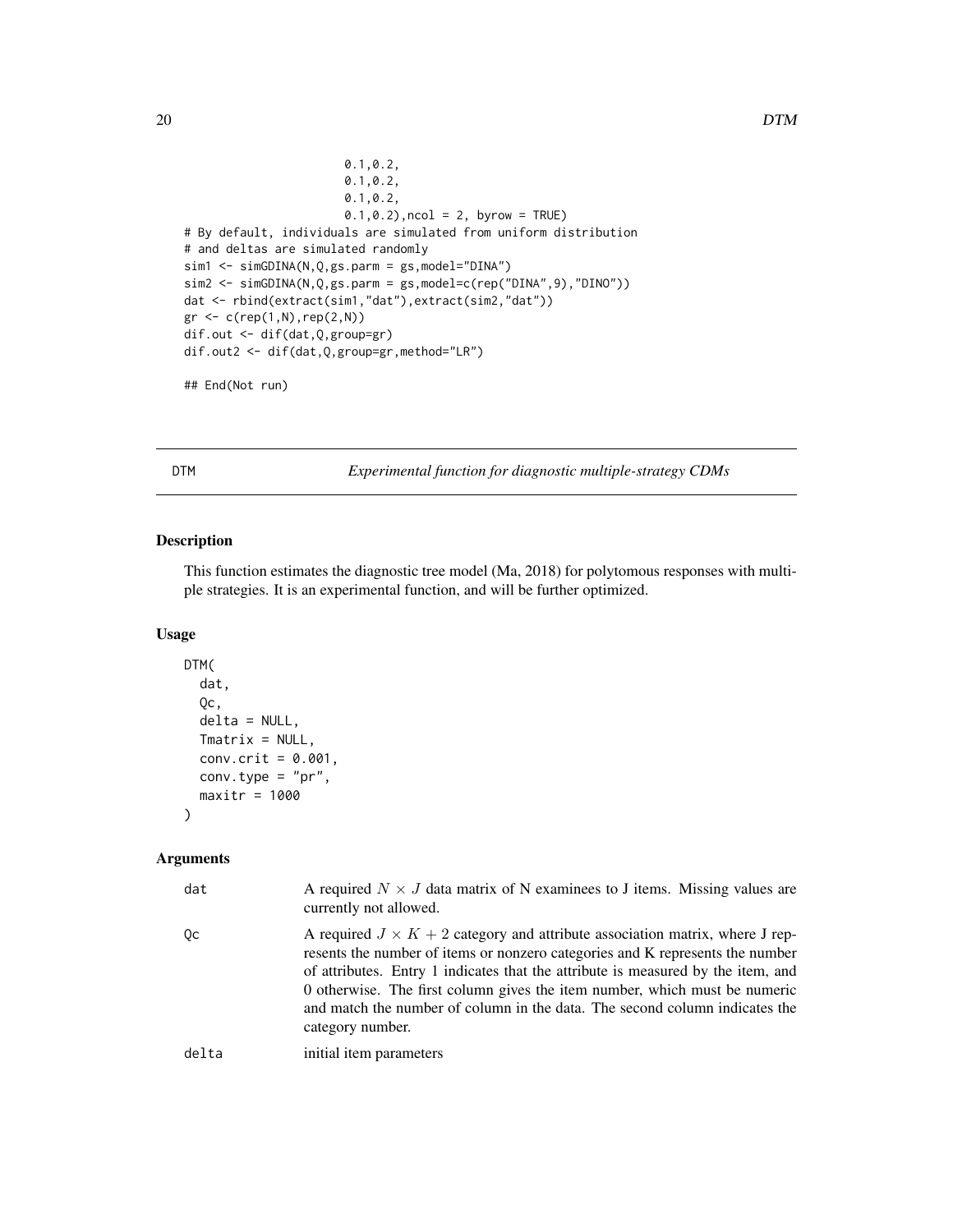| Tmatrix   | The mapping matrix showing the relation between the OBSERVED responses<br>(rows) and the PSEDUO items (columns); The first column gives the observed<br>responses. |
|-----------|--------------------------------------------------------------------------------------------------------------------------------------------------------------------|
| conv.crit | The convergence criterion for max absolute change in item parameters.                                                                                              |
| conv.type | convergence criteria; Can be pr, LL and delta, indicating category response<br>function, log-likelihood and delta parameters, respectively.                        |
| maxitr    | The maximum iterations allowed.                                                                                                                                    |

## Author(s)

Wenchao Ma, The University of Alabama, <wenchao.ma@ua.edu>

## References

Ma, W. (2018). A Diagnostic Tree Model for Polytomous Responses with Multiple Strategies. *British Journal of Mathematical and Statistical Psychology.*

## See Also

[GDINA](#page-25-1) for MS-DINA model and single strategy CDMs, and [GMSCDM](#page-45-1) for generalized multiple strategies CDMs for dichotomous response data

#### Examples

```
## Not run:
K=5g=0.2
item.no \leq rep(1:6,each=4)
# the first node has three response categories: 0, 1 and 2
node.no \leftarrow rep(c(1,1,2,3),6)Q1 <- matrix(0,length(item.no),K)
Q2 <- cbind(7:(7+K-1),rep(1,K),diag(K))
for(j in 1:length(item.no)) {
  Q1[j,sample(1:K,sample(3,1))] <- 1
}
Qc <- rbind(cbind(item.no,node.no,Q1),Q2)
Tmatrix.set <- list(cbind(c(0,1,2,3,3),c(0,1,2,1,2),c(NA,0,NA,1,NA),c(NA,NA,0,NA,1)),
cbind(c(0,1,2,3,4),c(0,1,2,1,2),c(NA,0,NA,1,NA),c(NA,NA,0,NA,1)),
cbind(c(0,1),c(0,1)))Tmatrix \leq Tmatrix.set[c(1,1,1,1,1,1,rep(3,K))]
sim <- simDTM(N=2000,Qc=Qc,gs.parm=matrix(0.2,nrow(Qc),2),Tmatrix=Tmatrix)
est <- DTM(dat=sim$dat,Qc=Qc,Tmatrix = Tmatrix)
```
## End(Not run)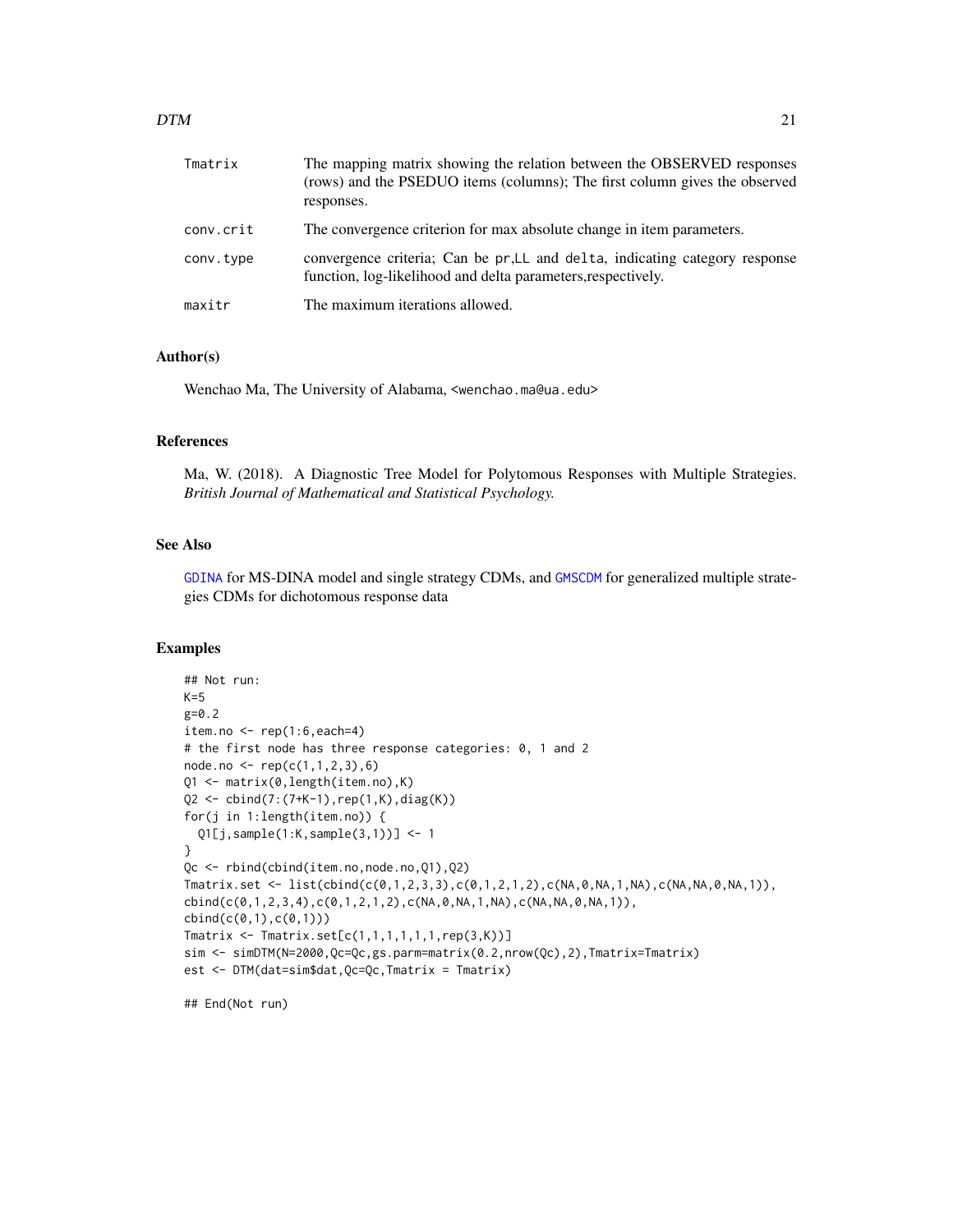## <span id="page-21-0"></span>Description

Examination for the Certificate of Proficiency in English (ECPE) data (the grammar section) has been used in Henson and Templin (2007), Templin and Hoffman (2013), Feng, Habing, and Huebner (2014), and Templin and Bradshaw (2014), among others.

## Usage

ecpe

## Format

A list of responses and Q-matrix with components:

dat Responses of 2922 examinees to 28 items.

Q The  $28 \times 3$  Q-matrix.

## Details

The data consists of responses of 2922 examinees to 28 items involving 3 attributes. Attribute 1 is morphosyntactic rules, Attribute 2 is cohesive rules and Attribute 3 is lexical rules.

## Author(s)

Wenchao Ma, The University of Alabama, <wenchao.ma@ua.edu>

#### References

Ma, W., & de la Torre, J. (2020). GDINA: An R Package for Cognitive Diagnosis Modeling. *Journal of Statistical Software, 93(14)*, 1-26.

Feng, Y., Habing, B. T., & Huebner, A. (2014). Parameter estimation of the reduced RUM using the EM algorithm. *Applied Psychological Measurement, 38*, 137-150.

Henson, R. A., & Templin, J. (2007, April). Large-scale language assessment using cognitive diagnosis models. Paper presented at the annual meeting of the National Council for Measurement in Education in Chicago, Illinois.

Templin, J., & Bradshaw, L. (2014). Hierarchical diagnostic classification models: A family of models for estimating and testing attribute hierarchies. *Psychometrika, 79*, 317-339.

Templin, J., & Hoffman, L. (2013). Obtaining diagnostic classification model estimates using Mplus. *Educational Measurement: Issues and Practice, 32*, 37-50.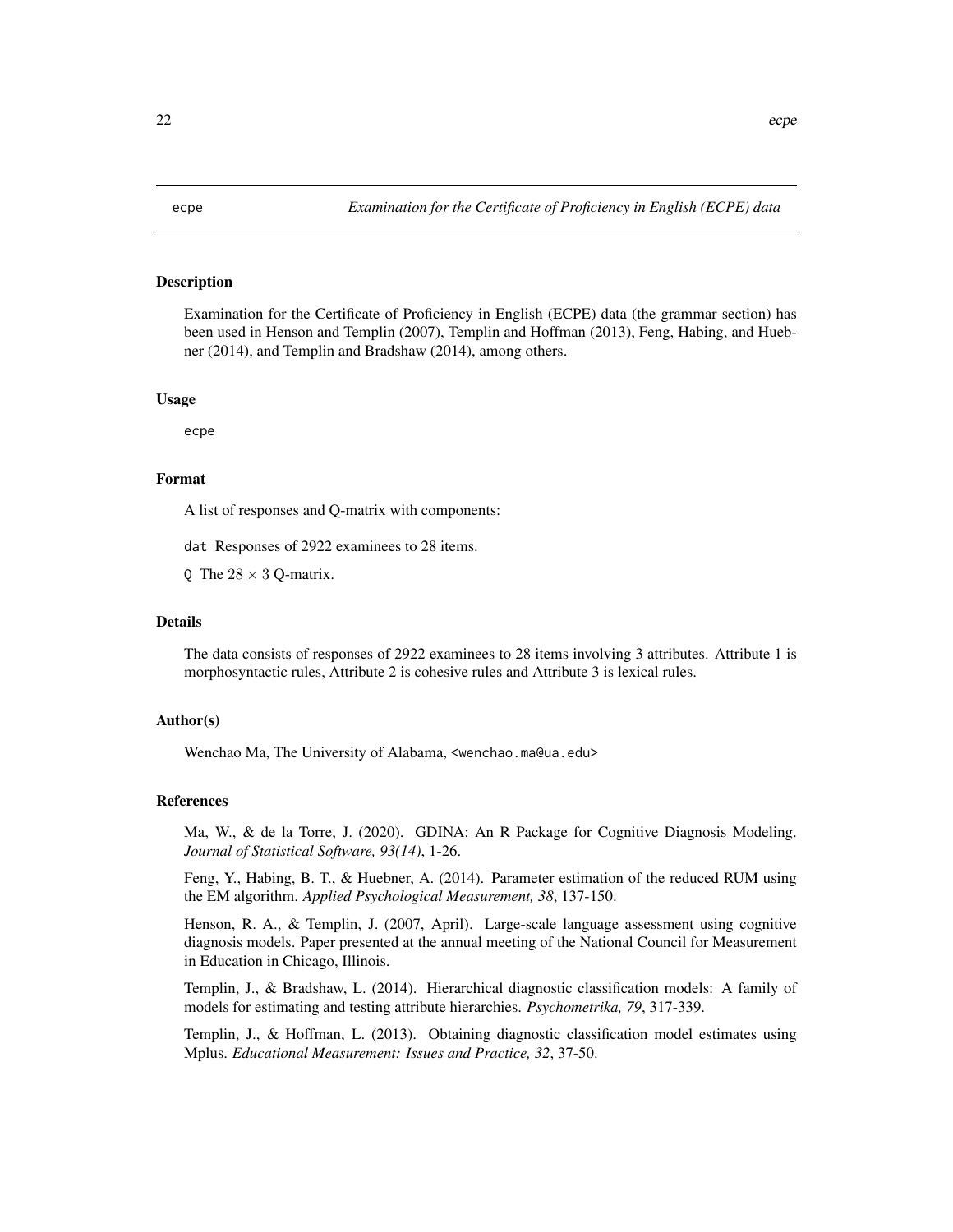#### <span id="page-22-0"></span>extract 23

## Examples

```
## Not run:
mod1 <- GDINA(ecpe$dat,ecpe$Q)
mod1
summary(mod1)
mod2 <- GDINA(ecpe$dat,ecpe$Q,model="RRUM")
mod2
anova(mod1,mod2)
# You may compare the following results with Feng, Habing, and Huebner (2014)
coef(mod2,"rrum")
# G-DINA with hierarchical structure
# see Templin & Bradshaw, 2014
ast \leq att.structure(list(c(3,2),c(2,1)),K=3)
est.gdina2 <- GDINA(ecpe$dat,ecpe$Q,model = "GDINA",
                   control = list(conv.crit = 1e-6),att.str = list(c(3,2), c(2,1)))# see Table 7 in Templin & Bradshaw, 2014
summary(est.gdina2)
## End(Not run)
```
<span id="page-22-1"></span>

extract *extract elements from objects of various classes*

#### **Description**

A generic function to extract elements from objects of class GDINA, itemfit, modelcomp, Qval or simGDINA. This page gives the elements that can be extracted from the class GDINA. To see what can be extracted from [itemfit](#page-51-1), [modelcomp](#page-58-1), and [Qval](#page-69-1), go to the corresponding function help page.

Objects which can be extracted from GDINA objects include:

## AIC AIC

att.prior attribute prior weights for calculating marginalized likelihood in the last EM iteration attributepattern all attribute patterns involved in the current calibration

BIC BIC

CAIC Consistent AIC

catprob.cov covariance matrix of item probability parameter estimates; Need to specify SE.type catprob.parm item parameter estimates

catprob.se standard error of item probability parameter estimates; Need to specify SE.type convergence TRUE if the calibration is converged.

dat raw data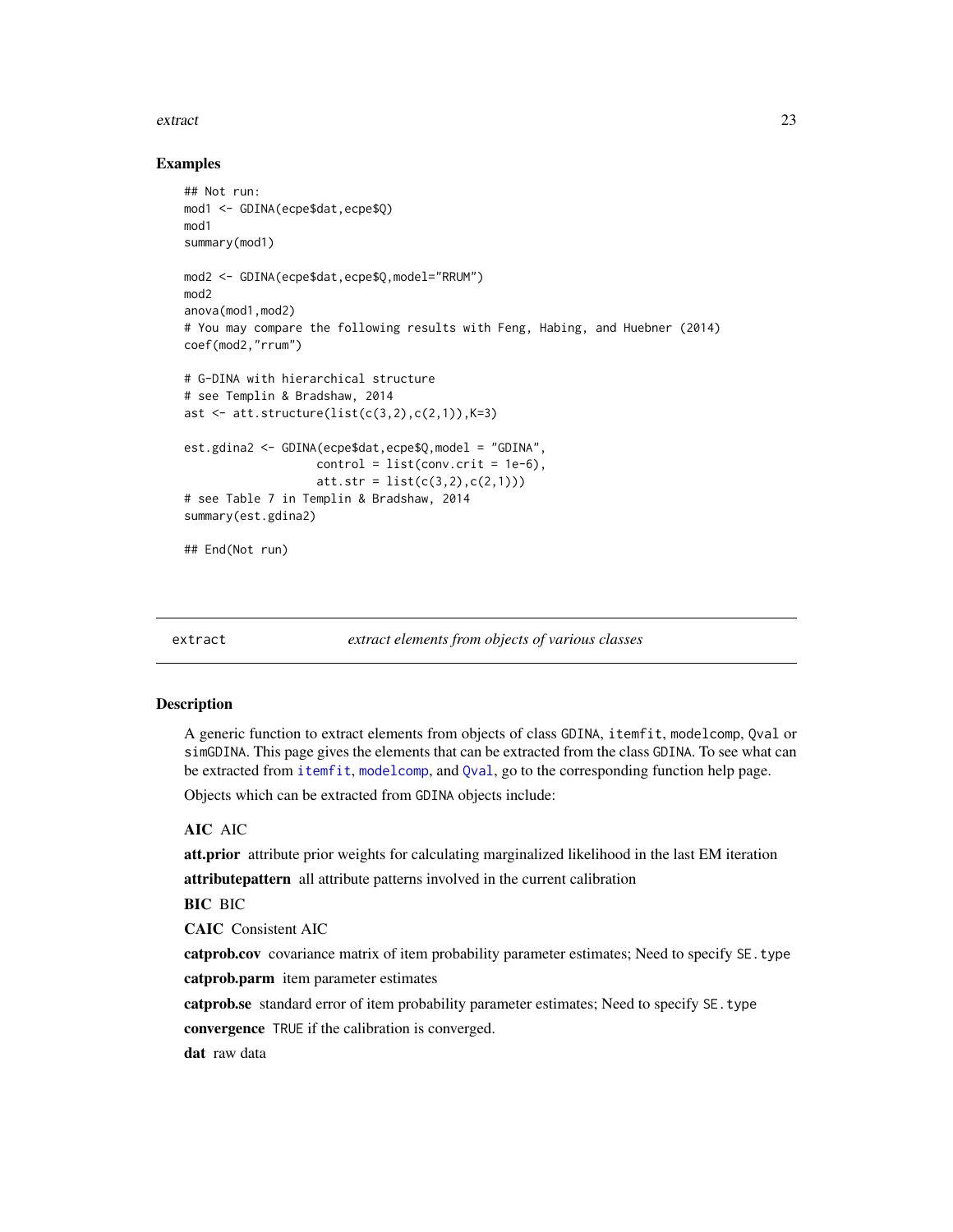del.ind deleted observation number delta.cov covariance matrix of delta parameter estimates; Need to specify SE.type delta.parm delta parameter estimates delta.se standard error of delta parameter estimates; Need to specify SE.type designmatrix A list of design matrices for each item/category deviance deviance, or negative two times observed marginal log likelihood discrim GDINA discrimination index expectedCorrect expected # of examinees in each latent group answering item correctly expectedTotal expected # of examinees in each latent group higher.order higher-order model specifications LCprob.parm success probabilities for all latent classes logLik observed marginal log likelihood linkfunc link functions for each item initial.catprob initial item category probability parameters natt number of attributes ncat number of categories ngroup number of groups nitem number of items nitr number of EM iterations nobs number of observations, or sample size nLC number of latent classes prevalence prevalence of each attribute posterior.prob posterior weights for each latent class reduced.LG Reduced latent group for each item SABIC Sample size Adusted BIC sequential is a sequential model fitted?

## Usage

extract(object, what, ...)

#### Arguments

| object   | objects from class GDINA, itemfit, modelcomp, Oval or simGDINA |
|----------|----------------------------------------------------------------|
| what     | what to extract                                                |
| $\cdots$ | additional arguments                                           |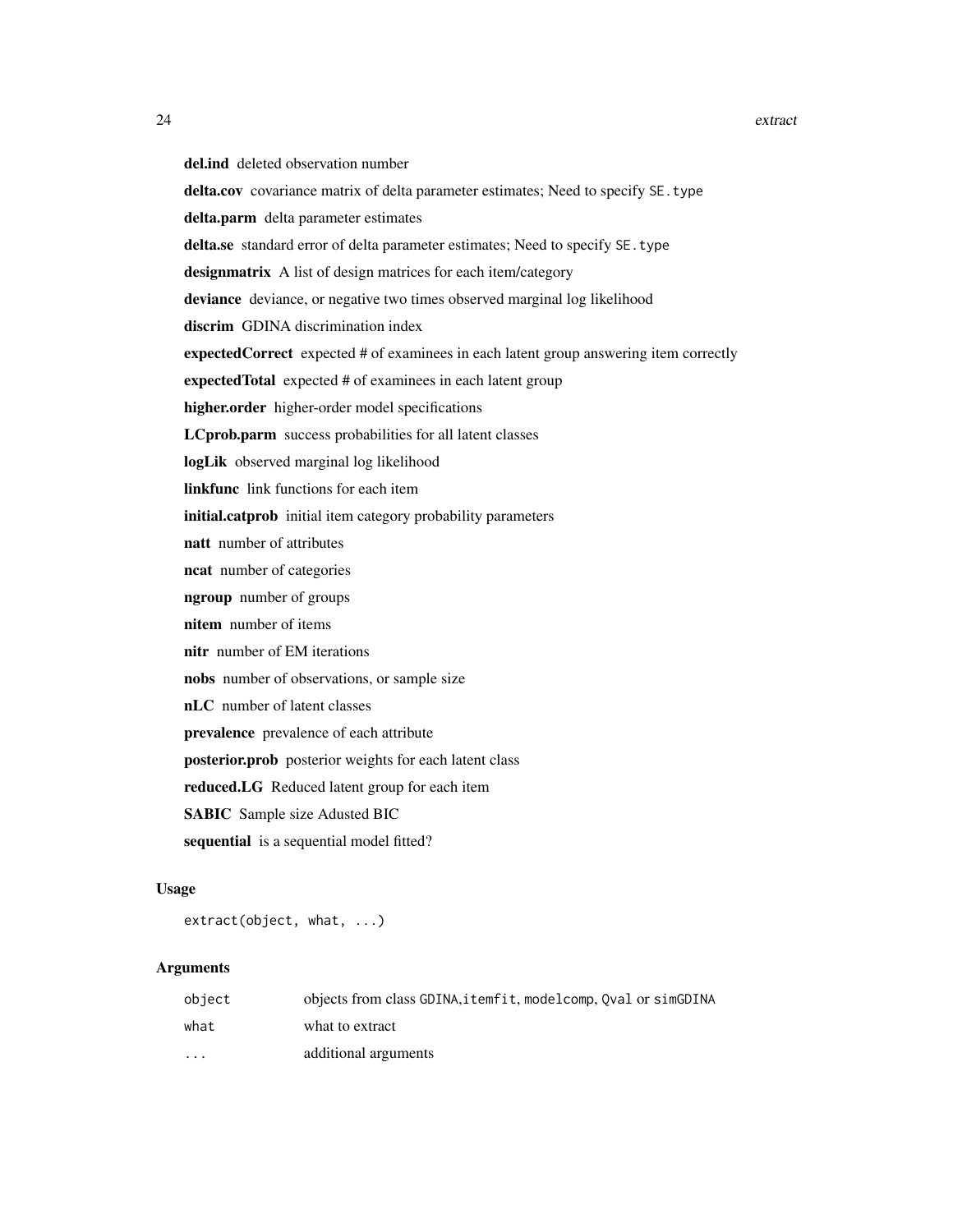#### <span id="page-24-0"></span>frac20 25

## Examples

```
## Not run:
dat <- sim10GDINA$simdat
Q <- sim10GDINA$simQ
fit \le - GDINA(dat = dat, Q = Q, model = "GDINA")
extract(fit,"discrim")
extract(fit,"designmatrix")
## End(Not run)
```
## frac20 *Tatsuoka's fraction subtraction data*

## Description

Fraction Subtraction data (Tatsuoka, 2002) consists of responses of 536 examinees to 20 items measuring 8 attributes.

#### Usage

frac20

## Format

A list of responses and Q-matrix with components:

dat responses of 536 examinees to 20 items

Q The  $20 \times 8$  Q-matrix

## Author(s)

Wenchao Ma, The University of Alabama, <wenchao.ma@ua.edu>

## References

Ma, W., & de la Torre, J. (2020). GDINA: An R Package for Cognitive Diagnosis Modeling. *Journal of Statistical Software, 93(14)*, 1-26.

Tatsuoka, C. (2002). Data analytic methods for latent partially ordered classification models. *Journal of the Royal Statistical Society, Series C, Applied Statistics, 51*, 337-350.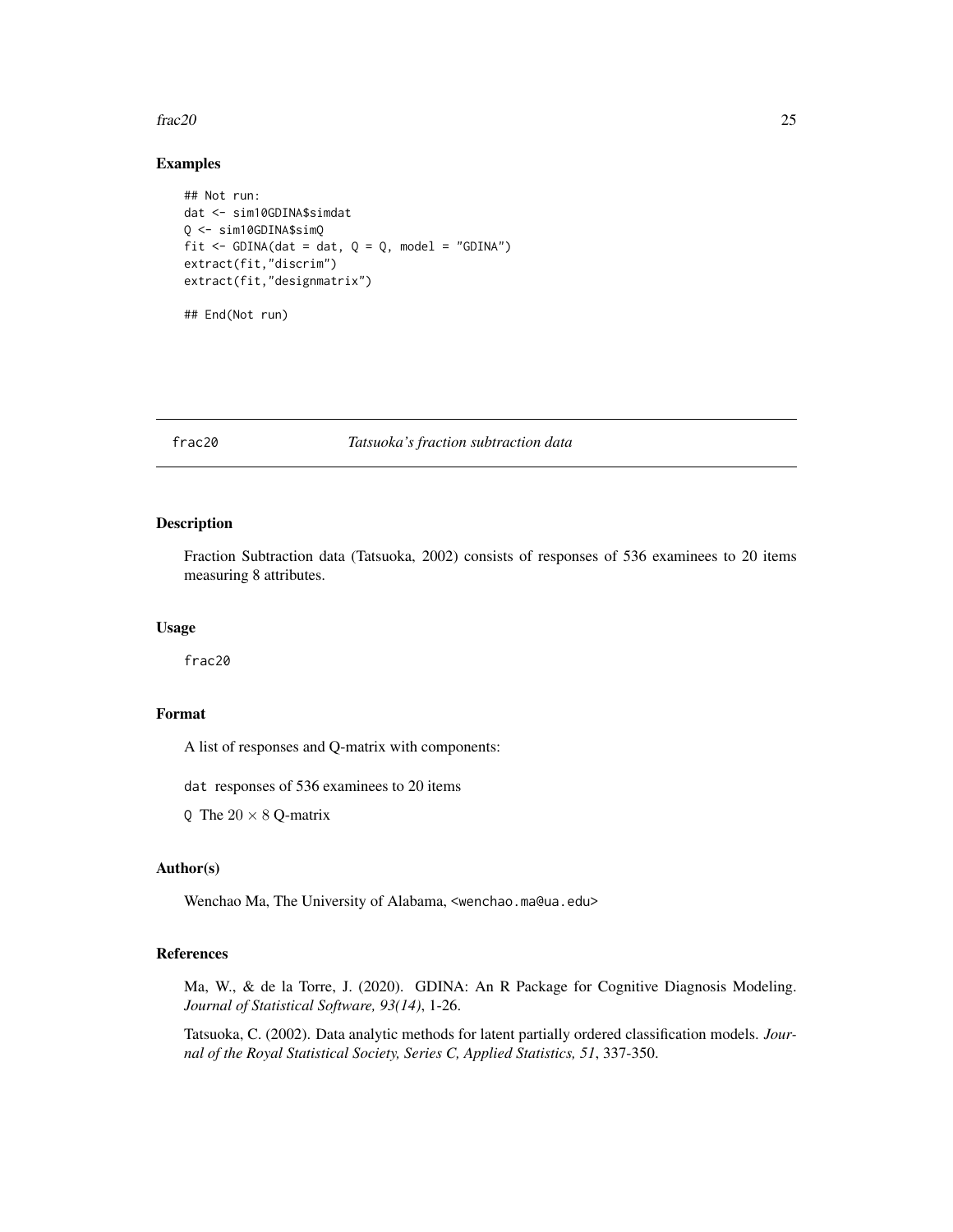## Examples

```
## Not run:
mod1 <- GDINA(frac20$dat,frac20$Q,model="DINA")
mod1
summary(mod1)
# Higher order model
mod2 <- GDINA(frac20$dat,frac20$Q,model="DINA",att.dist="higher.order")
mod2
anova(mod1,mod2)
## End(Not run)
```
<span id="page-25-1"></span>GDINA *CDM calibration under the G-DINA model framework*

#### **Description**

GDINA calibrates the generalized deterministic inputs, noisy and gate (G-DINA; de la Torre, 2011) model for dichotomous responses, and its extension, the sequential G-DINA model (Ma, & de la Torre, 2016a; Ma, 2017) for ordinal and nominal responses. By setting appropriate constraints, the deterministic inputs, noisy and gate (DINA; de la Torre, 2009; Junker & Sijtsma, 2001) model, the deterministic inputs, noisy or gate (DINO; Templin & Henson, 2006) model, the reduced reparametrized unified model (R-RUM; Hartz, 2002), the additive CDM (A-CDM; de la Torre, 2011), the linear logistic model (LLM; Maris, 1999), and the multiple-strategy DINA model (MS-DINA; de la Torre & Douglas, 2008; Huo & de la Torre, 2014) can also be calibrated. Note that the LLM is equivalent to the C-RUM (Hartz, 2002), a special case of the GDM (von Davier, 2008), and that the R-RUM is also known as a special case of the generalized NIDA model (de la Torre, 2011).

In addition, users are allowed to specify design matrix and link function for each item, and distinct models may be used in a single test for different items. The attributes can be either dichotomous or polytomous (Chen & de la Torre, 2013). Joint attribute distribution may be modelled using independent or saturated model, structured model, higher-order model (de la Torre & Douglas, 2004), or loglinear model (Xu & von Davier, 2008). Marginal maximum likelihood method with Expectation-Maximization (MMLE/EM) alogrithm is used for item parameter estimation.

To compare two or more GDINA objects, use method [anova](#page-0-0).

To calculate structural parameters for item and joint attribute distributions, use method [coef](#page-0-0).

To calculate lower-order incidental (person) parameters use method [personparm](#page-64-1). To extract other components returned, use [extract](#page-22-1). To plot item/category response function, use [plot](#page-0-0). To check whether monotonicity is violated, use [monocheck](#page-63-1). To conduct anaysis in graphical user interface, use [startGDINA](#page-89-1).

## Usage

GDINA( dat, Q, model = "GDINA",

<span id="page-25-0"></span>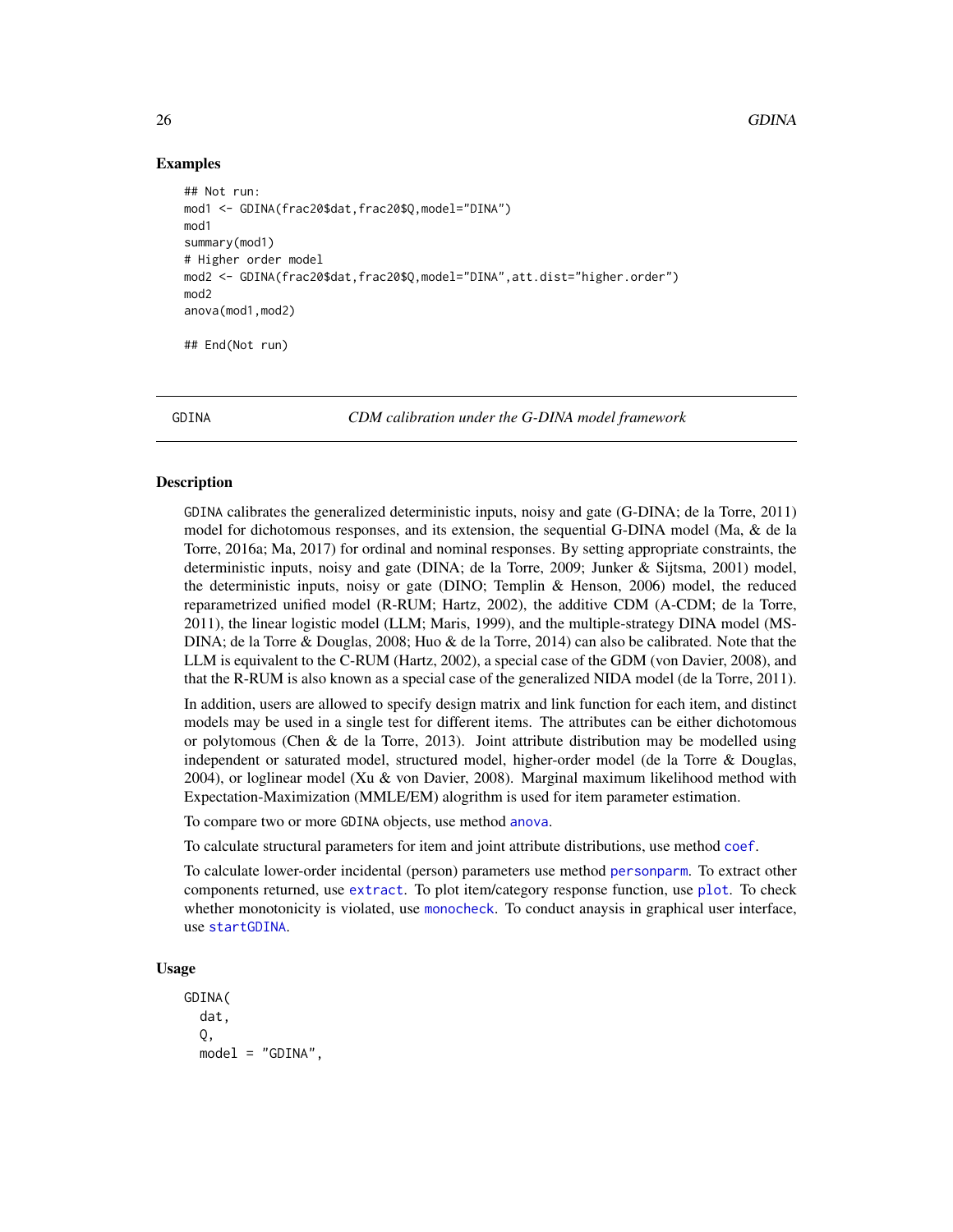## GDINA 27

```
sequential = FALSE,
  att.dist = "saturated"mono.constraint = FALSE,
  group = NULL,
  linkfunc = NULL,
  design.matrix = NULL,
  latent.var = "att",
  att.prior = NULL,
  att.str = NULL,
  verbose = 1,
  higher.order = list(),
  loglinear = 2,
  catprob.parm = NULL,
  control = list(),
  item.names = NULL,
  solver = NULL,
  nloptr.args = list(),
  auglag.orgs = list(),solnp.args = list(),
  ...
\mathcal{L}## S3 method for class 'GDINA'
anova(object, ...)
## S3 method for class 'GDINA'
coef(
 object,
 what = c("catprob", "delta", "gs", "itemprob", "LCprob", "rrum", "lambda"),
 withSE = FALSE,SE.type = 2,
 digits = 4,
  ...
\lambda## S3 method for class 'GDINA'
extract(object, what, SE.type = 2, ...)
## S3 method for class 'GDINA'
personparm(object, what = c("EAP", "MAP", "MLE", "mp", "HO"), digits = 4, ...)
## S3 method for class 'GDINA'
logLik(object, ...)
## S3 method for class 'GDINA'
deviance(object, ...)
## S3 method for class 'GDINA'
```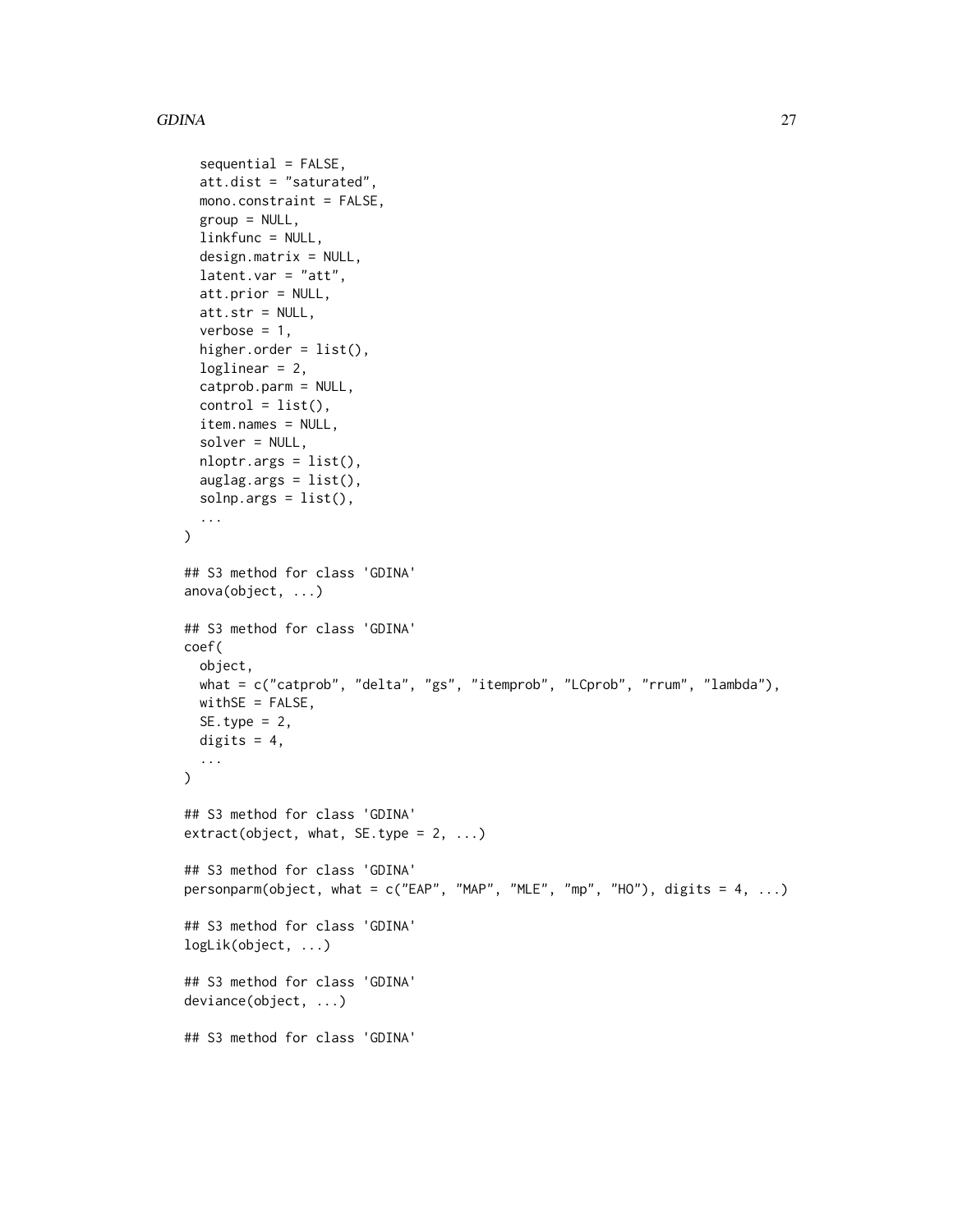```
nobs(object, ...)
## S3 method for class 'GDINA'
vcov(object, ...)
## S3 method for class 'GDINA'
npar(object, ...)
## S3 method for class 'GDINA'
indlogLik(object, ...)
## S3 method for class 'GDINA'
indlogPost(object, ...)
## S3 method for class 'GDINA'
summary(object, ...)
```
## Arguments

| dat        | A required $N \times J$ matrix or data. frame consisting of the responses of N<br>individuals to $J$ items. Missing values need to be coded as NA.                                                                                                                                                                                                                                                                                                                                                                                                                                                                                                                                                                                                                                                                                                                                                                                                                                                                            |
|------------|-------------------------------------------------------------------------------------------------------------------------------------------------------------------------------------------------------------------------------------------------------------------------------------------------------------------------------------------------------------------------------------------------------------------------------------------------------------------------------------------------------------------------------------------------------------------------------------------------------------------------------------------------------------------------------------------------------------------------------------------------------------------------------------------------------------------------------------------------------------------------------------------------------------------------------------------------------------------------------------------------------------------------------|
| Q          | A required matrix; The number of rows occupied by a single-strategy dichoto-<br>mous item is 1, by a polytomous item is the number of nonzero categories, and<br>by a mutiple-strategy dichotomous item is the number of strategies. The num-<br>ber of column is equal to the number of attributes if all items are single-strategy<br>dichotomous items, but the number of attributes $+2$ if any items are polytomous<br>or have multiple strategies. For a polytomous item, the first column represents<br>the item number and the second column indicates the nonzero category num-<br>ber. For a multiple-strategy dichotomous item, the first column represents the<br>item number and the second column indicates the strategy number. For binary<br>attributes, 1 denotes the attributes are measured by the items and 0 means the<br>attributes are not measured. For polytomous attributes, non-zero elements indi-<br>cate which level of attributes are needed (see Chen, & de la Torre, 2013). See<br>Examples. |
| mode1      | A vector for each item or nonzero category, or a scalar which will be used for<br>all items or nonzero categories to specify the CDMs fitted. The possible options<br>include "GDINA","DINA","DINO","ACDM","LLM", "RRUM", "MSDINA" and "UDF".<br>Note that model can also be "logitGDINA" and "logGDINA", indicating the sat-<br>urated G-DINA model in logit and log link functions. They are equivalent to the<br>identity link saturated G-DINA model. The logit G-DINA model is identical to<br>the log-linear CDM. When "UDF", indicating user defined function, is specified<br>for any item, arguments design.matrix and linkfunc need to be defined.                                                                                                                                                                                                                                                                                                                                                                  |
| sequential | logical; TRUE if the sequential model is fitted for polytomous responses.                                                                                                                                                                                                                                                                                                                                                                                                                                                                                                                                                                                                                                                                                                                                                                                                                                                                                                                                                     |
| att.dist   | How is the joint attribute distribution estimated? It can be (1) saturated, which<br>is the default, indicating that the proportion parameter for each permissible la-<br>tent class is estimated separately; (2) higher.order, indicating that a higher-<br>order joint attribute distribution is assumed (higher-order model can be speci-<br>fied in higher.order argument); (3) fixed, indicating that the weights speci-                                                                                                                                                                                                                                                                                                                                                                                                                                                                                                                                                                                                 |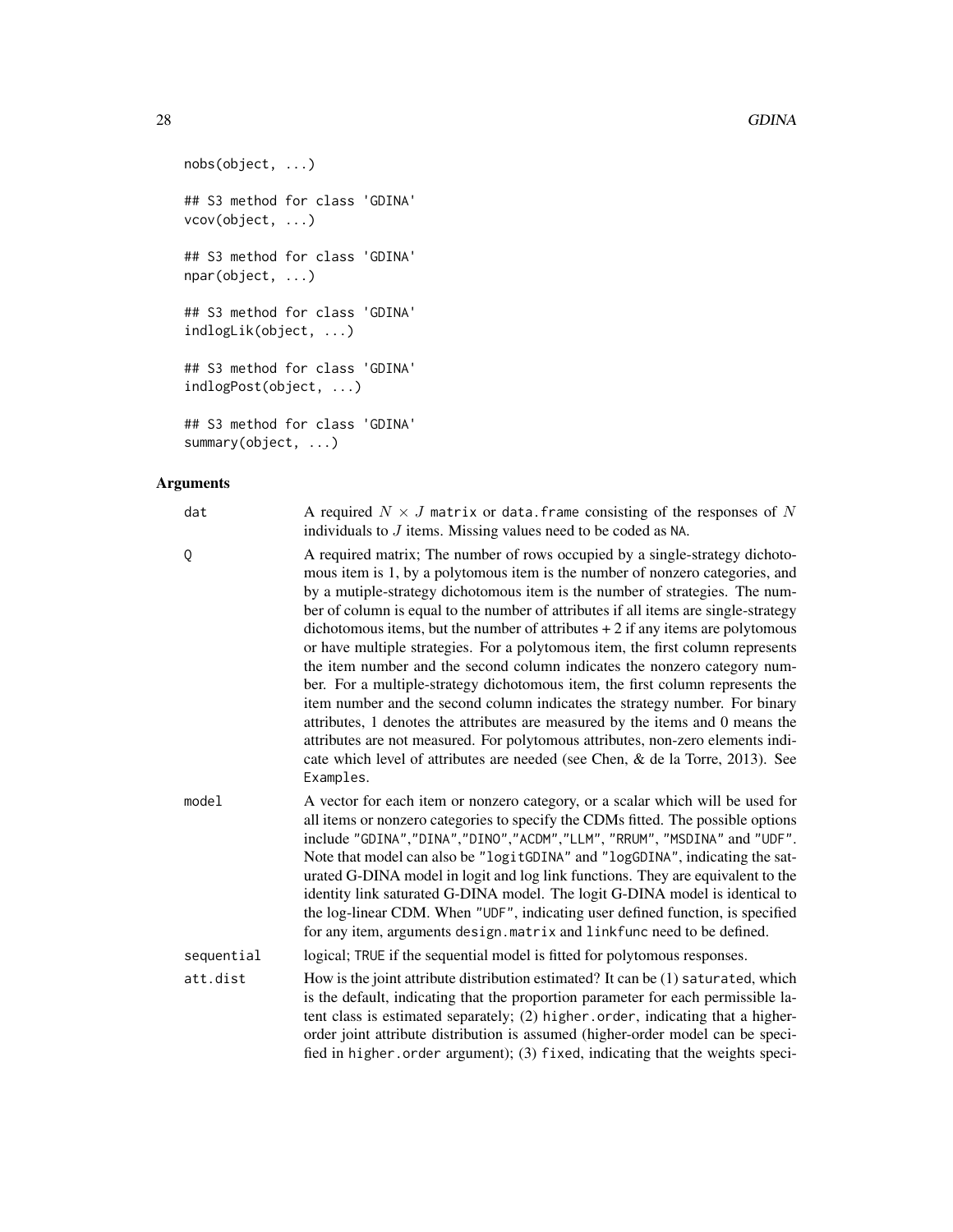fied in att.prior argument are fixed in the estimation process. If att.prior is not specified, a uniform joint attribute distribution is employed initially; (4) independent, indicating that all attributes are assumed to be independent; and (5) loglinear, indicating a loglinear model is employed. If different groups have different joint attribute distributions, specify att.dist as a character vector with the same number of elements as the number of groups. However, if a higher-order model is used for any group, it must be used for all groups.

mono.constraint

logical; TRUE indicates that  $P(\alpha_1) \leq P(\alpha_2)$  if for all  $k, \alpha_{1k} \leq \alpha_{2k}$ . Can be a vector for each item or nonzero category or a scalar which will be used for all items to specify whether monotonicity constraint should be added.

- group a numerical vector with integer 1, 2, ..., # of groups indicating the group each individual belongs to. It must start from 1 and its length must be equal to the number of individuals.
- linkfunc a vector of link functions for each item/category; It can be "identity","log" or "logit". Only applicable when, for some items, model="UDF".
- design.matrix a list of design matrices; Its length must be equal to the number of items (or nonzero categories for sequential models). If CDM for item j is specified as "UDF" in argument model, the corresponding design matrix must be provided; otherwise, the design matrix can be NULL, which will be generated automatically.
- latent.var A string indicating the nature of the latent variables. It is "att" (by default) if the latent variables are attributes, and "bugs" if the latent variables are misconceptions. When "bugs" is specified, only the DINA, DINO or G-DINA model can be specified in model argument (Kuo, Chen, Yang & Mok, 2016).
- att.prior  $\phantom{i}$  A vector of length  $2^K$  for single group model, or a matrix of dimension  $2^K \times$ no. of groups to specify attribute prior distribution for  $2^K$  latent classes for all groups under a multiple group model. Only applicable for dichotomous attributes. The sum of all elements does not have to be equal to 1; however, it will be normalized so that the sum is equal to 1 before calibration. The label for each latent class can be obtained by calling attributepattern(K). See examples for more info.
- att.str Specify attribute structures. NULL, by default, means there is no structure. Attribute structure needs be specified as a list - which will be internally handled by att.structure function. See examples. It can also be a matrix giving all permissible attribute profiles.
- verbose How to print calibration information after each EM iteration? Can be 0, 1 or 2, indicating to print no information, information for current iteration, or information for all iterations.
- higher.order A list specifying the higher-order joint attribute distribution with the following components:
	- model a character indicating the IRT model for higher-order joint attribute distribution. Can be "2PL", "1PL" or "Rasch", representing two parameter logistic IRT model, one parameter logistic IRT model and Rasch model, respectively. For "1PL" model, a common slope parameter is estimated. "Rasch" is the default model when att.dist = "higher.order". Note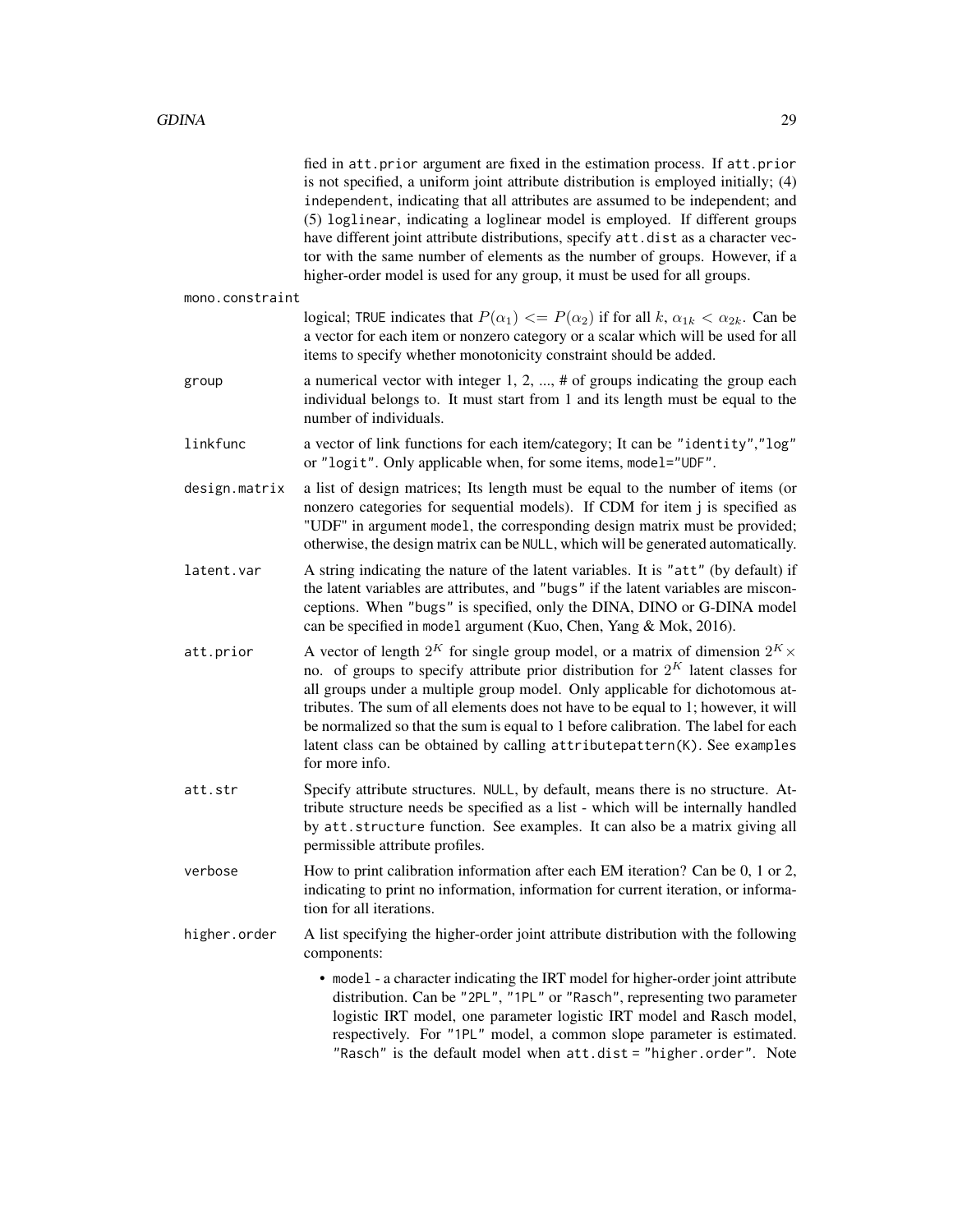|              | that slope-intercept form is used for parameterizing the higher-order IRT<br>model (see Details).                                                                                                                                                                                                                                                                                                                                                                                                                                                                                                                                                                                               |
|--------------|-------------------------------------------------------------------------------------------------------------------------------------------------------------------------------------------------------------------------------------------------------------------------------------------------------------------------------------------------------------------------------------------------------------------------------------------------------------------------------------------------------------------------------------------------------------------------------------------------------------------------------------------------------------------------------------------------|
|              | • nquad - a scalar specifying the number of integral nodes. Default = $25$ .                                                                                                                                                                                                                                                                                                                                                                                                                                                                                                                                                                                                                    |
|              | • SlopeRange - a vector of length two specifying the range of slope parame-<br>ters. Default = $[0.1, 5]$ .                                                                                                                                                                                                                                                                                                                                                                                                                                                                                                                                                                                     |
|              | • InterceptRange - a vector of length two specifying the range of intercept<br>parameters. Default = $[-4, 4]$ .                                                                                                                                                                                                                                                                                                                                                                                                                                                                                                                                                                                |
|              | • SlopePrior - a vector of length two specifying the mean and variance of<br>log(slope) parameters, which are assumed normally distributed. Default:<br>mean = 0 and sd = $0.25$ .                                                                                                                                                                                                                                                                                                                                                                                                                                                                                                              |
|              | • InterceptPrior - a vector of length two specifying the mean and variance<br>of intercept parameters, which are assumed normally distributed. Default:<br>mean = $0$ and sd = 1.                                                                                                                                                                                                                                                                                                                                                                                                                                                                                                               |
|              | • Prior - logical; indicating whether prior distributions should be imposed<br>to slope and intercept parameters. Default is FALSE.                                                                                                                                                                                                                                                                                                                                                                                                                                                                                                                                                             |
| loglinear    | the order of loglinear smooth for attribute space. It can be either 1 or 2 indicating<br>the loglinear model with main effect only and with main effect and first-order<br>interaction.                                                                                                                                                                                                                                                                                                                                                                                                                                                                                                         |
| catprob.parm | A list of initial success probability parameters for each nonzero category.                                                                                                                                                                                                                                                                                                                                                                                                                                                                                                                                                                                                                     |
| control      | A list of control parameters with elements:                                                                                                                                                                                                                                                                                                                                                                                                                                                                                                                                                                                                                                                     |
|              | • maxitr A vector for each item or nonzero category, or a scalar which will<br>be used for all items or nonzero categories to specify the maximum number<br>of EM cycles allowed. Default = $2000$ .                                                                                                                                                                                                                                                                                                                                                                                                                                                                                            |
|              | • conv. crit The convergence criterion. Default = $0.0001$ .                                                                                                                                                                                                                                                                                                                                                                                                                                                                                                                                                                                                                                    |
|              | • conv. type How is the convergence criterion evaluated? A vector with pos-<br>sible elements: "ip", indicating the maximum absolute change in item<br>success probabilities, "mp", representing the maximum absolute change<br>in mixing proportion parameters, "delta", indicating the maximum abso-<br>lute change in delta parameters, neg2LL indicating the absolute change in<br>negative two times loglikeihood, or neg2LL indicating the relative absolute<br>change in negative two times loglikeihood (i.e., the absolute change divided<br>by -2LL of the previous iteration). Multiple criteria can be specified. If so,<br>all criteria need to be met. Default = $c("ip", "mp").$ |
|              | • nstarts how many sets of starting values? Default = $3$ .                                                                                                                                                                                                                                                                                                                                                                                                                                                                                                                                                                                                                                     |
|              | • lower.p A vector for each item or nonzero category, or a scalar which will<br>be used for all items or nonzero categories to specify the lower bound for<br>success probabilities. Default = $.0001$ .                                                                                                                                                                                                                                                                                                                                                                                                                                                                                        |
|              | • upper p A vector for each item or nonzero category, or a scalar which will<br>be used for all items or nonzero categories to specify the upper bound for<br>success probabilities. Default = .9999.                                                                                                                                                                                                                                                                                                                                                                                                                                                                                           |
|              | • lower.prior The lower bound for mixing proportion parameters (latent<br>class sizes). Default = .Machine\$double.eps.                                                                                                                                                                                                                                                                                                                                                                                                                                                                                                                                                                         |
|              | • randomseed Random seed for generating initial item parameters. Default<br>$= 123456.$                                                                                                                                                                                                                                                                                                                                                                                                                                                                                                                                                                                                         |
|              |                                                                                                                                                                                                                                                                                                                                                                                                                                                                                                                                                                                                                                                                                                 |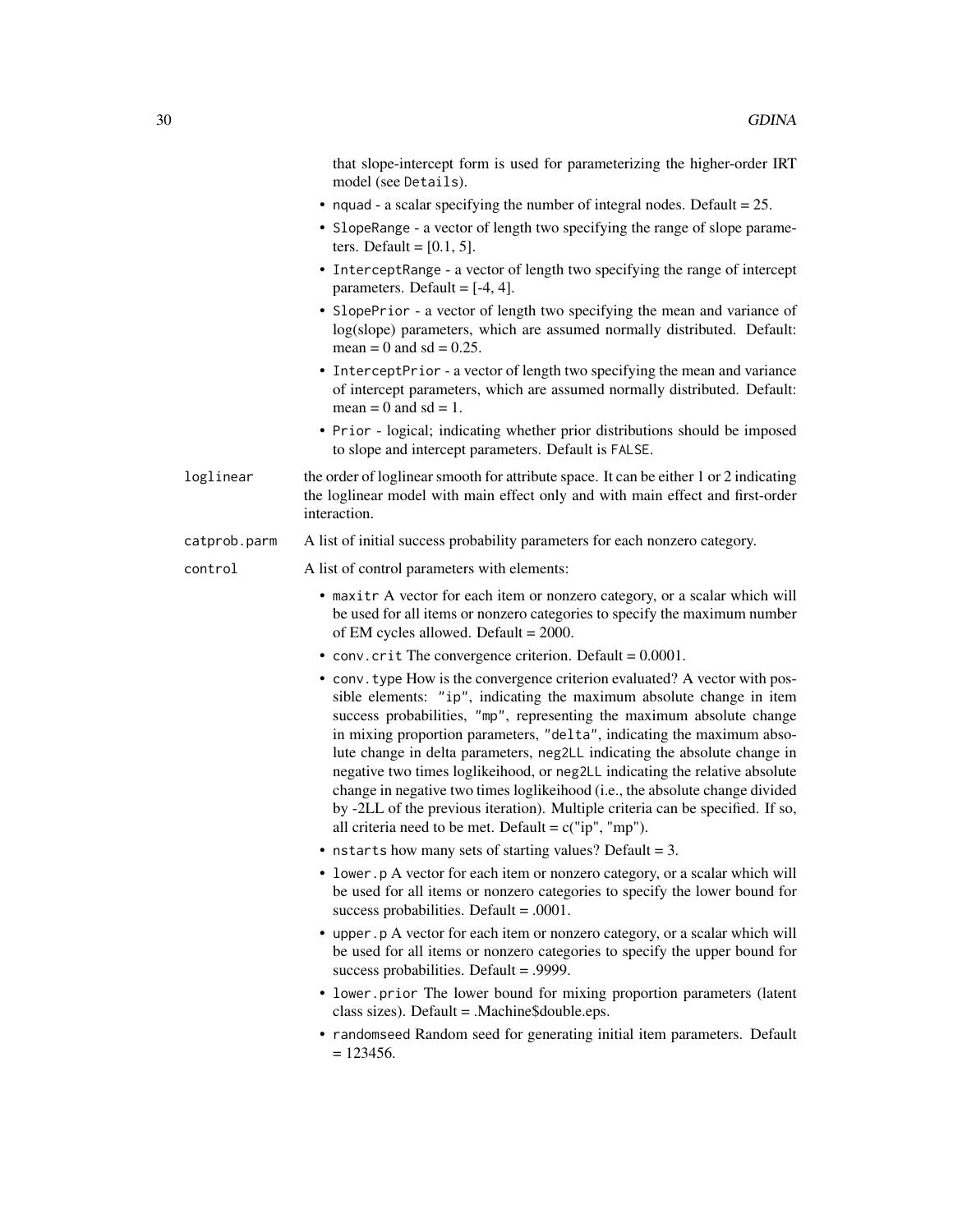|             | • smallNcorrection A numeric vector with two elements specifying the<br>corrections applied when the expected number of individuals in some la-<br>tent groups are too small. If the expected no. of examinees is less than<br>the second element, the first element and two times the first element will<br>be added to the numerator and denominator of the closed-form solution of<br>probabilities of success. Only applicable for the G-DINA, DINA and DINO<br>model estimation without monotonic constraints.<br>• MstepMessage Integer; Larger number prints more information from Mstep<br>optimizer. Default = $1$ .                                                                                                                                                                                                                   |
|-------------|-------------------------------------------------------------------------------------------------------------------------------------------------------------------------------------------------------------------------------------------------------------------------------------------------------------------------------------------------------------------------------------------------------------------------------------------------------------------------------------------------------------------------------------------------------------------------------------------------------------------------------------------------------------------------------------------------------------------------------------------------------------------------------------------------------------------------------------------------|
| item.names  | A vector giving the item names. By default, items are named as "Item 1", "Item<br>2", etc.                                                                                                                                                                                                                                                                                                                                                                                                                                                                                                                                                                                                                                                                                                                                                      |
| solver      | A string indicating which solver should be used in M-step. By default, the solver<br>is automatically chosen according to the models specified. Possible options in-<br>clude slsqp, nloptr, solnp and auglag.                                                                                                                                                                                                                                                                                                                                                                                                                                                                                                                                                                                                                                  |
| nloptr.args | a list of control parameters to be passed to opts argument of nloptr function.                                                                                                                                                                                                                                                                                                                                                                                                                                                                                                                                                                                                                                                                                                                                                                  |
| auglag.args | a list of control parameters to be passed to the alabama::auglag() function. It can<br>contain two elements: control.outer and control.optim. See auglag.                                                                                                                                                                                                                                                                                                                                                                                                                                                                                                                                                                                                                                                                                       |
| solnp.args  | a list of control parameters to be passed to control argument of solnp function.                                                                                                                                                                                                                                                                                                                                                                                                                                                                                                                                                                                                                                                                                                                                                                |
| $\ddotsc$   | additional arguments                                                                                                                                                                                                                                                                                                                                                                                                                                                                                                                                                                                                                                                                                                                                                                                                                            |
| object      | GDINA object for various S3 methods                                                                                                                                                                                                                                                                                                                                                                                                                                                                                                                                                                                                                                                                                                                                                                                                             |
| what        | argument for various S3 methods; For calculating structural parameters using<br>coef, what can be                                                                                                                                                                                                                                                                                                                                                                                                                                                                                                                                                                                                                                                                                                                                               |
|             | • itemprob - item success probabilities of each reduced attribute pattern.<br>• catprob - category success probabilities of each reduced attribute pattern;<br>the same as itemprob for dichtomous response data.<br>• LCprob - item success probabilities of each attribute pattern.<br>• gs - guessing and slip parameters of each item/category.<br>· delta - delta parameters of each item/category, see G-DINA formula in<br>details.<br>• rrum - RRUM parameters when items are estimated using RRUM.<br>• lambda - structural parameters for joint attribute distribution.<br>For calculating incidental parameters using personparm, what can be<br>• EAP - EAP estimates of attribute pattern.<br>• MAP - MAP estimates of attribute pattern.<br>• MLE - MLE estimates of attribute pattern.<br>• mp - marginal mastery probabilities. |
|             | • HO - EAP estimates of higher-order ability if a higher-order is fitted.                                                                                                                                                                                                                                                                                                                                                                                                                                                                                                                                                                                                                                                                                                                                                                       |
| withSE      | argument for method coef; estimate standard errors or not?                                                                                                                                                                                                                                                                                                                                                                                                                                                                                                                                                                                                                                                                                                                                                                                      |
| SE.type     | type of standard errors. For now, SEs are calculated based on outper-product<br>of gradient. It can be 1 based on item-wise information, 2 based on incomplete<br>information and 3 based on complete information.                                                                                                                                                                                                                                                                                                                                                                                                                                                                                                                                                                                                                              |
| digits      | How many decimal places in each number? The default is 4.                                                                                                                                                                                                                                                                                                                                                                                                                                                                                                                                                                                                                                                                                                                                                                                       |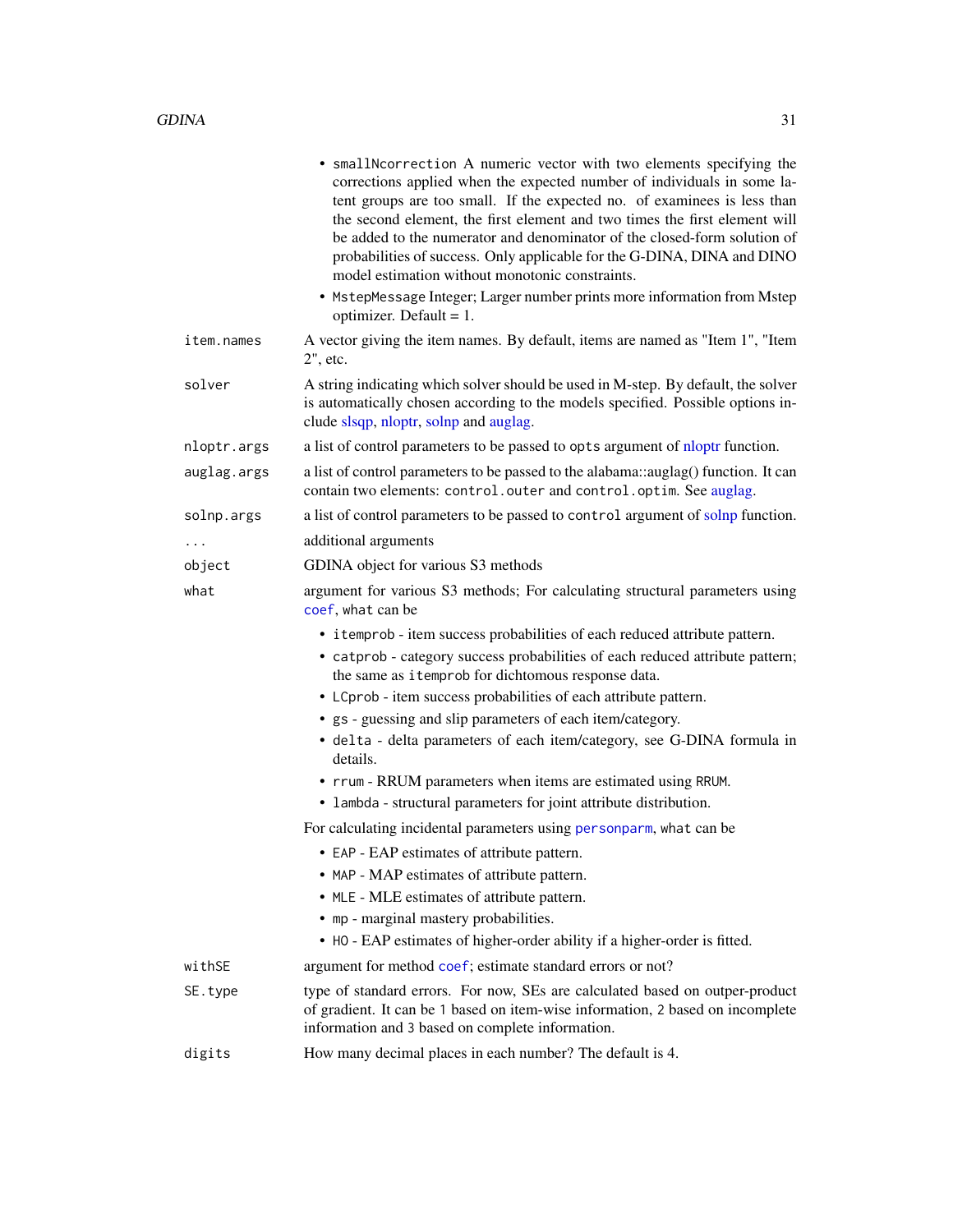#### Value

GDINA returns an object of class GDINA. Methods for GDINA objects include [extract](#page-22-1) for extracting various components, [coef](#page-0-0) for extracting structural parameters, [personparm](#page-64-1) for calculating incidental (person) parameters, summary for summary information. AIC, BIC,logLik, deviance and npar can also be used to calculate AIC, BIC, observed log-likelihood, deviance and number of parameters.

## Methods (by generic)

- anova: Model comparison using likelihood ratio test
- coef: extract structural parameter estimates
- extract: extract various elements of GDINA estimates
- personparm: calculate person attribute patterns and higher-order ability
- logLik: calculate log-likelihood
- deviance: calculate deviance
- nobs: calculate number of observations
- vcov: calculate covariance-matrix for delta parameters
- npar: calculate the number of parameters
- indlogLik: extract log-likelihood for each individual
- indlogPost: extract log posterior for each individual
- summary: print summary information

## The G-DINA model

The generalized DINA model (G-DINA; de la Torre, 2011) is an extension of the DINA model. Unlike the DINA model, which collaspes all latent classes into two latent groups for each item, if item j requires  $K_j^*$  attributes, the G-DINA model collapses  $2^K$  latent classes into  $2^{K_j^*}$  latent groups with unique success probabilities on item j, where  $K_j^* = \sum_{k=1}^K q_{jk}$ .

Let  $\alpha_{lj}^*$  be the reduced attribute pattern consisting of the columns of the attributes required by item j, where  $l = 1, ..., 2^{K_j^*}$ . For example, if only the first and the last attributes are required,  $\alpha_{lj}^* =$  $(\alpha_{l1}, \alpha_{lK})$ . For notational convenience, the first  $K_j^*$  attributes can be assumed to be the required attributes for item j as in de la Torre (2011). The probability of success  $P(X_j = 1 | \alpha_{ij}^*)$  is denoted by  $P(\alpha_{lj}^*)$ . To model this probability of success, different link functions as in the generalized linear models are used in the G-DINA model. The item response function of the G-DINA model using the identity link can be written as

$$
f[P(\alpha_{lj}^*)] = \delta_{j0} + \sum_{k=1}^{K_j^*} \delta_{jk} \alpha_{lk} + \sum_{k'=k+1}^{K_j^*} \sum_{k=1}^{K_j^* - 1} \delta_{jkk'} \alpha_{lk} \alpha_{lk'} + \cdots + \delta_{j12\cdots K_j^*} \prod_{k=1}^{K_j^*} \alpha_{lk},
$$

or in matrix form,

$$
f[\mathbf{P}_j] = \mathbf{M}_j \delta_j,
$$

where  $\delta_{j0}$  is the intercept for item j,  $\delta_{jk}$  is the main effect due to  $\alpha_{lk}$ ,  $\delta_{jkk'}$  is the interaction effect due to  $\alpha_{lk}$  and  $\alpha_{lk'}$ ,  $\delta_{j12...K_j^*}$  is the interaction effect due to  $\alpha_{l1}, \cdots, \alpha_{lK_j^*}$ . The log and logit links can also be employed.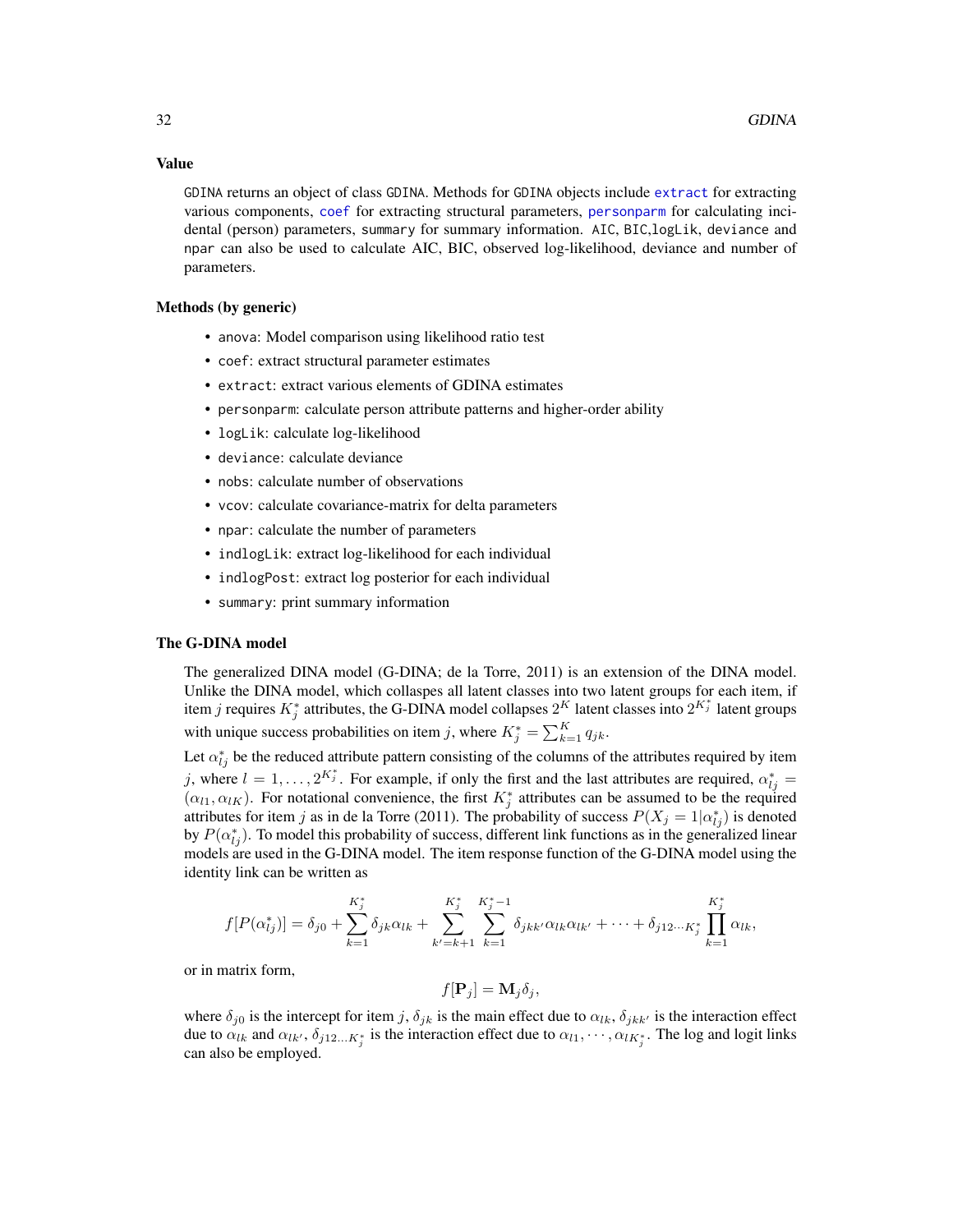#### GDINA 33

#### Other CDMs as special cases

Several widely used CDMs can be obtained by setting appropriate constraints to the G-DINA model. This section introduces the parameterization of different CDMs within the G-DINA model framework very breifly. Readers interested in this please refer to de la Torre(2011) for details.

DINA model In DINA model, each item has two item parameters - guessing  $(g)$  and slip  $(s)$ . In traditional parameterization of the DINA model, a latent variable  $\eta$  for person i and item j is defined as

$$
\eta_{ij} = \prod_{k=1}^K \alpha_{ik}^{q_{jk}}
$$

Briefly speaking, if individual i master all attributes required by item j,  $\eta_{ij} = 1$ ; otherwise,  $\eta_{ij} = 0$ . Item response function of the DINA model can be written by

$$
P(X_{ij} = 1 | \eta_{ij}) = (1 - s_j)^{\eta_{ij}} g_j^{1 - \eta_{ij}}
$$

To obtain the DINA model from the G-DINA model, all terms in identity link G-DINA model except  $\delta_0$  and  $\delta_{12...K_j^*}$  need to be fixed to zero, that is,

$$
P(\alpha_{lj}^{*}) = \delta_{j0} + \delta_{j12\cdots K_{j}^{*}} \prod_{k=1}^{K_{j}^{*}} \alpha_{lk}
$$

In this parameterization,  $\delta_{j0} = g_j$  and  $\delta_{j0} + \delta_{j12\cdots K_j^*} = 1 - s_j$ . DINO model The DINO model can be given by

$$
P(\alpha_{lj}^*) = \delta_{j0} + \delta_{j1} I(\alpha_{lj}^* \neq \mathbf{0})
$$

where  $I(\cdot)$  is an indicator variable. The DINO model is also a constrained identity link G-DINA model. As shown by de la Torre (2011), the appropriate constraint is

$$
\delta_{jk} = -\delta_{jk'k''} = \cdots = (-1)^{K_j^* + 1} \delta_{j12\cdots K_j^*},
$$

for  $k = 1, \dots, K_j^*, k' = 1, \dots, K_j^* - 1$ , and  $k'' > k', \dots, K_j^*$ . Additive models with different link functions The A-CDM, LLM and R-RUM can be ob-

tained by setting all interactions to be zero in identity, logit and log link G-DINA model, respectively. Specifically, the A-CDM can be formulated as

$$
P(\alpha_{lj}^*) = \delta_{j0} + \sum_{k=1}^{K_j^*} \delta_{jk} \alpha_{lk}.
$$

The item response function for LLM can be given by

$$
logit[P(\alpha_{lj}^*)] = \delta_{j0} + \sum_{k=1}^{K_j^*} \delta_{jk}\alpha_{lk},
$$

and lastly, the RRUM, can be written as

$$
log[P(\alpha_{lj}^*)] = \delta_{j0} + \sum_{k=1}^{K_j^*} \delta_{jk}\alpha_{lk}.
$$

It should be noted that the LLM is equivalent to the compensatory RUM, which is subsumed by the GDM, and that the RRUM is a special case of the generalized noisy inputs, deterministic "And" gate model (G-NIDA).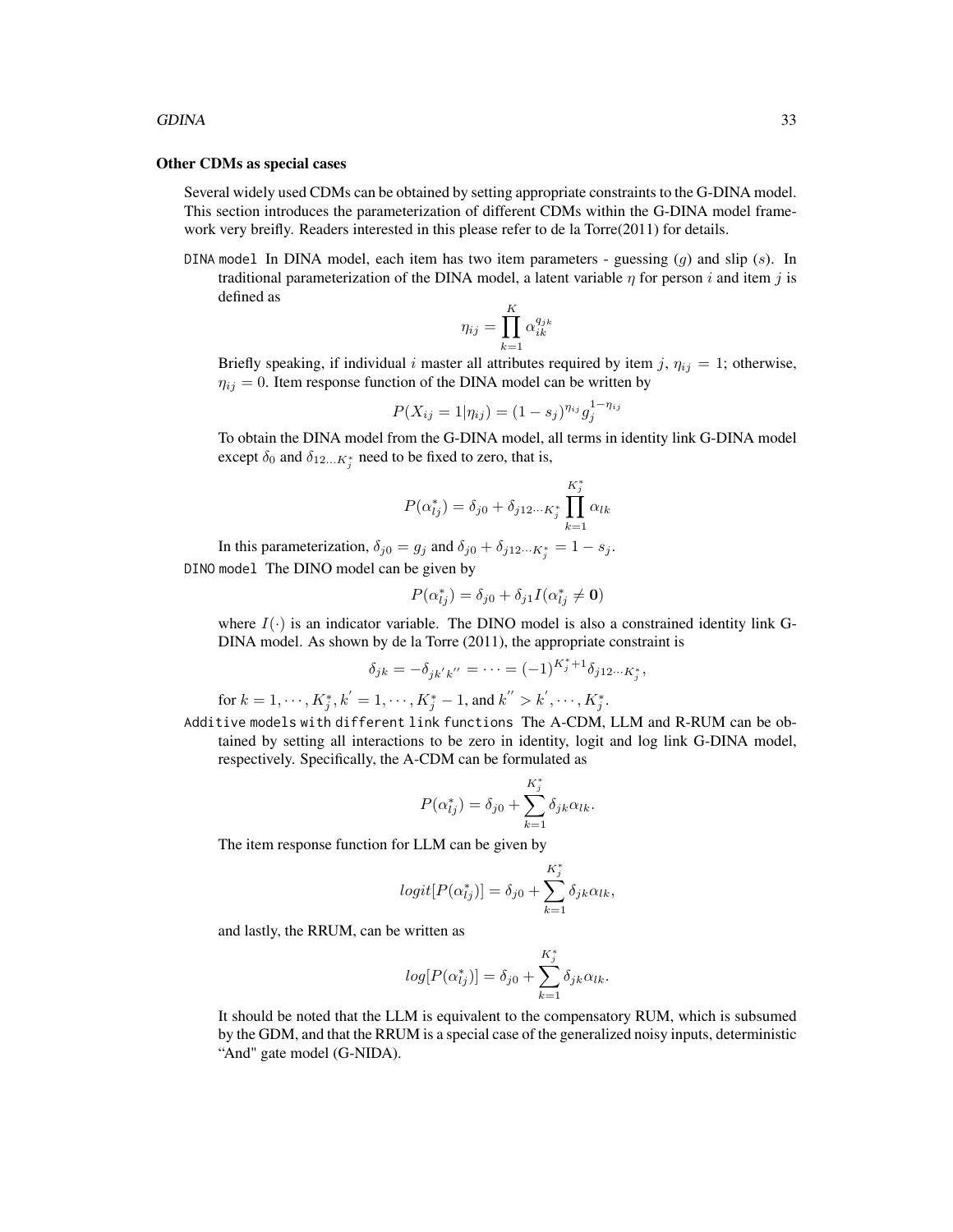#### Joint Attribute Distribution

The joint attribute distribution can be modeled using various methods. This section mainly focuses on the so-called higher-order approach, which was originally proposed by de la Torre and Douglas (2004) for the DINA model. It has been extended in this package for all condensation rules. Particularly, three IRT models are available for the higher-order attribute structure: Rasch model (Rasch), one parameter logistic model (1PL) and two parameter logistic model (2PL). For the Rasch model, the probability of mastering attribute  $k$  for individual  $i$  is defined as

$$
P(\alpha_k = 1 | \theta_i, \lambda_{0k}) = \frac{exp(\theta_i + \lambda_{0k})}{1 + exp(\theta_i + \lambda_{0k})}
$$

For the 1PL model, the probability of mastering attribute k for individual i is defined as

$$
P(\alpha_k = 1 | \theta_i, \lambda_{0k}, \lambda_1) = \frac{exp(\lambda_1 \theta_i + \lambda_{0k})}{1 + exp(\lambda_1 \theta_i + \lambda_{0k})}
$$

For the 2PL model, the probability of mastering attribute  $k$  for individual  $i$  is defined as

$$
P(\alpha_k = 1 | \theta_i, \lambda_{0k}, \lambda_{1k}) = \frac{exp(\lambda_{1k}\theta_i + \lambda_{0k})}{1 + exp(\lambda_{1k}\theta_i + \lambda_{0k})}
$$

where  $\theta_i$  is the ability of examinee i.  $\lambda_{0k}$  and  $\lambda_{1k}$  are the intercept and slope parameters for attribute k, respectively. In the Rasch model,  $\lambda_{1k} = 1 \forall k$ ; whereas in the 1PL model, a common slope parameter  $\lambda_1$  is estimated. The probability of joint attributes can be written as

$$
P(\alpha|\theta_i, \lambda) = \prod_k P(\alpha_k|\theta_i, \lambda)
$$

#### Model Estimation

.

The MMLE/EM algorithm is implemented in this package. For G-DINA, DINA and DINO models, closed-form solutions exist. See de la Torre (2009) and de la Torre (2011) for details. For ACDM, LLM and RRUM, closed-form solutions do not exist, and therefore some general optimization techniques are adopted in M-step (Ma, Iaconangelo  $\&$  de la Torre, 2016). The selection of optimization techniques mainly depends on whether some specific constraints need to be added.

The sequential G-DINA model is a special case of the diagnostic tree model (DTM; Ma, 2019) and estimated using the mapping matrix accordingly (See Tutz, 1997; Ma, 2019).

#### The Number of Parameters

For dichotomous response models: Assume a test measures K attributes and item j requires  $K_j^*$ attributes: The DINA and DINO model has 2 item parameters for each item; if item  $j$  is ACDM, LLM or RRUM, it has  $K_j^* + 1$  item parameters; if it is G-DINA model, it has  $2^{K_j^*}$  item parameters. Apart from item parameters, the parameters involved in the estimation of joint attribute distribution need to be estimated as well. When using the saturated attribute structure, there are  $2<sup>K</sup> - 1$  parameters for joint attribute distribution estimation; when using a higher-order attribute structure, there are  $K, K+1$ , and  $2 \times K$  parameters for the Rasch model, 1PL model and 2PL model, respectively. For polytomous response data using the sequential G-DINA model, the number of item parameters are counted at category level.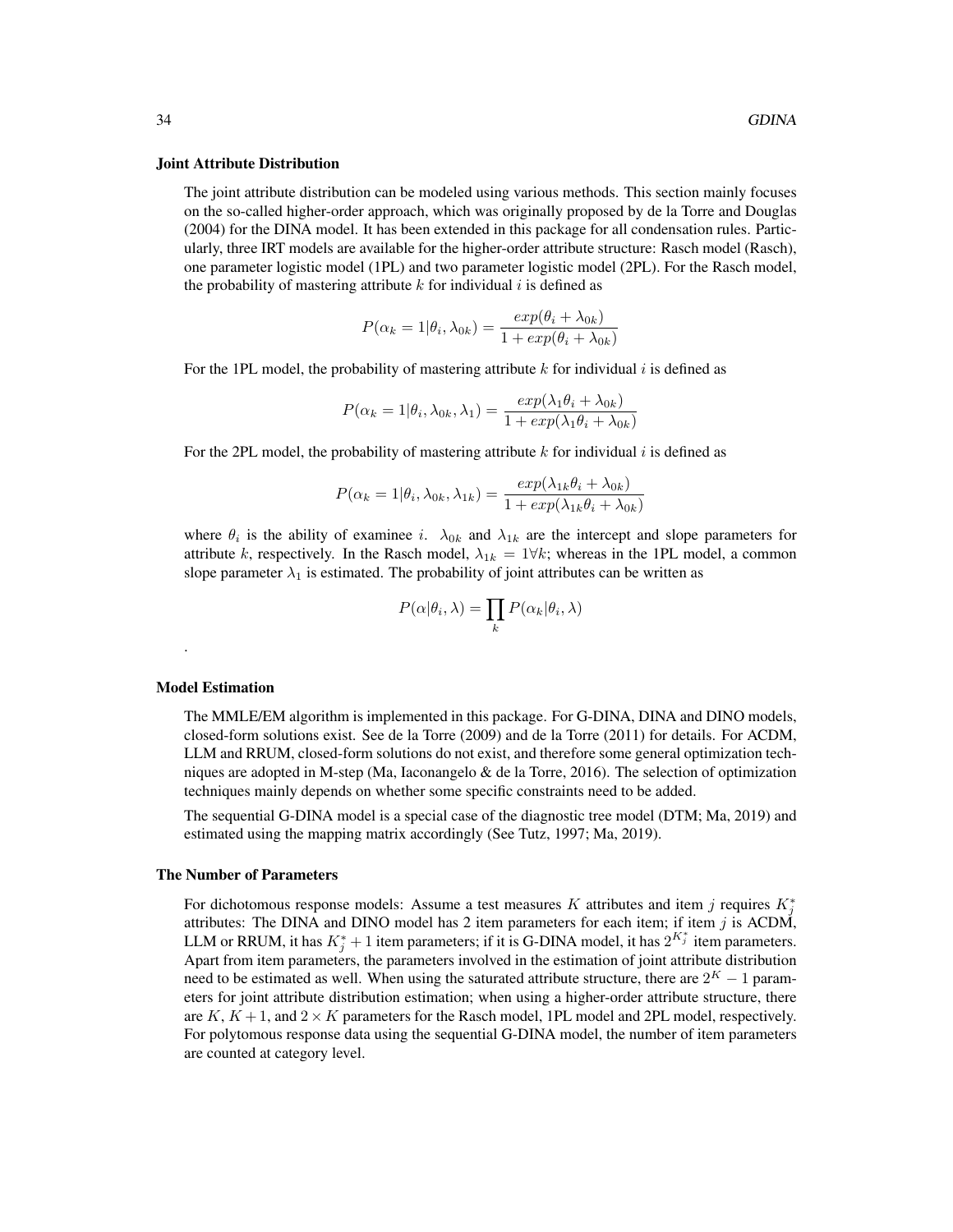#### GDINA 35

## **Note**

anova function does NOT check whether models compared are nested or not.

#### Author(s)

Wenchao Ma, The University of Alabama, <wenchao.ma@ua.edu> Jimmy de la Torre, The University of Hong Kong

## References

Bock, R. D., & Aitkin, M. (1981). Marginal maximum likelihood estimation of item parameters: Application of an EM algorithm. *Psychometrika, 46*, 443-459.

Bock, R. D., & Lieberman, M. (1970). Fitting a response model forn dichotomously scored items. *Psychometrika, 35*, 179-197.

Bor-Chen Kuo, Chun-Hua Chen, Chih-Wei Yang, & Magdalena Mo Ching Mok. (2016). Cognitive diagnostic models for tests with multiple-choice and constructed-response items. *Educational Psychology, 36*, 1115-1133.

Carlin, B. P., & Louis, T. A. (2000). Bayes and empirical bayes methods for data analysis. New York, NY: Chapman & Hall

de la Torre, J., & Douglas, J. A. (2008). Model evaluation and multiple strategies in cognitive diagnosis: An analysis of fraction subtraction data. *Psychometrika, 73*, 595-624.

de la Torre, J. (2009). DINA Model and Parameter Estimation: A Didactic. *Journal of Educational and Behavioral Statistics, 34*, 115-130.

de la Torre, J. (2011). The generalized DINA model framework. *Psychometrika, 76*, 179-199.

de la Torre, J., & Douglas, J. A. (2004). Higher-order latent trait models for cognitive diagnosis. *Psychometrika, 69*, 333-353.

de la Torre, J., & Lee, Y. S. (2013). Evaluating the wald test for item-level comparison of saturated and reduced models in cognitive diagnosis. *Journal of Educational Measurement, 50*, 355-373.

Haertel, E. H. (1989). Using restricted latent class models to map the skill structure of achievement items. *Journal of Educational Measurement, 26*, 301-321.

Hartz, S. M. (2002). A bayesian framework for the unified model for assessing cognitive abilities: Blending theory with practicality (Unpublished doctoral dissertation). University of Illinois at Urbana-Champaign.

Huo, Y., & de la Torre, J. (2014). Estimating a Cognitive Diagnostic Model for Multiple Strategies via the EM Algorithm. *Applied Psychological Measurement, 38*, 464-485.

Junker, B. W., & Sijtsma, K. (2001). Cognitive assessment models with few assumptions, and connections with nonparametric item response theory. *Applied Psychological Measurement, 25*, 258-272.

Ma, W., & de la Torre, J. (2016). A sequential cognitive diagnosis model for polytomous responses. *British Journal of Mathematical and Statistical Psychology. 69,* 253-275.

Ma, W., & de la Torre, J. (2020). GDINA: An R Package for Cognitive Diagnosis Modeling. *Journal of Statistical Software, 93(14)*, 1-26.

Ma, W. (2019). A diagnostic tree model for polytomous responses with multiple strategies. *British Journal of Mathematical and Statistical Psychology, 72*, 61-82.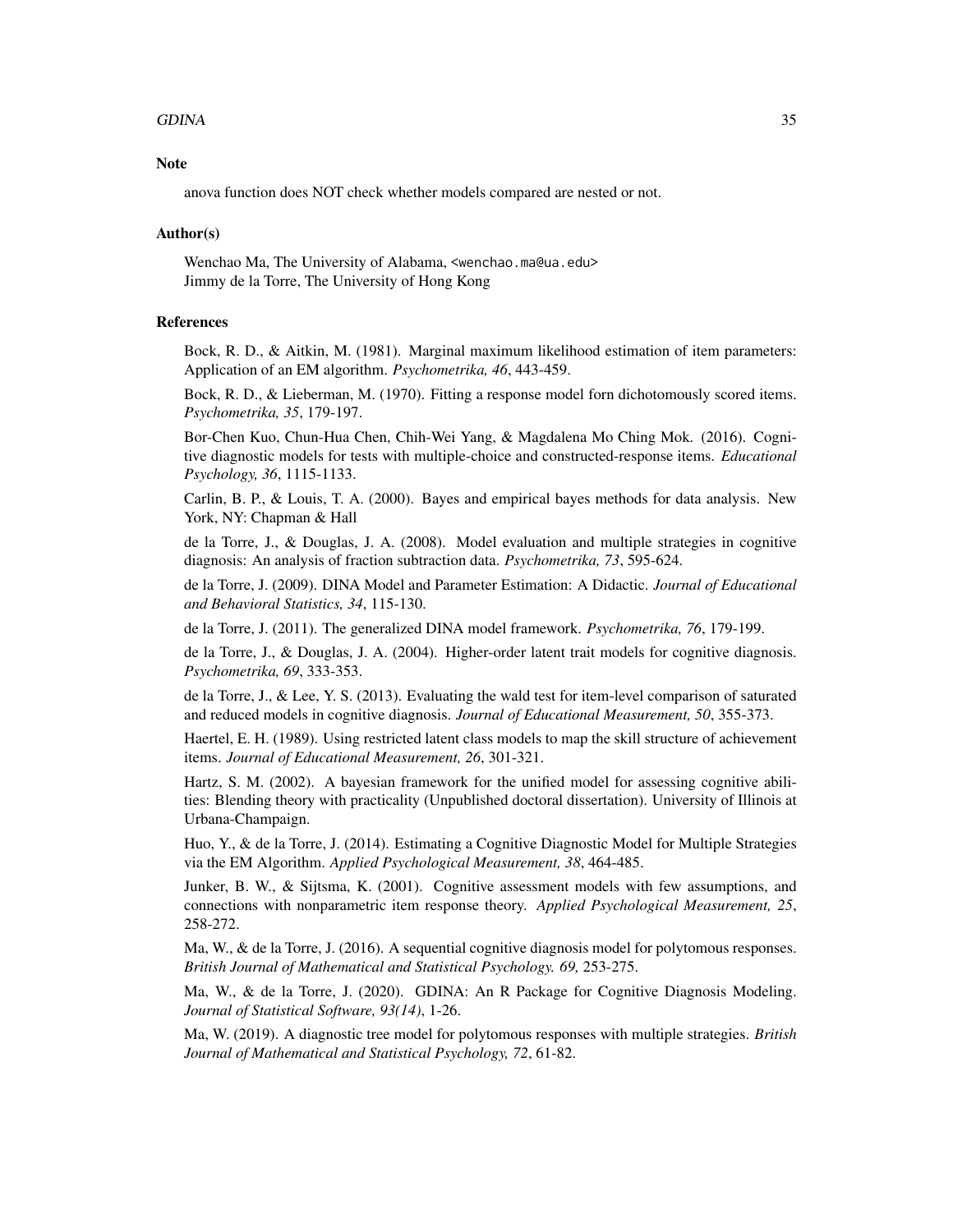Ma, W., Iaconangelo, C., & de la Torre, J. (2016). Model similarity, model selection and attribute classification. *Applied Psychological Measurement, 40*, 200-217.

Ma, W. (2017). *A Sequential Cognitive Diagnosis Model for Graded Response: Model Development, Q-Matrix Validation,and Model Comparison. Unpublished doctoral dissertation.* New Brunswick, NJ: Rutgers University.

Maris, E. (1999). Estimating multiple classification latent class models. *Psychometrika, 64*, 187- 212.

Tatsuoka, K. K. (1983). Rule space: An approach for dealing with misconceptions based on item response theory. *Journal of Educational Measurement, 20*, 345-354.

Templin, J. L., & Henson, R. A. (2006). Measurement of psychological disorders using cognitive diagnosis models. *Psychological Methods, 11*, 287-305.

Tutz, G. (1997). Sequential models for ordered responses. In W.J. van der Linden & R. K. Hambleton (Eds.), Handbook of modern item response theory p. 139-152). New York, NY: Springer.

Xu, X., & von Davier, M. (2008). Fitting the structured general diagnostic model to NAEP data. ETS research report, RR-08-27.

#### See Also

See [autoGDINA](#page-7-1) for Q-matrix validation, item-level model comparison and model calibration in one run; See [modelfit](#page-62-1) and [itemfit](#page-51-1) for model and item fit analysis, [Qval](#page-69-1) for Q-matrix validation, [modelcomp](#page-58-1) for item level model comparison and [simGDINA](#page-78-1) for data simulation. [GMSCDM](#page-45-1) for a series of multiple strategy CDMs for dichotomous data, and [DTM](#page-19-1) for diagnostic tree model for multiple strategies in polytomous response data Also see gdina in CDM package for the G-DINA model estimation.

```
## Not run:
####################################
# Example 1. #
# GDINA, DINA, DINO #
# ACDM, LLM and RRUM #
# estimation and comparison #
\# \#####################################
dat <- sim10GDINA$simdat
Q <- sim10GDINA$simQ
#--------GDINA model --------#
mod1 <- GDINA(dat = dat, Q = Q, model = "GDINA")
mod1
# summary information
summary(mod1)
AIC(mod1) #AIC
BIC(mod1) #BIC
logLik(mod1) #log-likelihood value
```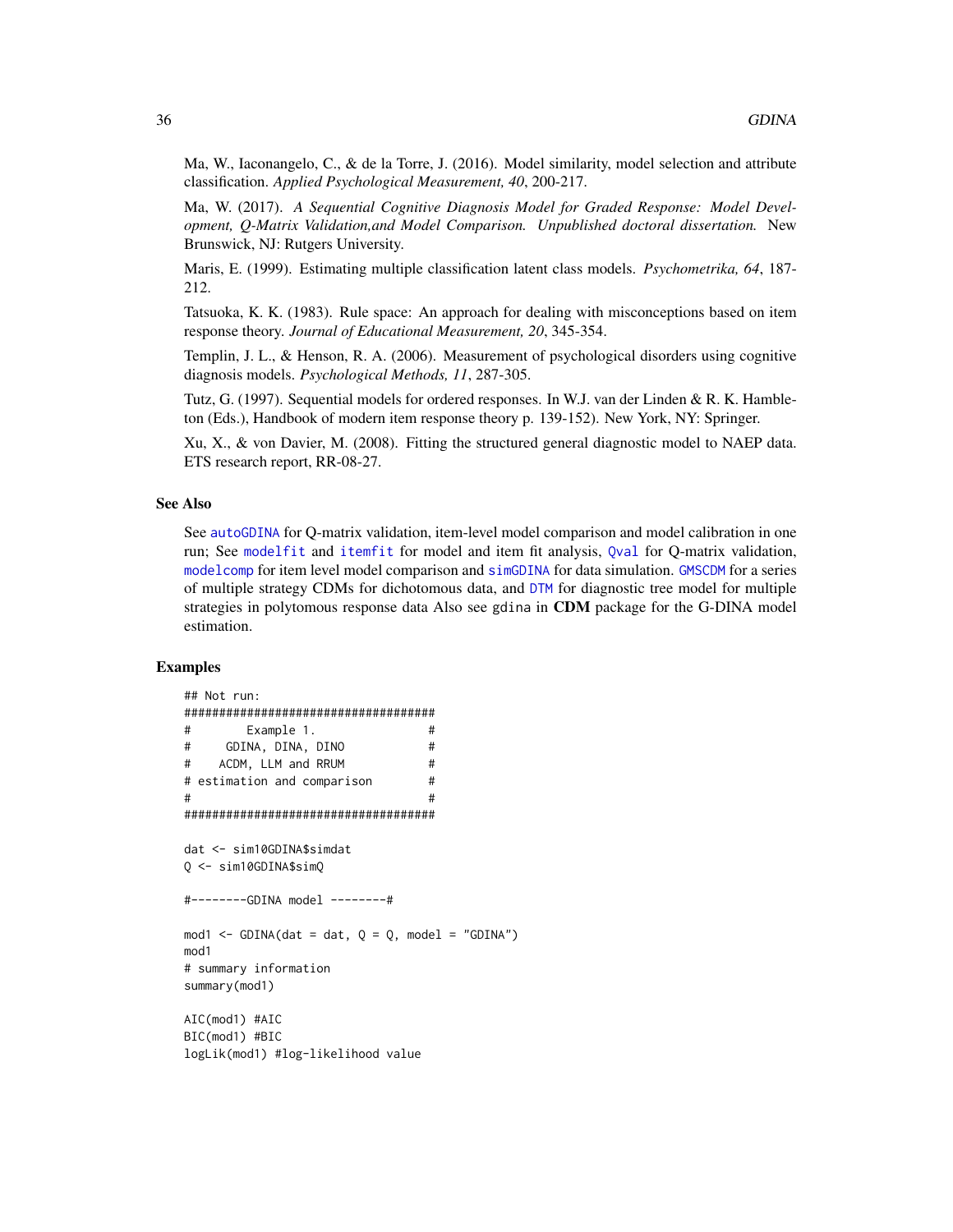#### GDINA 37

```
deviance(mod1) # deviance: -2 log-likelihood
npar(mod1) # number of parameters
head(indlogLik(mod1)) # individual log-likelihood
head(indlogPost(mod1)) # individual log-posterior
# structural parameters
# see ?coef
coef(mod1) # item probabilities of success for each latent group
coef(mod1, withSE = TRUE) # item probabilities of success & standard errors
coef(mod1, what = "delta") # delta parameterscoef(mod1, what = "delta",withSE=TRUE) # delta parameters
coef(mod1, what = "gs") # guessing and slip parameterscoef(mod1, what = "gs",withSE = TRUE) # guessing and slip parameters & standard errors
# person parameters
# see ?personparm
personparm(mod1) # EAP estimates of attribute profiles
personparm(mod1, what = "MAP") # MAP estimates of attribute profiles
personparm(mod1, what = "MLE") # MLE estimates of attribute profiles
#plot item response functions for item 10
plot(mod1,item = 10)
plot(mod1,item = 10, withSE = TRUE) # with error bars
#plot mastery probability for individuals 1, 20 and 50
plot(mod1, what = "mp", person =c(1,20,50))# Use extract function to extract more components
# See ?extract
# ------- DINA model --------#
dat <- sim10GDINA$simdat
Q <- sim10GDINA$simQ
mod2 < - GDINA(dat = dat, Q = Q, model = "DINA")
mod2
coef(mod2, what = "gs") # guess and slip parameterscoef(mod2, what = "gs",withSE = TRUE) # guess and slip parameters and standard errors
# Model comparison at the test level via likelihood ratio test
anova(mod1,mod2)
# -------- DINO model -------#
dat <- sim10GDINA$simdat
Q <- sim10GDINA$simQ
mod3 \le - GDINA(dat = dat, Q = Q, model = "DINO")
#slip and guessing
coef(mod3, what = "gs") # guess and slip parameters
coef(mod3, what = "gs",withSE = TRUE) # guess and slip parameters + standard errors
# Model comparison at test level via likelihood ratio test
anova(mod1,mod2,mod3)
```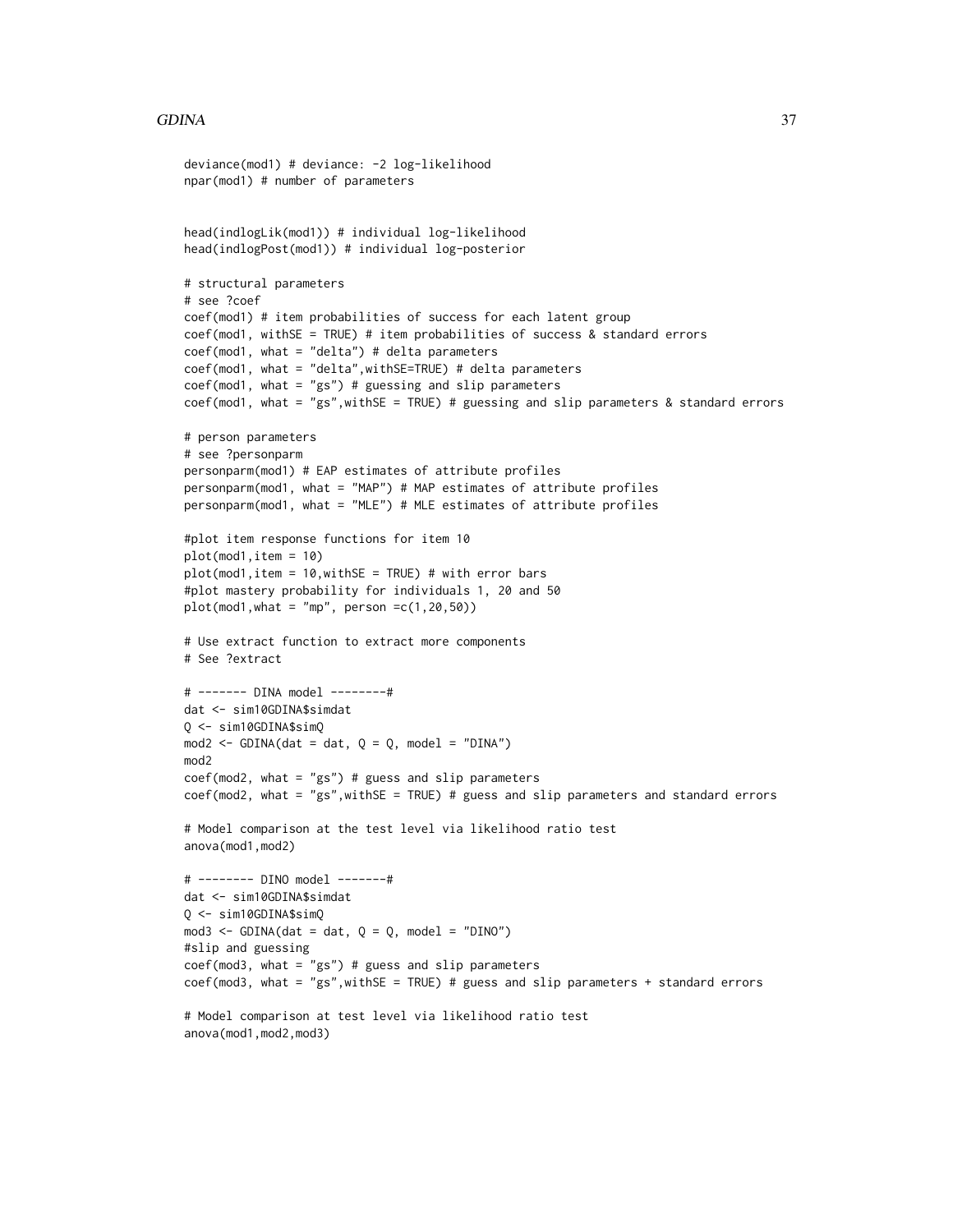```
# -------- ACDM model -------#
dat <- sim10GDINA$simdat
Q \le - \sin 10GDINA$simQ
mod4 \le - GDINA(dat = dat, Q = Q, model = "ACDM")
mod4# -------- LLM model -------#
dat <- sim10GDINA$simdat
Q \le -\sin 10GDINA$simQ
mod4b \leq -GDINA(data = dat, Q = Q, model = "LLM")mod4h# -------- RRUM model -------#
dat <- sim10GDINA$simdat
Q <- sim10GDINA$simQ
mod4c <- GDINA(dat = dat, Q = Q, model = "RRUM")
mod4c
# --- Different CDMs for different items --- #
dat <- sim10GDINA$simdat
Q <- sim10GDINA$simQ
models <- c(rep("GDINA",3),"LLM","DINA","DINO","ACDM","RRUM","LLM","RRUM")
mod5 \leq GDINA(dat = dat, Q = Q, model = models)
anova(mod1, mod2, mod3, mod4, mod4b, mod4c, mod5)
#Example 2.
                                 #Model estimations
                                 \### With monotonocity constraints
                                 #####################################
dat <- sim10GDINA$simdat
Q <- sim10GDINA$simQ
# for item 10 only
mod11 <- GDINA(dat = dat, Q = Q, model = "GDINA", mono.constraint = c(rep(FALSE, 9), TRUE))
mod11mod11a <- GDINA(dat = dat, Q = Q, model = "DINA", mono.constraint = TRUE)
mod11a
mod11b <- GDINA(dat = dat, Q = Q, model = "ACDM", mono.constraint = TRUE)
mod11b
mod11c <- GDINA(dat = dat, Q = Q, model = "LLM", mono.constraint = TRUE)
mod11cmod11d <- GDINA(dat = dat, Q = Q, model = "RRUM", mono.constraint = TRUE)
mod11d
coef(mod11d,"delta")
coef(mod11d,"rrum")
#Example 3a.
                                 ##Model estimations
                                  #
```
# With Higher-order att structure #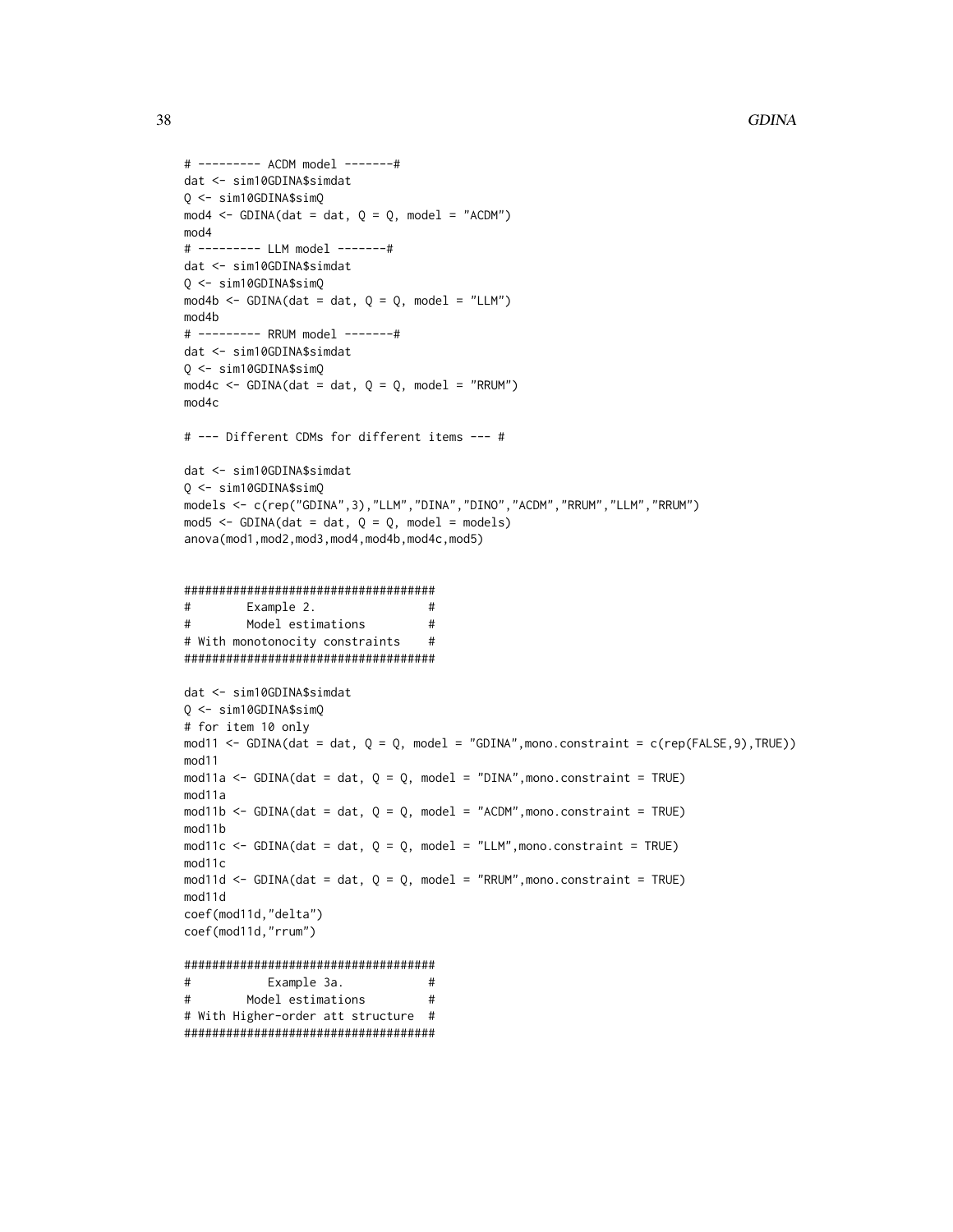# **GDINA**

```
dat <- sim10GDINA$simdat
Q \le - \sin 10GDINA$simQ
# --- Higher order G-DINA model ---#
mod12 <- GDINA(dat = dat, Q = Q, model = "DINA",
              att.dist="higher.order", higher.order=list(nquad=31, model = "2PL"))
personparm(mod12,"HO") # higher-order ability
# structural parameters
# first column is slope and the second column is intercept
coef(mod12,"lambda")
# --- Higher order DINA model ---#
mod22 <- GDINA(dat = dat, Q = Q, model = "DINA", att.dist="higher.order",
              higher.order=list(model = "2PL", Prior=TRUE))
#Example 3b.
                                 #\#Model estimations
                                 ##With log-linear att structure #
# --- DINA model with loglinear smoothed attribute space ---#
dat <- sim10GDINA$simdat
0 \le -\sin 10GDINA$simO
mod23 <- GDINA(dat = dat, Q = Q, model = "DINA", att.dist="loglinear", loglinear=1)
coef(mod23,"lambda") # intercept and three main effects
#Example 3c.
                                ##Model estimations
                                 ## With independent att structure #
# --- GDINA model with independent attribute space ---#
dat <- sim10GDINA$simdat
Q \le -\sin 10GDINA$simQ
mod33 <- GDINA(dat = dat, Q = Q, att.dist="independent")
coef(mod33,"lambda") # mastery probability for each attribute
####################################
#Example 4.
                                 ##Model estimations
                                 #With fixed att structure
######################################
# --- User-specified attribute priors ----#
# prior distribution is fixed during calibration
# Assume each of 000,100,010 and 001 has probability of 0.1
# and each of 110, 101,011 and 111 has probability of 0.15
# Note that the sum is equal to 1
\pmb{\pm}prior <- c(0.1, 0.1, 0.1, 0.1, 0.15, 0.15, 0.15, 0.15)# fit GDINA model with fixed prior dist.
dat <- sim10GDINA$simdat
Q <- sim10GDINA$simQ
```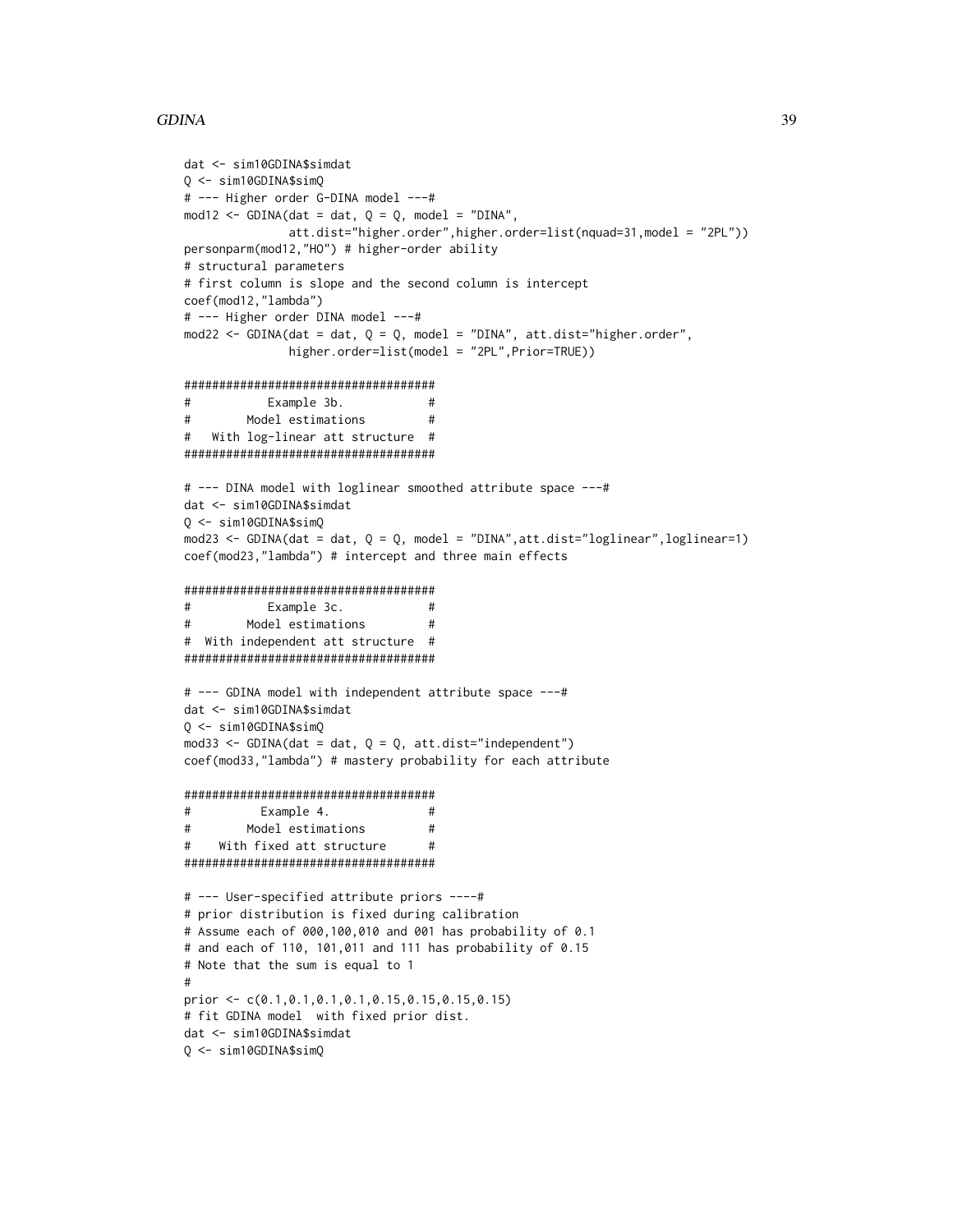```
modp1 <- GDINA(dat = dat, Q = Q, att.prior = prior, att.dist = "fixed")
extract(modp1, what = "att.print")#Example 5a.
                                 ##G-DINA
                                 \pm# with hierarchical att structure #
# --- User-specified attribute structure ----#
Q <- sim30GDINA$simQ
K \leftarrow \text{ncol}(Q)# divergent structure A1->A2->A3;A1->A4->A5
diverg \leq list(c(1,2),
              c(2,3),
              c(1,4),c(4,5))
struc <- att.structure(diverg,K)
set.seed(123)
# data simulation
N < -1000true.lc <- sample(c(1:2^K), N, replace=TRUE, prob=struc$att.prob)
table(true.lc) #check the sample
true.att <- attributepattern(K)[true.lc,]
gs \leftarrow matrix(rep(0.1, 2*nrow(Q)), ncol=2)# data simulation
simD \leftarrow simGDINA(N,Q,gs.parm = gs, model = "GDINA", attribute = true.att)dat <- extract(simD,"dat")
modp1 <- GDINA(dat = dat, Q = Q, att.str = diverg, att.dist = "saturated")
modp1
coef(modp1,"lambda")
#Example 5b.
                                 #Reduced model (e.g., ACDM)
### with hierarchical att structure #
# --- User-specified attribute structure ----#
Q \le -\sin 30GDINA$simQ
K \leftarrow \text{ncol}(Q)# linear structure A1->A2->A3->A4->A5
linear \leq list(c(1,2),
              c(2,3),
              c(3, 4),
              c(4,5)struc <- att.structure(linear,K)
set.seed(123)
# data simulation
N < -1000true.lc <- sample(c(1:2^K), N, replace=TRUE, prob=struc$att.prob)
table(true.lc) #check the sample
```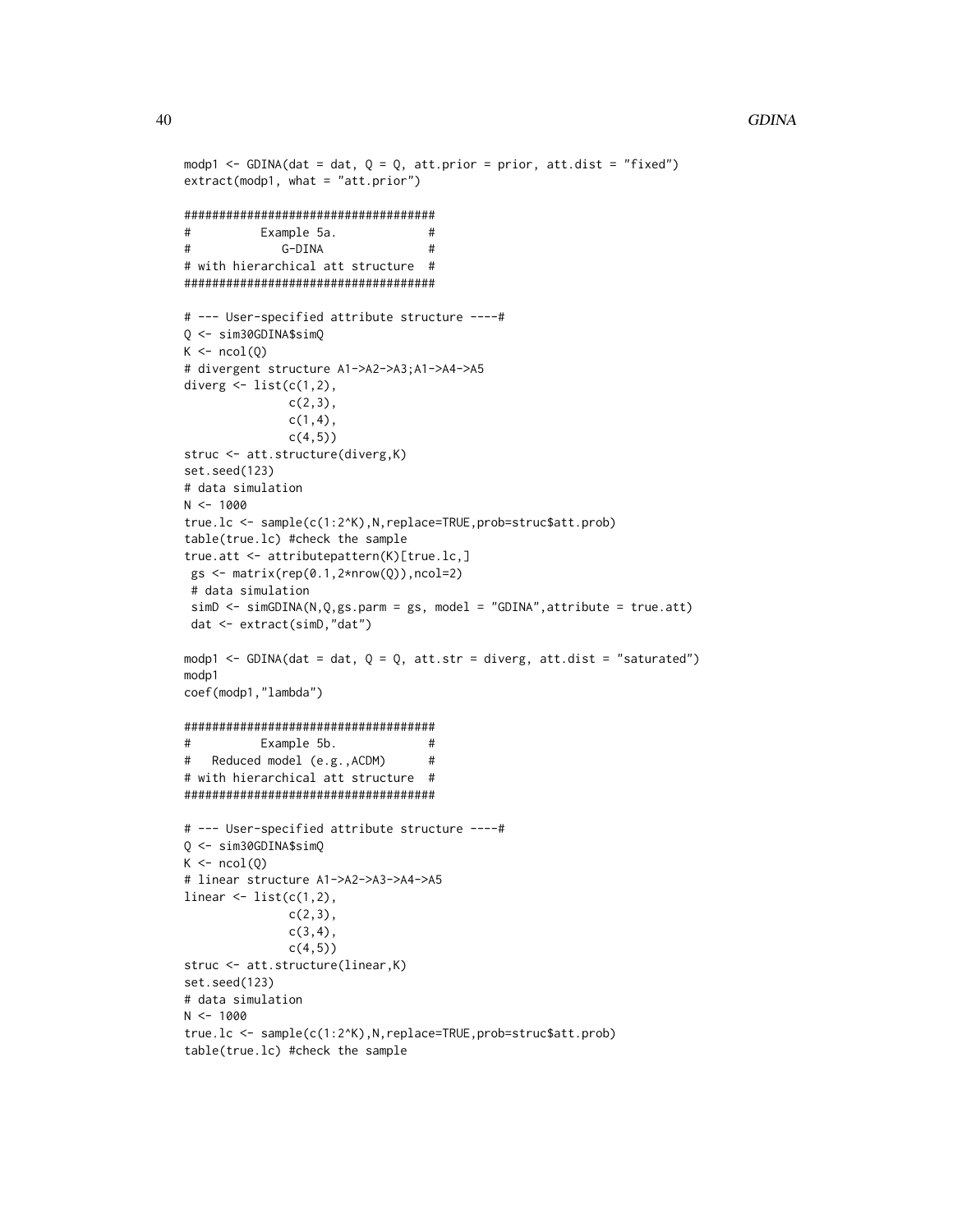# **GDINA**

```
true.att <- attributepattern(K)[true.lc,]
gs \leftarrow matrix(rep(0.1, 2*nrow(Q)), ncol=2)# data simulation
simD \le -simGDINA(N,Q,gs.parm = gs, model = "ACDM", attribute = true.att)dat <- extract(simD,"dat")
modp1 <- GDINA(dat = dat, Q = Q, model = "ACDM",
              att.str = linear, att.dist = "saturated")coef(modp1)
coef(modp1,"lambda")
#Example 6.
                                  ## Specify initial values for item #
# parameters
                                   ####################################
 # check initials to see the format for initial item parameters
initials <- sim10GDINA$simItempar
dat <- sim10GDINA$simdat
 0 \le - \sin 10GDINA$simQ
mod.initial <- GDINA(dat, Q, catprob.parm = initials)
 # compare initial item parameters
Map(rbind, initials, extract(mod. initial,"initial.catprob"))
###################################
#Example 7a.
                                  ## Fix item and structure parameters#
# Estimate person attribute profile#
####################################
 # check initials to see the format for initial item parameters
 initials <- sim10GDINA$simItempar
prior <- c(0.1, 0.1, 0.1, 0.1, 0.15, 0.15, 0.15, 0.15)dat <- sim10GDINA$simdat
Q <- sim10GDINA$simQ
mod.ini <- GDINA(dat, Q, catprob.parm = initials, att.prior = prior,
                 att.dist = "fixed", control=list(maxitr = 0)personparm(mod.ini)
# compare item parameters
Map(rbind, initials, coef(mod.ini))
####################################
#Example 7b.
                                  ## Fix parameters for some items #
# Estimate person attribute profile#
###################################
 # check initials to see the format for initial item parameters
 initials <- sim10GDINA$simItempar
```
prior <-  $c(0.1, 0.1, 0.1, 0.1, 0.15, 0.15, 0.15, 0.15)$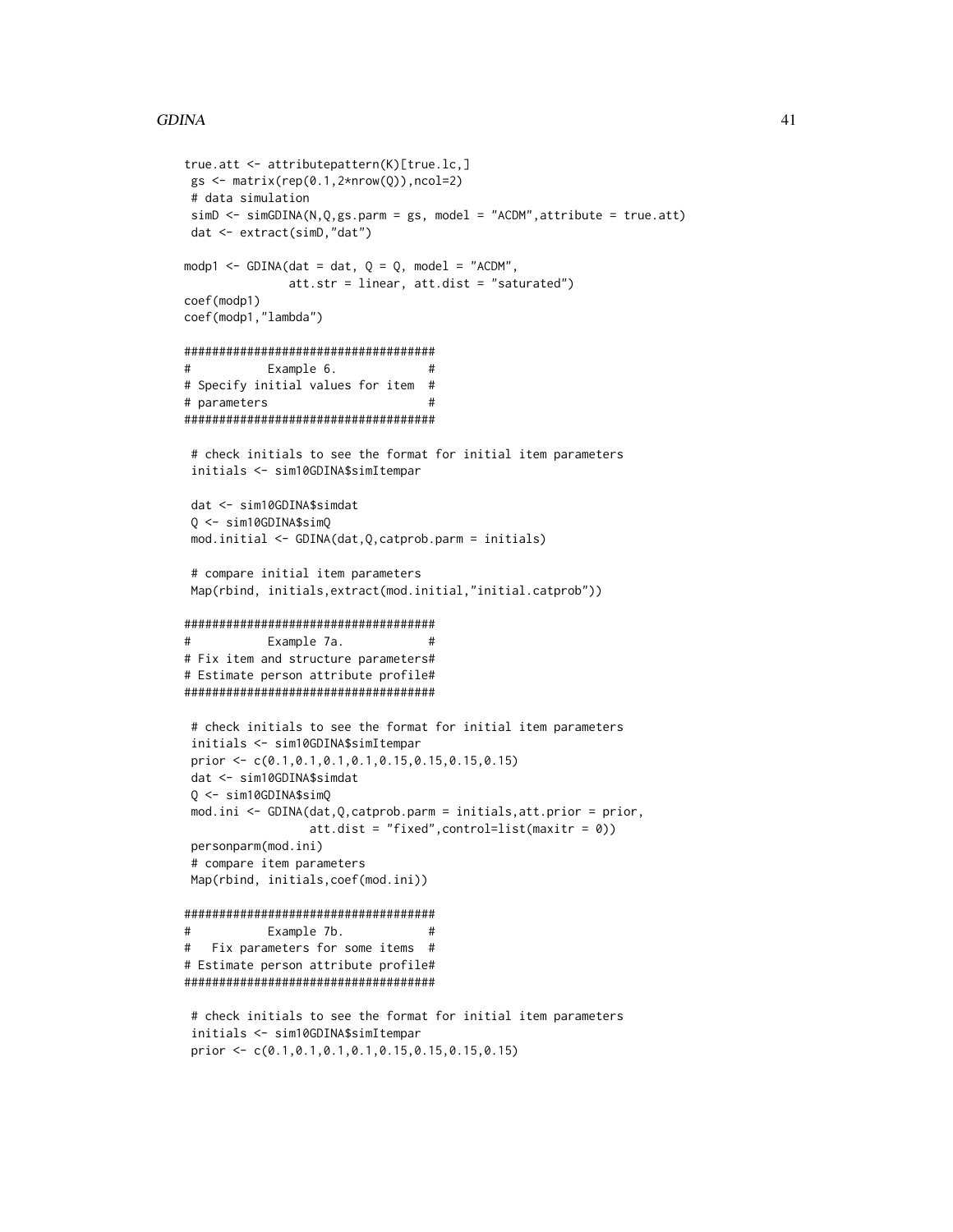```
dat <- sim10GDINA$simdat
Q \le - \sin 10GDINA$simQ
# fix parameters of the first 5 items; do not fix mixing proportion parameters
mod.ini <- GDINA(dat, Q, catprob.parm = initials,
                att.dist = "saturated", control=list(maxitr = c(rep(0,5), rep(2000,5))))personparm(mod.ini)
# compare item parameters
Map(rbind, initials, coef(mod.ini))
####################################
#Example 8.
                                 \#\#polytomous attribute
                                 #\#model estimation
                                 \#\#see Chen, de la Torre 2013
                                 \## --- polytomous attribute G-DINA model --- #
dat <- sim30pGDINA$simdat
Q <- sim30pGDINA$simQ
#polytomous G-DINA model
pout \leq GDINA(dat, Q)
# ----- polymous DINA model --------#
pout2 <- GDINA(dat, Q, model="DINA")
anova(pout, pout2)
\#\#Example 9.
#Sequential G-DINA model
                                ##see Ma, & de la Torre 2016
                                 ## --- polytomous attribute G-DINA model --- #
dat <- sim20seqGDINA$simdat
Q <- sim20seqGDINA$simQ
\mathsf{O}Item Cat A1 A2 A3 A4 A5
\#1 1 1 0 0 0 0
\#2 0 1 0 0
\#\mathbf{1}0
\#\overline{2}1 0 0 1 0 0
\#\overline{2}2 0 0 0 1 0
          1 0 0 0 0 1
#\overline{3}#3 2 1 0 0 0 0
       4 1 0 0 0 0 1
##\ddotsc#sequential G-DINA model
sGDINA <- GDINA(dat, Q, sequential = TRUE)
sDINA \leftarrow GDINA(data, Q, sequential = TRUE, model = "DINA")anova(sGDINA, sDINA)
coef(sDINA) # processing function
coef(sDINA,"itemprob") # success probabilities for each item
```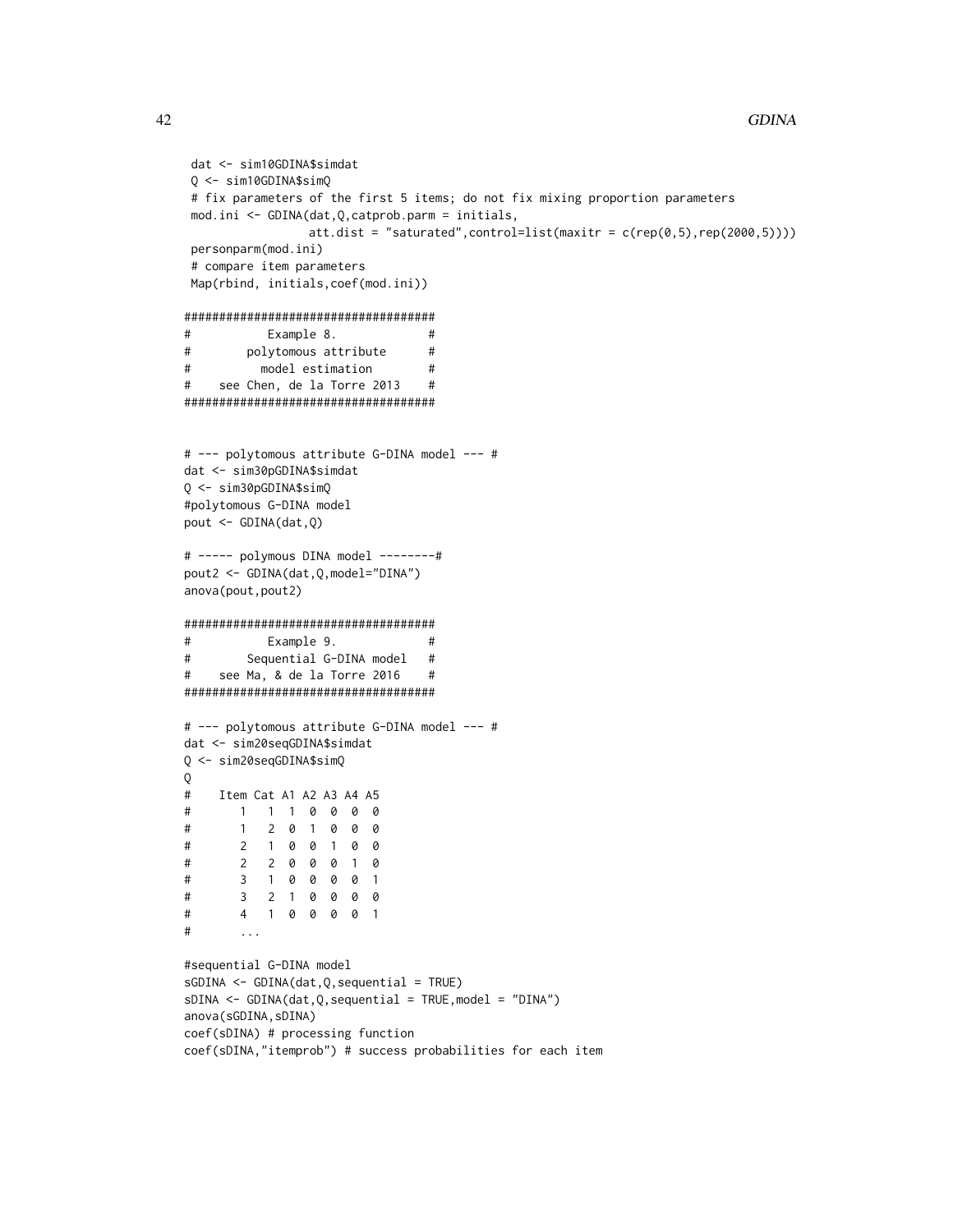## GDINA and the contract of the contract of the contract of the contract of the contract of the contract of the contract of the contract of the contract of the contract of the contract of the contract of the contract of the

coef(sDINA,"LCprob") # success probabilities for each category for all latent classes

```
####################################
# Example 10a. #
# Multiple-Group G-DINA model #
####################################
Q <- sim10GDINA$simQ
K \leftarrow \text{ncol}(0)# parameter simulation
# Group 1 - female
N1 <- 3000
gs1 <- matrix(rep(0.1,2*nrow(Q)),ncol=2)
# Group 2 - male
N2 <- 3000
gs2 \leftarrow matrix(rep(0.2,2*nrow(Q)),ncol=2)# data simulation for each group
sim1 <- simGDINA(N1,Q,gs.parm = gs1,model = "DINA",att.dist = "higher.order",
                 higher.order.parm = list(theta = rnorm(N1),
                 lambda = data.frame(a=rep(1.5,K),b=seq(-1,1,length.out=K))))sim2 <- simGDINA(N2,Q,gs.parm = gs2,model = "DINO",att.dist = "higher.order",
                 higher.order.parm = list(theta = rnorm(N2),
                 lambda = data frame(a=rep(1,K),b=seq(-2,2,length.out=K))))# combine data - all items have the same item parameters
dat <- rbind(extract(sim1,"dat"),extract(sim2,"dat"))
gr <- rep(c(1,2),c(3000,3000))
# Fit G-DINA model
mg.set < - GDINA(dat = dat,Q = Q,group = gr)
summary(mg.est)
extract(mg.est,"posterior.prob")
coef(mg.est,"lambda")
####################################
# Example 10b. #
# Multiple-Group G-DINA model #
####################################
Q <- sim30GDINA$simQ
K \leftarrow \text{ncol}(Q)# parameter simulation
N1 <- 3000
gs1 \leftarrow matrix(rep(0.1,2*nrow(Q)),ncol=2)N2 < -3000gs2 \leftarrow matrix(rep(0.2,2*nrow(Q)),ncol=2)# data simulation for each group
# two groups have different theta distributions
sim1 <- simGDINA(N1,Q,gs.parm = gs1,model = "DINA",att.dist = "higher.order",
                 higher.order.parm = list(theta = rnorm(N1),
                 lambda = data frame(a=rep(1,K),b=seq(-2,2,length.out=K))))
```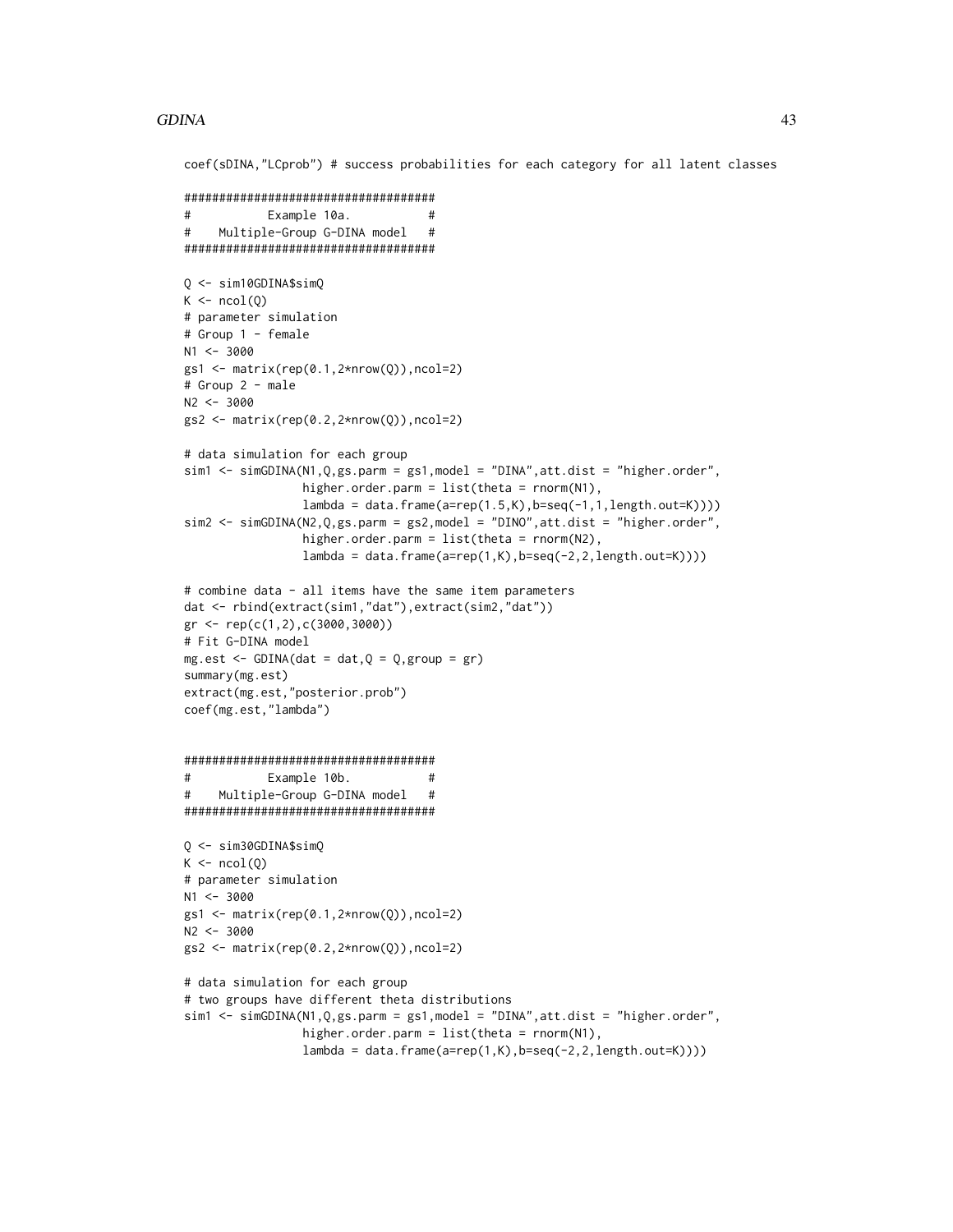```
sim2 <- simGDINA(N2,Q,gs.parm = gs2,model = "DINO",att.dist = "higher.order",
                higher.order.parm = list(theta = rnorm(N2,1,1),lambda = data.frame(a=rep(1,K),b=seq(-2,2,length.out=K))))
# combine data - different groups have distinct item parameters
# see ?bdiagMatrix
dat <- bdiagMatrix(list(extract(sim1,"dat"),extract(sim2,"dat")),fill=NA)
Q \leftarrow rbind(Q, Q)gr <- rep(c(1,2),c(3000,3000))
mg.est \leq GDINA(dat = dat,Q = Q, group = gr)
# Fit G-DINA model
mg.est \leq GDINA(dat = dat,Q = Q, group = gr, att.dist="higher.order",
higher.order=list(model = "Rasch"))
summary(mg.est)
coef(mg.est,"lambda")
personparm(mg.est)
personparm(mg.est,"HO")
extract(mg.est,"posterior.prob")
####################################
# Example 11. #
# Bug DINO model #
####################################
set.seed(123)
Q <- sim10GDINA$simQ # 1 represents misconceptions/bugs
ip <- list(
c(0.8,0.2),
c(0.7,0.1),
c(0.9, 0.2),
c(0.9,0.1,0.1,0.1),
c(0.9,0.1,0.1,0.1),
c(0.9, 0.1, 0.1, 0.1),
c(0.9,0.1,0.1,0.1),
c(0.9,0.1,0.1,0.1),
c(0.9,0.1,0.1,0.1),
c(0.9,0.1,0.1,0.1,0.1,0.1,0.1,0.1))
sim < simGDINA(N=1000,Q=Q,catprob.parm = ip,model = "DINO")
dat <- extract(sim,"dat")
# use latent.var to specify a bug model
est <- GDINA(dat=dat,Q=Q,latent.var="bugs",model="DINO")
coef(est)
####################################
# Example 12. #
# Bug DINA model #
####################################
set.seed(123)
Q <- sim10GDINA$simQ # 1 represents misconceptions/bugs
ip <- list(
c(0.8,0.2),
```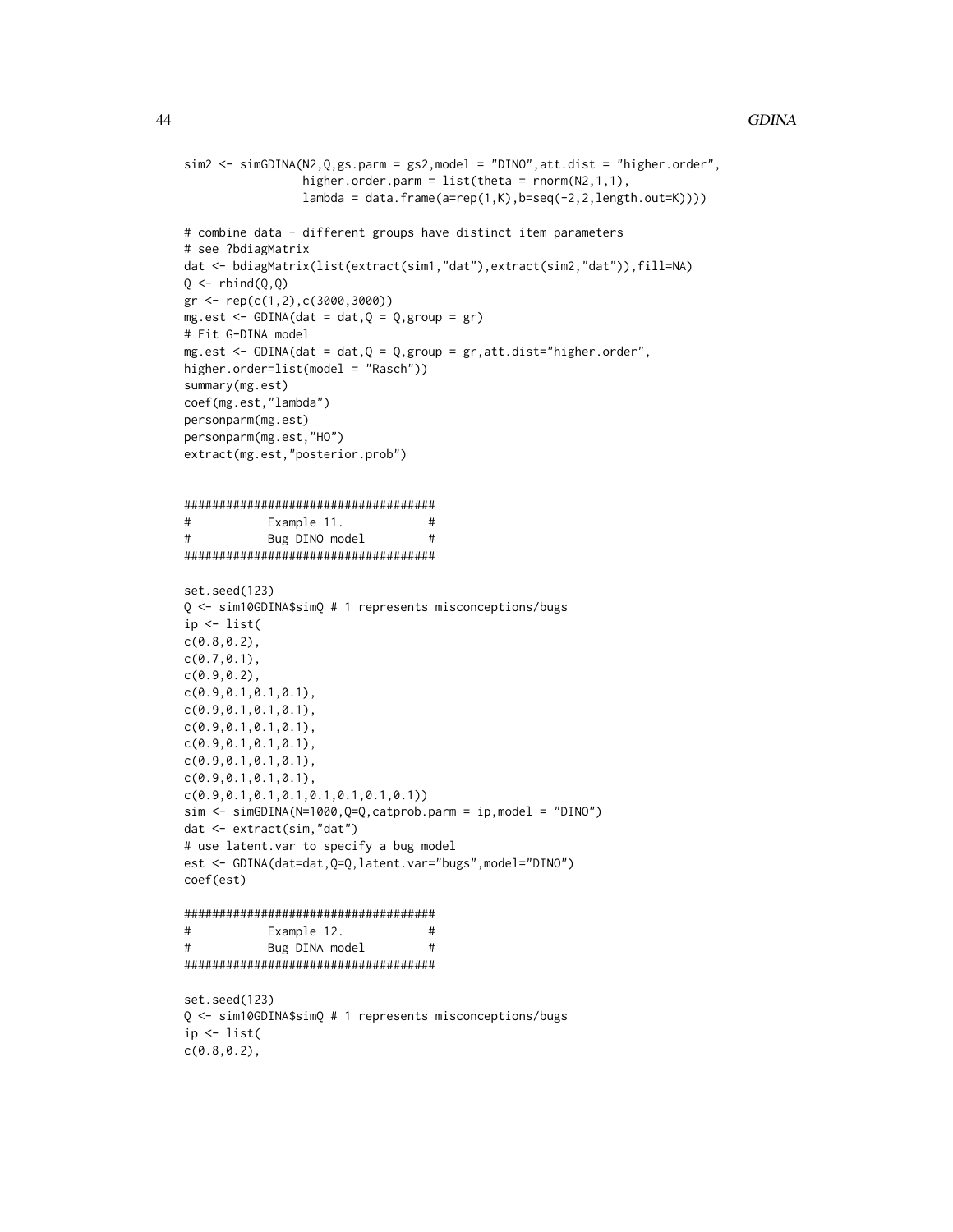```
GDINA
```

```
c(0.7, 0.1),
c(0.9, 0.2),
c(0.9, 0.9, 0.9, 0.1),c(0.9, 0.9, 0.9, 0.1),c(0.9, 0.9, 0.9, 0.1),c(0.9, 0.9, 0.9, 0.1),c(0.9, 0.9, 0.9, 0.1),C(0.9, 0.9, 0.9, 0.1),sim <- simGDINA(N=1000,Q=Q,catprob.parm = ip,model="DINA")
dat <- extract(sim,"dat")
# use latent.var to specify a bug model
est <- GDINA(dat=dat, Q=Q, latent. var="bugs", model="DINA")
coef(est)
#Example 13a.
                               #\pmb{\pm}user specified design matrix #
#LCDM (logit G-DINA)
                               #dat <- sim30GDINA$simdat
Q \le -\sin 30GDINA$simQ
# LCDM
lcdm <- GDINA(dat = dat, Q = Q, model = "logitGDINA", control=list(conv.type="neg2LL"))
#Another way is to find design matrix for each item first => must be a list
D <- lapply(rowSums(Q),designmatrix,model="GDINA")
# for comparison, use change in -2LL as convergence criterion
# LCDM
1cdm2 <- GDINA(dat = dat, Q = Q, model = "UDF", design.matrix = D,
linkfunc = "logit", control=list(conv.type="neg2LL"), solver="slsqp")
# identity link GDINA
iGDINA <- GDINA(dat = dat, Q = Q, model = "GDINA",
control=list(conv.type="neg2LL"), solver="slsqp")
# compare all three models => identical
anova(lcdm, lcdm2, iGDINA)
#Example 13b.
                               ##user specified design matrix #
\pmRRIM
                               #dat <- sim30GDINA$simdat
Q <- sim30GDINA$simQ
# specify design matrix for each item => must be a list
# D can be defined by the user
D <- lapply(rowSums(Q),designmatrix,model="ACDM")
```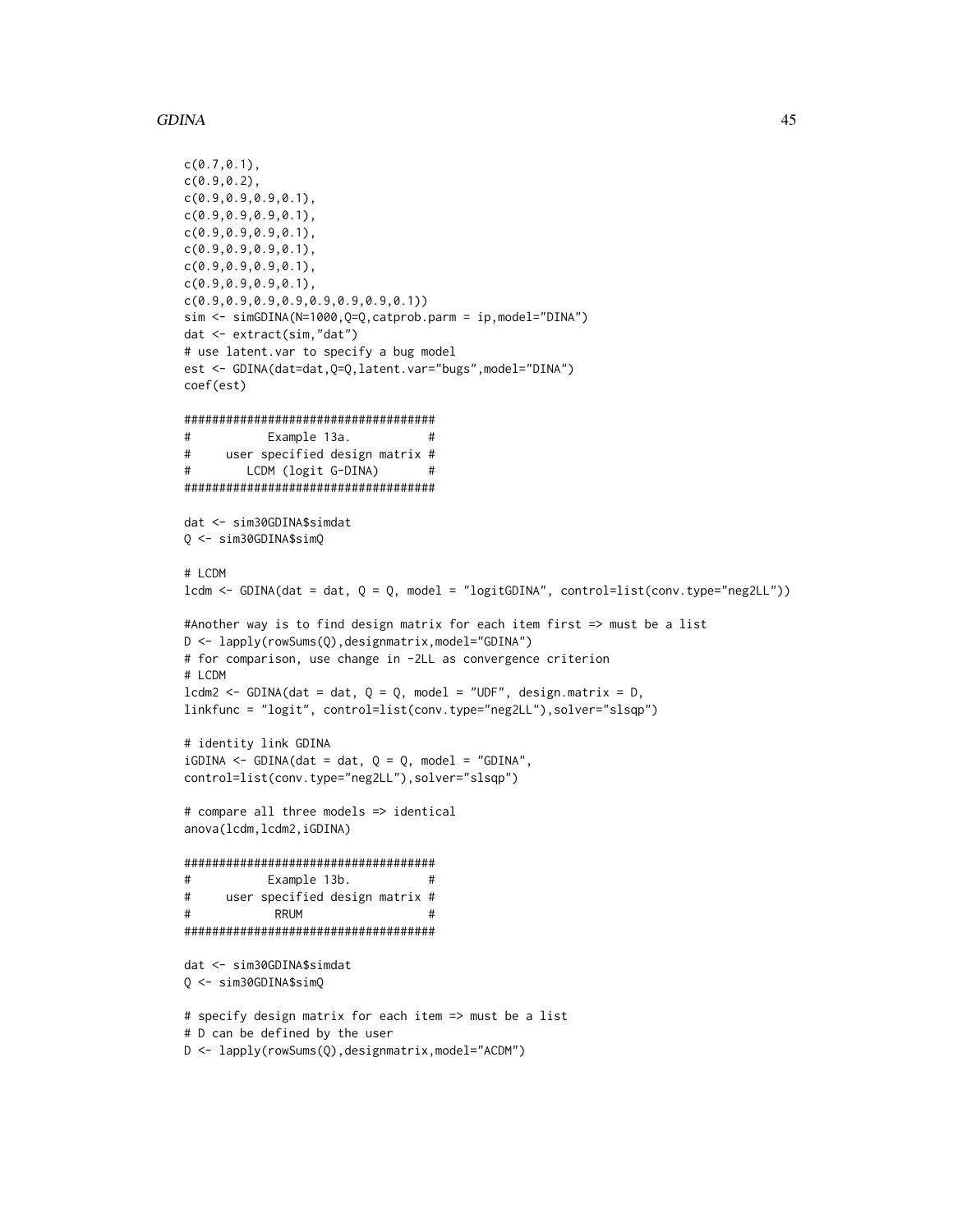```
# for comparison, use change in -2LL as convergence criterion
# RRUM
logACDM \leq GDINA(data = dat, Q = Q, model = "UDF", design_matrix = D,linkfunc = "log", control=list(conv.type="neg2LL"),solver="slsqp")
# identity link GDINA
RRUM \leq GDINA(dat = dat, Q = Q, model = "RRUM",
             control=list(conv.type="neg2LL"),solver="slsqp")
# compare two models => identical
anova(logACDM,RRUM)
####################################
# Example 14. #
# Multiple-strategy DINA model #
####################################
Q \leq - matrix(c(1,1,1,1,0,
1,2,0,1,1,
2,1,1,0,0,
3,1,0,1,0,
4,1,0,0,1,
5,1,1,0,0,
5,2,0,0,1),ncol = 5,byrow = TRUE)
d <- list(
  item1=c(0.2,0.7),
  item2=c(0.1,0.6),
  item3=c(0.2,0.6),
  item4=c(0.2,0.7),
  item5=c(0.1,0.8))
  set.seed(12345)
sim < -simGDINA(N=1000,Q = Q, delta.parm = d,
              model = c("MSDINA","MSDINA","DINA",
                         "DINA","DINA","MSDINA","MSDINA"))
# simulated data
dat < - extract(sim, what = "dat")# estimation
# MSDINA need to be specified for each strategy
est <- GDINA(dat,Q,model = c("MSDINA","MSDINA","DINA",
                             "DINA","DINA","MSDINA","MSDINA"))
coef(est,"delta")
## End(Not run)
```
GMSCDM *Estimating multiple-strategy cognitive diagnosis models*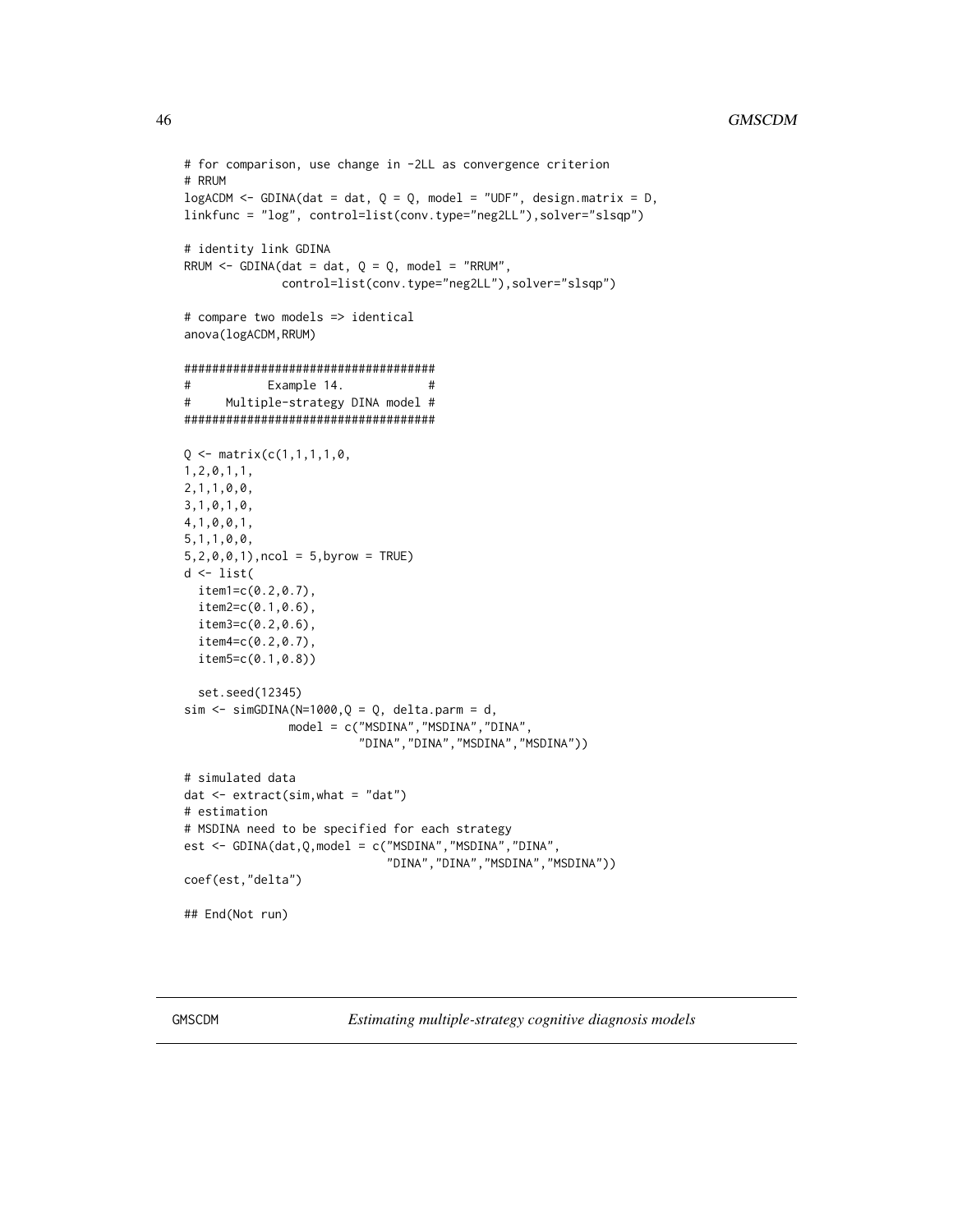#### GMSCDM 47

# Description

An (experimental) function for calibrating the multiple-strategy CDMs for dichotomous response data (Ma & Guo, 2019)

## Usage

```
GMSCDM(
  dat,
  msQ,
 model = "ACDM",
  s = 1,
  att.prior = NULL,
  delta = NULL,
  control = list())
```
## Arguments

| dat       | A required binary item response matrix                                                                                                                                                                                                                                                                                                                                             |
|-----------|------------------------------------------------------------------------------------------------------------------------------------------------------------------------------------------------------------------------------------------------------------------------------------------------------------------------------------------------------------------------------------|
| msQ       | A multiple-strategy Q-matrix; the first column gives item numbers and the sec-<br>ond column gives the strategy number. See examples.                                                                                                                                                                                                                                              |
| model     | CDM used; can be "DINA", "DINO", "ACDM", "LLM", and "RRUM", representing the<br>GMS-DINA, GMS-DINO, GMS-ACDM, GMS-LLM and GMS-RRUM in Ma<br>& Guo (2019), respectively. It can also be "rDINA" and "rDINO", representing<br>restricted GMS-DINA and GMS-DINO models where delta_jm1 are equal for<br>all strategies. Note that only a single model can be used for the whole test. |
| S         | strategy selection parameter. It is equal to 1 by default.                                                                                                                                                                                                                                                                                                                         |
| att.prior | mixing proportion parameters.                                                                                                                                                                                                                                                                                                                                                      |
| delta     | delta parameters in list format.                                                                                                                                                                                                                                                                                                                                                   |
| control   | a list of control arguments                                                                                                                                                                                                                                                                                                                                                        |

## Value

an object of class GMSCDM with the following components:

IRF A matrix of success probabilities for each latent class on each item (IRF)

delta A list of delta parameters

attribute A list of estimated attribute profiles including EAP, MLE and MAP estimates.

testfit A list of test fit statistics including deviance, number of parameters, AIC and BIC

sIRF strategy-specific item response function

pjmc Probability of adopting each strategy on each item for each latent class

sprv Strategy pravelence

## Author(s)

Wenchao Ma, The University of Alabama, <wenchao.ma@ua.edu>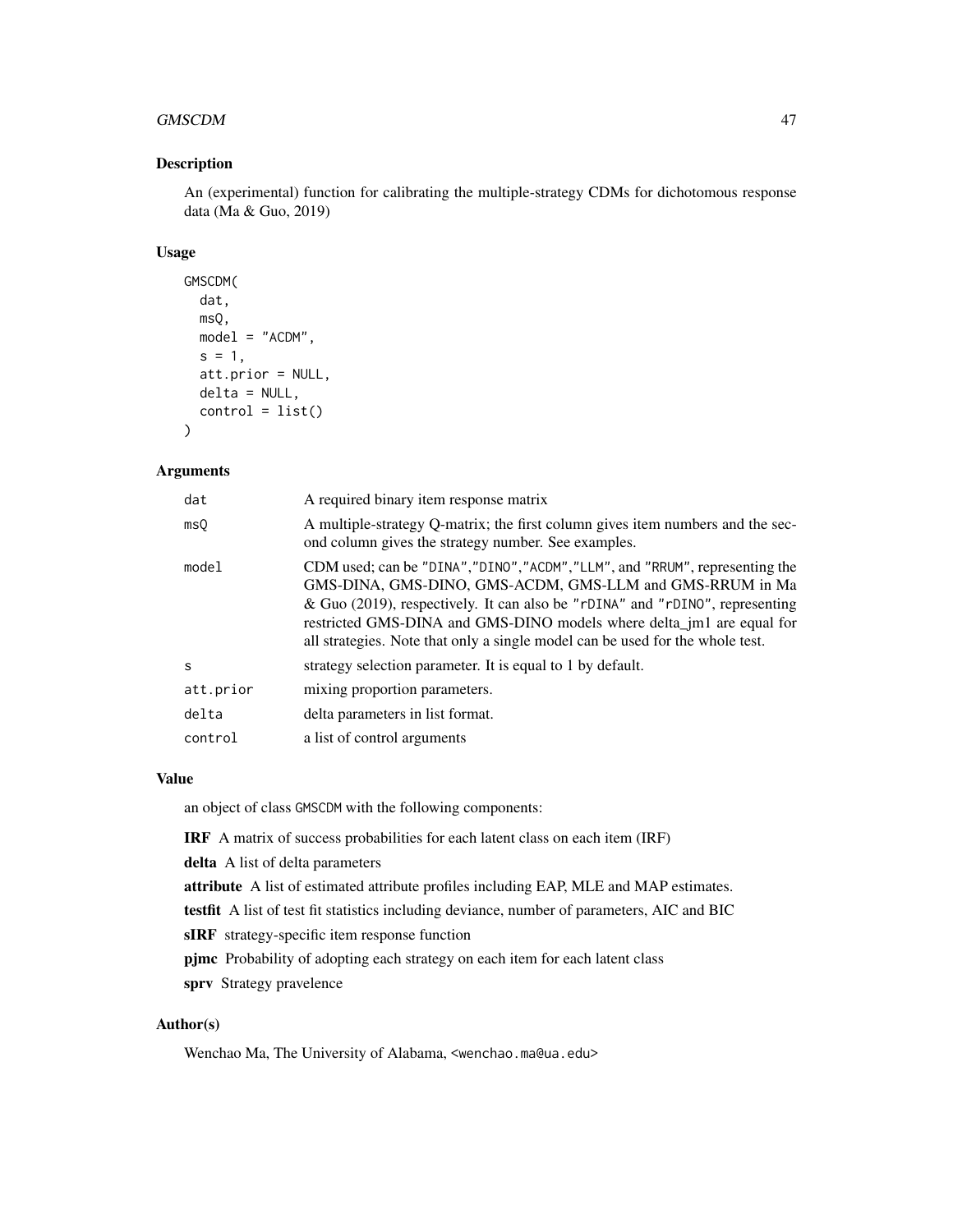## **References**

Ma, W., & de la Torre, J. (2020). GDINA: An R Package for Cognitive Diagnosis Modeling. Journal of Statistical Software, 93(14), 1-26.

Ma, W., & Guo, W. (2019). Cognitive Diagnosis Models for Multiple Strategies. British Journal of Mathematical and Statistical Psychology.

# **See Also**

GDINA for MS-DINA model and single strategy CDMs, and DTM for diagnostic tree model for multiple strategies in polytomous response data

## **Examples**

```
## Not run:
#################
\## data simulation
##################
set.seed(123)
msQ < - matrix(c(1,1,0,1,1, 2, 1, 0,2, 1, 1, 0,3, 1, 0, 1,4, 1, 1, 1,5, 1, 1, 1), 6, 4, byrow = T)
# J \times L - 00,10,01,11LC. prob \leftarrow matrix(c)0.2, 0.7727, 0.5889, 0.8125,0.1, 0.9, 0.1, 0.9,0.1, 0.1, 0.8, 0.8,0.2, 0.5, 0.4, 0.7,0.2, 0.4, 0.7, 0.9), 5, 4, byrow=TRUE)
N < -10000att <- sample(1:4, N, replace=TRUE)
dat <- 1*(t(LC.prob[,att])>matrix(runif(N*5),N,5))
est <- GMSCDM(dat, msQ)
# item response function
est$IRF
# strategy specific IRF
est$sIRF
```

```
###############################
## Example 14 from GDINA function
################################
```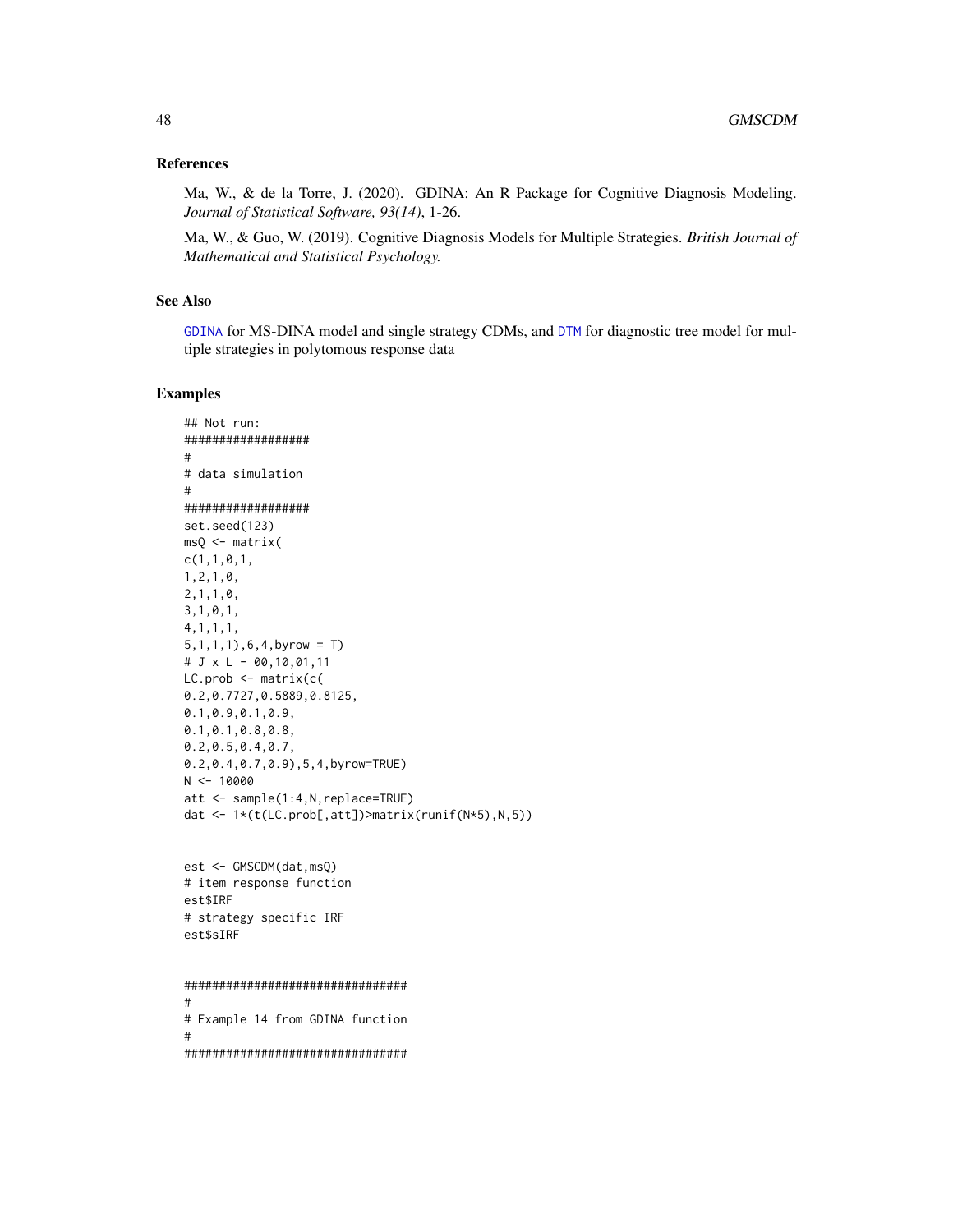## $ILCA$  49

```
Q \leq - matrix(c(1,1,1,1,0,1,2,0,1,1,
2,1,1,0,0,
3,1,0,1,0,
4,1,0,0,1,
5,1,1,0,0,
5, 2, 0, 0, 1, ncol = 5, byrow = TRUE)
d <- list(
  item1=c(0.2,0.7),
  item2=c(0.1,0.6),
  item3=c(0.2,0.6),
  item4=c(0.2,0.7),
  item5=c(0.1,0.8))
  set.seed(123)
sim \le simGDINA(N=1000, Q = Q, delta.parm = d,
               model = c("MSDINA","MSDINA","DINA",
                          "DINA","DINA","MSDINA","MSDINA"))
# simulated data
dat <- extract(sim,what = "dat")
# estimation
# MSDINA need to be specified for each strategy
est <- GDINA(dat,Q,model = c("MSDINA","MSDINA","DINA",
                              "DINA","DINA","MSDINA","MSDINA"),
             control = list(conv.type = "neg2LL",conv.crit = .01))
# Approximate the MS-DINA model using GMS DINA model
est2 <- GMSCDM(dat, Q, model = "rDINA", s = 10,
               control = list(conv.type = "neg2LL", conv.crit = .01))## End(Not run)
```
# Description

This function implements an iterative latent class analysis (ILCA; Jiang, 2019) approach to estimating attributes for cognitive diagnosis.

## Usage

ILCA(dat, Q, seed.num = 5)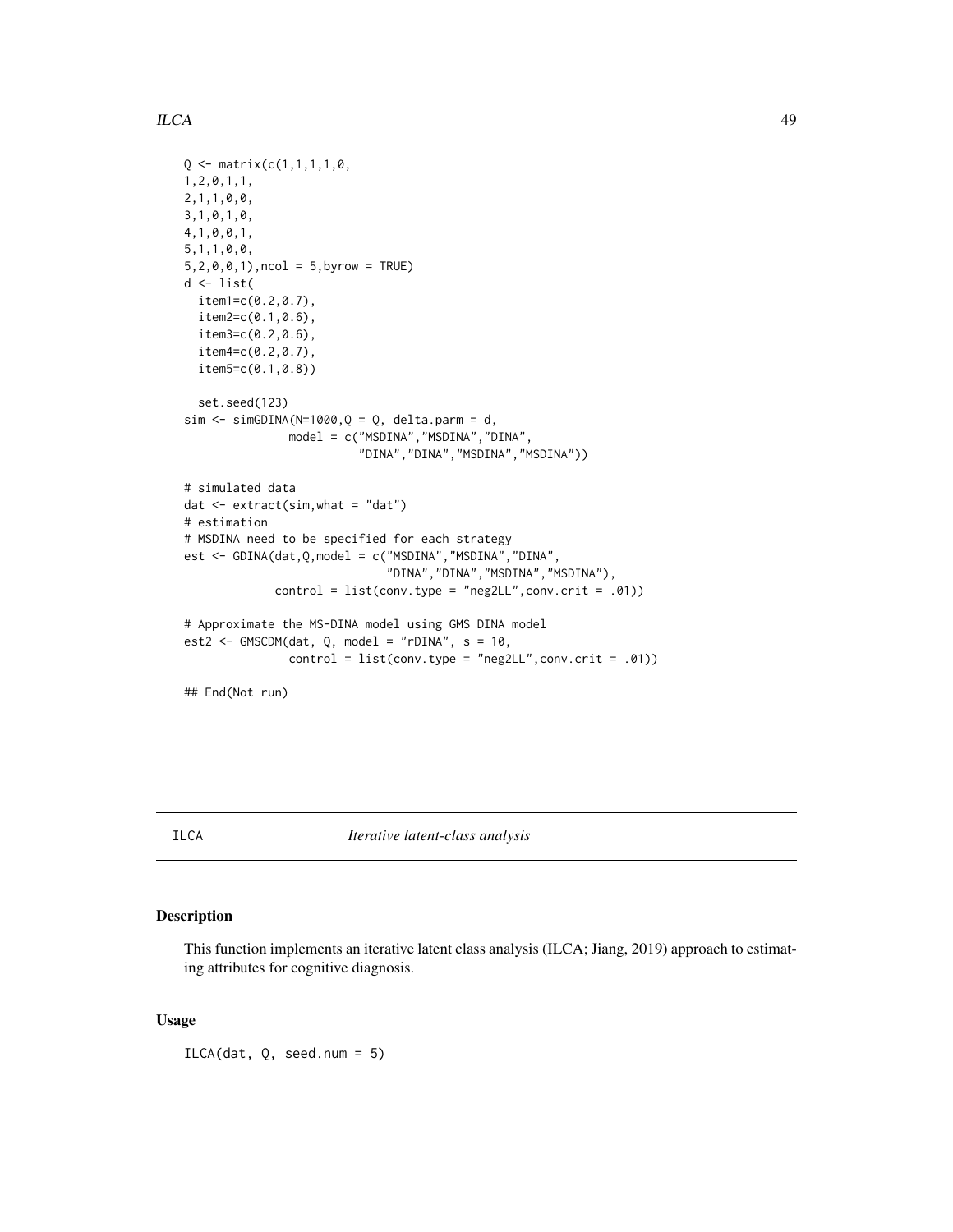# Arguments

| dat      | A required binary item response matrix.                  |
|----------|----------------------------------------------------------|
| - 0      | A required binary item and attribute association matrix. |
| seed.num | seed number: Default $= 5$ .                             |

# Value

Estimated attribute profiles.

## Author(s)

Zhehan Jiang, The University of Alabama

## References

Jiang, Z. (2019). Using the iterative latent-class analysis approach to improve attribute accuracy in diagnostic classification models. *Behavior research methods*, 1-10.

# Examples

## Not run: ILCA(sim10GDINA\$simdat, sim10GDINA\$simQ)

## End(Not run)

indlogLik *Extract log-likelihood for each individual*

# Description

Extract individual log-likelihood.

#### Usage

indlogLik(object, ...)

# Arguments

| object  | GDINA object         |
|---------|----------------------|
| $\cdot$ | additional arguments |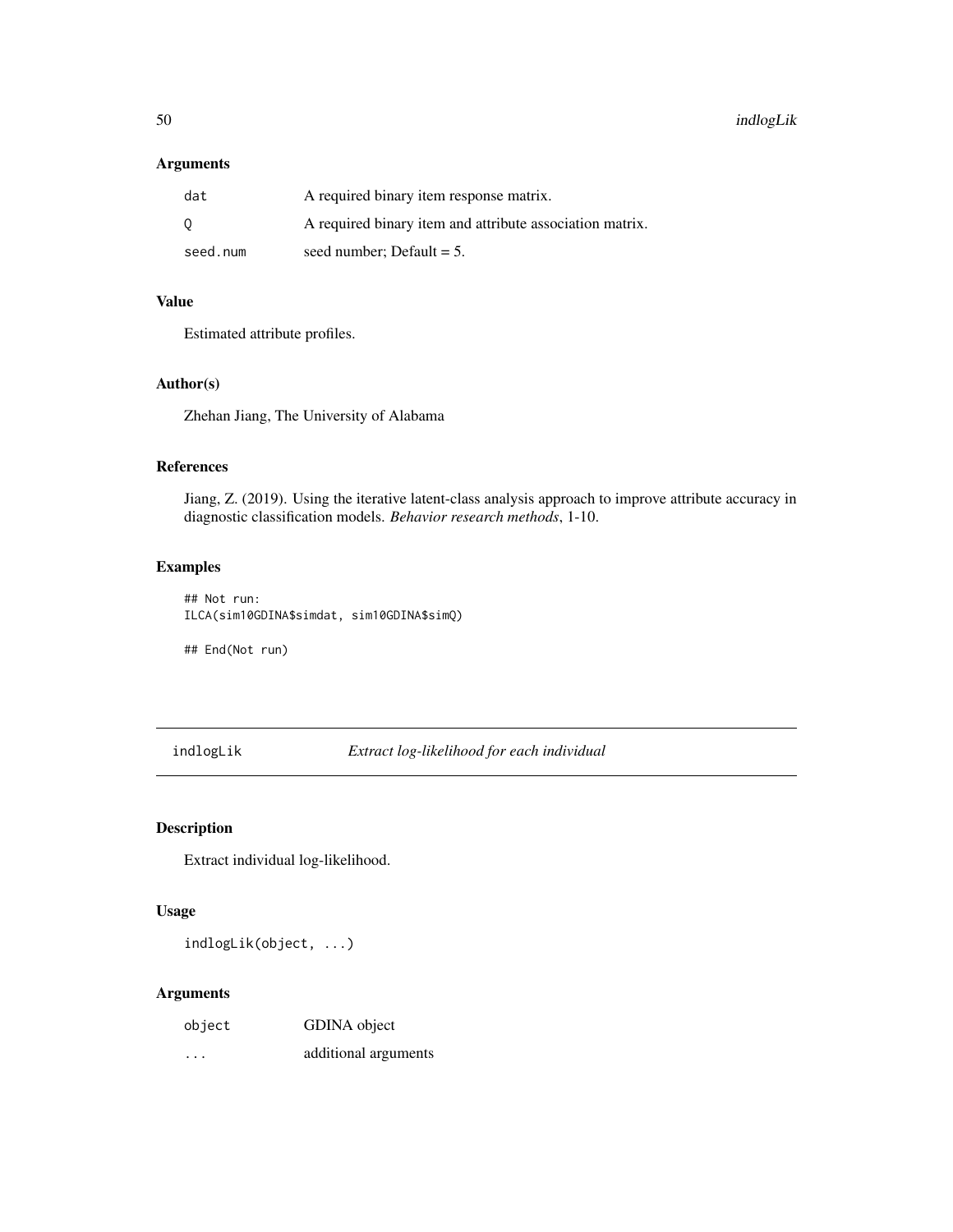# indlogPost 51

# Examples

```
## Not run:
dat <- sim10GDINA$simdat
Q <- sim10GDINA$simQ
fit \le GDINA(dat = dat, Q = Q, model = "GDINA")
iL <- indlogLik(fit)
iL[1:6,]
## End(Not run)
```
# indlogPost *Extract log posterior for each individual*

# Description

Extract individual log posterior.

# Usage

indlogPost(object, ...)

# Arguments

| object | GDINA object         |
|--------|----------------------|
| .      | additional arguments |

# Examples

```
## Not run:
dat <- sim10GDINA$simdat
Q <- sim10GDINA$simQ
fit \le GDINA(dat = dat, Q = Q, model = "GDINA")
iP <- indlogPost(fit)
iP[1:6,]
```
## End(Not run)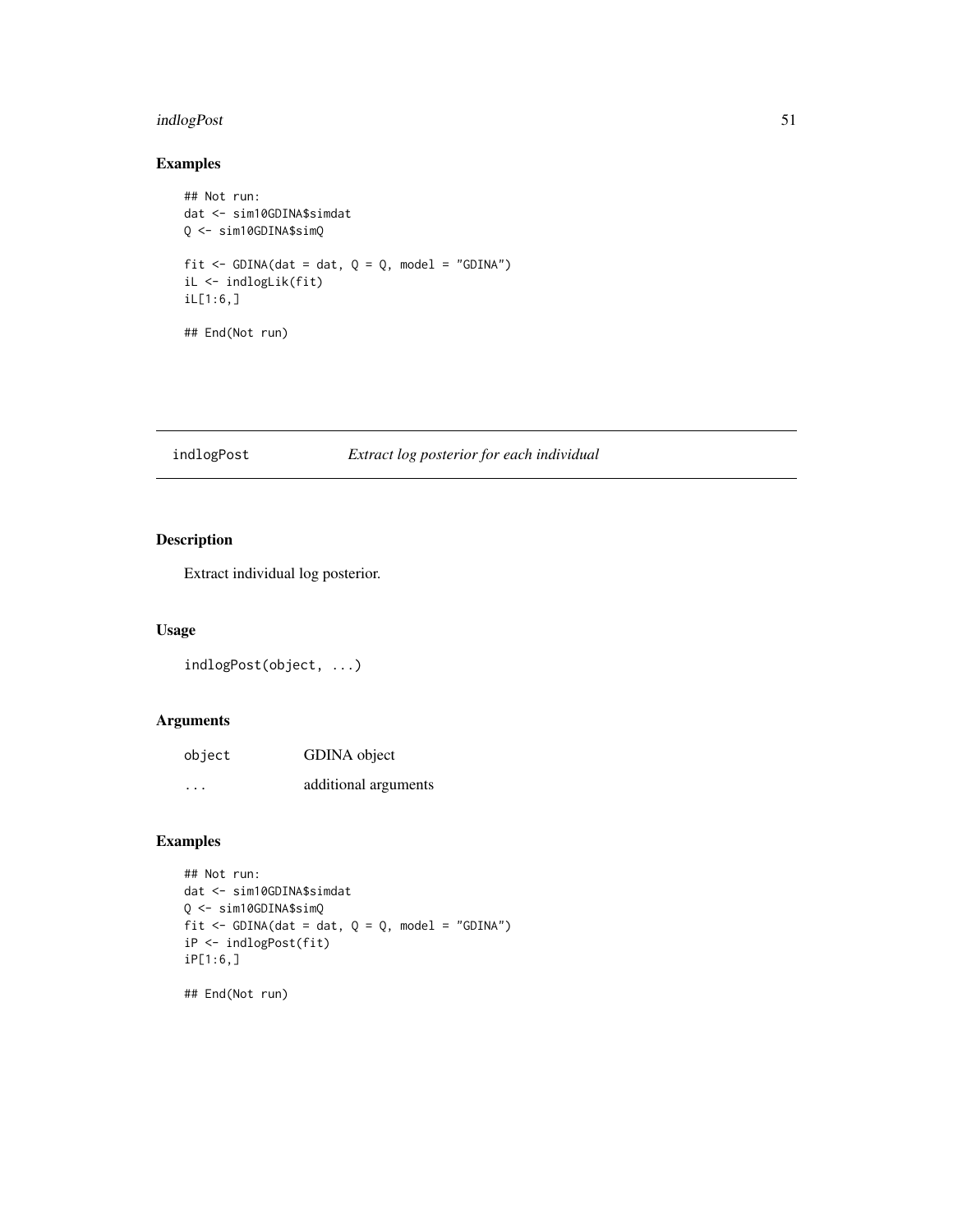# <span id="page-51-0"></span>Description

Calculate item fit statistics (Chen, de la Torre, & Zhang, 2013) and draw heatmap plot for item pairs

# Usage

```
itemfit(
 GDINA.obj,
 person.sim = "post",
 p.adjust.methods = "holm",
 cor.use = "pairwise.complete.obs",
 digits = 4,
 N.resampling = NULL,
  randomseed = 123456)
## S3 method for class 'itemfit'
extract(object, what, ...)
## S3 method for class 'itemfit'
```

```
summary(object, ...)
```
# Arguments

| GDINA.obj        | An estimated model object of class GDINA                                                                                                                                                                                                                                                                                                                                                                                     |
|------------------|------------------------------------------------------------------------------------------------------------------------------------------------------------------------------------------------------------------------------------------------------------------------------------------------------------------------------------------------------------------------------------------------------------------------------|
| person.sim       | Simulate expected responses from the posterior or based on EAP, MAP and<br>MLE estimates.                                                                                                                                                                                                                                                                                                                                    |
| p.adjust.methods |                                                                                                                                                                                                                                                                                                                                                                                                                              |
|                  | p-values for the proportion correct, transformed correlation, and log-odds ratio<br>can be adjusted for multiple comparisons at test and item level. This is con-<br>ducted using p. adjust function in stats, and therefore all adjustment methods<br>supported by p. adjust can be used, including "holm", "hochberg", "hommel",<br>"bonferroni", "BH" and "BY". See p. adjust for more details. "holm" is the<br>default. |
| cor.use          | how to deal with missing values when calculating correlations? This argument<br>will be passed to use when calling stats:: cor.                                                                                                                                                                                                                                                                                              |
| digits           | How many decimal places in each number? The default is 4.                                                                                                                                                                                                                                                                                                                                                                    |
| N.resampling     | the sample size of resampling. By default, it is the maximum of 1e+5 and ten<br>times of current sample size.                                                                                                                                                                                                                                                                                                                |
| randomseed       | random seed; This is used to make sure the results are replicable. The default<br>random seed is 123456.                                                                                                                                                                                                                                                                                                                     |
| object           | objects of class itemfit for various S3 methods                                                                                                                                                                                                                                                                                                                                                                              |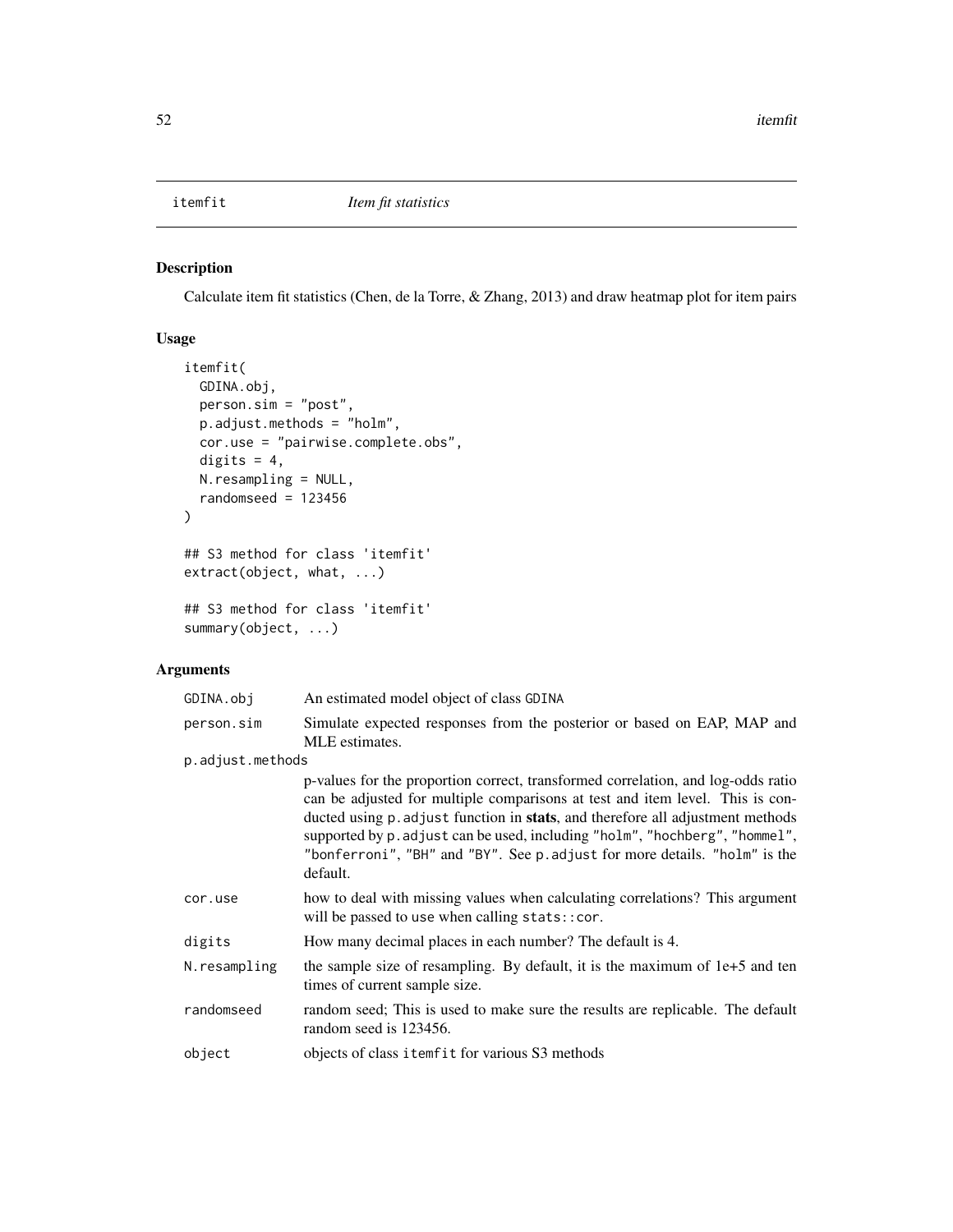#### itemfit 53

| what                    | argument for S3 method extract indicating what to extract; It can be "p" for   |
|-------------------------|--------------------------------------------------------------------------------|
|                         | proportion correct statistics, "r" for transformed correlations, logOR for log |
|                         | odds ratios and "maxitemfit" for maximum statistics for each item.             |
| $\cdot$ $\cdot$ $\cdot$ | additional arguments                                                           |

# Value

an object of class itemfit consisting of several elements that can be extracted using method extract. Components that can be extracted include:

p the proportion correct statistics, adjusted and unadjusted p values for each item

r the transformed correlations, adjusted and unadjusted p values for each item pair

logOR the log odds ratios, adjusted and unadjusted p values for each item pair

maxitemfit the maximum proportion correct, transformed correlation, and log-odds ratio for each item with associated item-level adjusted p-values

#### Methods (by generic)

- extract: extract various elements from itemfit objects
- summary: print summary information

## Author(s)

Wenchao Ma, The University of Alabama, <wenchao.ma@ua.edu> Jimmy de la Torre, The University of Hong Kong

## References

Chen, J., de la Torre, J., & Zhang, Z. (2013). Relative and Absolute Fit Evaluation in Cognitive Diagnosis Modeling. *Journal of Educational Measurement, 50*, 123-140.

Ma, W., & de la Torre, J. (2020). GDINA: An R Package for Cognitive Diagnosis Modeling. *Journal of Statistical Software, 93(14)*, 1-26.

## Examples

```
## Not run:
dat <- sim10GDINA$simdat
Q <- sim10GDINA$simQ
mod1 <- GDINA(dat = dat, Q = Q, model = "GDINA")
mod1
itmfit <- itemfit(mod1)
# Print "test-level" item fit statistics
# p-values are adjusted for multiple comparisons
# for proportion correct, there are J comparisons
# for log odds ratio and transformed correlation,
```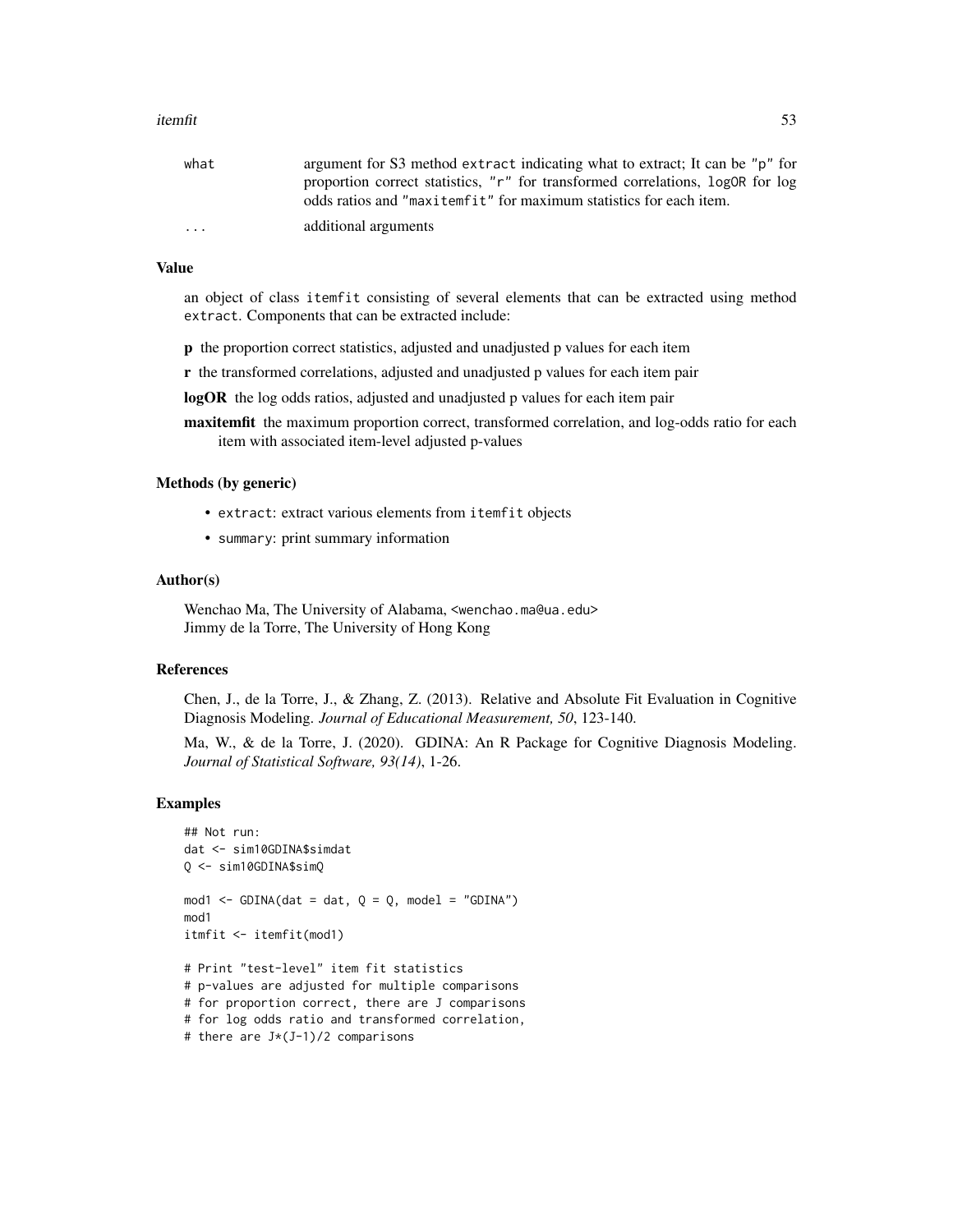#### 54 itemparm

## itmfit

```
# The following gives maximum item fit statistics for
# each item with item level p-value adjustment
# For each item, there are J-1 comparisons for each of
# log odds ratio and transformed correlation
summary(itmfit)
# use extract to extract various components
extract(itmfit,"r")
mod2 <- GDINA(dat,Q,model="DINA")
itmfit2 <- itemfit(mod2)
#misfit heatmap
plot(itmfit2)
itmfit2
## End(Not run)
```
itemparm *extract item parameters (deprecated)*

## Description

This function has been deprecated; use coef instead.

## Usage

```
itemparm(
 object,
 what = c("catprob", "gs", "delta", "rrum", "itemprob", "LCprob"),
 withSE = FALSE,SE.type = 2,
 digits = 4,
  ...
\mathcal{L}## S3 method for class 'GDINA'
itemparm(
 object,
 what = c("catprob", "gs", "delta", "rrum", "itemprob", "LCprob"),
 withSE = FALSE,SE.type = 2,
 digits = 4,
  ...
)
```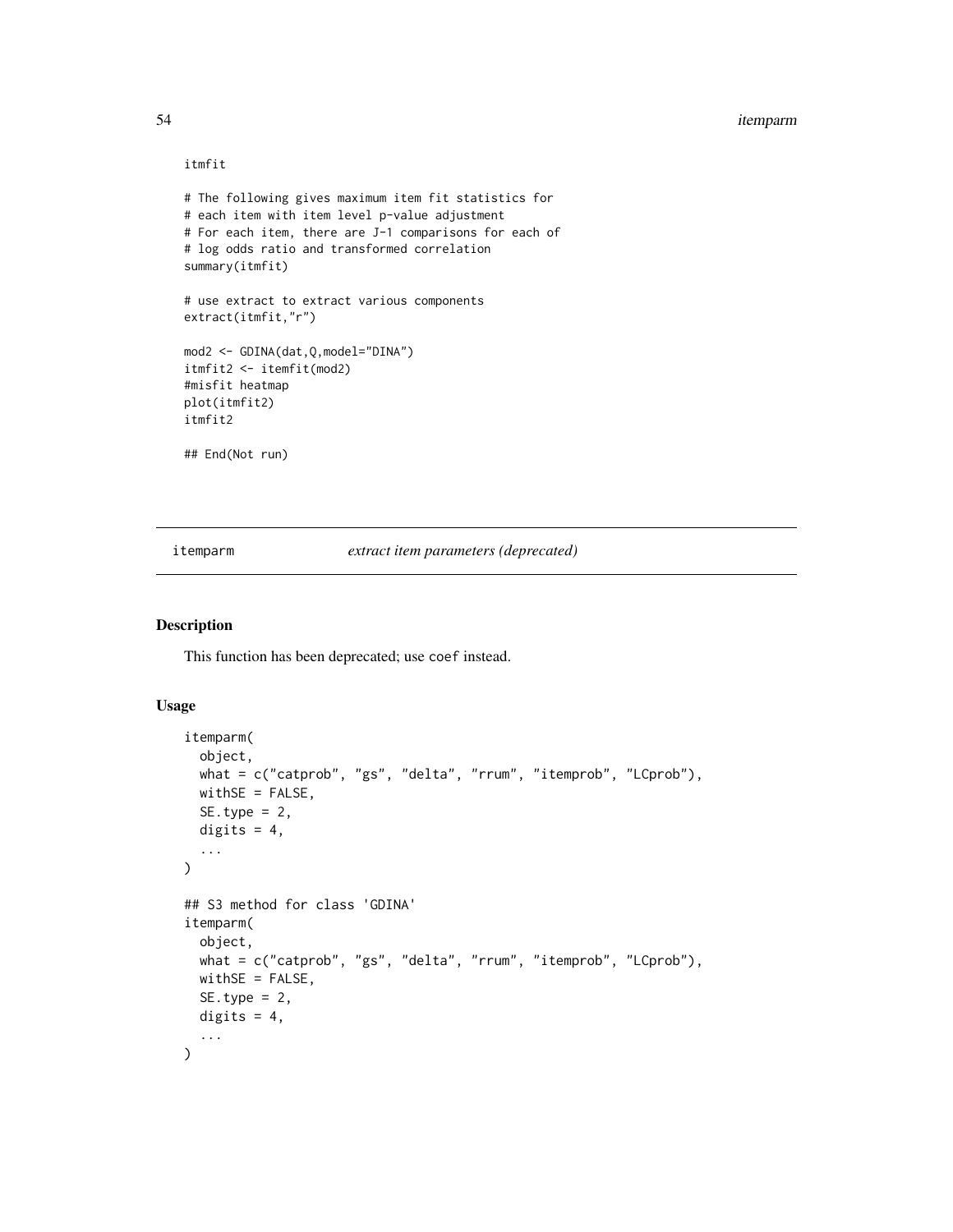#### $LC2LG$  55

# Arguments

| object  | estimated GDINA object returned from GDINA |
|---------|--------------------------------------------|
| what    | what to show.                              |
| withSE  | show standard errors or not?               |
| SE.type | Type of standard errors.                   |
| digits  | how many decimal places for the ouput?     |
|         | additional arguments                       |

# References

Philipp, M., Strobl, C., de la Torre, J., & Zeileis, A.(2017). On the estimation of standard errors in cognitive diagnosis models. *Journal of Educational and Behavioral Statistics, 43*, 88-115.

# Examples

```
## Not run:
dat <- sim10GDINA$simdat
Q <- sim10GDINA$simQ
fit \le - GDINA(dat = dat, Q = Q, model = "GDINA")
# deprecated
itemparm(fit)
coef(fit)
## End(Not run)
```
LC2LG *Transformation between latent classes and latent groups*

# Description

This function gives the equivalent latent classes which have the same category success probabilities for each category or item.

## Usage

```
LC2LG(Q, sequential = FALSE, att.str = NULL)
```
#### Arguments

| Q.         | A required $J \times K$ binary O-matrix. J represents test length and K represents<br>the number of attributes of this test. Entry 1 at row j and column k represents<br>the $k^{th}$ attribute is measured by item j, and 0 means item j does not measure<br>attribute $k$ . |
|------------|-------------------------------------------------------------------------------------------------------------------------------------------------------------------------------------------------------------------------------------------------------------------------------|
| sequential | logical; whether the O-matrix is a Oc-matrix for sequential models?                                                                                                                                                                                                           |
| att.str    | attribute structure. See GDINA for details.                                                                                                                                                                                                                                   |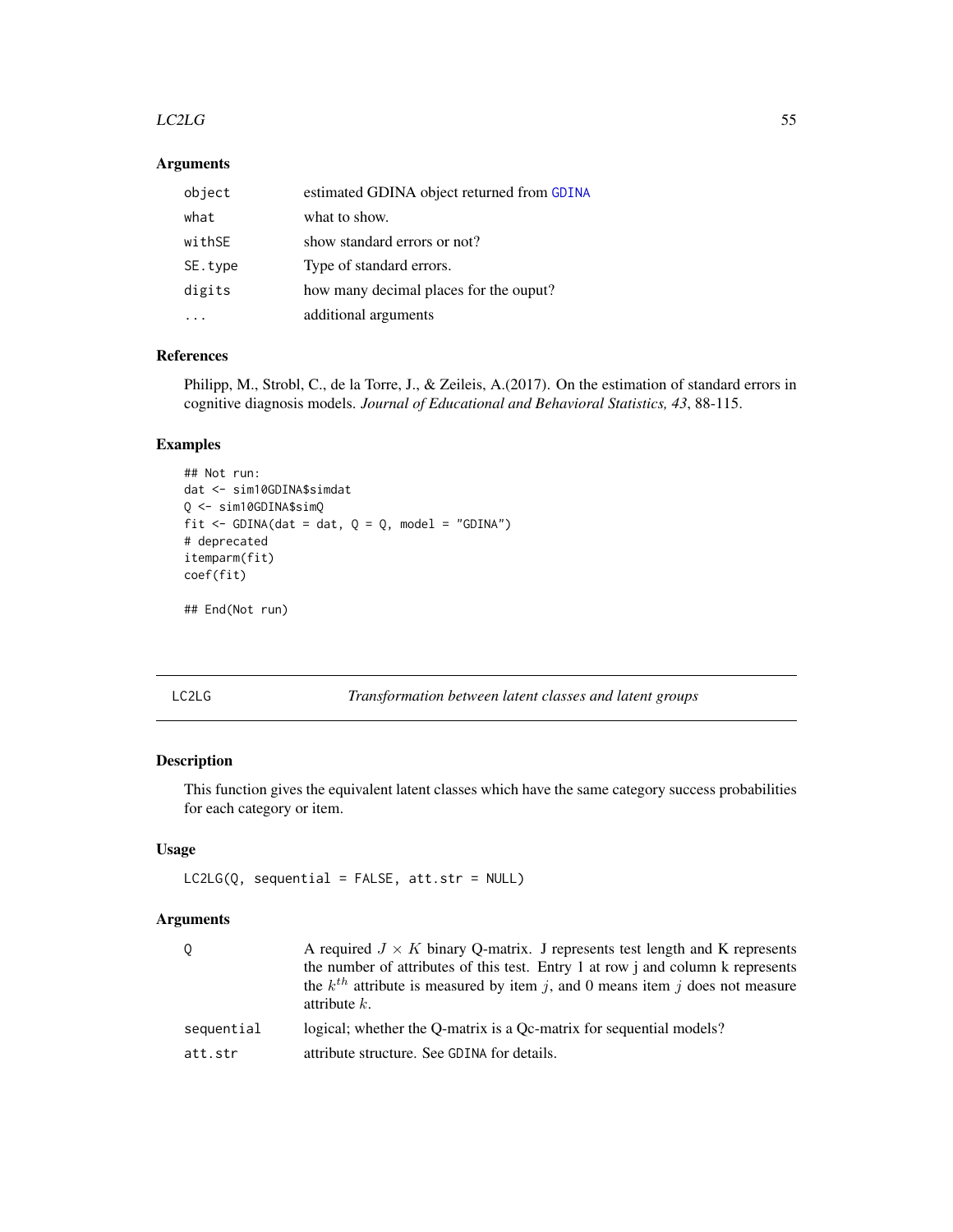## Value

An item or category by latent class matrix. In the G-DINA model, if item j measures  $Kj$  attributes,  $2^K$  latent classes can be combined into  $2^{Kj}$  latent groups. This matrix gives which latent group each of  $2^K$  latent classes belongs to for each item.

## Author(s)

Wenchao Ma, The University of Alabama, <wenchao.ma@ua.edu> Jimmy de la Torre, The University of Hong Kong

# Examples

```
attributepattern(3)
q \leq matrix(scan(text = "0 1 0 1 0 1 1 1 0"), ncol = 3)
q
LC2LG(Q = q)
```
MCmodel *Multiple-choice models*

## Description

This function estimates the multiple-choice DINA model (de la Torre, 2009).

# Usage

```
MCmodel(
  dat,
  Qc,
  model = "MCDINA",
  key = NULL,
  conv.crit = 0.001,
 maxitr = 2000,conv.type = "pr")
```
## Arguments

| dat | A required $N \times J$ data matrix of N examinees to J items. Values must be 1, 2,<br>representing nominal categories. Missing values are currently not allowed.                                                                                                                                                                                                                                                 |
|-----|-------------------------------------------------------------------------------------------------------------------------------------------------------------------------------------------------------------------------------------------------------------------------------------------------------------------------------------------------------------------------------------------------------------------|
| 0c  | A required category and attribute association matrix. The first column gives<br>the item number, which must be numeric (i.e., $1,2,$ ) and match the number<br>of column in the data. The second column indicates the coded category of each<br>item. The number in the second column must match with the number in the data,<br>but if a category is not coded, it should not be included in the Q-matrix. Entry |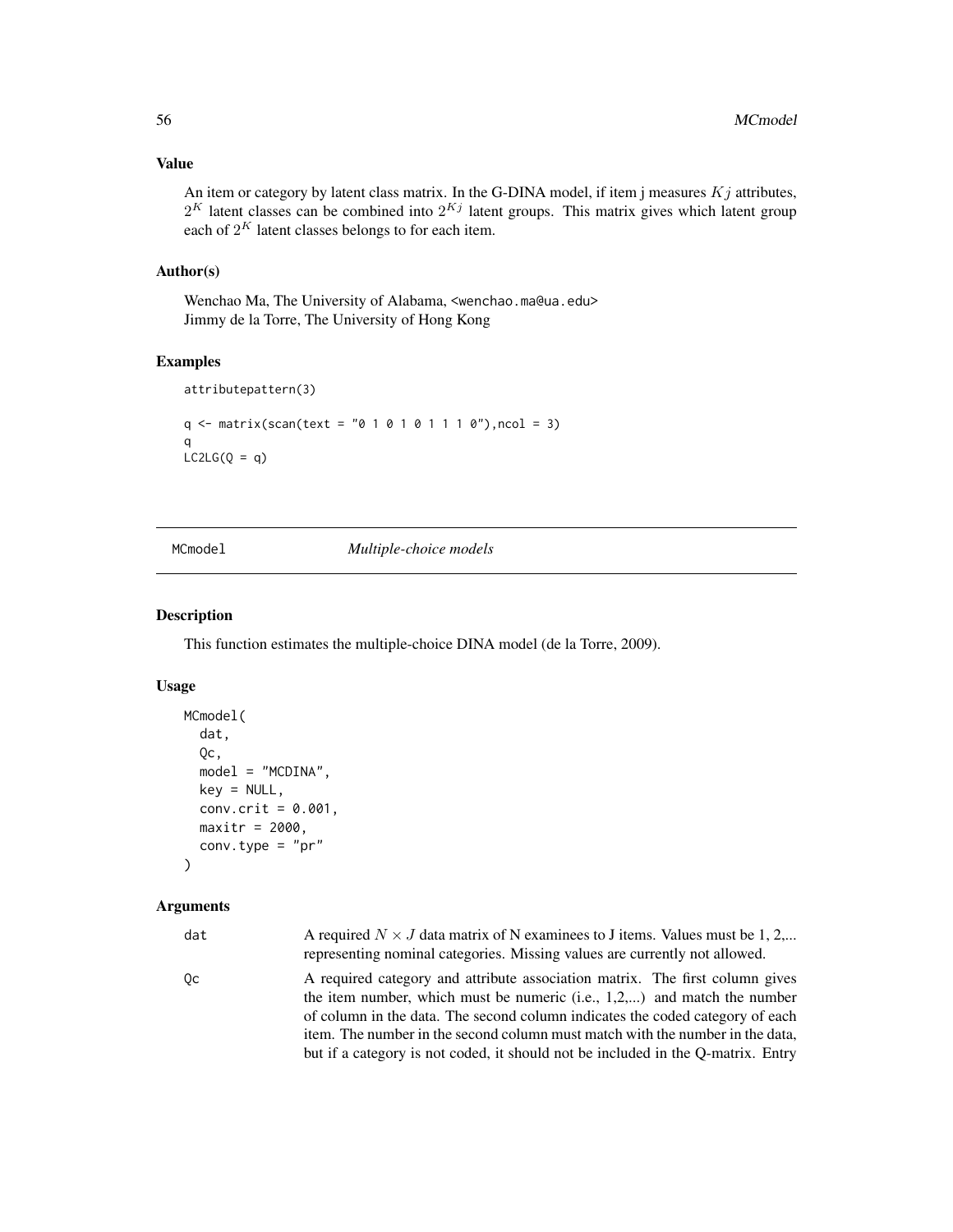#### MCmodel 57

|           | 1 indicates that the attribute is measured by the category, and 0 otherwise. Note<br>that the MC-DINA model assumes that the category with the largest number of<br>1s is the key and that the coded distractors should allow to assign examinees<br>uniquely. |
|-----------|----------------------------------------------------------------------------------------------------------------------------------------------------------------------------------------------------------------------------------------------------------------|
| model     | MCDINA only currently. Other MC models may be incorporated.                                                                                                                                                                                                    |
| key       | a numeric vector giving the key of each item. See Examples. NULL by default<br>indicating the coded category requiring the largest number of 1s is the key.                                                                                                    |
| conv.crit | The convergence criterion for max absolute change in conv. type for two con-<br>secutive iterations.                                                                                                                                                           |
| maxitr    | The maximum iterations allowed.                                                                                                                                                                                                                                |
| conv.type | convergence criteria; Can be pr or LL, indicating category response function, or<br>-2 times log-likelihood, respectively.                                                                                                                                     |

## Value

an object of class MCmodel with the following components:

prob.parm A list of success probabilities for each reduced latent class on each item (IRF)

prob.se A list of standard errors of item parameters

attribute A list of estimated attribute profiles including EAP, MLE and MAP estimates.

testfit A list of test fit statistics including deviance, number of parameters, AIC and BIC

R expected # of individuals in each latent group choosing each option

lik posterior probability

itr Total # of iterations

### Author(s)

Wenchao Ma, The University of Alabama, <wenchao.ma@ua.edu>

#### References

De La Torre, J. (2009). A cognitive diagnosis model for cognitively based multiple-choice options. *Applied Psychological Measurement, 33*, 163–183.

Ma, W., & de la Torre, J. (2020). GDINA: An R Package for Cognitive Diagnosis Modeling. *Journal of Statistical Software, 93(14)*, 1-26.

#### See Also

[GDINA](#page-25-0) for G-DINA model

## Examples

```
## Not run:
# check the format of the data
# Entry 0 is not allowed
head(sim10MCDINA$simdat)
```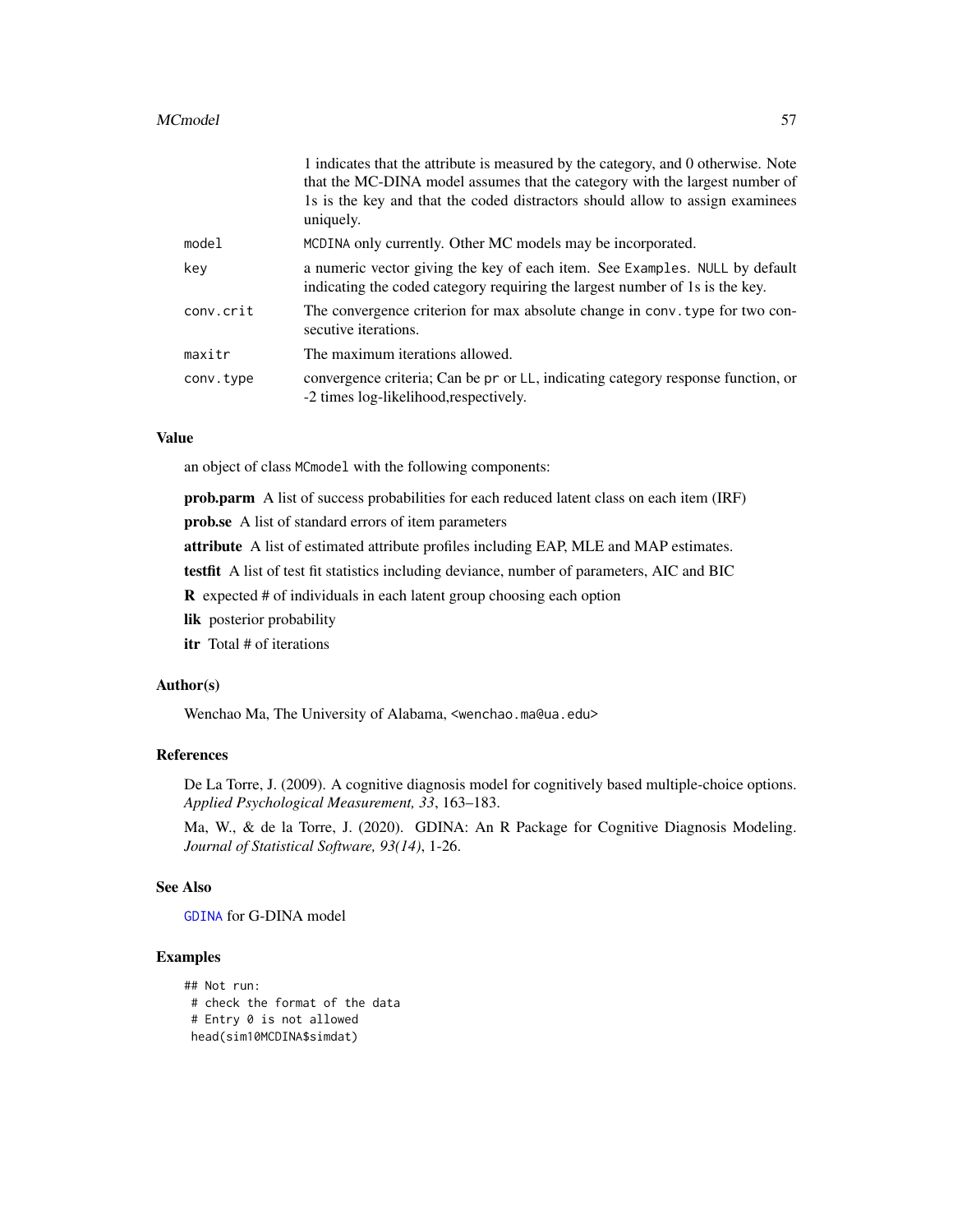```
#----------------------------------
# check the format of the Q-matrix
#---------------------------------
# Take item 1 as an example:
# category 2 has a q-vector (1,0,0)
# category 1 has a q-vector (0,1,0)
# category 4 has a q-vector (1,1,0)
# category 3 is not included in the Q-matrix because it is not coded
# the order of the coded categories in the Q-matrix doesn't matter
sim10MCDINA$simQ
      Item coded cat A1 A2 A3
#2 1 0 0
\#\overline{1}1 0 1 0
\#\mathbf{1}#\overline{1}4 1 1 0
\#...
est <- MCmodel(sim10MCDINA$simdat,sim10MCDINA$simQ)
est
est$testfit
# Distractors involving more attributes
```
# some distractors may involve attributes that are not invovled by the key option # this is not allowed by the "original" MC-DINA (de la Torre, 2009) but is allowed # in the current implementation

# Users need to specify the key for each item to appropriate handle such an issue # Note item 1 below: category 1 is the key (as indicated in the key argument below) # The distractor (category 4) involves an attribute not included by the key option

```
Qc \leq - matrix(c(1,1,1,1,0,1, 2, 0, 1, 0,1, 3, 1, 0, 0,1, 4, 1, 0, 1,2, 1, 1, 0, 0,2, 3, 1, 1, 0,2, 2, 1, 1, 1,3, 4, 1, 1, 1,3, 2, 1, 1, 0,3, 3, 0, 1, 1,4, 1, 0, 1, 1,4, 2, 0, 0, 1,5, 1, 1, 0, 0,6, 3, 0, 1, 0,7, 2, 0, 0, 1,8, 4, 1, 0, 0,9, 1, 0, 1, 0,10, 4, 0, 0, 1, ncol = 5, byrow = TRUE)
est2 <- MCmodel(sim10MCDINA$simdat, Qc, key = c(1, 2, 4, 1, 1, 3, 2, 4, 1, 4))
```
est2 est2\$prob.parm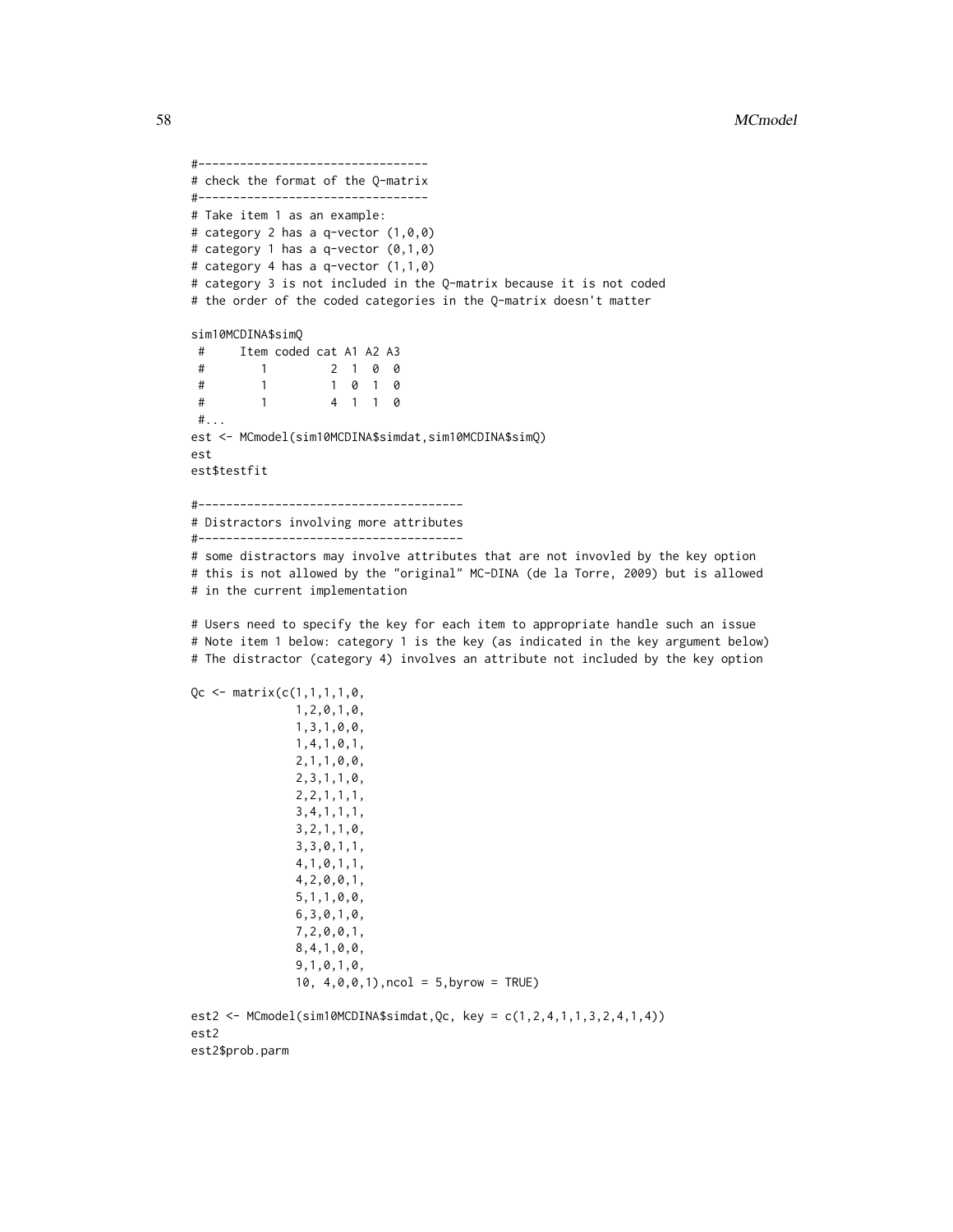## modelcomp 59

est2\$testfit est2\$attribute

## End(Not run)

modelcomp *Item-level model comparison using Wald, LR or LM tests*

## Description

This function evaluates whether the saturated G-DINA model can be replaced by reduced CDMs without significant loss in model data fit for each item using the Wald test, likelihood ratio (LR) test or Lagrange multiplier (LM) test. For Wald test, see de la Torre (2011), de la Torre and Lee (2013), Ma, Iaconangelo and de la Torre (2016) and Ma & de la Torre (2018) for details. For LR test and a two-step LR approximation procedure, see Sorrel, de la Torre, Abad, and Olea (2017), Ma (2017) and Ma & de la Torre (2019). For LM test, which is only applicable for DINA, DINO and ACDM, see Sorrel, Abad, Olea, de la Torre, and Barrada (2017). This function also calculates the dissimilarity between the reduced models and the G-DINA model, which can be viewed as a measure of effect size (Ma, Iaconangelo & de la Torre, 2016).

#### Usage

```
modelcomp(
  GDINA.obj = NULL,
 method = "Wald",
  items = "all",
  p.adjust.methods = "holm",
  models = c("DINA", "DINO", "ACDM", "LLM", "RRUM"),
  decision.args = list(rule = "simpler", alpha.level = 0.05, adjusted = FALSE),
 DS = FALSE,
 Wald.args = list(SE-type = 2, varcov = NULL),
 LR.args = list(LR.approx = FALSE),
 LM.args = list(reducedMDINA = NULL, reducedMDINO = NULL, reducedMACDM = NULL, SE.type
    = 2))
## S3 method for class 'modelcomp'
extract(
 object,
 what = c("stats", "pvalues", "adj.pvalues", "df", "DS", "selected.model"),
  digits = 4,
  ...
)
## S3 method for class 'modelcomp'
summary(object, ...)
```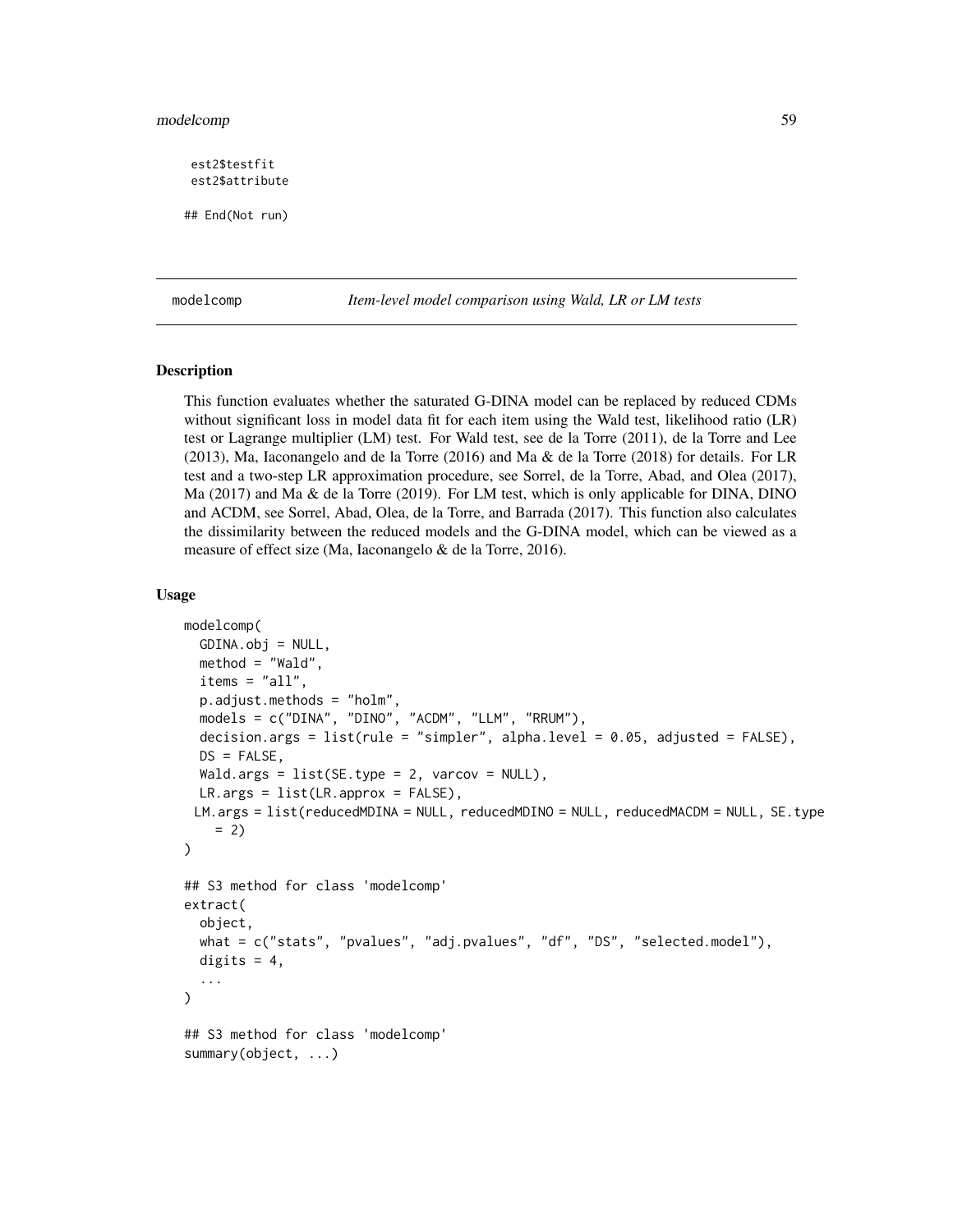# Arguments

| GDINA.obj        | An estimated model object of class GDINA                                                                                                                                                                                                                                                                                                                                                                                                                                                                                |
|------------------|-------------------------------------------------------------------------------------------------------------------------------------------------------------------------------------------------------------------------------------------------------------------------------------------------------------------------------------------------------------------------------------------------------------------------------------------------------------------------------------------------------------------------|
| method           | method for item level model comparison; can be wald, LR or LM.                                                                                                                                                                                                                                                                                                                                                                                                                                                          |
| items            | a vector of items to specify the items for model comparsion                                                                                                                                                                                                                                                                                                                                                                                                                                                             |
| p.adjust.methods |                                                                                                                                                                                                                                                                                                                                                                                                                                                                                                                         |
|                  | adjusted p-values for multiple hypothesis tests. This is conducted using p. adjust<br>function in stats, and therefore all adjustment methods supported by p. adjust<br>can be used, including "holm", "hochberg", "hommel", "bonferroni", "BH"<br>and "BY". See p. adjust for more details. "holm" is the default, indicating the<br>Holm method.                                                                                                                                                                      |
| models           | a vector specifying which reduced CDMs are possible reduced CDMs for each<br>item. The default is "DINA", "DINO", "ACDM", "LLM", and "RRUM".                                                                                                                                                                                                                                                                                                                                                                            |
| decision.args    | a list of options for determining the most appropriate models including (1) rule<br>can be either "simpler" or "largestp". See details; (2) alpha. level for the<br>nominal level of decision; and (3) adjusted can be either TRUE or FALSE indi-<br>cating whether the decision is based on p value (adjusted = FALSE) or adjusted<br>p values.                                                                                                                                                                        |
| DS               | whether dissimilarity index should be calculated? FALSE is the default.                                                                                                                                                                                                                                                                                                                                                                                                                                                 |
| Wald.args        | a list of options for Wald test including $(1)$ SE. type giving the type of covariance<br>matrix for the Wald test; by default, it uses outer product of gradient based on in-<br>complete information matrix; (2) varcov for user specified variance-covariance<br>matrix. If supplied, it must be a list, giving the variance covariance matrix of<br>success probability for each item or category. The default is NULL, in which case,<br>the estimated variance-covariance matrix from the GDINA function is used. |
| LR.args          | a list of options for LR test including for now only LR. approx, which is either<br>TRUE or FALSE, indicating whether a two-step LR approximation is implemented<br>or not.                                                                                                                                                                                                                                                                                                                                             |
| LM.args          | a list of options for LM test including reducedMDINA, reducedMDINO, and reducedMACDM<br>for DINA, DINO and ACDM estimates from the GDINA function; SE. type spec-<br>ifies the type of covariance matrix.                                                                                                                                                                                                                                                                                                               |
| object           | object of class model comp for various S3 methods                                                                                                                                                                                                                                                                                                                                                                                                                                                                       |
| what             | argument for S3 method extract indicating what to extract; It can be "wald" for<br>wald statistics, "wald.p" for associated p-values, "df" for degrees of freedom,<br>and "DS" for dissimilarity between G-DINA and other CDMs.                                                                                                                                                                                                                                                                                         |
| digits           | How many decimal places in each number? The default is 4.                                                                                                                                                                                                                                                                                                                                                                                                                                                               |
| .                | additional arguments                                                                                                                                                                                                                                                                                                                                                                                                                                                                                                    |

# Details

After the test statistics for each reduced CDM were calculated for each item, the reduced models with p values less than the pre-specified alpha level were rejected. If all reduced models were rejected for an item, the G-DINA model was used as the best model; if at least one reduced model was retained, two diferent rules can be implemented for selecting the best model specified in argument decision.args: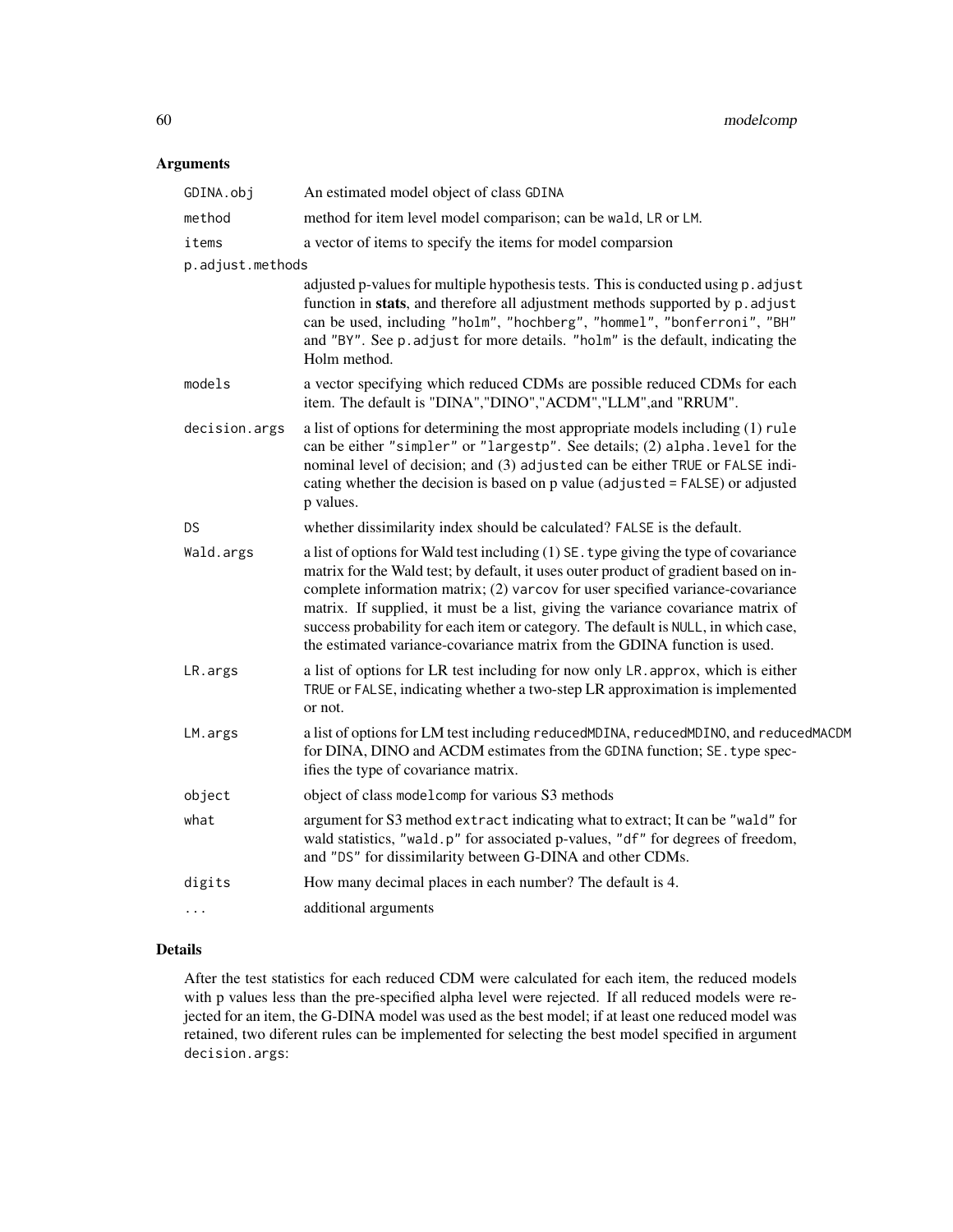#### modelcomp 61

(1) when rule="simpler", which is the default,

If (a) the DINA or DINO model was one of the retained models, then the DINA or DINO model with the larger p value was selected as the best model; but if (b) both DINA and DINO were rejected, the reduced model with the largest p value was selected as the best model for this item. Note that when the p-values of several reduced models were greater than 0.05, the DINA and DINO models were preferred over the A-CDM, LLM, and R-RUM because of their simplicity. This procedure is originally proposed by Ma, Iaconangelo, and de la Torre (2016).

(2) When rule="largestp":

The reduced model with the largest p-values is selected as the most appropriate model.

#### Value

an object of class modelcomp. Elements that can be extracted using extract method include

stats Wald or LR statistics

pvalues p-values associated with the test statistics

adj.pvalues adjusted p-values

df degrees of freedom

DS dissimilarity between G-DINA and other CDMs

#### Methods (by generic)

- extract: extract various elements from modelcomp objects
- summary: print summary information

#### Author(s)

Wenchao Ma, The University of Alabama, <wenchao.ma@ua.edu> Miguel A. Sorrel, Universidad Autonoma de Madrid Jimmy de la Torre, The University of Hong Kong

#### References

de la Torre, J., & Lee, Y. S. (2013). Evaluating the wald test for item-level comparison of saturated and reduced models in cognitive diagnosis. *Journal of Educational Measurement, 50*, 355-373.

Ma, W., Iaconangelo, C., & de la Torre, J. (2016). Model similarity, model selection and attribute classification. *Applied Psychological Measurement, 40*, 200-217.

Ma, W. (2017). *A Sequential Cognitive Diagnosis Model for Graded Response: Model Development, Q-Matrix Validation,and Model Comparison. Unpublished doctoral dissertation.* New Brunswick, NJ: Rutgers University.

Ma, W., & de la Torre, J. (2019). Category-Level Model Selection for the Sequential G-DINA Model. *Journal of Educational and Behavioral Statistics*. 44, 61-82.

Ma, W., & de la Torre, J. (2020). GDINA: An R Package for Cognitive Diagnosis Modeling. *Journal of Statistical Software, 93(14)*, 1-26.

Sorrel, M. A., Abad, F. J., Olea, J., de la Torre, J., & Barrada, J. R. (2017). Inferential Item-Fit Evaluation in Cognitive Diagnosis Modeling. *Applied Psychological Measurement, 41,* 614-631.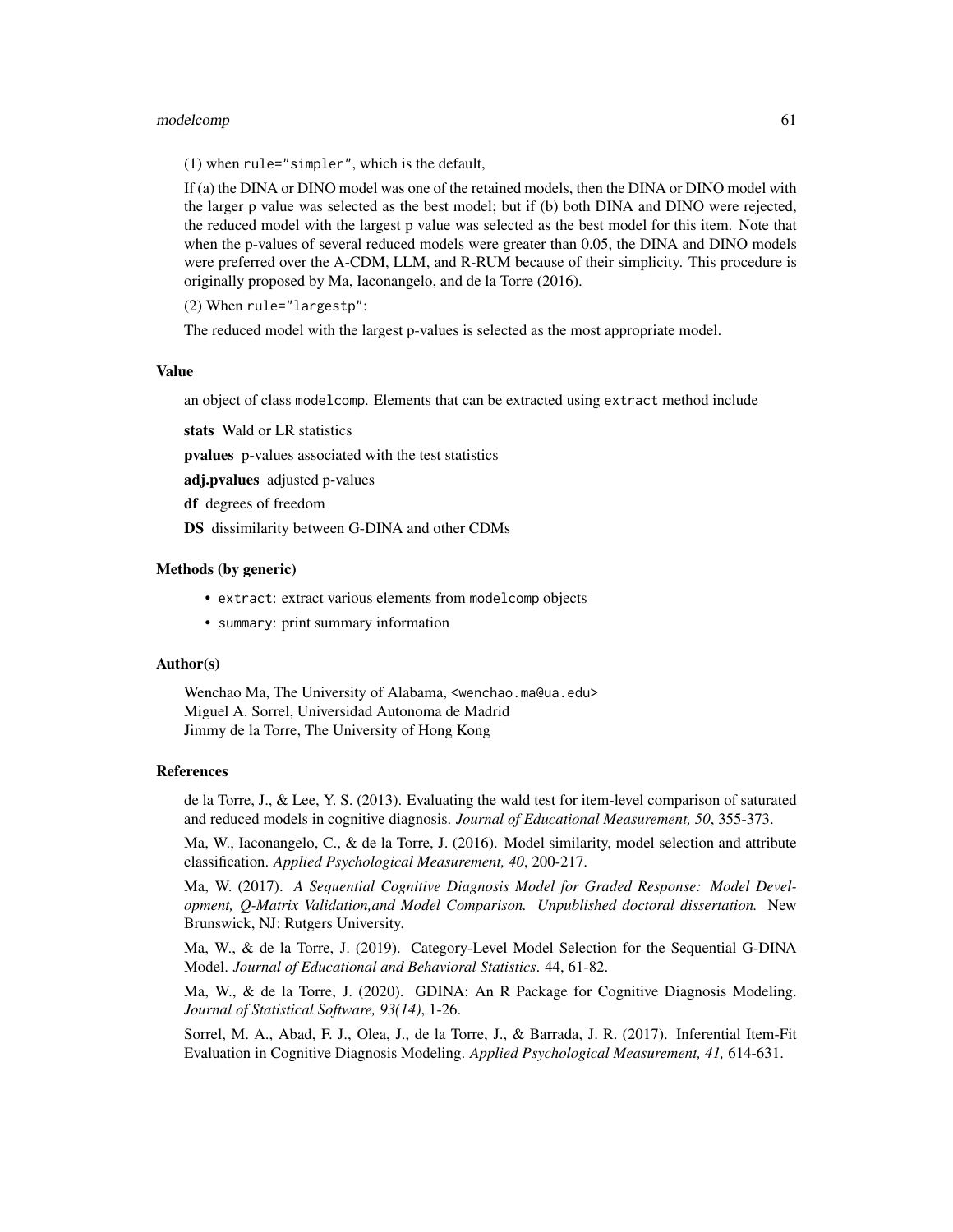Sorrel, M. A., de la Torre, J., Abad, F. J., & Olea, J. (2017). Two-Step Likelihood Ratio Test for Item-Level Model Comparison in Cognitive Diagnosis Models. Methodology, 13, 39-47.

## **See Also**

GDINA, autoGDINA

# **Examples**

```
## Not run:
dat <- sim10GDINA$simdat
Q \le - \sin 10GDINA$simQ# --- GDINA model ---#
fit <- GDINA(dat = dat, Q = Q, model = "GDINA")
fit
##################
## Wald test
###################
w \leq modelcomp(fit)
\mathsf{w}# wald statistics
extract(w,"stats")
#p values
extract(w,"pvalues")
# selected models
extract(w,"selected.model")
#########################
## LR and Two-step LR test
\pm#########################
lr \leq modelcomp(fit, method = "LR")
1rTwostepLR <- modelcomp(fit,items =c(6:10),method = "LR", LR.args = list(LR.approx = TRUE))
TwostepLR
#########################
\## LM test
##########################
dina <- GDINA(dat = dat, Q = Q, model = "DINA")
dino <- GDINA(dat = dat, Q = Q, model = "DINO")
\text{acdm} \leq -\text{GDINA}(\text{dat} = \text{dat}, Q = Q, \text{model} = "ACDM")lm <- modelcomp(method = "LM", LM.args=list(reducedMDINA = dina,
reducedMDINO = dino, reducedMACDM = acdm))
1<sub>m</sub>
```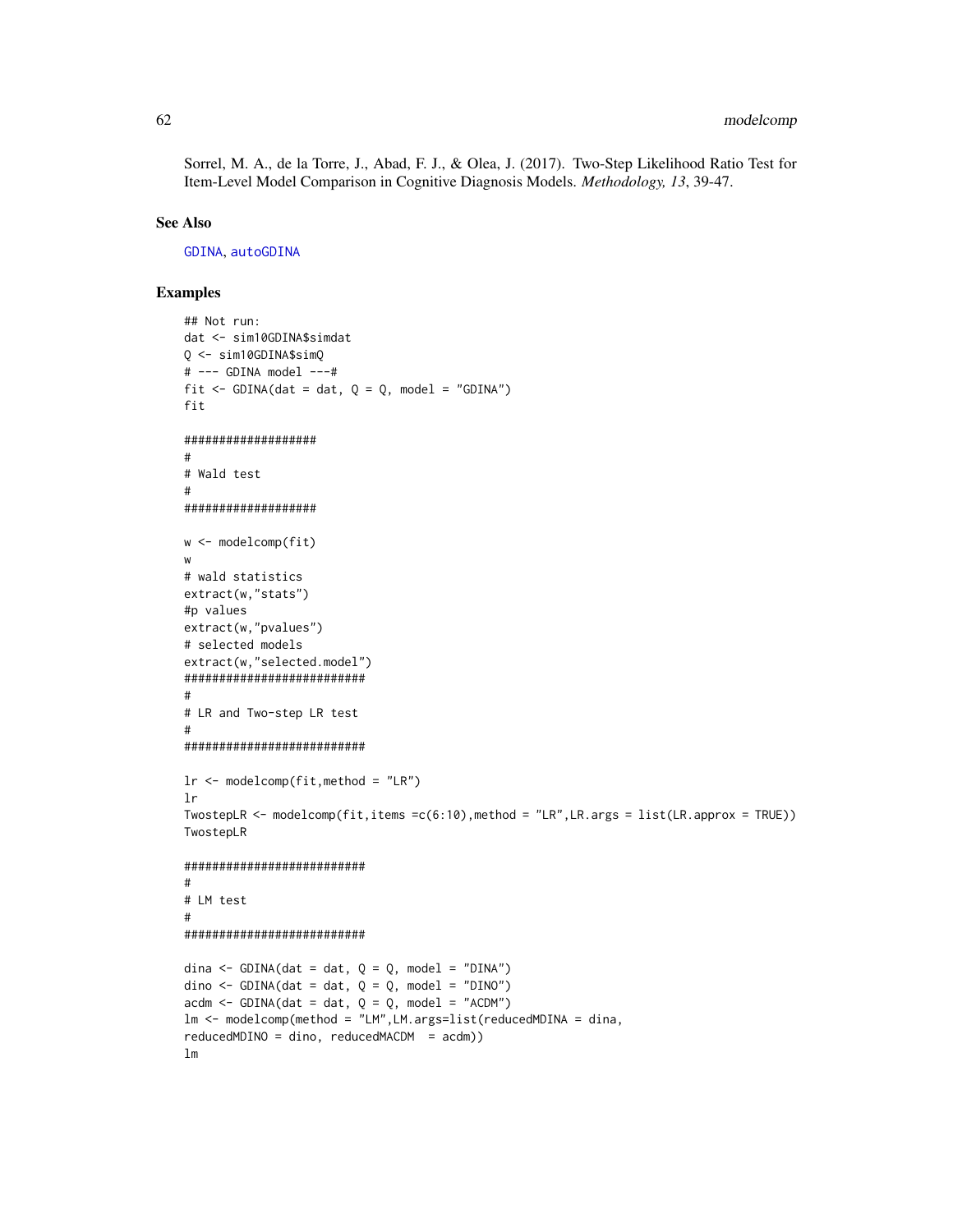## End(Not run)

modelfit *Model fit statistics*

## **Description**

Calculate various absolute model-data fit statistics

#### Usage

 $modelfit(GDINA.obj, CI = 0.9, ItemOnly = FALSE)$ 

#### Arguments

| GDINA.obj | An estimated model object of class GDINA                                                                                      |
|-----------|-------------------------------------------------------------------------------------------------------------------------------|
| СI        | numeric value from $0$ to $1$ indicating the range of the confidence interval for<br>RMSEA. Default returns the 90% interval. |
| ItemOnly  | should joint attribute distribution parameters be considered? Default = FALSE.<br>See Ma (2019).                              |

## Details

Various model-data fit statistics including M2 statistic for G-DINA model with dichotmous responses (Liu, Tian, & Xin, 2016; Hansen, Cai, Monroe, & Li, 2016) and for sequential G-DINA model with graded responses (Ma, 2020). It also calculates SRMSR and RMSEA2.

## Author(s)

Wenchao Ma, The University of Alabama, <wenchao.ma@ua.edu>

#### References

Hansen, M., Cai, L., Monroe, S., & Li, Z. (2016). Limited-information goodness-of-fit testing of diagnostic classification item response models. *British Journal of Mathematical and Statistical Psychology. 69,* 225–252.

Liu, Y., Tian, W., & Xin, T. (2016). An Application of M2 Statistic to Evaluate the Fit of Cognitive Diagnostic Models. *Journal of Educational and Behavioral Statistics, 41*, 3-26.

Ma, W. (2020). Evaluating the fit of sequential G-DINA model using limited-information measures. *Applied Psychological Measurement, 44*, 167-181.

Ma, W., & de la Torre, J. (2020). GDINA: An R Package for Cognitive Diagnosis Modeling. *Journal of Statistical Software, 93(14)*, 1-26.

Maydeu-Olivares, A. (2013). Goodness-of-Fit Assessment of Item Response Theory Models. *Measurement, 11*, 71-101.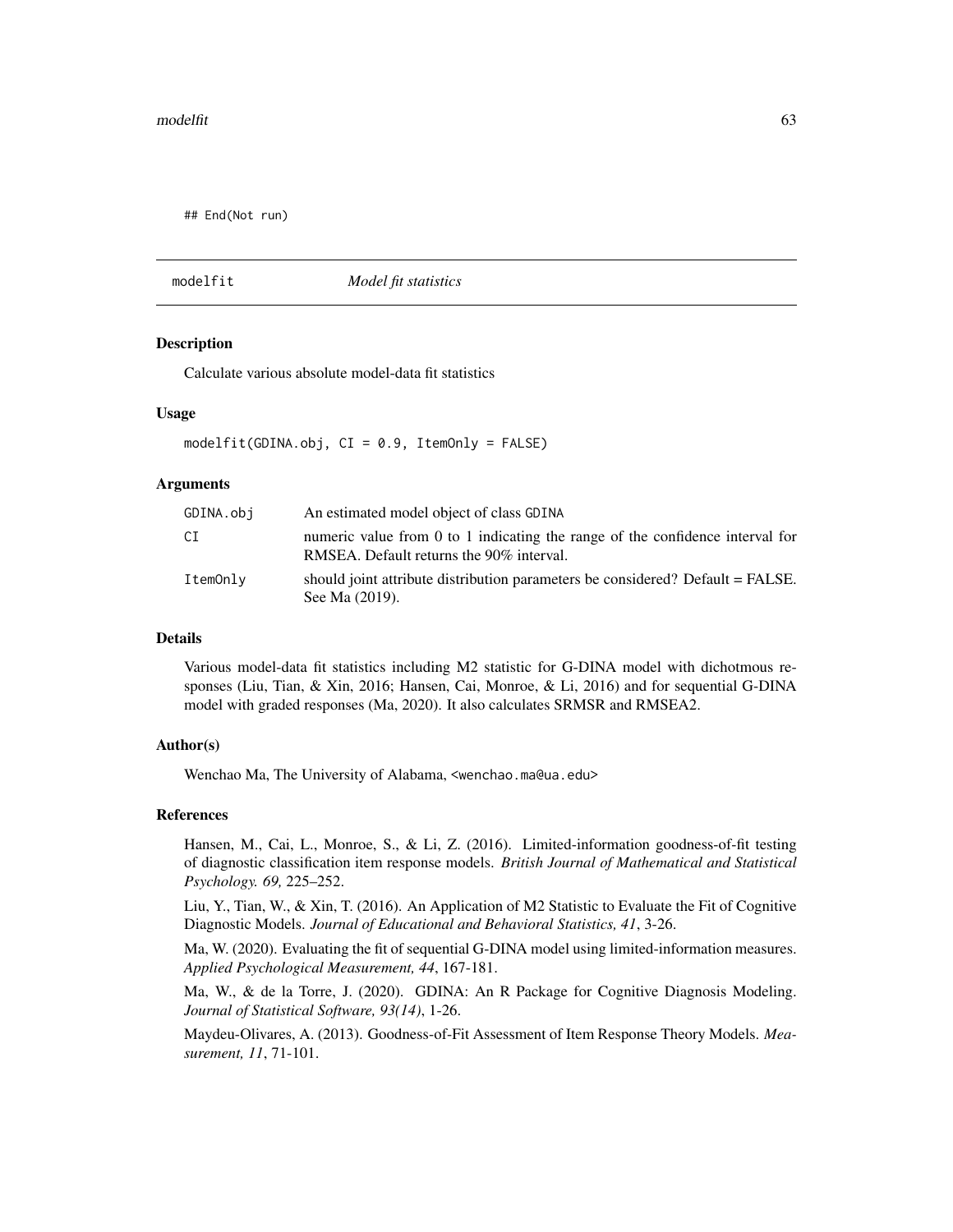## Examples

```
## Not run:
dat <- sim10GDINA$simdat
Q <- sim10GDINA$simQ
mod1 <- GDINA(dat = dat, Q = Q, model = "DINA")
modelfit(mod1)
## End(Not run)
```
monocheck *This function checks if monotonicity is violated*

# Description

If mastering an additional attribute lead to a lower probabilities of success, the monotonicity is violated.

# Usage

```
monocheck(object, strict = FALSE)
```
## Arguments

| object | object of class GDINA                     |
|--------|-------------------------------------------|
| strict | whether a strict monotonicity is checked? |

# Value

a logical vector for each item or category indicating whether the monotonicity is violated (TRUE) or not (FALSE)

## Examples

```
## Not run:
dat <- sim10GDINA$simdat
Q <- sim10GDINA$simQ
mod1 <- GDINA(dat = dat, Q = Q, model = "GDINA")
check <- monocheck(mod1)
check
mod2 <- GDINA(dat = dat, Q = Q, model = "GDINA",mono.constraint = check)
check2 <- monocheck(mod2)
check2
## End(Not run)
```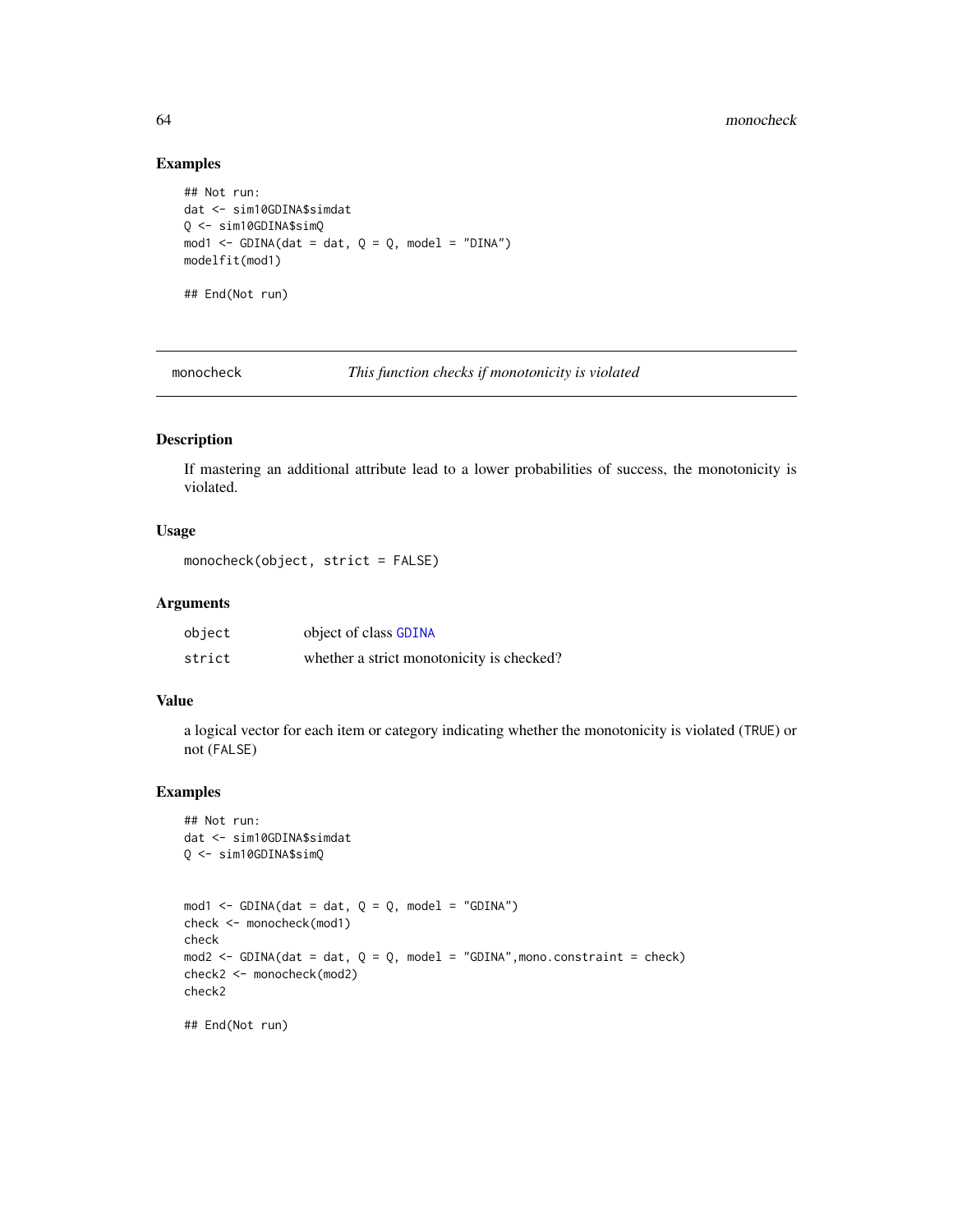# Description

Calculate the number of parameters for GDINA estimates. Returned the total number of parameters, the number of item parameters and the number parameters of joint attribute distribution.

#### Usage

npar(object, ...)

## Arguments

| object                  | GDINA object         |
|-------------------------|----------------------|
| $\cdot$ $\cdot$ $\cdot$ | additional arguments |

## Examples

```
## Not run:
dat <- sim10GDINA$simdat
Q <- sim10GDINA$simQ
fit \le GDINA(dat = dat, Q = Q, model = "GDINA")
npar(fit)
## End(Not run)
```
personparm *calculate person (incidental) parameters*

## Description

Function to calculate various person attribute parameters, including "EAP", "MAP", and "MLE", for EAP, MAP and MLE estimates of attribute patterns (see Huebner & Wang, 2011), "mp" for marginal mastery probabilities, and "HO" for higher-order ability estimates if a higher-order model is fitted. See [GDINA](#page-25-0) for examples.

## Usage

```
personparm(object, what = c("EAP", "MAP", "MLE", "mp", "HO"), digits = 4, ...)
```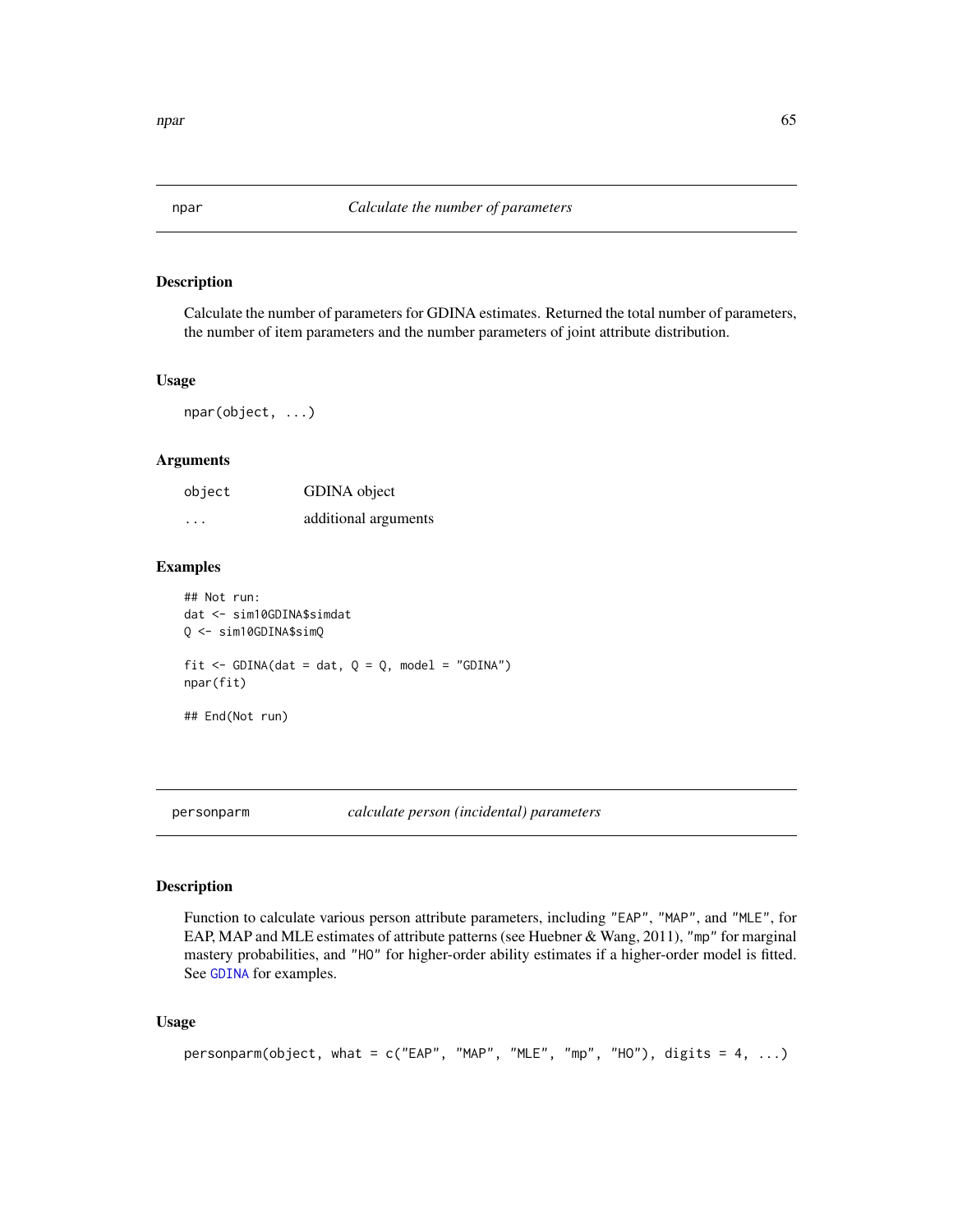## Arguments

| object   | estimated GDINA object returned from GDINA                                                                                                                                                                                                  |
|----------|---------------------------------------------------------------------------------------------------------------------------------------------------------------------------------------------------------------------------------------------|
| what     | what to extract; It can be "EAP", "MAP", and "MLE", for EAP, MAP and MLE<br>estimates of attribute patterns, and "mp" for marginal mastery probabilities, and<br>"HO" for higher-order ability estimates if a higher-order model is fitted. |
| digits   | number of decimal places.                                                                                                                                                                                                                   |
| $\ddots$ | additional arguments                                                                                                                                                                                                                        |
|          |                                                                                                                                                                                                                                             |

# Author(s)

Wenchao Ma, The University of Alabama, <wenchao.ma@ua.edu> Jimmy de la Torre, The University of Hong Kong

## References

Huebner, A., & Wang, C. (2011). A note on comparing examinee classification methods for cognitive diagnosis models. *Educational and Psychological Measurement, 71*, 407-419.

# Examples

```
## Not run:
dat <- sim10GDINA$simdat
Q <- sim10GDINA$simQ
fit \le GDINA(dat = dat, Q = Q, model = "GDINA")
# EAP
head(personparm(fit))
# MAP
head(personparm(fit, what = "MAP"))
## End(Not run)
```
plot.GDINA *Create plots for GDINA estimates*

# Description

Create various plots for GDINA estimates

## Usage

```
## S3 method for class 'GDINA'
plot(
  x,
 what = "IRF",
  item = "all",
 withSE = FALSE,
```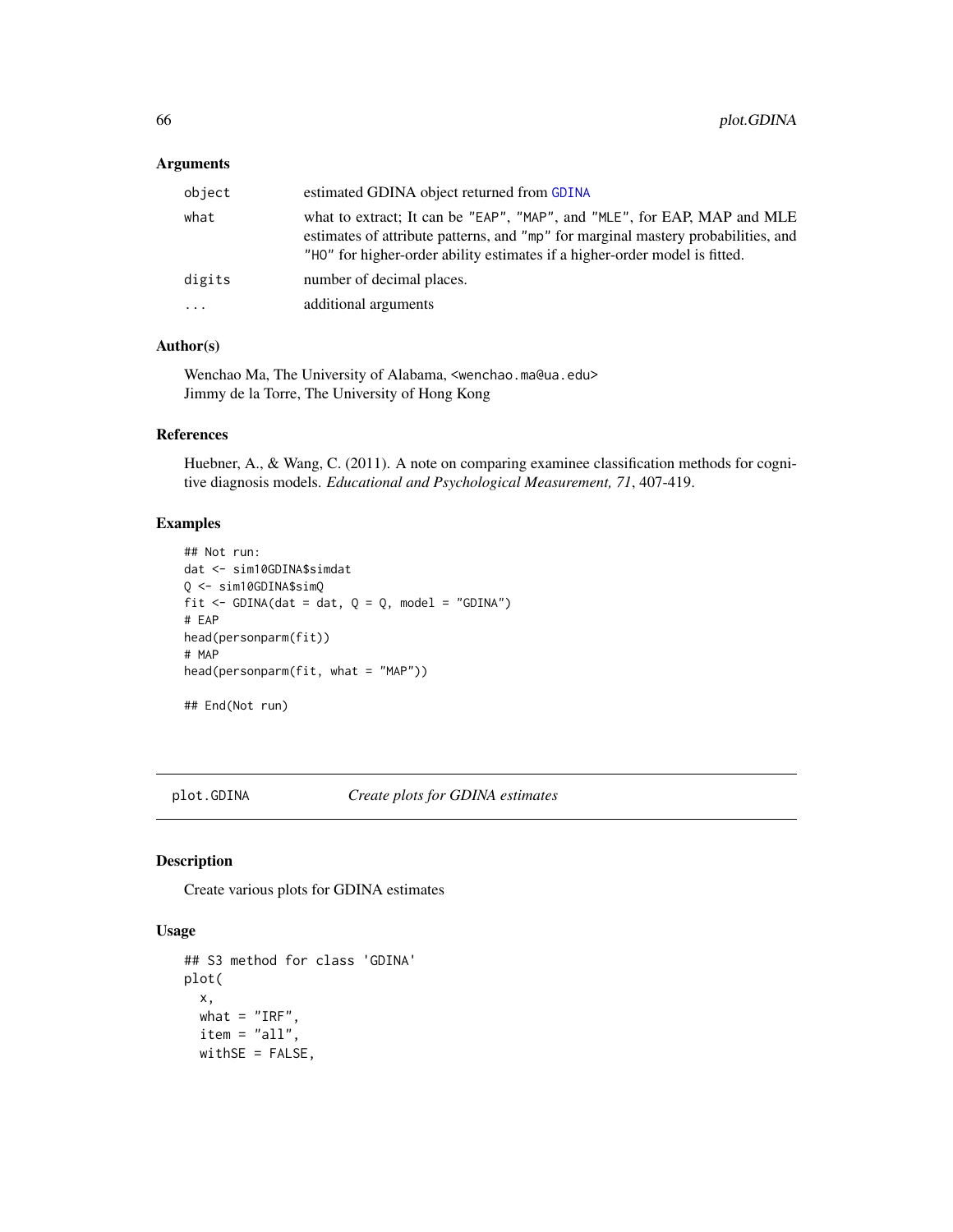# plot.itemfit 67

```
SE.type = 2,
person = 1,att.names = NULL,
...
```
# Arguments

)

| x         | model object of class GDINA                                                                                                |
|-----------|----------------------------------------------------------------------------------------------------------------------------|
| what      | type of plot. Can be "IRF" for item/category response function plot, or "mp" for<br>mastery probabilities for individuals. |
| item      | A scalar or vector specifying the item(s) for IRF plots.                                                                   |
| withSE    | logical; Add error bar (estimate $-$ SE, estimate $+$ SE) to the IRF plots?                                                |
| SE.type   | How is SE estimated. By default, it's based on OPG using incomplete informa-<br>tion.                                      |
| person    | A scalar or vector specifying the number of individuals for mastery plots.                                                 |
| att.names | Optional; a vector for attribute names.                                                                                    |
| $\cdot$   | additional arguments                                                                                                       |

# See Also

[GDINA](#page-25-0), [autoGDINA](#page-7-0)

## Examples

```
## Not run:
dat <- sim10GDINA$simdat
Q <- sim10GDINA$simQ
mod1 <- GDINA(dat = dat, Q = Q, model = "GDINA")
#plot item response functions for item 10
plot(mod1, item = 10)
plot(mod1, what = "IRF", item = 10,withSE = TRUE)
# plot mastery probabilities for individuals 4 and 10
plot(mod1, what = "mp", person = c(4,10))
plot(mod1, what = "mp", person = c(4,10,15),att.names = c("addition","subtraction","multiplication"))
## End(Not run)
```
plot.itemfit *Item fit plots*

# Description

Create plots of bivariate heatmap for item fit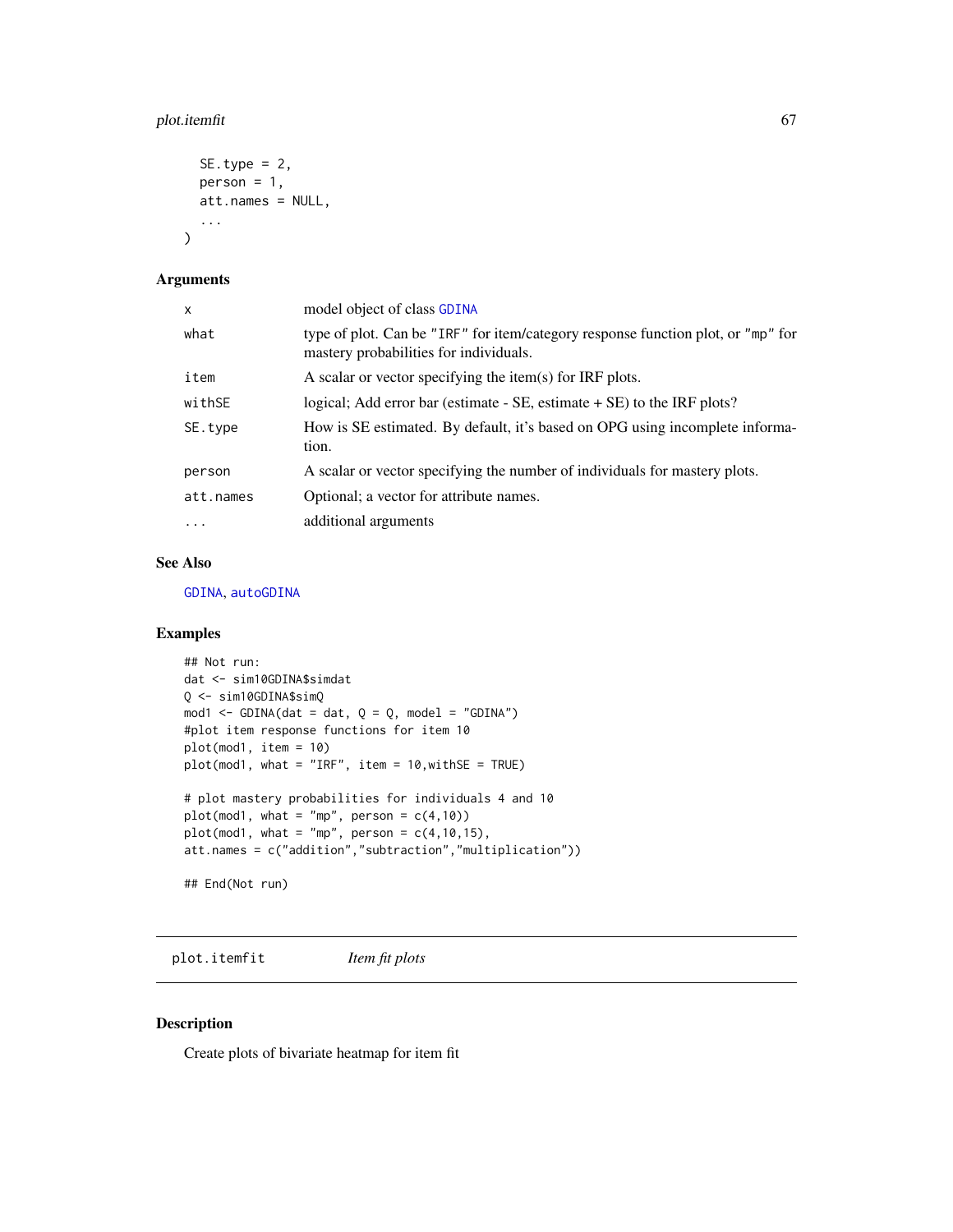## Usage

```
## S3 method for class 'itemfit'
plot(x, type = "all", adjusted = TRUE, ...)
```
## Arguments

| $\mathsf{x}$ | model object of class itemfit                  |
|--------------|------------------------------------------------|
| type         | type of heatmap plot                           |
| adjusted     | logical; plot adjusted or unadjusted p-values? |
|              | additional arguments                           |

## See Also

[GDINA](#page-25-0), [itemfit](#page-51-0)

## Examples

```
## Not run:
dat <- sim10GDINA$simdat
Q <- sim10GDINA$simQ
fit \le GDINA(dat = dat, Q = Q, model = "GDINA")
ift <- itemfit(fit)
# plot the adjusted p values for log odds or transformed correlation
plot(ift)
# plot unadjusted p values for log odds
plot(ift,adjusted = FALSE, type = "logOR")
```

```
## End(Not run)
```
plot.Qval *Mesa plot for Q-matrix validation*

## Description

The mesa plot was first proposed by de la Torre and Ma (2016) for graphically illustrating the best q-vector(s) for each item. The q-vector on the edge of the mesa is likely to be the best q-vector.

#### Usage

```
## S3 method for class 'Qval'
plot(
 x,
  item,
  type = "best",
  no.qvector = 10,
  data.label = TRUE,
```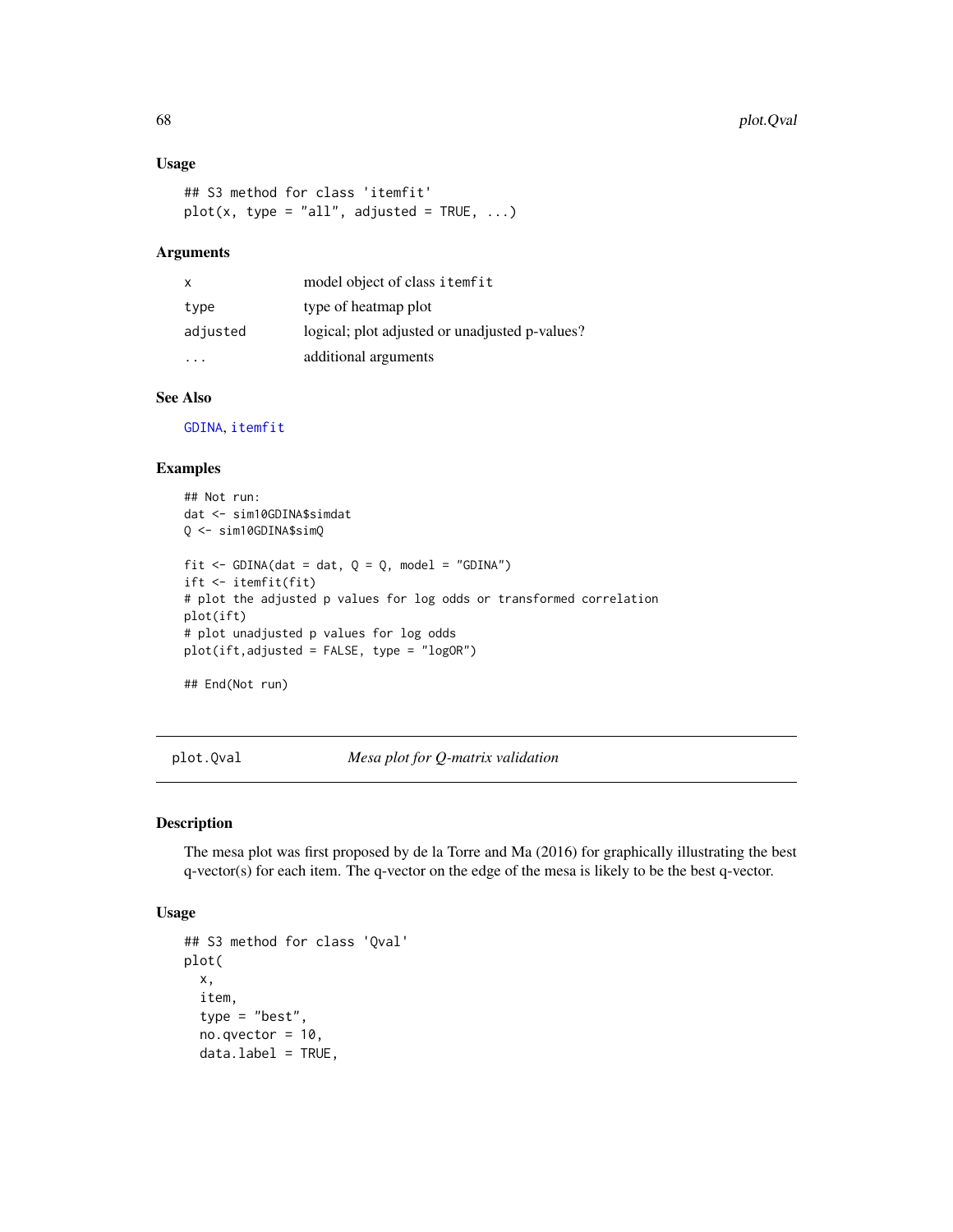## plot.Qval 69

```
eps = "auto",original.q.label = FALSE,
  auto.ylim = TRUE,...
\mathcal{L}
```
## Arguments

| X                | model object of class Qvalidation                                                                                                                                                                                                                            |  |
|------------------|--------------------------------------------------------------------------------------------------------------------------------------------------------------------------------------------------------------------------------------------------------------|--|
| item             | a vector specifying which item(s) the plots are drawn for                                                                                                                                                                                                    |  |
| type             | types of the plot. It can be "best" or "all". If "best", for all q-vectors requir-<br>ing the same number of attributes, only the one with the largest PVAF is plotted,<br>which means $K_i$ q-vectors are plotted; If "all", all q-vectors will be plotted. |  |
| no.qvector       | the number of q vectors that need to be plotted when type="all". The default<br>is 10, which means the 10 q vectors with the largest PVAFs are plotted.                                                                                                      |  |
| data.label       | logical; To show data label or not?                                                                                                                                                                                                                          |  |
| eps              | the cutoff for PVAF. If not NULL, it must be a value between 0 and 1. A horizontal<br>line will be drawn accordingly.                                                                                                                                        |  |
| original.q.label |                                                                                                                                                                                                                                                              |  |
|                  | logical; print the label showing the original q-vector or not?                                                                                                                                                                                               |  |
| auto.ylim        | logical; create y range automatically or not?                                                                                                                                                                                                                |  |
|                  | additional arguments passed to plot function                                                                                                                                                                                                                 |  |

# References

de la Torre, J., & Ma, W. (2016, August). Cognitive diagnosis modeling: A general framework approach and its implementation in R. A Short Course at the Fourth Conference on Statistical Methods in Psychometrics, Columbia University, New York.

# See Also

[Qval](#page-69-0), [autoGDINA](#page-7-0)

#### Examples

```
## Not run:
dat <- sim10GDINA$simdat
Q <- sim10GDINA$simQ
Q[1, ] \leftarrow c(0,1,0)mod1 <- GDINA(dat = dat, Q = Q, model = "GDINA")
out \leq Qval(mod1, eps = 0.9)
item <- c(1,2,10)
plot(out,item=item,data.label=FALSE,type="all")
plot(out,item=10,type="best",eps=0.95)
plot(out,item=10,type="all",no.qvector=6)
```
## End(Not run)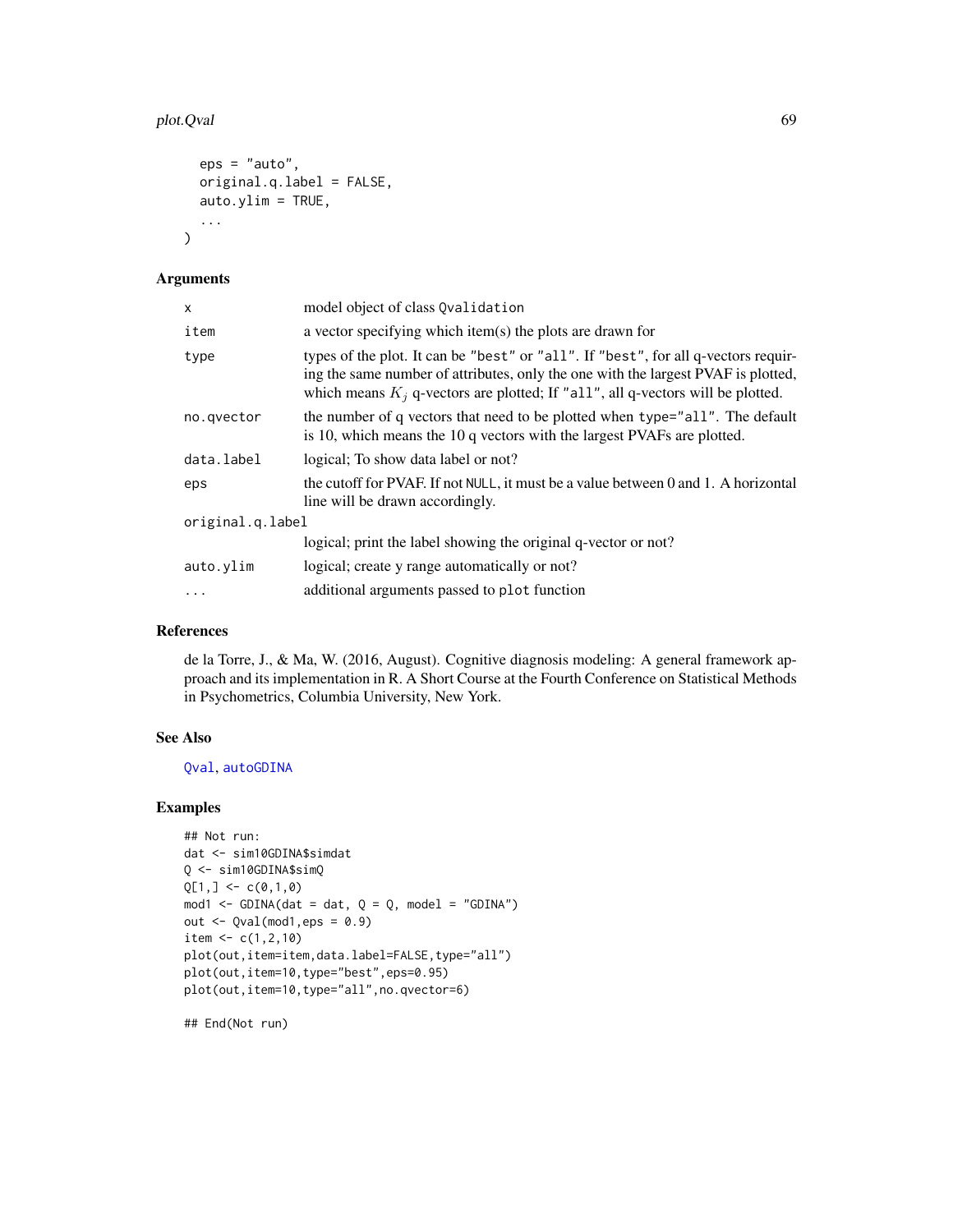## <span id="page-69-0"></span>Description

Q-matrix validation for the (sequential) G-DINA model based on PVAF (de la Torre & Chiu, 2016; Najera, Sorrel, & Abad, 2019), stepwise Wald test (Ma & de la Torre, 2020) or mesa plot (de la Torre & Ma, 2016). All these methods are suitable for dichotomous and ordinal response data. If too many modifications are suggested based on the default PVAF method, you are suggested to try the stepwise Wald test method or predicted cutoffs. You should always check the mesa plots for further examination.

# Usage

```
Qval(GDINA.obj, method = "PVAF", eps = 0.95, digits = 4, wald.args = list())
## S3 method for class 'Qval'
extract(object, what = c("sug.Q", "varsigma", "PVAF", "eps", "Q"), ...)
## S3 method for class 'Qval'
summary(object, ...)
```
## Arguments

| GDINA.obj | An estimated model object of class GDINA                                                                                                                                                                                                                                                                                             |  |
|-----------|--------------------------------------------------------------------------------------------------------------------------------------------------------------------------------------------------------------------------------------------------------------------------------------------------------------------------------------|--|
| method    | which Q-matrix validation method is used? Can be either "PVAF" or "wald".                                                                                                                                                                                                                                                            |  |
| eps       | cutoff value for PVAF from 0 to 1. Default = $0.95$ . Note that it can also be<br>-1, indicating the predicted cutoff based on Najera, P., Sorrel, M., and Abad, P.<br>(2019).                                                                                                                                                       |  |
| digits    | How many decimal places in each number? The default is 4.                                                                                                                                                                                                                                                                            |  |
| wald.args | a list of arguments for the stepwise Wald test method.                                                                                                                                                                                                                                                                               |  |
|           | <b>SE.type</b> Type of covariance matrix for the Wald test                                                                                                                                                                                                                                                                           |  |
|           | <b>alpha.level</b> alpha level for the wald test                                                                                                                                                                                                                                                                                     |  |
|           | <b>GDI</b> It can be $0, 1$ or $2$ ; $0$ means GDI is not used to choose the attribute - when<br>more than one attributes are significant, the one with the largest p-value<br>will be selected; GDI=1 means the attribute with the largest GDI will be<br>selected; GDI=2 means the q-vector with the largest GDI will be selected. |  |
|           | verbose Print detailed information or not?                                                                                                                                                                                                                                                                                           |  |
|           | stepwise TRUE for stepwise approach and FALSE for forward approach                                                                                                                                                                                                                                                                   |  |
| object    | Qval objects for S3 methods                                                                                                                                                                                                                                                                                                          |  |
| what      | argument for S3 method extract indicating what to extract; It can be "sug.Q"<br>for suggested Q-matrix, "Q" for original Q-matrix, "varsigma" for varsigma<br>index, and "PVAF" for PVAF.                                                                                                                                            |  |
|           | additional arguments                                                                                                                                                                                                                                                                                                                 |  |
|           |                                                                                                                                                                                                                                                                                                                                      |  |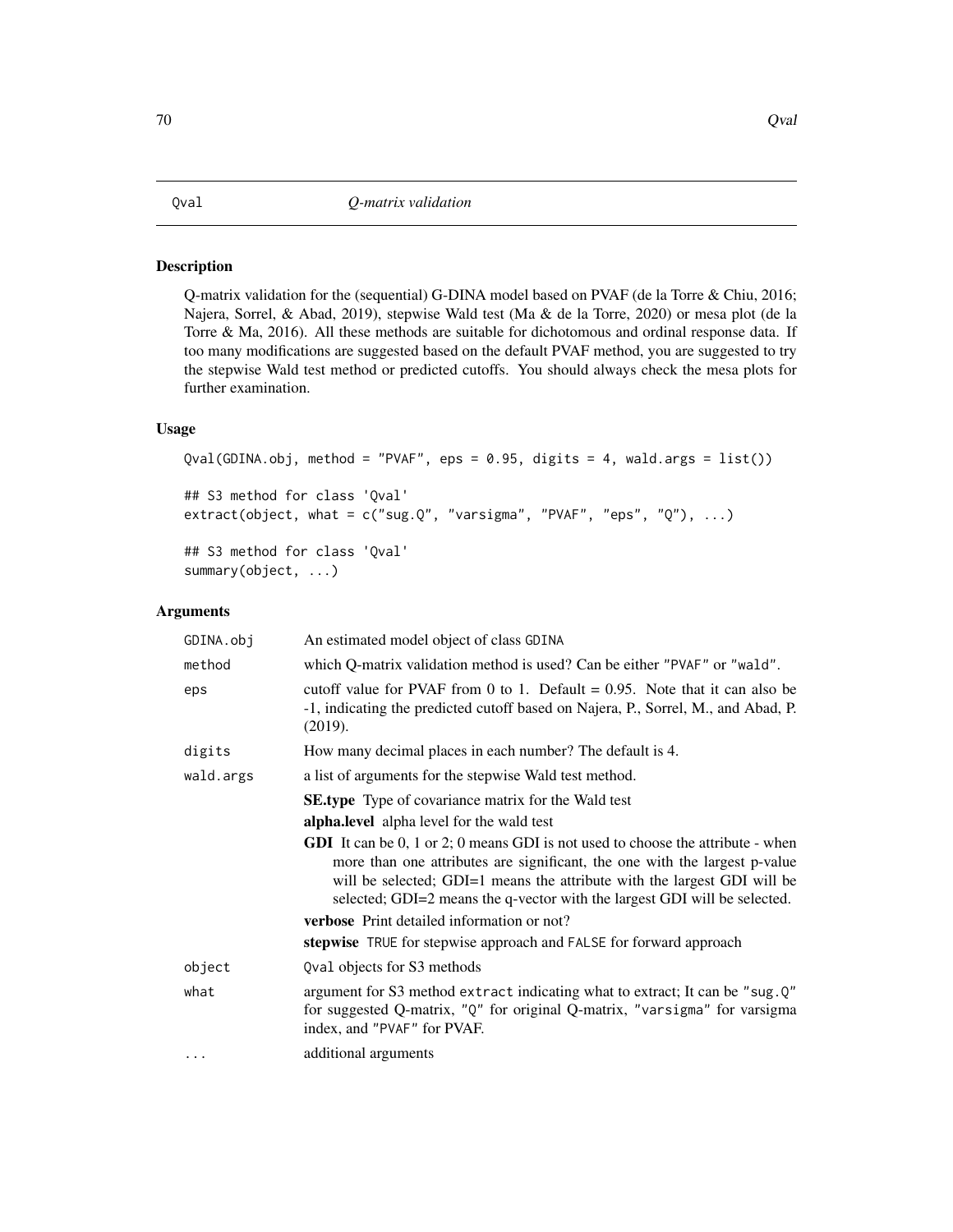Qval

# **Value**

An object of class Qval. Elements that can be extracted using extract method include:

sug.Q suggested Q-matrix **Q** original Q-matrix varsigma varsigma index **PVAF PVAF** 

# Methods (by generic)

- extract: extract various elements from Qval objects
- summary: print summary information

# Author(s)

Wenchao Ma, The University of Alabama, <wenchao.ma@ua.edu> Jimmy de la Torre, The University of Hong Kong

## **References**

de la Torre, J. & Chiu, C-Y. (2016). A General Method of Empirical Q-matrix Validation. Psychometrika, 81, 253-273.

de la Torre, J., & Ma, W. (2016, August). Cognitive diagnosis modeling: A general framework approach and its implementation in R. A Short Course at the Fourth Conference on Statistical Methods in Psychometrics, Columbia University, New York.

Ma, W., & de la Torre, J. (2020). An empirical Q-matrix validation method for the sequential G-DINA model. British Journal of Mathematical and Statistical Psychology, 73, 142-163.

Najera, P., Sorrel, M., & Abad, P. (2019). Reconsidering Cutoff Points in the General Method of Empirical Q-Matrix Validation. Educational and Psychological Measurement.

## **See Also**

**GDINA** 

# **Examples**

```
## Not run:
################################
\## Binary response
#################################
dat <- sim10GDINA$simdat
Q <- sim10GDINA$simQ
Q[10, ] \leftarrow c(0,1,0)
```

```
# Fit the G-DINA model
mod1 <- GDINA(dat = dat, Q = Q, model = "GDINA")
```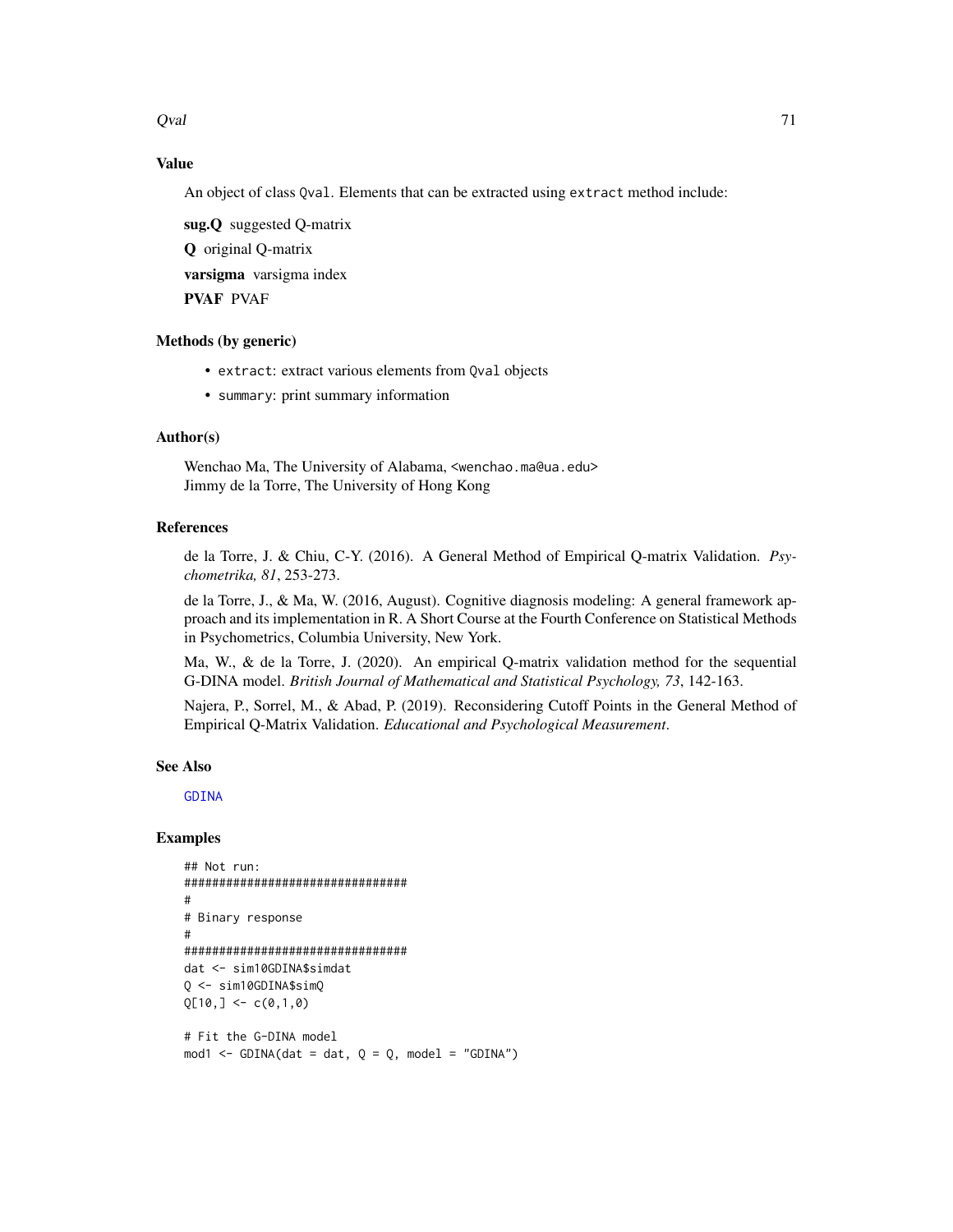```
# Q-validation using de la Torre and Chiu's method
pvaf \leq Qval(mod1, method = "PVAF", eps = 0.95)
pvaf
extract(pvaf,what = "PVAF")
#See also:
extract(pvaf,what = "varsigma")
extract(pvaf, what = "sug.Q")# Draw mesa plots using the function plot
plot(pvaf,item=10)
#The stepwise Wald test
stepwise <- Qval(mod1,method = "wald")
stepwise
extract(stepwise,what = "PVAF")
#See also:
extract(stepwise,what = "varsigma")
extract(stepwise,what = "sug.Q")
#Set eps = -1 to determine the cutoff empirically
pvaf2 <- Qval(mod1,method = "PVAF",eps = -1)
pvaf2
################################
#
# Ordinal response
#
################################
seq.est <- GDINA(sim20seqGDINA$simdat,sim20seqGDINA$simQ,sequential = TRUE)
stepwise <- Qval(seq.est, method = "wald", eps = -1)
## End(Not run)
```
rowMatch *Count the frequency of a row vector in a data frame*

## Description

Count the frequency of a row vector in a data frame

## Usage

rowMatch(df, vec = NULL)

#### Arguments

| df  | a data frame or matrix  |
|-----|-------------------------|
| vec | the vector for matching |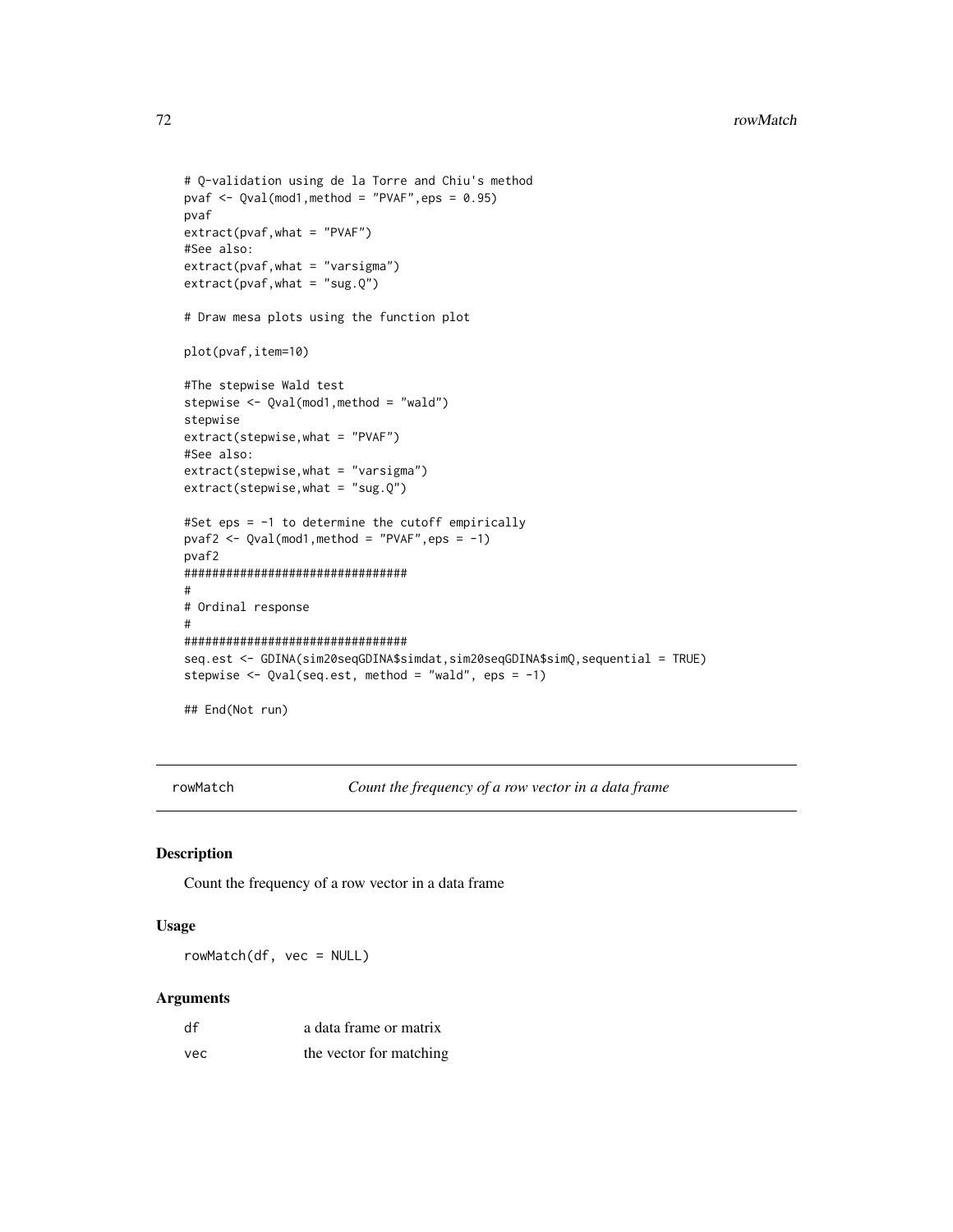#### <span id="page-72-0"></span>score and the set of the set of the set of the set of the set of the set of the set of the set of the set of the set of the set of the set of the set of the set of the set of the set of the set of the set of the set of the

## Value

count the number of vector vec in the data frame row.no row numbers of the vector vec in the data frame

## Examples

```
df <- data.frame(V1=c(1L,2L),V2=LETTERS[1:3],V3=rep(1,12))
rowMatch(df,c(2,"B",1))
```
score *Score function*

## Description

Calculate score function for each dichotomous item or each nonzero category for polytomous items Only applicable to saturated model ofr joint attribute distribution

## Usage

score(object, parm = "delta")

## Arguments

| parm<br>probabily parameters | object | an object of class GDINA                                                        |
|------------------------------|--------|---------------------------------------------------------------------------------|
|                              |        | Either delta or prob indicating score function for delta parameters and success |

#### Value

a list where elements give the score functions for each item or category

## Examples

```
## Not run:
dat <- sim10GDINA$simdat
Q <- sim10GDINA$simQ
fit \le - GDINA(dat = dat, Q = Q, model = "GDINA")
score(fit)
```
## End(Not run)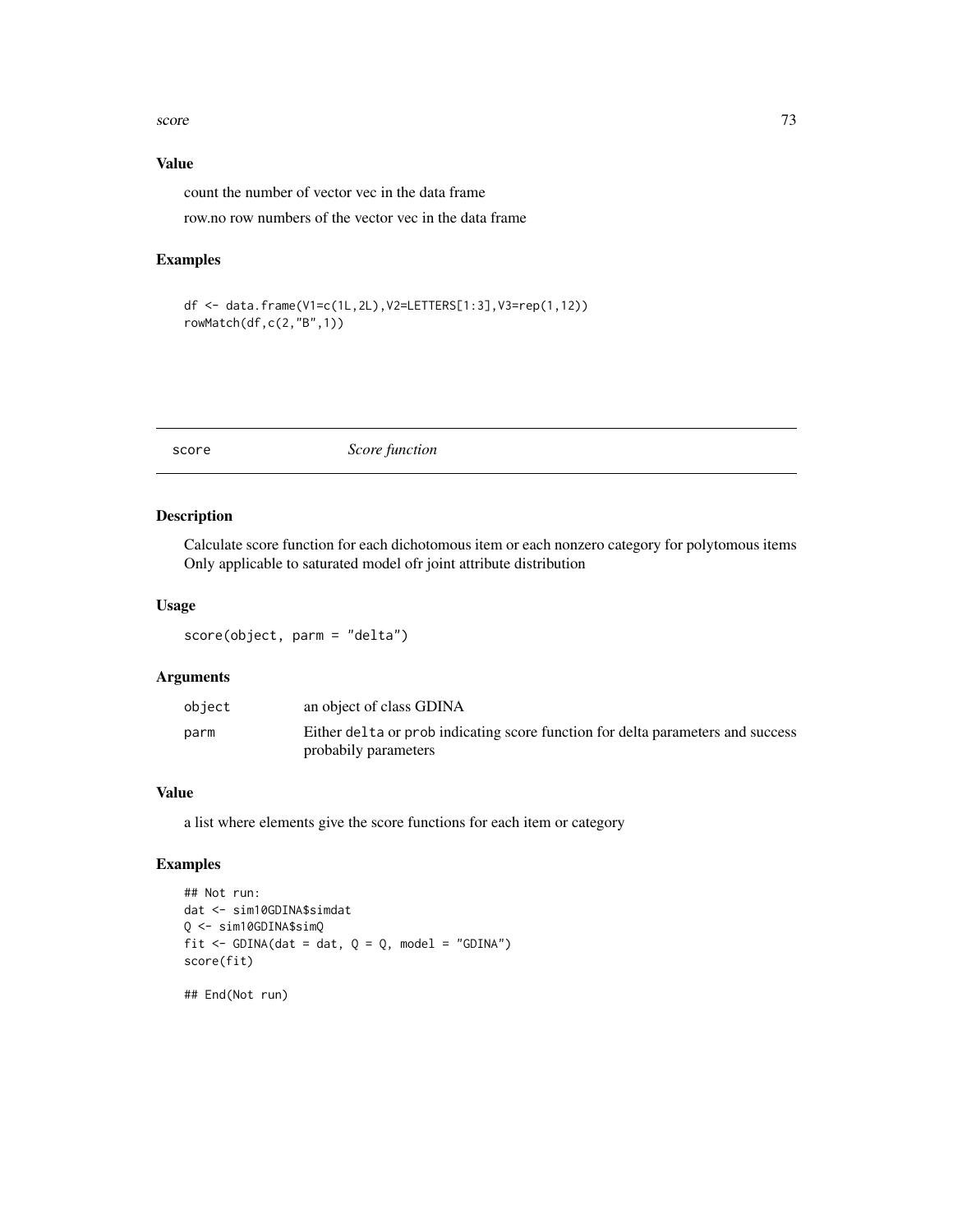<span id="page-73-0"></span>

Simulated data, Q-matrix and item parameters for a 10-item test with 3 attributes.

## Usage

sim10GDINA

## Format

A list with components:

simdat simulated responses of 1000 examinees

simQ artificial Q-matrix

simItempar artificial item parameters (probability of success for each latent group)

## Author(s)

Wenchao Ma, The University of Alabama, <wenchao.ma@ua.edu>

## References

Ma, W., & de la Torre, J. (2020). GDINA: An R Package for Cognitive Diagnosis Modeling. *Journal of Statistical Software, 93(14)*, 1-26.

sim10MCDINA *Simulated data (10 items, MC-DINA model)*

#### Description

Simulated data, Q-matrix and item parameters for a 10-item test measuring 3 attributes.

#### Usage

sim10MCDINA

## Format

A list with components:

simdat simulated responses of 3000 examinees

simQ artificial Q-matrix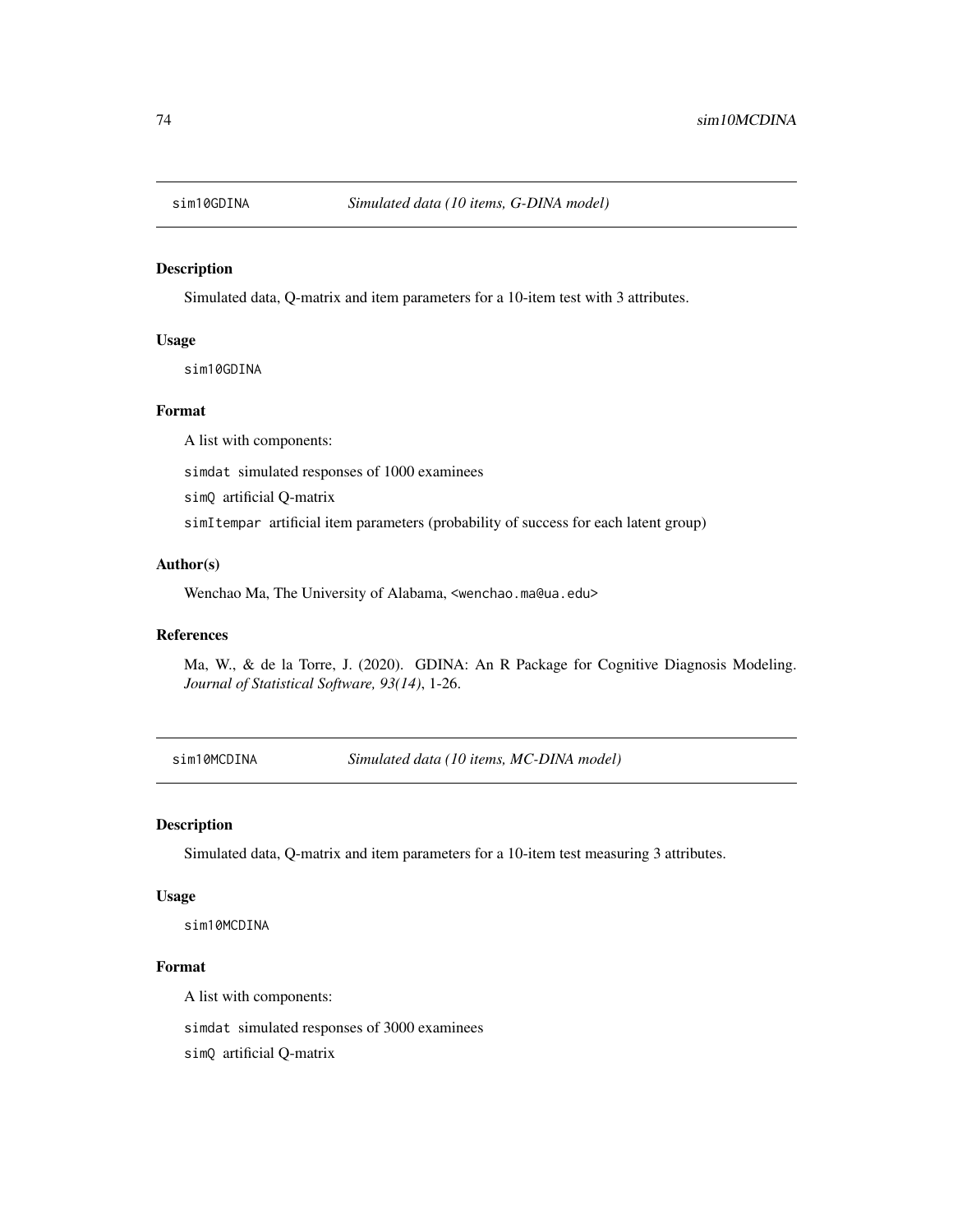## <span id="page-74-0"></span>sim20seqGDINA 75

### Author(s)

Wenchao Ma, The University of Alabama, <wenchao.ma@ua.edu>

#### References

Ma, W., & de la Torre, J. (2020). GDINA: An R Package for Cognitive Diagnosis Modeling. *Journal of Statistical Software, 93(14)*, 1-26.

sim20seqGDINA *Simulated data (20 items, sequential G-DINA model)*

## Description

Simulated data, Qc-matrix and item parameters for a 20-item test measuring 5 attributes.

#### Usage

sim20seqGDINA

#### Format

A list with components:

simdat simulated polytomous responses of 2000 examinees

simQ artificial Qc-matrix

simItempar artificial item parameters (category level probability of success for each latent group)

## Author(s)

Wenchao Ma, The University of Alabama, <wenchao.ma@ua.edu>

## References

Ma, W., & de la Torre, J. (2020). GDINA: An R Package for Cognitive Diagnosis Modeling. *Journal of Statistical Software, 93(14)*, 1-26.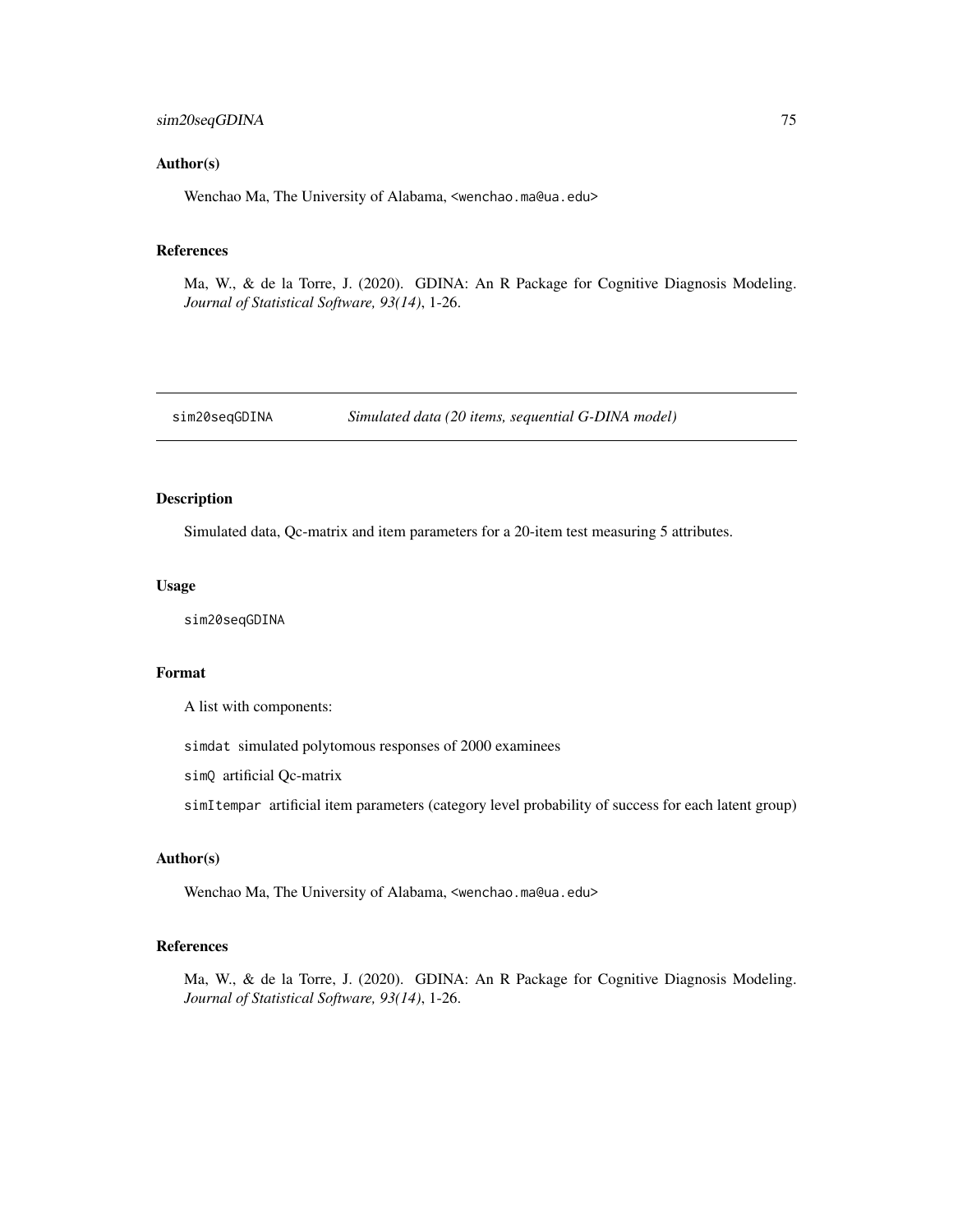<span id="page-75-0"></span>

Simulated data, and Qc-matrix for a 21-item test measuring 5 attributes.

## Usage

sim21seqDINA

## Format

A list with components:

simdat simulated responses of 2000 examinees

simQ artificial Qc-matrix

## Author(s)

Wenchao Ma, The University of Alabama, <wenchao.ma@ua.edu>

#### References

Ma, W., & de la Torre, J. (2020). GDINA: An R Package for Cognitive Diagnosis Modeling. *Journal of Statistical Software, 93(14)*, 1-26.

sim30DINA *Simulated data (30 items, DINA model)*

#### Description

Simulated data, Q-matrix and item parameters for a 30-item test measuring 5 attributes.

## Usage

sim30DINA

## Format

A list with components:

simdat simulated responses of 1000 examinees

simQ artificial Q-matrix

simItempar artificial item parameters (probability of success for each latent group)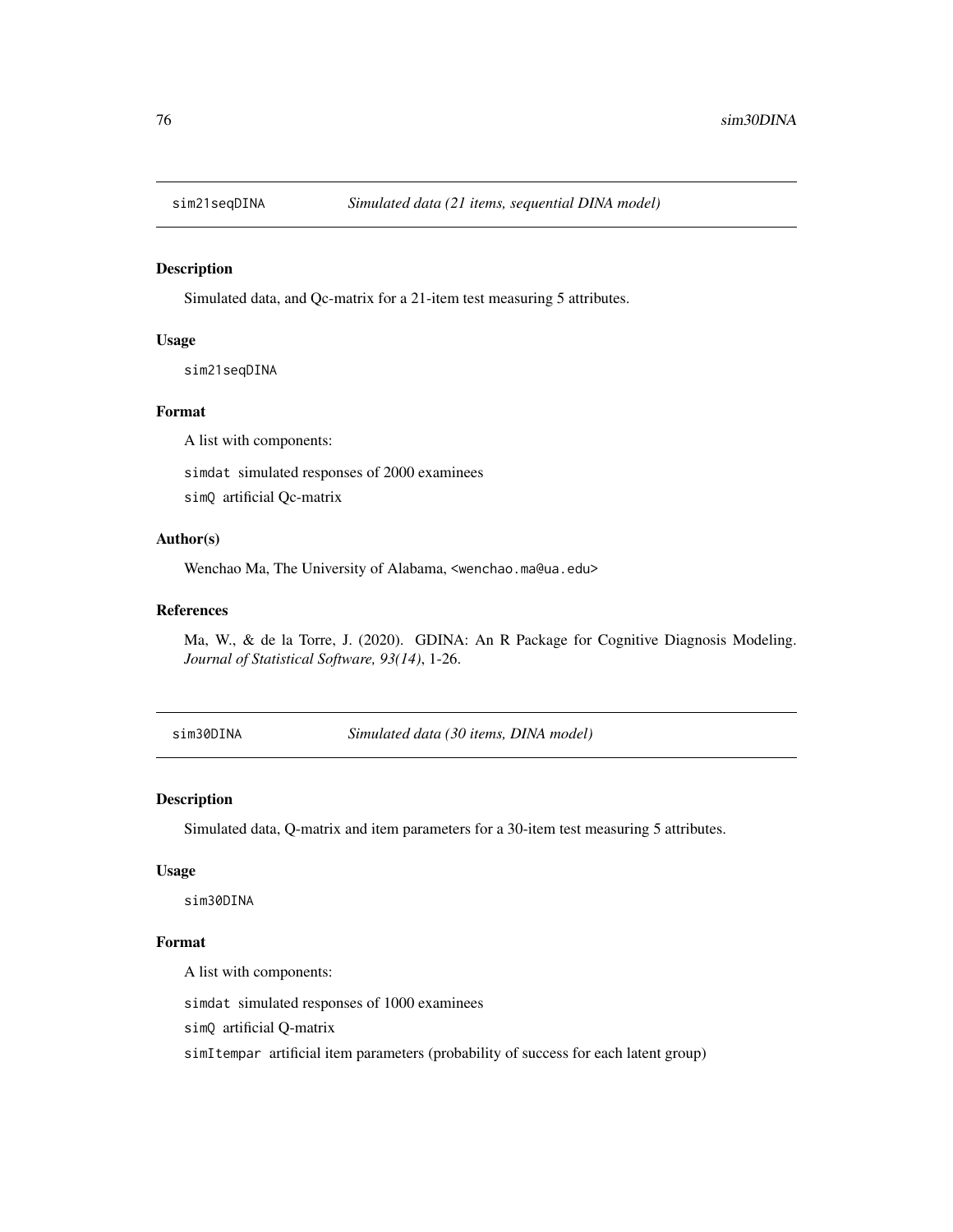## <span id="page-76-0"></span>sim30GDINA 77

#### Author(s)

Wenchao Ma, The University of Alabama, <wenchao.ma@ua.edu>

#### References

Ma, W., & de la Torre, J. (2020). GDINA: An R Package for Cognitive Diagnosis Modeling. *Journal of Statistical Software, 93(14)*, 1-26.

sim30GDINA *Simulated data (30 items, G-DINA model)*

## Description

Simulated data, Q-matrix and item parameters for a 30-item test measuring 5 attributes.

#### Usage

sim30GDINA

#### Format

A list with components:

simdat simulated responses of 1000 examinees

simQ artificial  $30 \times 5$  Q-matrix

simItempar artificial item parameters(probability of success for each latent group)

## Author(s)

Wenchao Ma, The University of Alabama, <wenchao.ma@ua.edu>

## References

Ma, W., & de la Torre, J. (2020). GDINA: An R Package for Cognitive Diagnosis Modeling. *Journal of Statistical Software, 93(14)*, 1-26.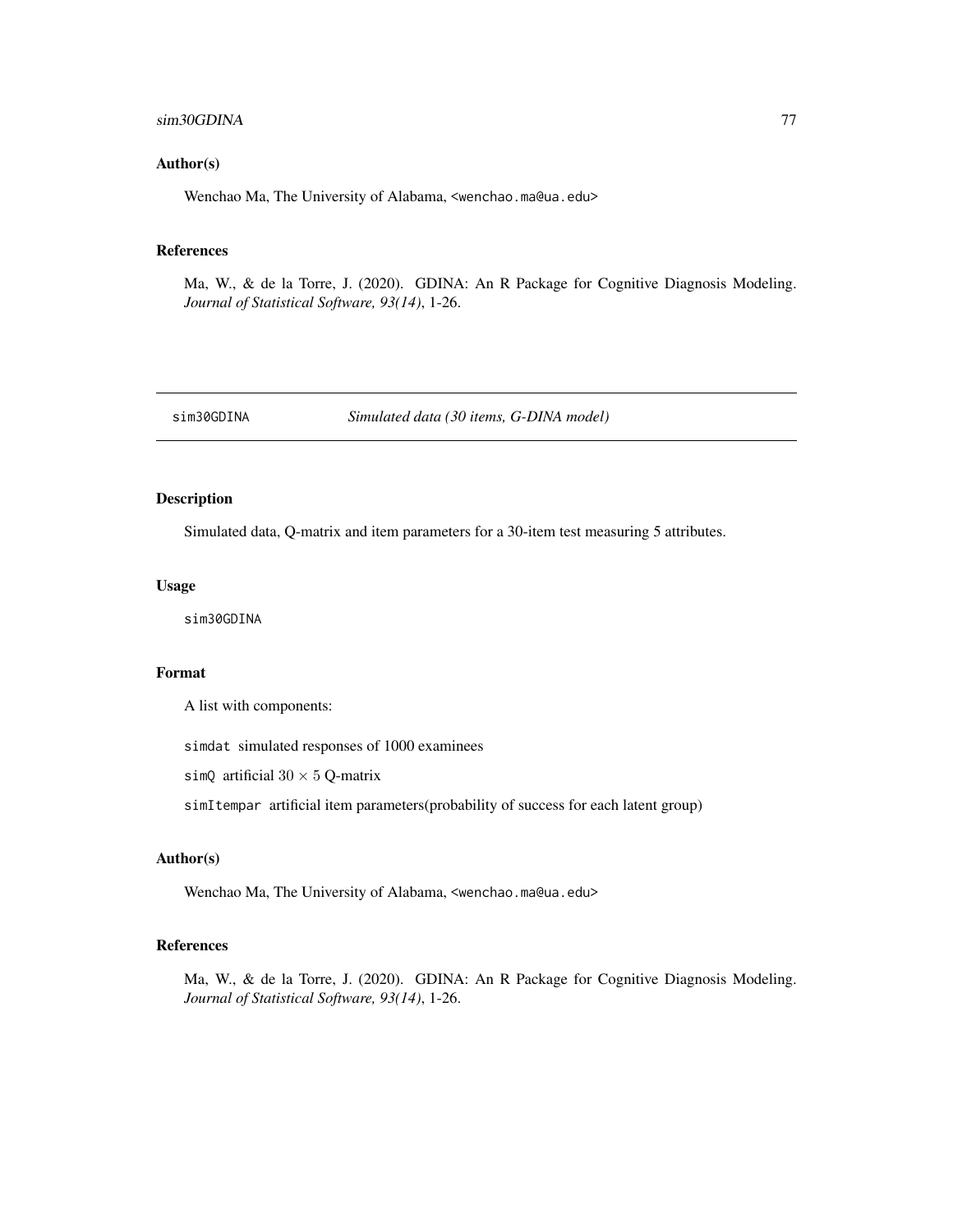<span id="page-77-0"></span>

Simulated data, Q-matrix and item parameters for a 30-item test measuring 5 attributes.

## Usage

sim30pGDINA

## Format

A list with components:

simdat simulated responses of 3000 examinees

simQ artificial Q-matrix

simItempar artificial item parameters(probability of success for each latent group)

simDTM *Simulating data for diagnostic tree model*

## Description

Data generation for diagnostic tree model

## Usage

```
simDTM(N, Qc, gs.parm, Tmatrix, red.delta = NULL, att.gr = NULL)
```
## Arguments

| sample size                                                                                                                                                                                                                                                          |
|----------------------------------------------------------------------------------------------------------------------------------------------------------------------------------------------------------------------------------------------------------------------|
| Association matrix between attributes (column) and PSEUDO items (row); The<br>first column is item number and the second column is the pseudo item number<br>for each item. If a pseudo item has more than one nonzero categories, more than<br>one rows are needed. |
| the same as the gs.parm in simGDINA function in the GDINA package. It is a<br>list with the same number of elements as the number of rows in the Oc matrix                                                                                                           |
| mapping matrix showing the relation between the OBSERVED responses (rows)<br>and the PSEDUO items (columns); The first column gives the observed re-<br>sponses.                                                                                                     |
| reduced delta parameters using logit link function                                                                                                                                                                                                                   |
| attribute group indicator                                                                                                                                                                                                                                            |
|                                                                                                                                                                                                                                                                      |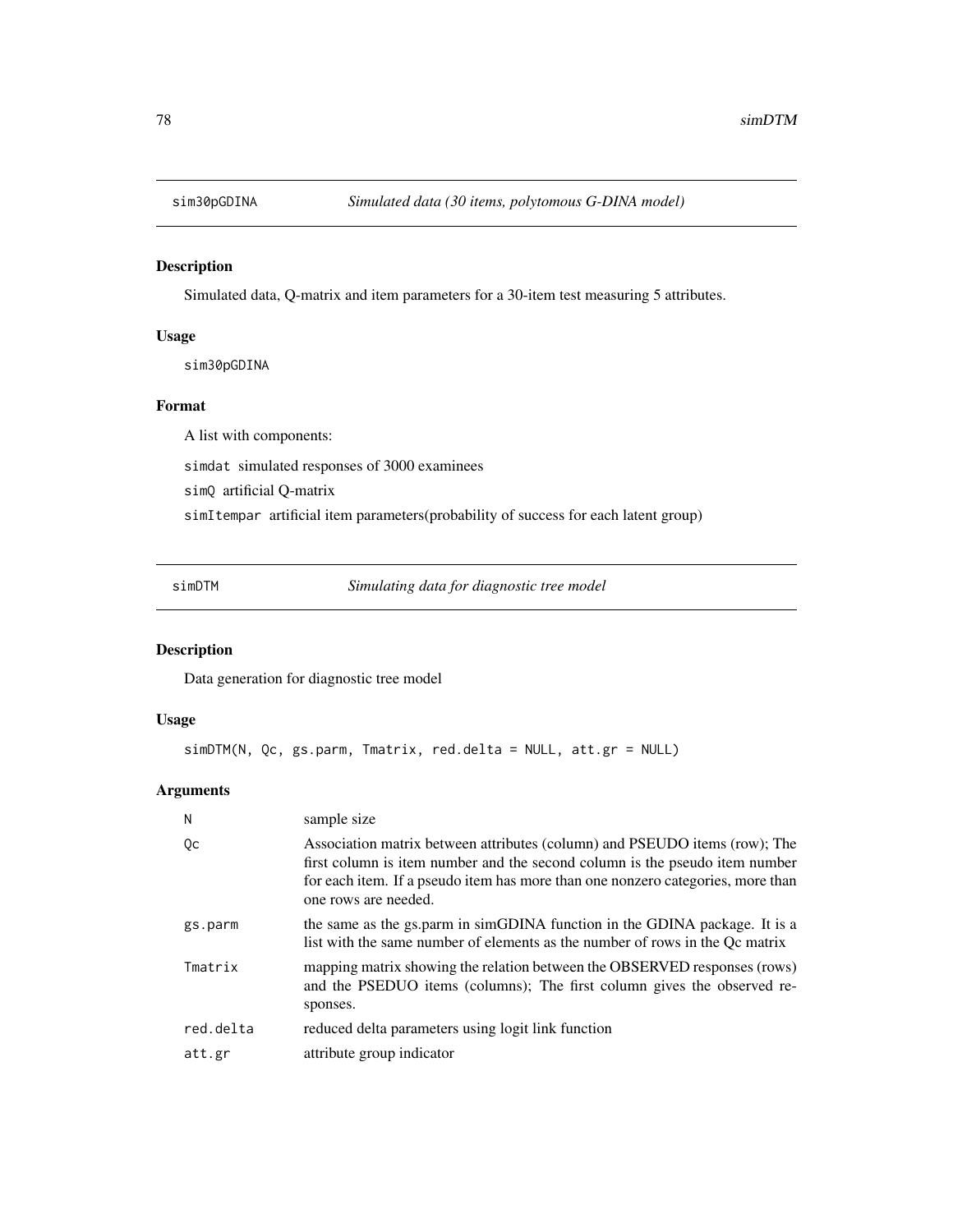## <span id="page-78-0"></span>Examples

```
## Not run:
K=5g=0.2item.no \leq rep(1:6, each=4)
# the first node has three response categories: 0, 1 and 2
node.no \leftarrow rep(c(1,1,2,3),6)Q1 <- matrix(0,length(item.no),K)
Q2 \le -\text{cbind}(7:(7+K-1),\text{rep}(1,K),\text{diag}(K))for(j in 1:length(item.no)) {
  Q1[j,sample(1:K,sample(3,1))] <- 1
}
Qc <- rbind(cbind(item.no,node.no,Q1),Q2)
Tmatrix.set <- list(cbind(c(0,1,2,3,3),c(0,1,2,1,2),c(NA,0,NA,1,NA),c(NA,NA,0,NA,1)),
cbind(c(0,1,2,3,4),c(0,1,2,1,2),c(NA,0,NA,1,NA),c(NA,NA,0,NA,1)),
cbind(c(0,1),c(0,1)))Tmatrix \leq Tmatrix.set[c(1,1,1,1,1,1,rep(3,K))]sim <- simDTM(N=2000,Qc=Qc,gs.parm=matrix(0.2,nrow(Qc),2),Tmatrix=Tmatrix)
est <- DTM(dat=sim$dat,Qc=Qc,Tmatrix = Tmatrix)
```
## End(Not run)

simGDINA *Data simulation based on the G-DINA models*

#### Description

Simulate responses based on the G-DINA model (de la Torre, 2011) and sequential G-DINA model (Ma & de la Torre, 2016), or CDMs subsumed by them, including the DINA model, DINO model, ACDM, LLM and R-RUM. Attributes can be simulated from uniform, higher-order or multivariate normal distributions, or be supplied by users. See Examples and Details for how item parameter specifications. See the help page of [GDINA](#page-25-0) for model parameterizations.

#### Usage

```
simGDINA(
 N,
  Q,
  gs.parm = NULL,
  delta.parm = NULL,
  catprob.parm = NULL,
  model = "GDINA",
  sequential = FALSE.
  gs.args = list(type = "random", mono.constraint = TRUE),delta.args = list(design.matrix = NULL, linkfunc = NULL),
  attribute = NULL,
  att.dist = "uniform",
  item.names = NULL,
```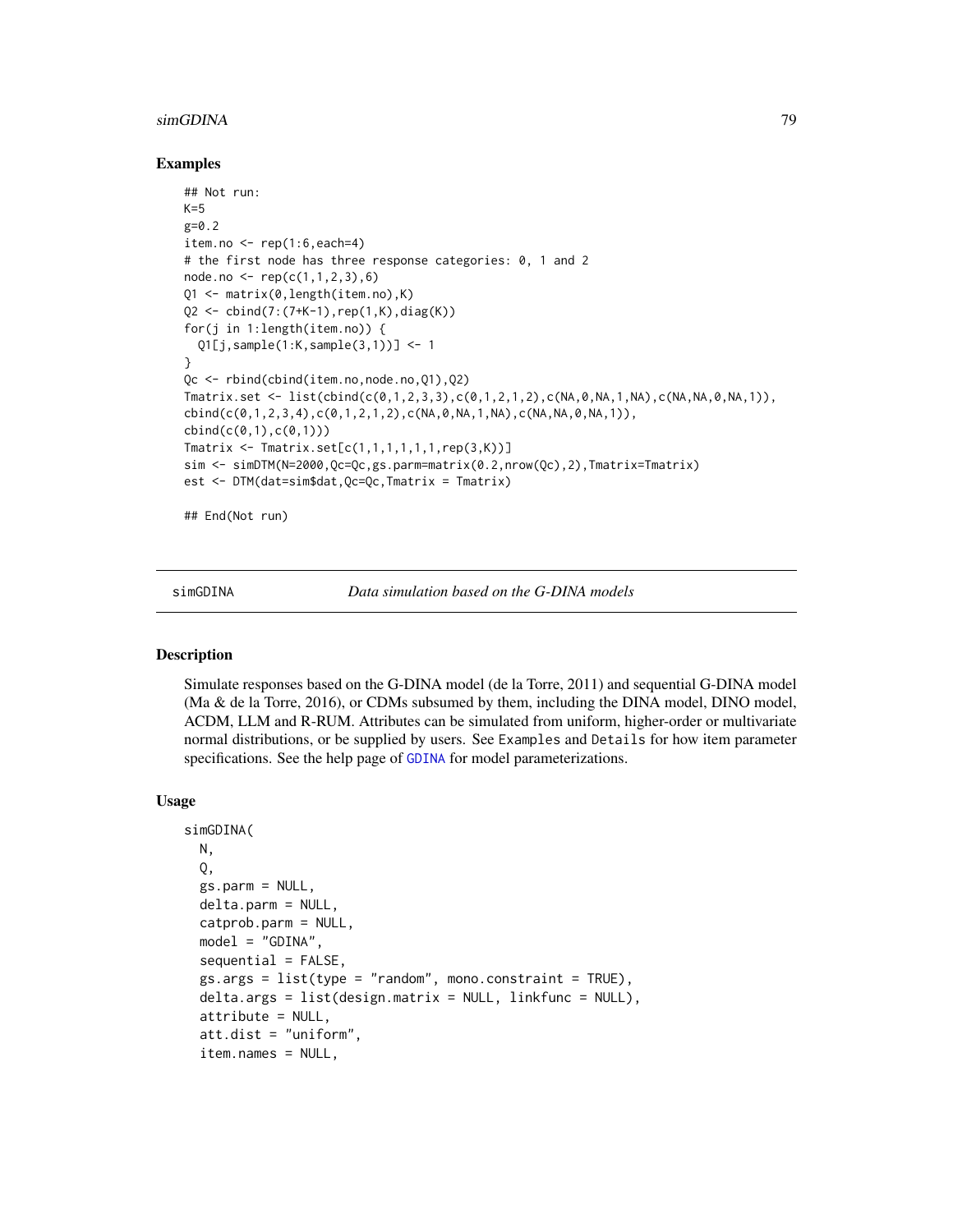```
higher.order.parm = list(theta = NULL, lambda = NULL),
 mvnorm.parm = list(mean = NULL, sigma = NULL, cutoffs = NULL),
 att.prior = NULL,
 digits = 4\mathcal{L}## S3 method for class 'simGDINA'
extract(
 object,
 what = c("dat", "Q", "attribute", "catprob.parm", "delta.parm", "higher.order.parm",
    "mvnorm.parm", "LCprob.parm"),
  ...
)
```
## Arguments

| N            | Sample size.                                                                                                                                                                                                                                                                                                                                                                                                                                                                                                                                                                                                                                                                                                                                                                                                                                                                                                                                                                             |
|--------------|------------------------------------------------------------------------------------------------------------------------------------------------------------------------------------------------------------------------------------------------------------------------------------------------------------------------------------------------------------------------------------------------------------------------------------------------------------------------------------------------------------------------------------------------------------------------------------------------------------------------------------------------------------------------------------------------------------------------------------------------------------------------------------------------------------------------------------------------------------------------------------------------------------------------------------------------------------------------------------------|
| Q            | A required matrix; The number of rows occupied by a single-strategy dichoto-<br>mous item is 1, by a polytomous item is the number of nonzero categories, and<br>by a mutiple-strategy dichotomous item is the number of strategies. The number<br>of column is equal to the number of attributes if all items are single-strategy di-<br>chotomous items, but the number of attributes $+2$ if any items are polytomous or<br>have multiple strategies. For a polytomous item, the first column represents the<br>item number and the second column indicates the nonzero category number. For<br>a multiple-strategy dichotomous item, the first column represents the item num-<br>ber and the second column indicates the strategy number. For binary attributes,<br>1 denotes the attributes are measured by the items and 0 means the attributes<br>are not measured. For polytomous attributes, non-zero elements indicate which<br>level of attributes are needed. See Examples. |
| gs.parm      | A matrix or data frame for guessing and slip parameters. The number of rows<br>occupied by a dichotomous item is 1, and by a polytomous item is the number of<br>nonzero categories. The number of columns must be 2, where the first column<br>represents the guessing parameters (or $P(0)$ ), and the second column represents<br>slip parameters (or $1 - P(1)$ ). This may need to be used in conjunction with the<br>argument gs.args.                                                                                                                                                                                                                                                                                                                                                                                                                                                                                                                                             |
| delta.parm   | A list of delta parameters of each latent group for each item or category. This<br>may need to be used in conjunction with the argument delta. args.                                                                                                                                                                                                                                                                                                                                                                                                                                                                                                                                                                                                                                                                                                                                                                                                                                     |
| catprob.parm | A list of success probabilities of each latent group for each non-zero category of<br>each item. See Examples and Details for more information.                                                                                                                                                                                                                                                                                                                                                                                                                                                                                                                                                                                                                                                                                                                                                                                                                                          |
| model        | A character vector for each item or nonzero category, or a scalar which will<br>be used for all items or nonzero categories to specify the CDMs. The possi-<br>ble options include "GDINA","DINA","DINO","ACDM","LLM", "RRUM", "MSDINA"<br>and "UDF". When "UDF", indicating user defined function, is specified for any<br>item, delta.parm must be specified, as well as options design.matrix and<br>linkfunc in argument delta.args.                                                                                                                                                                                                                                                                                                                                                                                                                                                                                                                                                 |
| sequential   | logical; TRUE if the sequential model is used for polytomous responses simula-<br>tion, and FALSE if there is no polytomously scored items.                                                                                                                                                                                                                                                                                                                                                                                                                                                                                                                                                                                                                                                                                                                                                                                                                                              |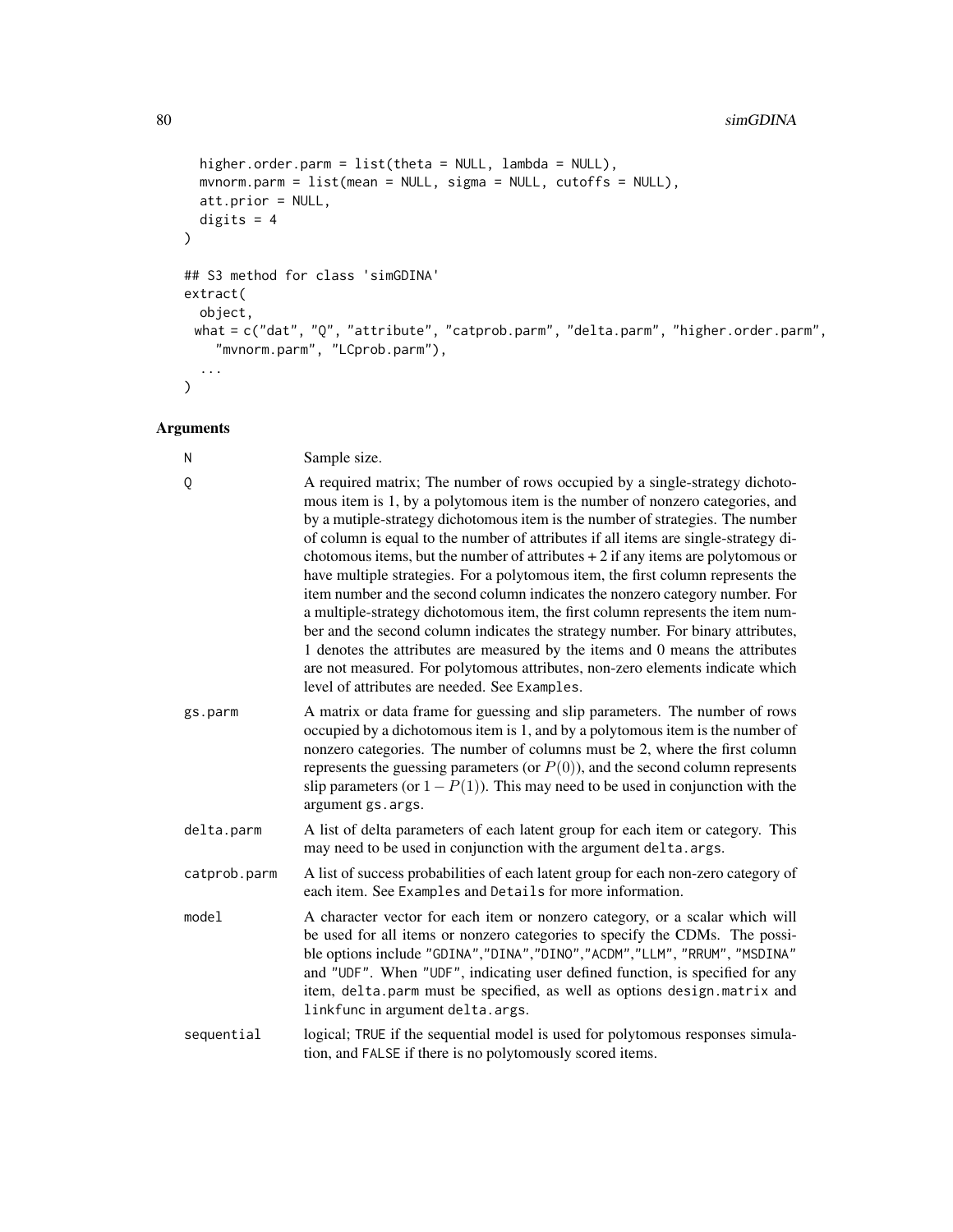<span id="page-80-0"></span>

| gs.args | a list of options when gs. parm is specified. It consists of two components:                                                                    |
|---------|-------------------------------------------------------------------------------------------------------------------------------------------------|
|         | • type How are the delta parameters for ACDM, LLM, RRUM generated? It<br>can be either "random" or "equal". "random" means the delta parameters |
|         | are simulated randomly, while "equal" means that each required attribute                                                                        |
|         | contributes equally to the probability of success $(P)$ , logit $(P)$ or log $(P)$ for                                                          |
|         | ACDM, LLM and RRUM, respectively. See Details for more information.                                                                             |

- mono.constraint A vector for each item/category or a scalar which will be used for all items/categories to specify whether monotonicity constraints should be satisfied if the generating model is the G-DINA model. Note that this is applicable only for the G-DINA model when gs.parm is used. For ACDM, LLM and RRUM, monotonicity constraints are always satisfied and therefore this argument is ignored.
- delta.args a list of options when delta.parm is specified. It consists of two components:
	- linkfunc a vector of link functions for each item/category; It can be "identity","log" or "logit". Only necessary when, for some items, model="UDF".
	- design.matrix a list of design matrices; Its length must be equal to the number of items (or nonzero categories for sequential models). If CDM for item j is specified as "UDF" in argument model, the corresponding design matrix must be provided; otherwise, the design matrix can be NULL, which will be generated automatically.
- attribute optional user-specified person attributes. It is a  $N \times K$  matrix or data frame. If this is not supplied, attributes are simulated from a distribution specified in att.dist.
- att.dist A string indicating the distribution for attribute simulation. It can be "uniform", "higher.order", "mvnorm" or "categorical" for uniform, higher-order, multivariate normal and categorical distributions, respectively. The default is the uniform distribution. To specify structural parameters for the higher-order and multivariate normal distributions, see higher.order.parm and mvnorm.parm, respectively. To specify the probabilities for the categorical distribution, use att.prior argument.
- item.names A vector giving the name of items or categories. If it is NULL (default), items are named as "Item 1", "Item 2", etc.

higher.order.parm

- A list specifying parameters for higher-order distribution for attributes if att.dist=higher.order. Particularly, theta is a vector of length  $N$  representing the higher-order ability for each examinee. and lambda is a  $K \times 2$  matrix. Column 1 gives the slopes for the higher-order model and column 2 gives the intercepts. See [GDINA](#page-25-0) for the formulations of the higher-order models.
- mvnorm.parm a list of parameters for multivariate normal attribute distribution. mean is a vector of length  $K$  specifying the mean of multivariate normal distribution; and sigma is a positive-definite symmetric matrix specifying the variance-covariance matrix. cutoffs is a vector giving the cutoff for each attribute. See Examples.

# att.prior probability for each attribute pattern. Order is the same as that returned from  $attribute$ pattern( $Q = Q$ ). This is only applicable when  $att.dist="category$ categorical".

digits How many decimal places in each number? The default is 4.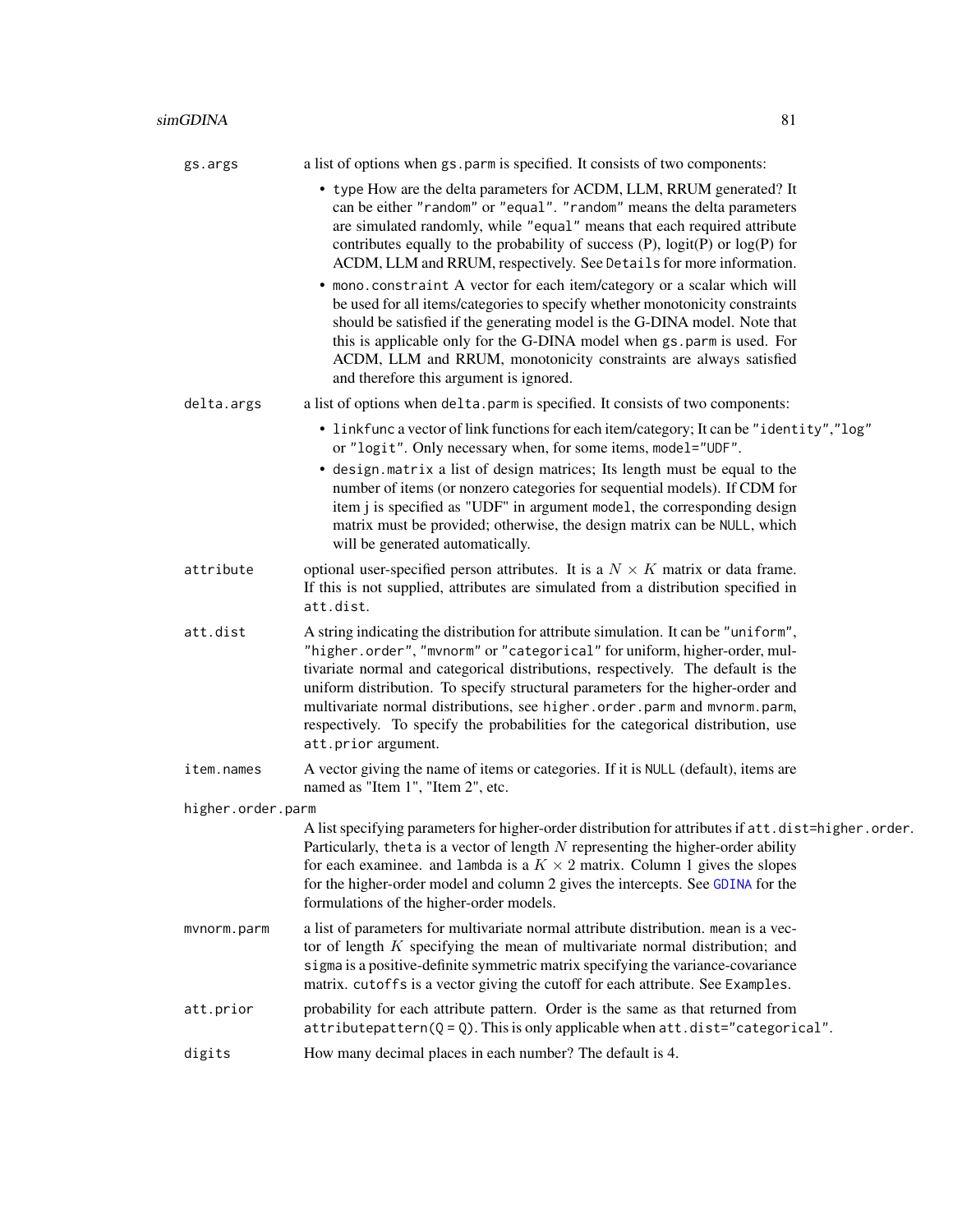| object   | object of class simGDINA for method extract               |
|----------|-----------------------------------------------------------|
| what     | argument for S3 method extract indicating what to extract |
| $\cdots$ | additional arguments                                      |

#### Details

Item parameter specifications in simGDINA:

Item parameters can be specified in one of three different ways.

The first and probably the easiest way is to specify the guessing and slip parameters for each item or nonzero category using gs.parm, which is a matrix or data frame for  $P(\bm{\alpha}_{lj}^*=0)$  and  $1-P(\bm{\alpha}_{lj}^*=0)$ 1) for all items for dichotomous items and  $S(\alpha_{ljh}^* = 0)$  and  $1 - S(\alpha_{ljh}^*) = 1$  for all nonzero categories for polytomous items. Note that  $1 - P(\alpha_{lj}^* = 0) - P(\alpha_{lj}^* = 1)$  or  $1 - S(\alpha_{lj}^* = 1)$  $(0) - S(\boldsymbol{\alpha}_{lj}^*=1)$  must be greater than 0. For generating ACDM, LLM, and RRUM, delta parameters are generated randomly if type="random", or in a way that each required attribute contributes equally, as in Ma, Iaconangelo, & de la Torre (2016) if type="equal". For ACDM, LLM and RRUM, generated delta parameters are always positive, which implies that monotonicity constraints are always satisfied. If the generating model is the G-DINA model, mono.constraint can be used to specify whether monotonicity constraints should be satisfied.

The second way of simulating responses is to specify success probabilities (i.e.,  $P(\alpha_{lj}^*)$  or  $S(\alpha_{ljh}^*)$ ) for each nonzero category of each item directly using the argument catprob.parm. If an item or category requires  $K_j^*$  attributes,  $2^{K_j^*}$  success probabilities need to be provided. catprob. parm must be a list, where each element gives the success probabilities for nonzero category of each item. Note that success probabilities cannot be negative or greater than one.

The third way is to specify delta parameters for data simulation. For DINA and DINO model, each nonzero category requires two delta parameters. For ACDM, LLM and RRUM, if a nonzero category requires  $K_j^*$  attributes,  $K_j^* + 1$  delta parameters need to be specified. For the G-DINA model, a nonzero category requiring  $K_j^*$  attributes has  $2^{K_j^*}$  delta parameters. It should be noted that specifying delta parameters needs to ascertain the derived success probabilities are within the  $[0, 1]$  interval.

Please note that you need to specify item parameters in ONLY one of these three ways. If gs.parm is specified, it will be used regardless of the inputs in catprob.parm and delta.parm. If gs.parm is not specified, simGDINA will check if delta.parm is specified; if yes, it will be used for data generation. if both gs.parm and delta.parm are not specified, catprob.parm is used for data generation.

#### Value

an object of class simGDINA. Elements that can be extracted using method extract include:

dat simulated item response matrix

Q Q-matrix

**attribute** A  $N \times K$  matrix for inviduals' attribute patterns

**catprob.parm** a list of non-zero category success probabilities for each latent group

delta.parm a list of delta parameters

higher.order.parm Higher-order parameters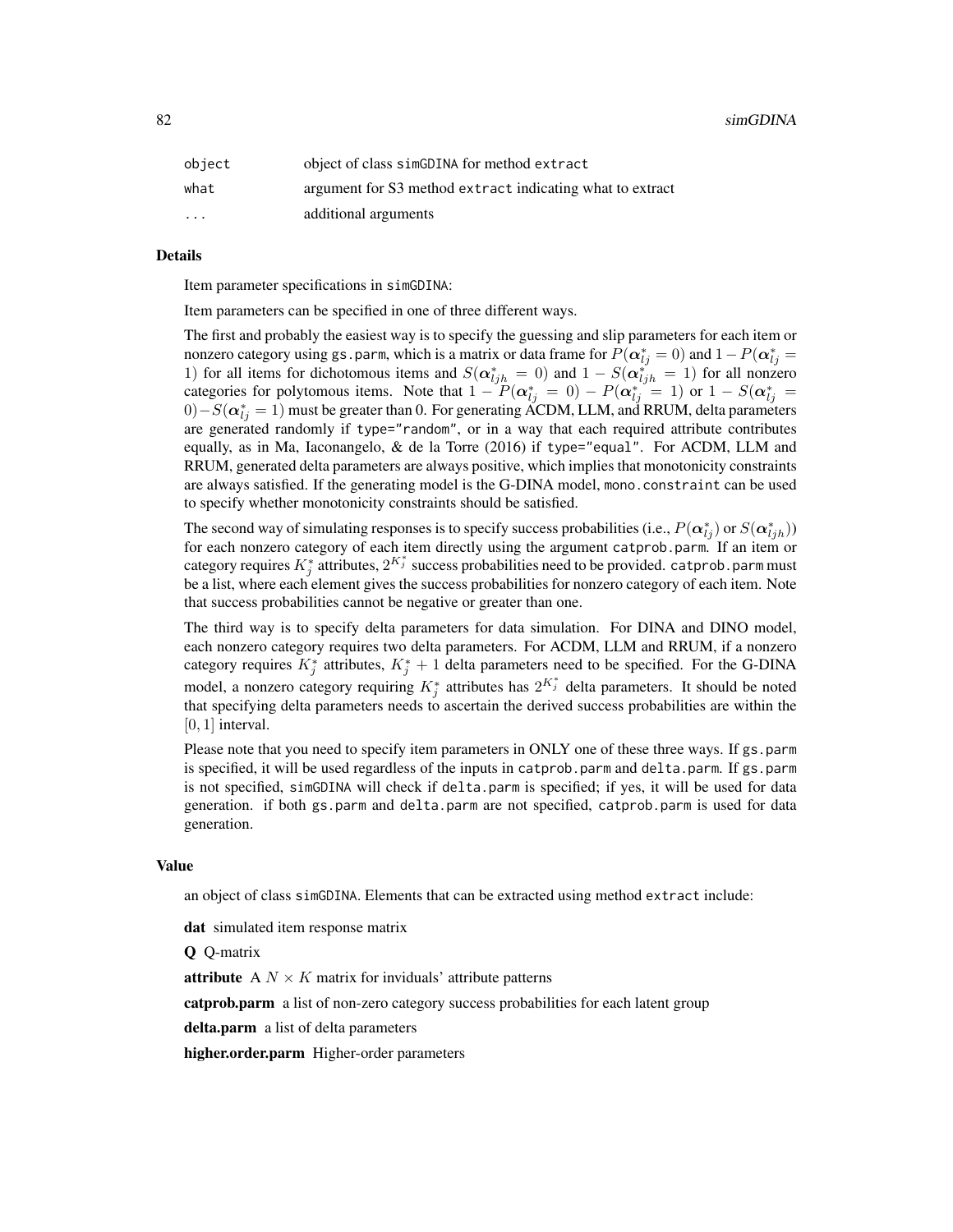mvnorm.parm multivariate normal distribution parameters

LCprob.parm A matrix of item/category success probabilities for each latent class

#### Author(s)

Wenchao Ma, The University of Alabama, <wenchao.ma@ua.edu> Jimmy de la Torre, The University of Hong Kong

## References

Chiu, C.-Y., Douglas, J. A., & Li, X. (2009). Cluster analysis for cognitive diagnosis: Theory and applications. *Psychometrika, 74*, 633-665.

de la Torre, J. (2011). The generalized DINA model framework. *Psychometrika, 76*, 179-199.

de la Torre, J., & Douglas, J. A. (2004). Higher-order latent trait models for cognitive diagnosis. *Psychometrika, 69*, 333-353.

Haertel, E. H. (1989). Using restricted latent class models to map the skill structure of achievement items. *Journal of Educational Measurement, 26*, 301-321.

Hartz, S. M. (2002). A bayesian framework for the unified model for assessing cognitive abilities: Blending theory with practicality (Unpublished doctoral dissertation). University of Illinois at Urbana-Champaign.

Junker, B. W., & Sijtsma, K. (2001). Cognitive assessment models with few assumptions, and connections with nonparametric item response theory. *Applied Psychological Measurement, 25*, 258-272.

Ma, W., & de la Torre, J. (2016). A sequential cognitive diagnosis model for polytomous responses. *British Journal of Mathematical and Statistical Psychology. 69,* 253-275.

Ma, W., & de la Torre, J. (2020). GDINA: An R Package for Cognitive Diagnosis Modeling. *Journal of Statistical Software, 93(14)*, 1-26.

Ma, W., Iaconangelo, C., & de la Torre, J. (2016). Model similarity, model selection and attribute classification. *Applied Psychological Measurement, 40*, 200-217.

Maris, E. (1999). Estimating multiple classification latent class models. *Psychometrika, 64*, 187- 212.

Templin, J. L., & Henson, R. A. (2006). Measurement of psychological disorders using cognitive diagnosis models. *Psychological Methods, 11*, 287-305.

#### Examples

```
## Not run:
####################################################
# Example 1 #
# Data simulation (DINA) #
####################################################
N < -500Q <- sim30GDINA$simQ
J \leftarrow \text{nrow}(0)gs \leftarrow data-frame(guess=rep(0.1, J), slip=rep(0.1, J))
```
# Simulated DINA model; to simulate G-DINA model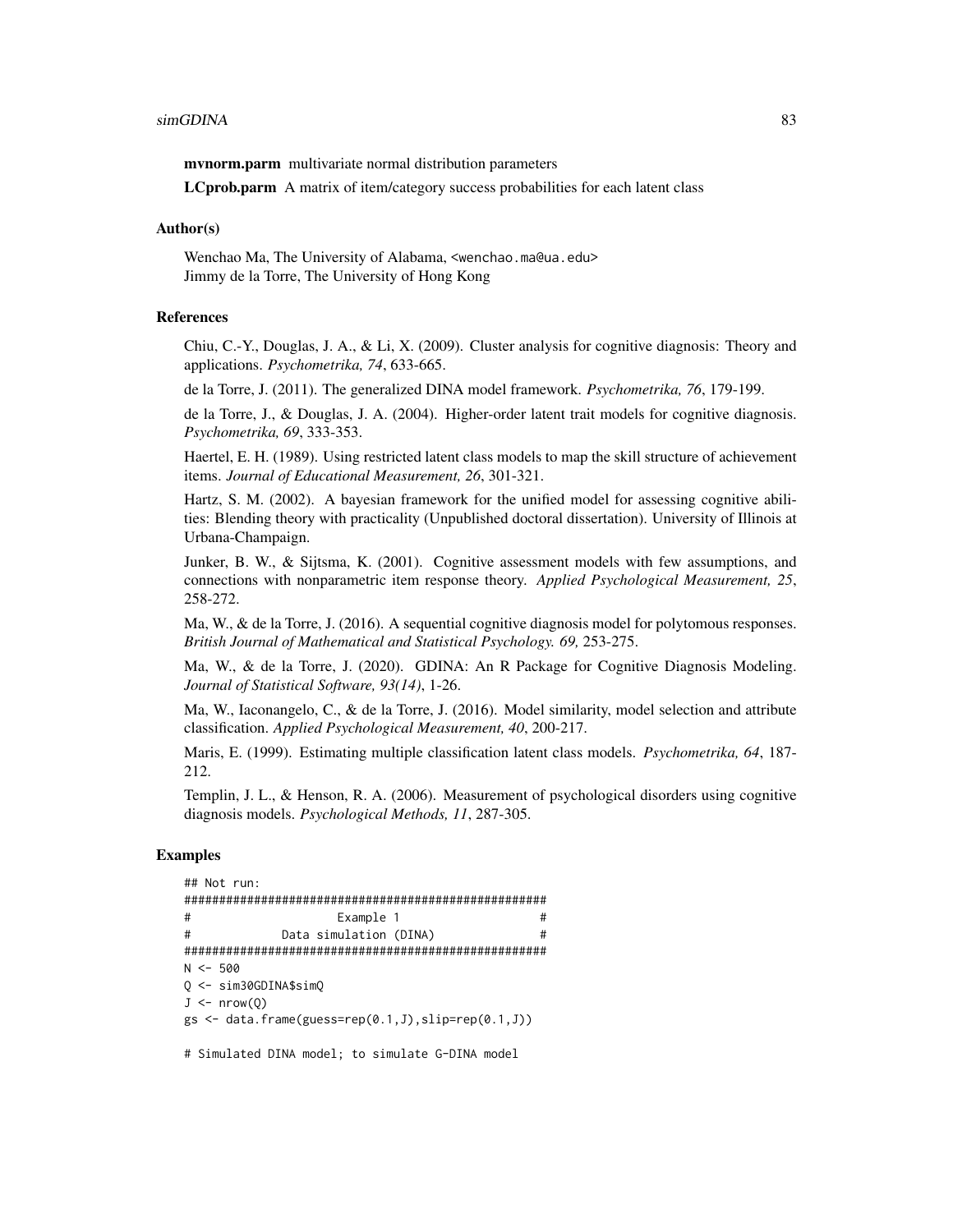```
# and other CDMs, change model argument accordingly
sim < simGDINA(N,Q,gs.parm = gs,model = "DINA")
# True item success probabilities
extract(sim, what = "catprob. parm")# True delta parameters
extract(sim, what = "delta.parm")# simulated data
extract(sim, what = "dat")# simulated attributes
extract(sim, what = "attribute")\pmb{\pm}Example 2
                                              #\pm#Data simulation (RRUM)
N < -5000 \le -\sin 30GDINA$simQ
J \leftarrow \text{nrow}(Q)gs \leftarrow data.frame(guess=rep(0.2, J),slip=rep(0.2, J))
# Simulated RRUM
# deltas except delta0 for each item will be simulated
# randomly subject to the constraints of RRUM
sim < simGDINA(N,Q,gs.parm = gs,model = "RRUM")
# simulated data
extract(sim, what = "dat")# simulated attributes
extract(sim, what = "attribute")##Example 3
#Data simulation (LLM)
                                              #N < -500Q \le -\sin 30GDINA$simQ
J \leftarrow \text{nrow}(Q)gs \leftarrow data-frame(guess=rep(0.1, J), slip=rep(0.1, J))# Simulated LLM
# By specifying type="equal", each required attribute is
# assumed to contribute to logit(P) equally
sim \le simGDINA(N,Q,gs.parm = gs,model = "LLM",gs.args = list (type="equal"))
#check below for what the equal contribution means
extract(sim, what = "delta.parm")# simulated data
extract(sim, what = "dat")
```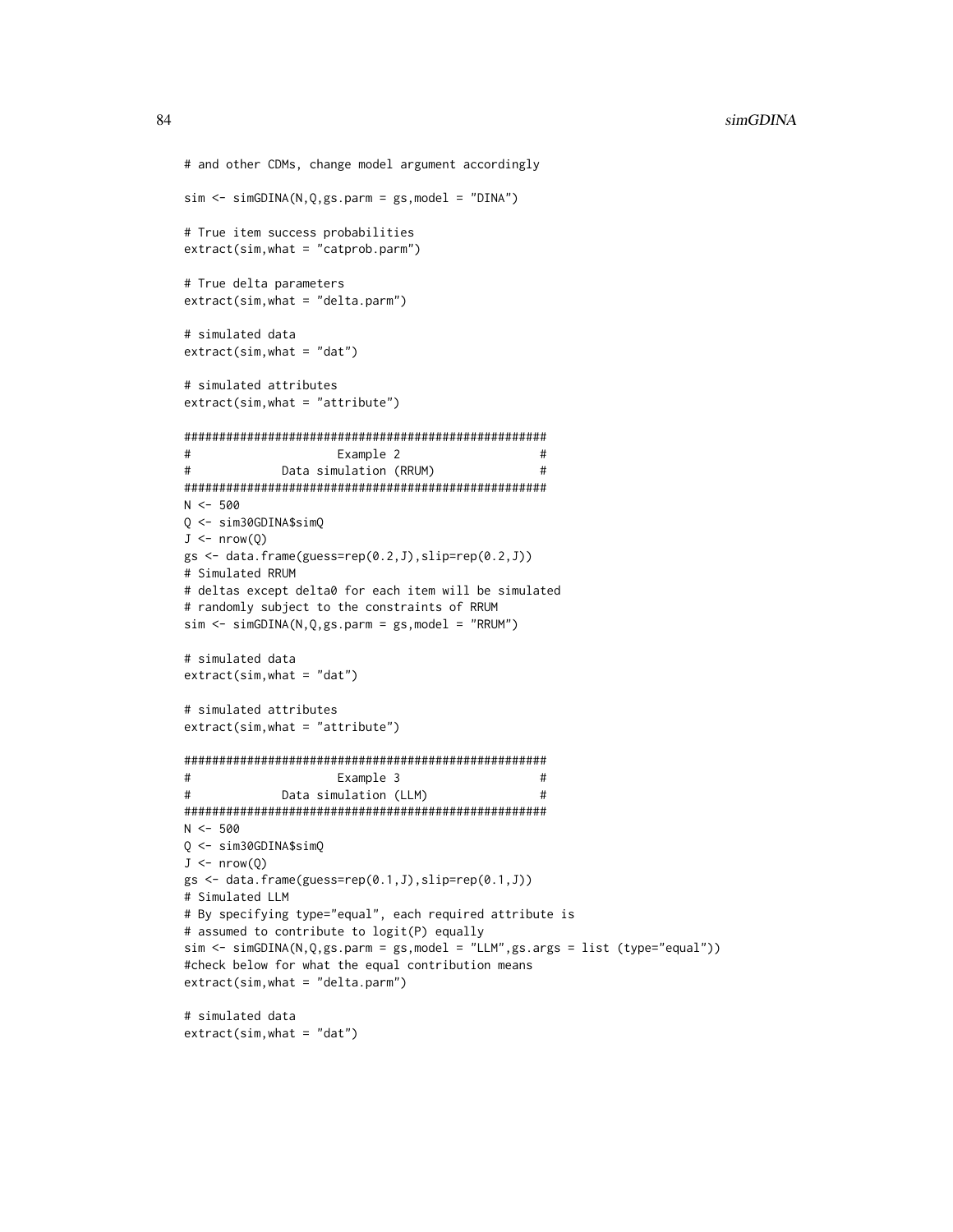```
# simulated attributes
extract(sim, what = "attribute")\pmb{\pm}#Example 4
#\pmData simulation (all CDMs)
set.seed(12345)
N < -500Q <- sim10GDINA$simQ
J \leftarrow \text{nrow}(Q)gs \leftarrow data.frame(guess=rep(0.1, J), slip=rep(0.1, J))# Simulated different CDMs for different items
models <- c("GDINA","DINO","DINA","ACDM","LLM","RRUM","GDINA","LLM","RRUM","DINA")
sim <- simGDINA(N,Q,gs.parm = gs,model = models,gs.args = list(type="random"))
simulated data
extract(sim, what = "dat")# simulated attributes
extract(sim, what = "attribute")#Example 5
                                               #\#Data simulation (all CDMs)
                                               ## using probability of success in list format
                                               \## success probabilities for each item need to be provided in list format as follows:
# if item j requires Kj attributes, 2^Kj success probabilities
# need to be specified
# e.g., item 1 only requires 1 attribute
# therefore P(0) and P(1) should be specified;
# similarly, item 10 requires 3 attributes,
# P(000), P(100), P(010)..., P(111) should be specified;
# the latent class represented by each element can be obtained
# by calling attributepattern(Kj)
itemparm.list <- list(item1=c(0.2, 0.9),
                  item2 = c(0.1, 0.8),
                  item3 = c(0.1, 0.9),item4=c(0.1, 0.3, 0.5, 0.9),
                  item5=c(0.1, 0.1, 0.1, 0.8),item6 = c(0.2, 0.9, 0.9, 0.9),item7 = c(0.1, 0.45, 0.45, 0.8),
                  item8=c(0.1, 0.28, 0.28, 0.8),item9=c(0.1, 0.4, 0.4, 0.8),item10 = c(0.1, 0.2, 0.3, 0.4, 0.4, 0.5, 0.7, 0.9))set.seed(12345)
N < -500Q <- sim10GDINA$simQ
# When simulating data using catprob.parm argument,
```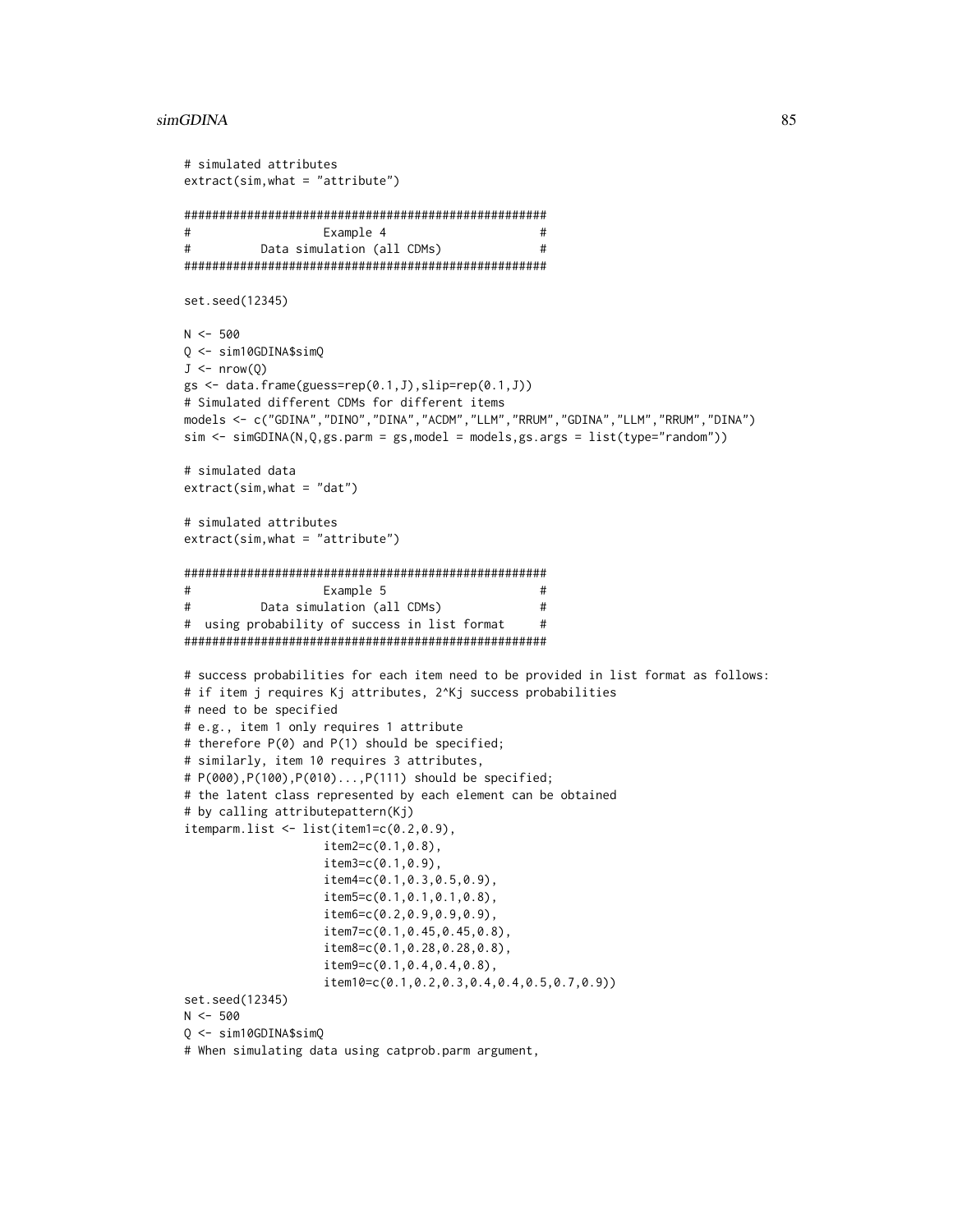```
# it is not necessary to specify model and type
sim \leftarrow simGDINA(N, Q, catprob.parent = itemparam.list)\pmExample 6
                                            #\#Data simulation (all CDMs)
                                            #using delta parameters in list format
                                            ##delta.list <- list(c(0.2, 0.7)),c(0.1, 0.7),
                 c(0.1, 0.8),
                 c(0.1, 0.7),
                 c(0.1, 0.8),
                 c(0.2, 0.3, 0.2, 0.1),c(0.1, 0.35, 0.35),
                 c(-1.386294, 0.9808293, 1.791759),c(-1.609438, 0.6931472, 0.6),
                 c(0.1, 0.1, 0.2, 0.3, 0.0, 0.0, 0.1, 0.1))model <- c("GDINA", "GDINA", "GDINA", "DINA", "DINO", "GDINA", "ACDM", "LLM", "RRUM", "GDINA")
N < -500Q \le - \sin 10GDINA$simQ# When simulating using delta.parm argument, model needs to be
# specified
sim \leftarrow simGDINA(N,Q,delta.parm = delta.list, model = model)
\pmb{\pm}Example 7
                                            #\pmData simulation (higher order DINA model)
                                            #Q \le -\sin 30GDINA$simQ
gs \leftarrow matrix(0.1, nrow(Q), 2)N < -500set.seed(12345)
theta \leq rnorm(N)
K \leftarrow \text{ncol}(Q)lambda \leftarrow data frame(a=rep(1,K), b=seq(-2,2, length.out=K))sim <- simGDINA(N,Q,gs.parm = gs, model="DINA", att.dist = "higher.order",
              higher.order.parm = list(theta = theta, lambda = lambda))#Example 8
                                            #Data simulation (higher-order CDMs)
##0 \le -\sin 30GDINA$simO
gs \leftarrow matrix(0.1, nrow(Q), 2)models \leq c(rep("GDINA", 5),
          rep("DINO", 5),
```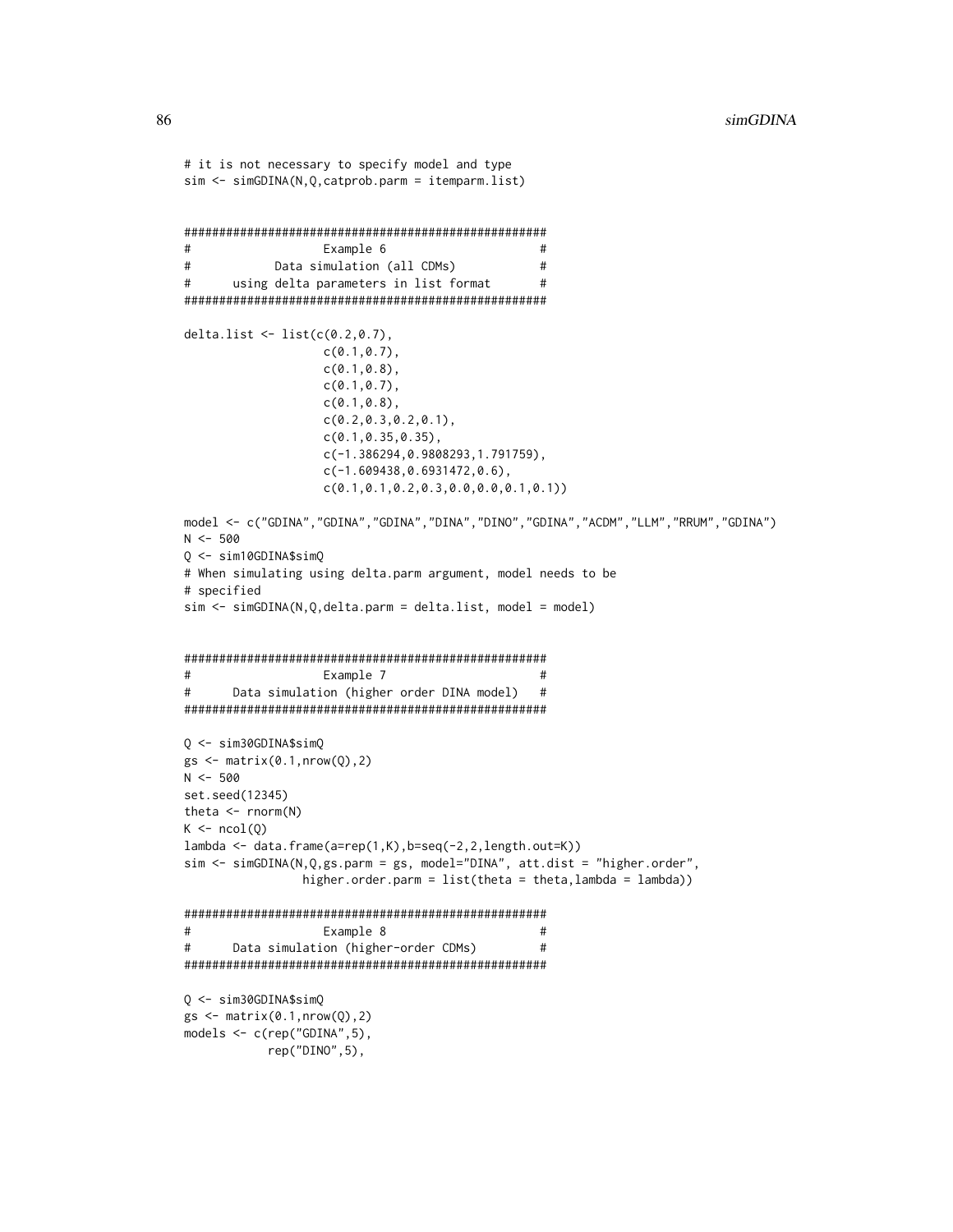```
rep("DINA", 5),rep("ACDM",5),
           rep("LLM", 5),
           rep("RRUM", 5))
N < -500set.seed(12345)
theta \leq rnorm(N)
K \leftarrow \text{ncol}(Q)lambda <- data.frame(a=runif(K, 0.7, 1.3), b=seq(-2, 2, length.out=K))
sim < simGDINA(N,Q,gs.parm = gs, model=models, att.dist = "higher.order",
                higher.order.parm = list(theta = theta, lambda = lambda))\#Example 9
                                                #\#Data simulation (higher-order model)
                                                ## using the multivariate normal threshold model
                                               ## See Chiu et al., (2009)
N < -500Q \le - \sin 10GDINA$simQK \leftarrow \text{ncol}(Q)gs \leftarrow matrix(0.1, nrow(Q), 2)cutoffs <- qnorm(c(1:K)/(K+1))m \leftarrow rep(0,K)vcov \leftarrow matrix(0.5, K, K)diag(vcov) <- 1
simMV \leftarrow simGDINA(N,Q,gs.parm = gs, att.dist = "mvnorm",mvnorm.parm=list(mean = m, sigma = vcov,cutoffs = cutoffs))
#Example 10
                                 ##Simulation using
                                 ##user-specified att structure#
# --- User-specified attribute structure ----#
Q \le -\sin 30GDINA$simQ
K \leftarrow \text{ncol}(Q)# divergent structure A1->A2->A3;A1->A4->A5;A1->A4->A6
diverg \leq list(c(1,2),
              c(2,3),
              c(1,4),
              c(4,5)struc <- att.structure(diverg,K)
# data simulation
N < -1000# data simulation
gs \leftarrow matrix(0.1, nrow(Q), 2)
```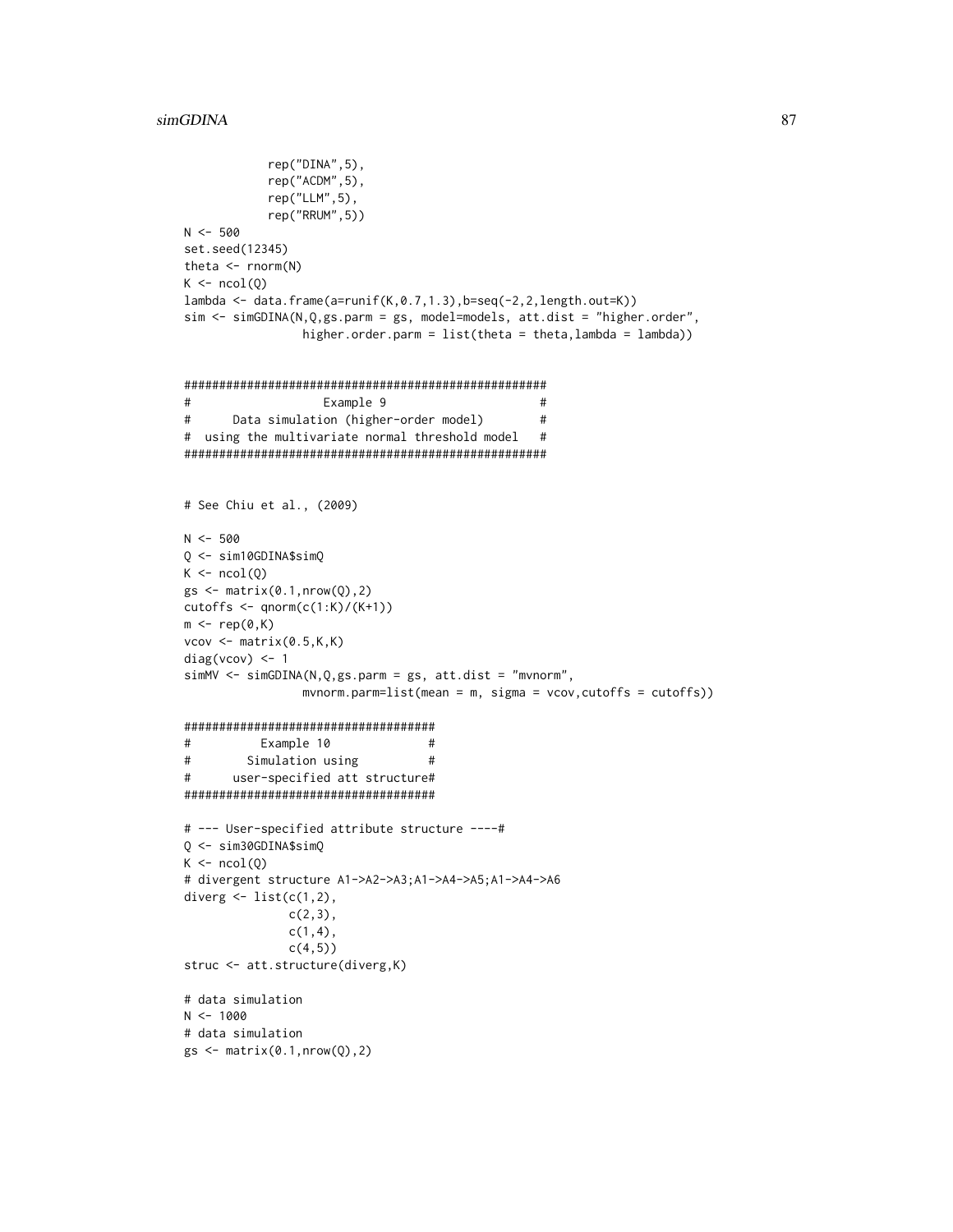```
simD \leftarrow simGDINA(N,Q,gs.parm = gs,model = "DINA", att.dist = "categorical", att.prior = struc$att.prob)
#Example 11
                                              ##\#Data simulation
                                              ## (GDINA with monotonicity constraints)
set.seed(12345)
N < -500Q <- sim30GDINA$simQ
J \leftarrow \text{nrow}(Q)gs \leftarrow data.frame(guess=rep(0.1, J), slip=rep(0.1, J))# Simulated different CDMs for different items
sim \leftarrow simGDINA(N,Q,gs.parm = gs,model = "GDINA",gs.args=list(mono.constraint=TRUE))
# True item success probabilities
extract(sim, what = "catprob.parm")# True delta parameters
extract(sim, what = "delta.parm")# simulated data
extract(sim, what = "dat")# simulated attributes
extract(sim, what = "attribute")#Example 12
                                              ##Data simulation
                                              ## (Sequential G-DINA model - polytomous responses) #
set.seed(12345)
N < -2000# restricted Qc matrix
Qc <- sim20seqGDINA$simQ
#total number of categories
J \leftarrow \text{nrow}(\text{Qc})gs \leftarrow data-frame(guess=rep(0.1, J), slip=rep(0.1, J))# simulate sequential DINA model
simseq <- simGDINA(N, Qc, sequential = TRUE, gs.parm = gs, model = "GDINA")
# True item success probabilities
extract(simesq, what = "catprob.parm")# True delta parameters
extract(simesq, what = "delta.parm")
```
88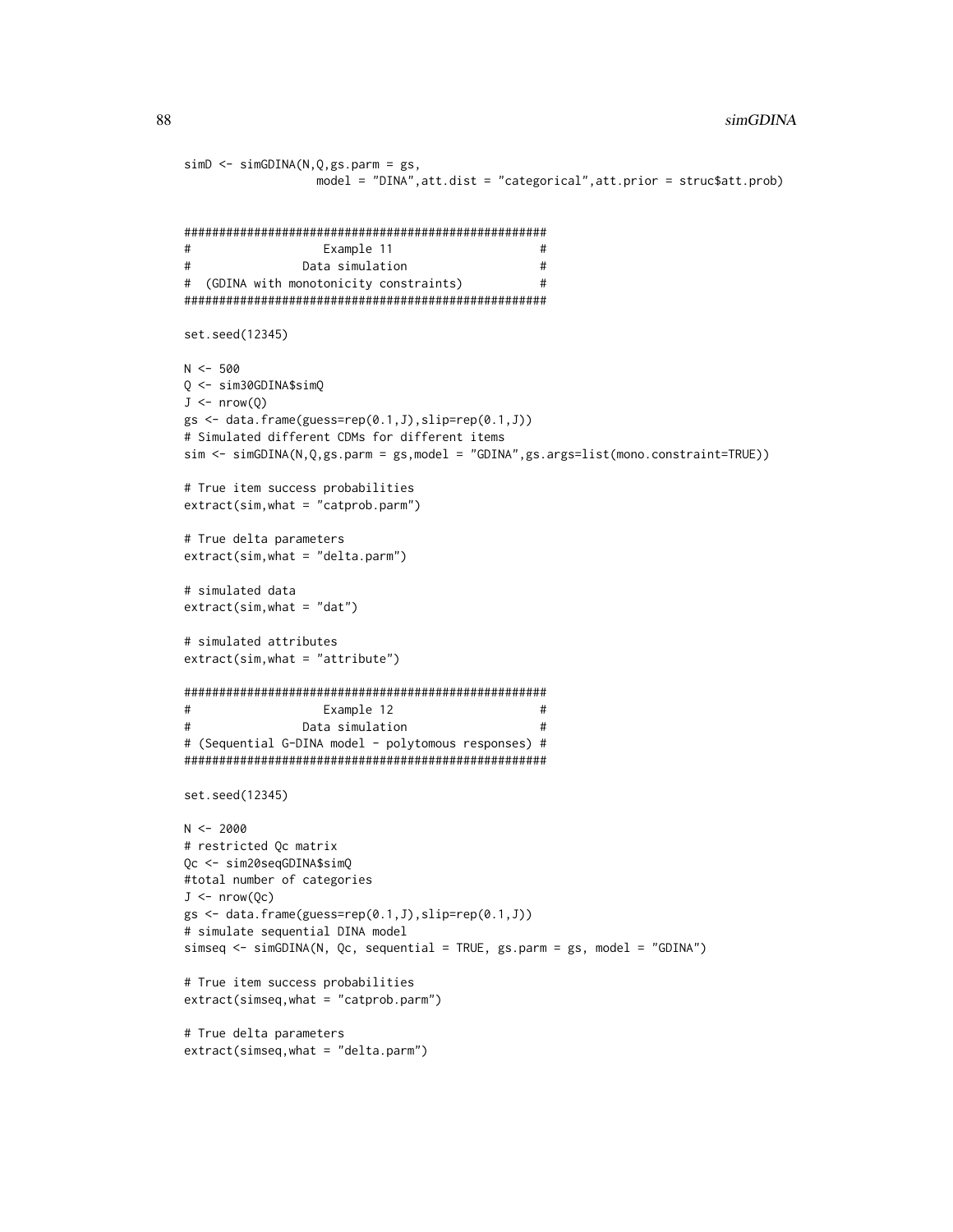```
# simulated data
extract(simseq, what = "dat")# simulated attributes
extract(simesq, what = "attribute")#Example 13
\#DINA model Attribute generated using
            categorical distribution
#Q \le -\sin 10GDINA$simQ
gs \leftarrow matrix(0.1, nrow(Q), 2)N < -5000set.seed(12345)
prior <- c(0.1, 0.2, 0, 0, 0.2, 0, 0, 0.5)sim <- simGDINA(N,Q,gs.parm = gs, model="DINA", att.dist = "categorical", att.prior = prior)
# check latent class sizes
table(sim$att.group)/N
#Example 14
\#MS-DINA model
Q \leftarrow matrix(c(1,1,1,1,0,1, 2, 0, 1, 1,2, 1, 1, 0, 0,3, 1, 0, 1, 0,4, 1, 0, 0, 1,5, 1, 1, 0, 0,5, 2, 0, 0, 1), ncol = 5, byrow = TRUE)
d \leftarrow list(item1 = c(0.2, 0.7),
 item2=c(0.1, 0.6),
 item3 = c(0.2, 0.6),
 item4 = c(0.2, 0.7),item5=c(0.1, 0.8))set.seed(12345)
sim < -simGDINA(N=1000,Q = Q, delta.parm = d,
             model = c("MSDINA","MSDINA","DINA","DINA","DINA","MSDINA","MSDINA"))
# simulated data
extract(sim, what = "dat")# simulated attributes
extract(sim, what = "attribute")
```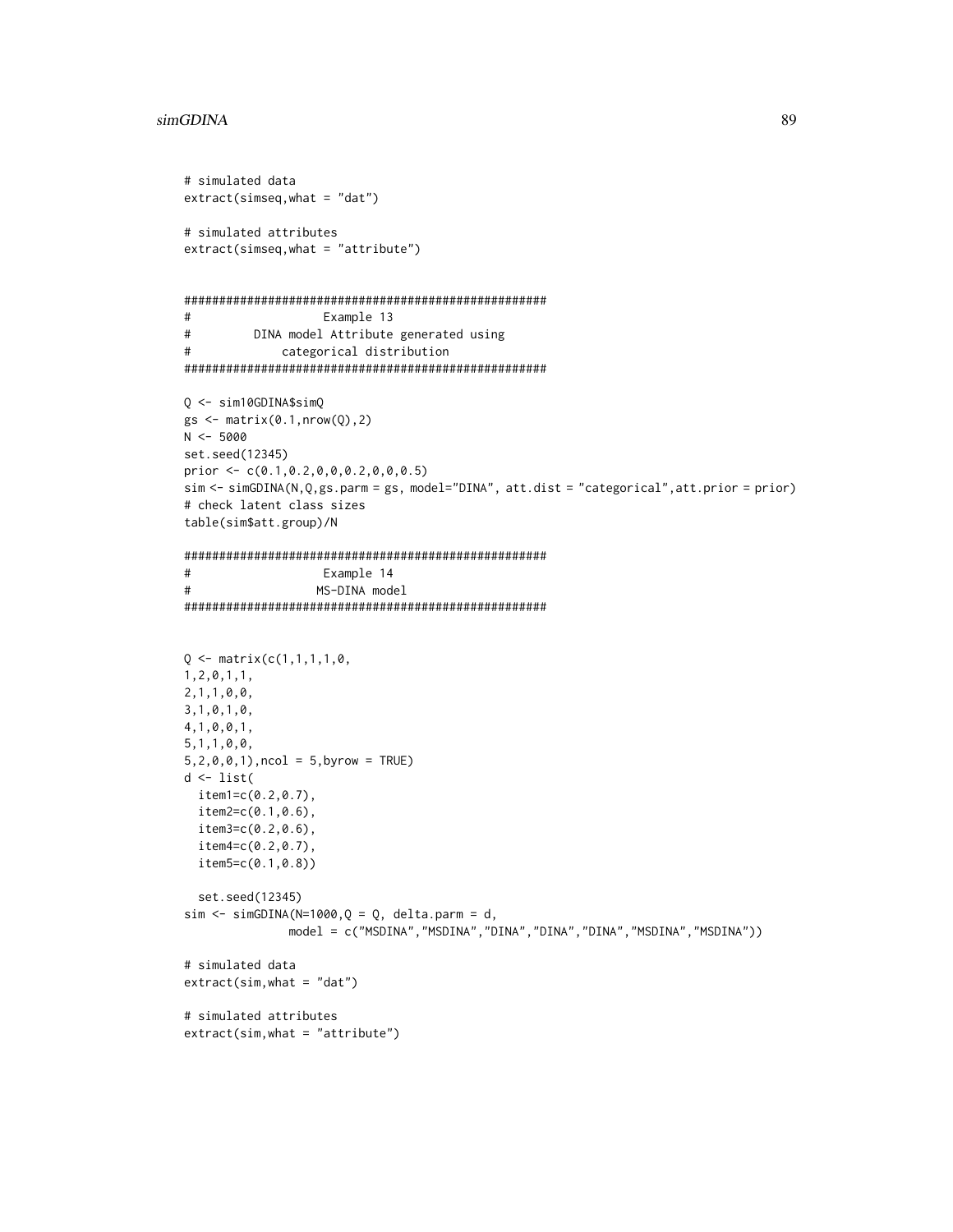<span id="page-89-0"></span>## End(Not run)

startGDINA *Graphical user interface of the GDINA function*

## Description

An interactive Shiny application for running GDINA function. See Ma and de la Torre (2019) and de la Torre and Akbay (2019) for tutorials.

#### Usage

startGDINA()

#### Author(s)

Wenchao Ma, The University of Alabama, <wenchao.ma@ua.edu>

## References

de la Torre, J & Akbay, L. (2019). Implementation of Cognitive Diagnosis Modeling using the GDINA R Package. *Eurasian Journal of Educational Research, 80*, 171-192.

Ma, W., & de la Torre, J. (2019). Digital Module 05: Diagnostic measurement-The G-DINA framework. *Educational Measurement: Issues and Practice, 39*, 114-115.

Ma, W., & de la Torre, J. (2020). GDINA: An R Package for Cognitive Diagnosis Modeling. *Journal of Statistical Software, 93(14)*, 1-26.

#### Examples

```
## Not run:
library(shiny)
library(shinydashboard)
startGDINA()
```
## End(Not run)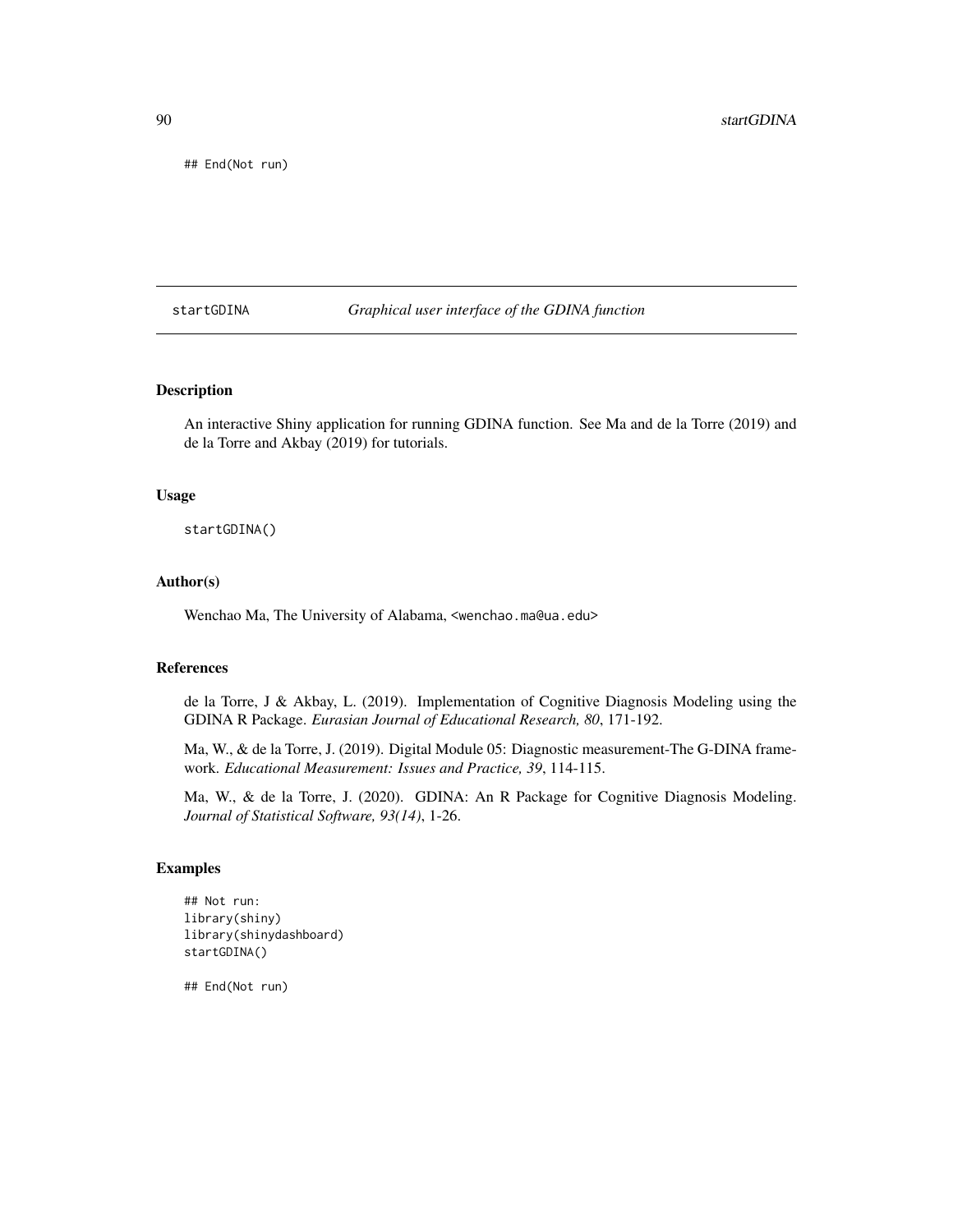<span id="page-90-0"></span>

Unique values in a vector

## Usage

unique\_only(vec)

## Arguments

vec a vector

## Value

sorted unique values

## See Also

[unique](#page-0-0)

## Examples

vec  $\leq$   $c(4,2,3,5,4,4,4)$ unique\_only(vec) # see the difference from unique unique(vec)

vec <- letters[1:5] unique\_only(vec)

unrestrQ *Generate unrestricted Qc matrix from an restricted Qc matrix*

## Description

Generate unrestricted Qc matrix from an restricted Qc matrix

## Usage

unrestrQ(Qc)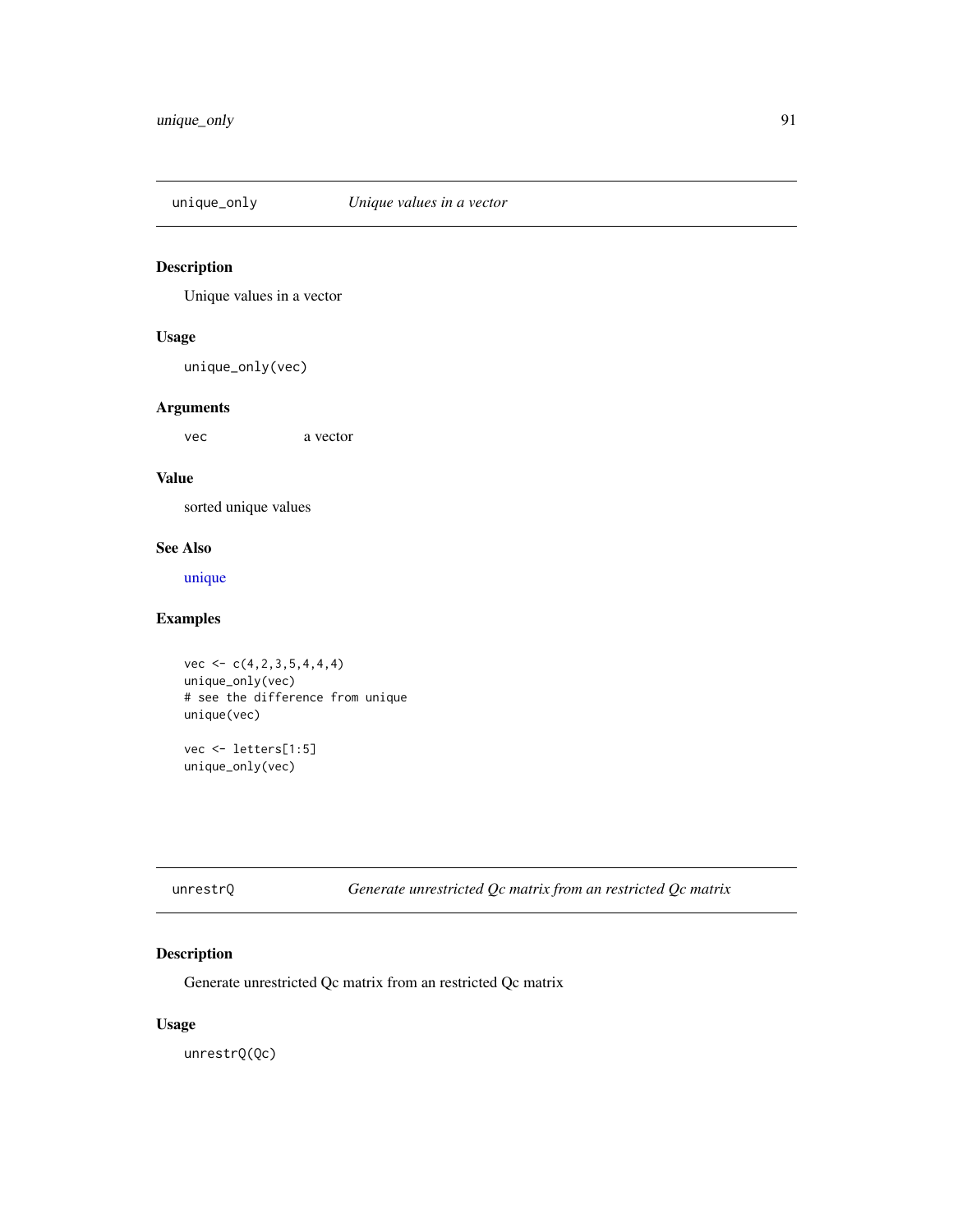#### $92$  unrestrQ

## Arguments

Qc an restricted Qc matrix

## Value

an unrestricted Qc matrix

# Examples

```
Qc <- sim21seqDINA$simQc
Qc
unrestrQ(Qc)
```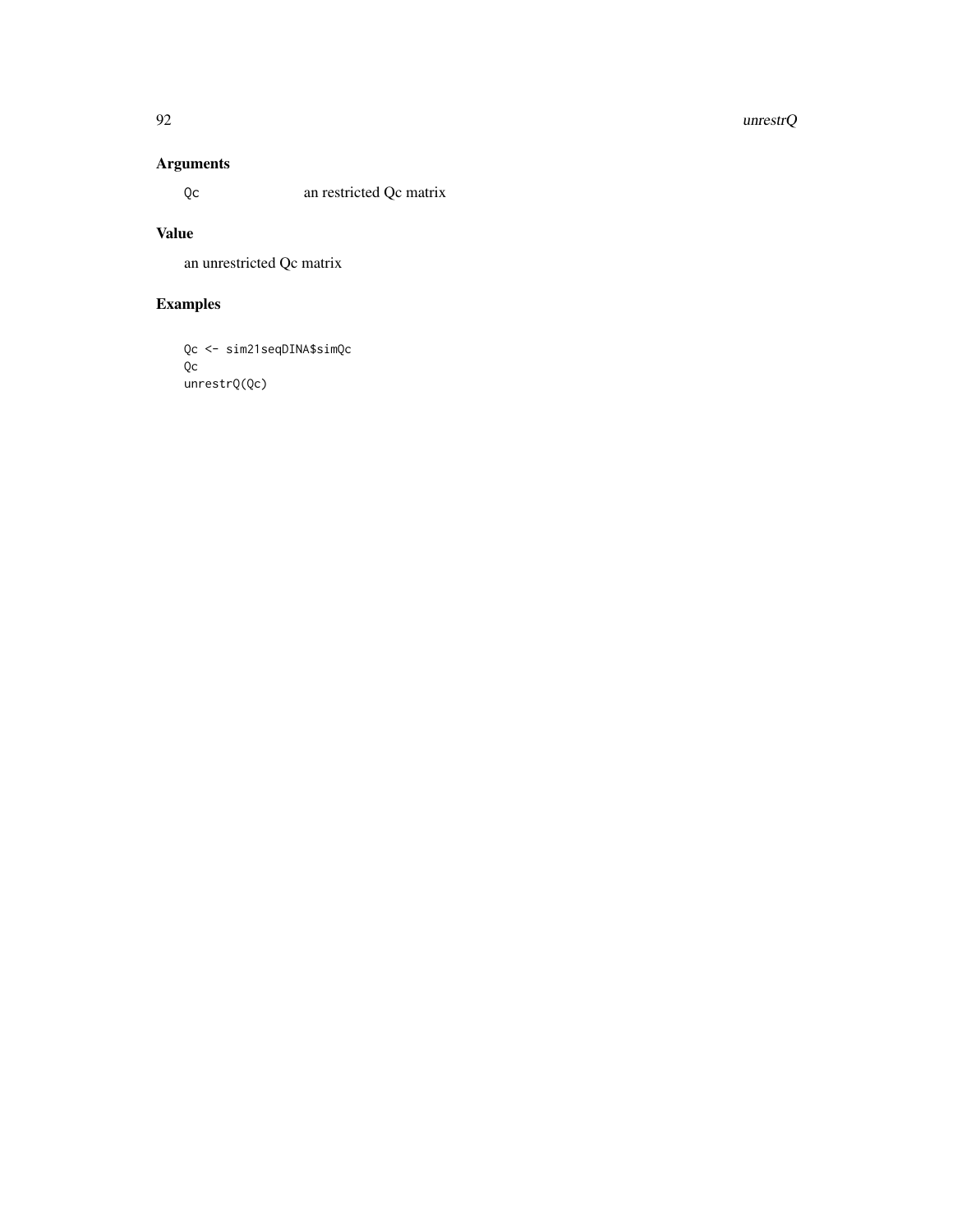# Index

∗Topic datasets ecpe, [22](#page-21-0) frac20, [25](#page-24-0) sim10GDINA, [74](#page-73-0) sim10MCDINA, [74](#page-73-0) sim20seqGDINA, [75](#page-74-0) sim21seqDINA, [76](#page-75-0) sim30DINA, [76](#page-75-0) sim30GDINA, [77](#page-76-0) sim30pGDINA, [78](#page-77-0) ∗Topic package GDINA-package, [3](#page-2-0) anova, *[26](#page-25-1)* anova.GDINA *(*GDINA*)*, [26](#page-25-1) att.structure, [6](#page-5-0) attributepattern, [7](#page-6-0) auglag, *[31](#page-30-0)* autoGDINA, *[6](#page-5-0)*, [8,](#page-7-0) *[36](#page-35-0)*, *[62](#page-61-0)*, *[67](#page-66-0)*, *[69](#page-68-0)* bdiagMatrix, [12](#page-11-0) bootSE, [13](#page-12-0) CA, [14](#page-13-0) cbind, *[15](#page-14-0)* cjoint, [15](#page-14-0) ClassRate, [16](#page-15-0) coef, *[26](#page-25-1)*, *[31,](#page-30-0) [32](#page-31-0)* coef.GDINA *(*GDINA*)*, [26](#page-25-1) designmatrix, [17](#page-16-0) deviance.GDINA *(*GDINA*)*, [26](#page-25-1) dif, *[4](#page-3-0)*, [18](#page-17-0) DTM, *[4](#page-3-0)*, [20,](#page-19-0) *[36](#page-35-0)*, *[48](#page-47-0)* ecpe, [22](#page-21-0) extract, *[10](#page-9-0)*, [23,](#page-22-0) *[26](#page-25-1)*, *[32](#page-31-0)* extract.GDINA *(*GDINA*)*, [26](#page-25-1) extract.itemfit *(*itemfit*)*, [52](#page-51-0) extract.modelcomp *(*modelcomp*)*, [59](#page-58-0)

extract.Qval *(*Qval*)*, [70](#page-69-0)

extract.simGDINA *(*simGDINA*)*, [79](#page-78-0) frac20, [25](#page-24-0) GDINA, *[3](#page-2-0)*, *[6](#page-5-0)*, *[8](#page-7-0)*, *[10,](#page-9-0) [11](#page-10-0)*, *[14](#page-13-0)*, *[18,](#page-17-0) [19](#page-18-0)*, *[21](#page-20-0)*, [26,](#page-25-1) *[48](#page-47-0)*, *[55](#page-54-0)*, *[57](#page-56-0)*, *[62](#page-61-0)*, *[64](#page-63-0)[–68](#page-67-0)*, *[71](#page-70-0)*, *[79](#page-78-0)*, *[81](#page-80-0)* GDINA-package, [3](#page-2-0) GMSCDM, *[4](#page-3-0)*, *[21](#page-20-0)*, *[36](#page-35-0)*, [46](#page-45-0) ILCA, [49](#page-48-0) indlogLik, [50](#page-49-0) indlogLik.GDINA *(*GDINA*)*, [26](#page-25-1) indlogPost, [51](#page-50-0) indlogPost.GDINA *(*GDINA*)*, [26](#page-25-1) itemfit, *[4](#page-3-0)*, *[23](#page-22-0)*, *[36](#page-35-0)*, [52,](#page-51-0) *[68](#page-67-0)* itemparm, [54](#page-53-0) LC2LG, [55](#page-54-0) logLik.GDINA *(*GDINA*)*, [26](#page-25-1) MCmodel, [56](#page-55-0) modelcomp, *[4](#page-3-0)*, *[8](#page-7-0)*, *[10,](#page-9-0) [11](#page-10-0)*, *[23](#page-22-0)*, *[36](#page-35-0)*, [59](#page-58-0) modelfit, *[4](#page-3-0)*, *[36](#page-35-0)*, [63](#page-62-0) monocheck, *[26](#page-25-1)*, [64](#page-63-0) nloptr, *[31](#page-30-0)* nobs.GDINA *(*GDINA*)*, [26](#page-25-1) npar, [65](#page-64-0) npar.GDINA *(*GDINA*)*, [26](#page-25-1) personparm, *[26](#page-25-1)*, *[31,](#page-30-0) [32](#page-31-0)*, [65](#page-64-0) personparm.GDINA *(*GDINA*)*, [26](#page-25-1) plot, *[26](#page-25-1)* plot.GDINA, [66](#page-65-0) plot.itemfit, [67](#page-66-0) plot.Qval, [68](#page-67-0) Qval, *[4](#page-3-0)*, *[8](#page-7-0)*, *[10,](#page-9-0) [11](#page-10-0)*, *[23](#page-22-0)*, *[36](#page-35-0)*, *[69](#page-68-0)*, [70](#page-69-0) rowMatch, [72](#page-71-0) score, [73](#page-72-0)